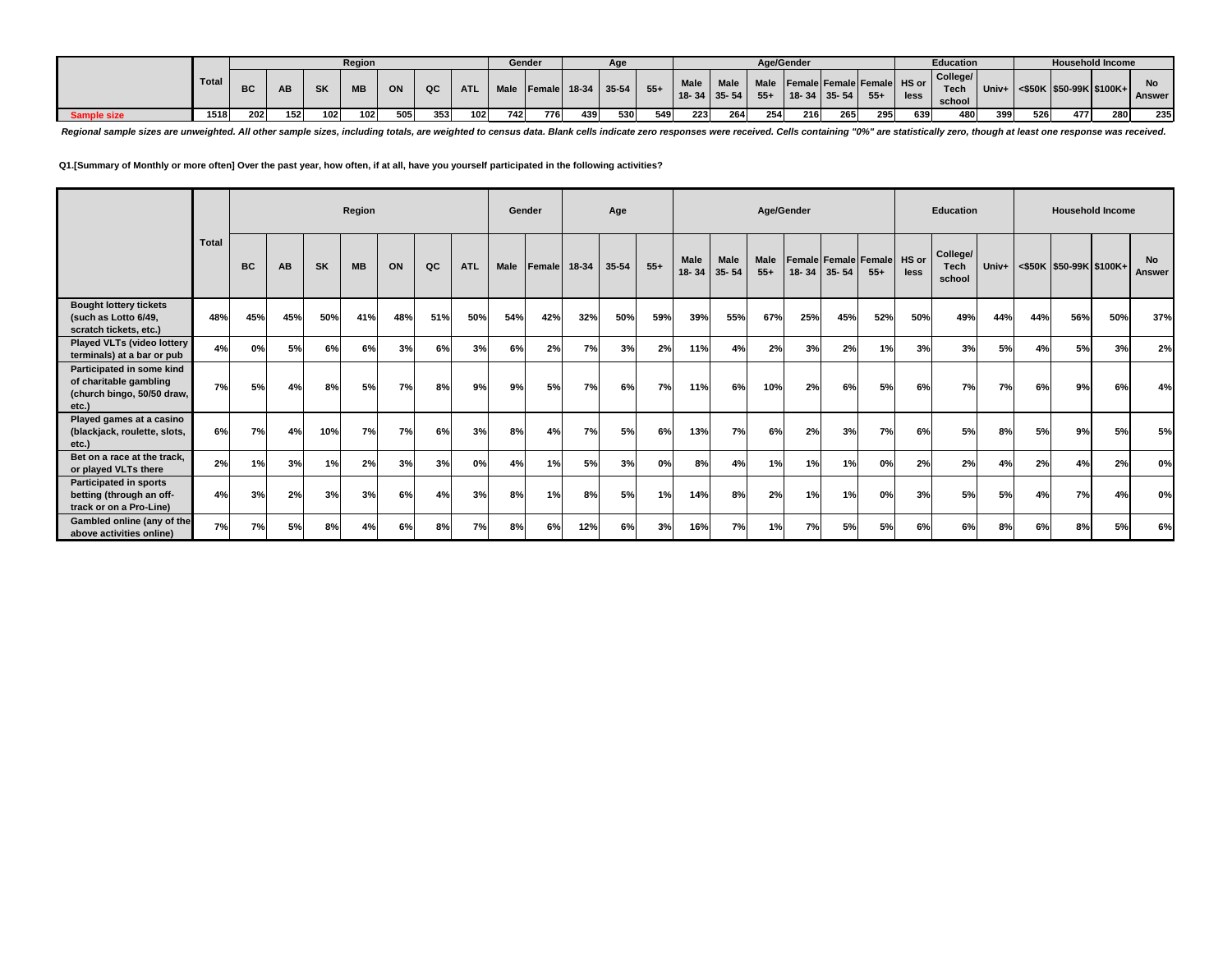**Q1.[Summary of a few times a year] Over the past year, how often, if at all, have you yourself participated in the following activities?**

|                                                                                            |              |           |     |           | Region    |     |     |            | Gender |               |       | Age       |       |                      |                   | Age/Gender           |           |           |                                            |      | <b>Education</b>                  |       |     | <b>Household Income</b> |     |                     |
|--------------------------------------------------------------------------------------------|--------------|-----------|-----|-----------|-----------|-----|-----|------------|--------|---------------|-------|-----------|-------|----------------------|-------------------|----------------------|-----------|-----------|--------------------------------------------|------|-----------------------------------|-------|-----|-------------------------|-----|---------------------|
|                                                                                            | <b>Total</b> | <b>BC</b> | AB  | <b>SK</b> | <b>MB</b> | ON  | QC  | <b>ATL</b> | Male   | <b>Female</b> | 18-34 | $35 - 54$ | $55+$ | <b>Male</b><br>18-34 | Male<br>$35 - 54$ | <b>Male</b><br>$55+$ | $18 - 34$ | $35 - 54$ | <b>Female Female Female HS or</b><br>$55+$ | less | College/<br><b>Tech</b><br>school | Univ+ |     | <\$50K \$50-99K \$100K+ |     | <b>No</b><br>Answer |
| <b>Bought lottery tickets</b><br>(such as Lotto 6/49,<br>scratch tickets, etc.)            | 28%          | 28%       | 25% | 27%       | 30%       | 29% | 31% | 23%        | 24%    | 32%           | 34%   | 29%       | 23%   | 29%                  | 24%               | 20%                  | 38%       | 34%       | 26%                                        | 26%  | 32%                               | 27%   | 30% | 25%                     | 26% | 33%                 |
| Played VLTs (video lottery<br>terminals) at a bar or pub                                   | 8%           | 4%        | 12% | 11%       | 26%       | 5%  | 9%  | 12%        | 9%     | 7%            | 11%   | 8%        | 5%    | 13%                  | 9%                | 5%                   | 10%       | 8%        | 5%                                         | 10%  | 8%                                | 5%    | 8%  | 9%                      | 9%  | 6%                  |
| Participated in some kind<br>of charitable gambling<br>(church bingo, 50/50 draw,<br>etc.) | 32%          | 29%       | 37% | 38%       | 38%       | 34% | 25% | 40%        | 33%    | 31%           | 28%   | 35%       | 32%   | 25%                  | 36%               | 36%                  | 31%       | 34%       | 29%                                        | 26%  | 35%                               | 38%   | 26% | 37%                     | 41% | 25%                 |
| Played games at a casino<br>(blackjack, roulette, slots,<br>etc.)                          | 21%          | 25%       | 20% | 22%       | 18%       | 25% | 17% | 15%        | 23%    | 20%           | 21%   | 23%       | 20%   | 25%                  | 27%               | 17%                  | 16%       | 20%       | 23%                                        | 21%  | 25%                               | 18%   | 18% | 27%                     | 25% | 15%                 |
| Bet on a race at the track.<br>or played VLTs there                                        | 6%           | 4%        | 7%  | 5%        | 9%        | 9%  | 5%  | 2%         | 7%     | 5%            | 7%    | 6%        | 5%    | 7%                   | 8%                | 6%                   | 8%        | 5%        | 5%                                         | 6%   | 7%                                | 6%    | 4%  | 8%                      | 8%  | 5%                  |
| <b>Participated in sports</b><br>betting (through an off-<br>track or on a Pro-Line)       | 6%           | 5%        | 6%  | 2%        | 3%        | 8%  | 5%  | 3%         | 8%     | 4%            | 9%    | 6%        | 3%    | 11%                  | 10%               | 4%                   | 8%        | 3%        | 1%                                         | 5%   | 7%                                | 6%    | 4%  | 6%                      | 8%  | 6%                  |
| Gambled online (any of the<br>above activities online)                                     | 6%           | 7%        | 7%  | 1%        | 4%        | 5%  | 5%  | 9%         | 8%     | 4%            | 12%   | 5%        | 2%    | 14%                  | 8%                | 2%                   | 9%        | 2%        | 2%                                         | 6%   | 7%                                | 5%    | 6%  | 7%                      | 7%  | 1%                  |

**Q1.[Summary of Not in the past year/never] Over the past year, how often, if at all, have you yourself participated in the following activities?**

|                                                                                            |              |           |           |           | Region    |     |     |            |      | Gender         |       | Age   |       |               |                          |                      | Age/Gender |           |                                     |      | <b>Education</b>                  |         |     | <b>Household Income</b> |     |                     |
|--------------------------------------------------------------------------------------------|--------------|-----------|-----------|-----------|-----------|-----|-----|------------|------|----------------|-------|-------|-------|---------------|--------------------------|----------------------|------------|-----------|-------------------------------------|------|-----------------------------------|---------|-----|-------------------------|-----|---------------------|
|                                                                                            | <b>Total</b> | <b>BC</b> | <b>AB</b> | <b>SK</b> | <b>MB</b> | ON  | QC  | <b>ATL</b> | Male | <b>IFemale</b> | 18-34 | 35-54 | $55+$ | Male<br>18-34 | <b>Male</b><br>$35 - 54$ | <b>Male</b><br>$55+$ | $18 - 34$  | $35 - 54$ | Female Female Female HS or<br>$55+$ | less | College/<br><b>Tech</b><br>school | $Univ+$ |     | <\$50K \$50-99K \$100K+ |     | <b>No</b><br>Answer |
| <b>Bought lottery tickets</b><br>(such as Lotto 6/49,<br>scratch tickets, etc.)            | 24%          | 28%       | 30%       | 23%       | 29%       | 24% | 18% | 28%        | 22%  | 26%            | 37%   | 21%   | 18%   | 35%           | 22%                      | 13%                  | 38%        | 21%       | 22%                                 | 24%  | 20%                               | 31%     | 27% | 19%                     | 24% | 29%                 |
| Played VLTs (video lottery<br>terminals) at a bar or pub                                   | 90%          | 96%       | 84%       | 83%       | 70%       | 95% | 89% | 87%        | 89%  | 92%            | 87%   | 90%   | 93%   | 84%           | 90%                      | 93%                  | 90%        | 91%       | 94%                                 | 88%  | 91%                               | 94%     | 90% | 90%                     | 91% | 93%                 |
| Participated in some kind<br>of charitable gambling<br>(church bingo, 50/50 draw,<br>etc.) | 63%          | 67%       | 60%       | 54%       | 58%       | 62% | 70% | 52%        | 61%  | 65%            | 70%   | 60%   | 61%   | 71%           | 61%                      | 55%                  | 69%        | 60%       | 66%                                 | 69%  | 60%                               | 57%     | 70% | 56%                     | 55% | 72%                 |
| Played games at a casino<br>(blackjack, roulette, slots,<br>etc.)                          | 74%          | 69%       | 77%       | 68%       | 77%       | 70% | 81% | 83%        | 72%  | 77%            | 77%   | 73%   | 74%   | 69%           | 68%                      | 78%                  | 84%        | 78%       | 70%                                 | 75%  | 72%                               | 77%     | 79% | 67%                     | 72% | 81%                 |
| Bet on a race at the track.<br>or played VLTs there                                        | 94%          | 97%       | 91%       | 95%       | 92%       | 91% | 96% | 99%        | 93%  | 95%            | 94%   | 93%   | 95%   | 94%           | 91%                      | 93%                  | 94%        | 95%       | 96%                                 | 93%  | 94%                               | 94%     | 95% | 92%                     | 93% | 95%                 |
| <b>Participated in sports</b><br>betting (through an off-<br>track or on a Pro-Line)       | 92%          | 93%       | 93%       | 95%       | 96%       | 89% | 95% | 95%        | 88%  | 97%            | 89%   | 91%   | 97%   | 83%           | 85%                      | 94%                  | 93%        | 97%       | 99%                                 | 93%  | 91%                               | 92%     | 94% | 90%                     | 91% | 95%                 |
| Gambled online (any of the<br>above activities online)                                     | 90%          | 86%       | 89%       | 92%       | 94%       | 91% | 90% | 85%        | 88%  | 91%            | 82%   | 91%   | 95%   | 77%           | 88%                      | 97%                  | 86%        | 93%       | 93%                                 | 89%  | 90%                               | 90%     | 89% | 88%                     | 90% | 94%                 |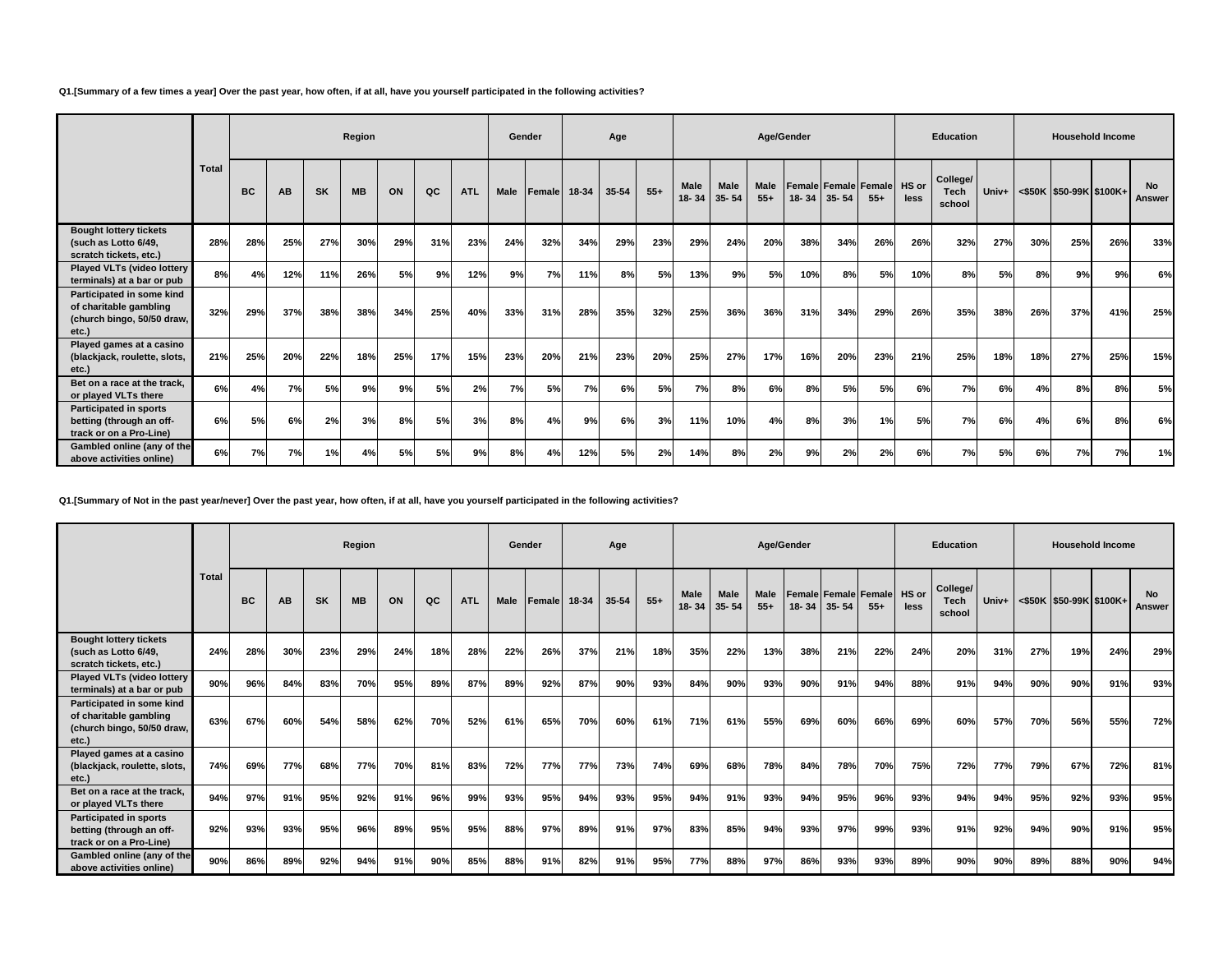### **Q1.COLLAPSED[Bought lottery tickets]Over the past year, how often, if at all, have you yourself participated in the following activities?Bought lottery tickets**

|                     |       |           |     |           | Region    |     |     |            | Gender      |     |                | Age   |       |             |                                  |               | Age/Gender |                                                 |        |      | Education                         |     |     | <b>Household Income</b>               |     |                     |
|---------------------|-------|-----------|-----|-----------|-----------|-----|-----|------------|-------------|-----|----------------|-------|-------|-------------|----------------------------------|---------------|------------|-------------------------------------------------|--------|------|-----------------------------------|-----|-----|---------------------------------------|-----|---------------------|
|                     | Total | <b>BC</b> | AB  | <b>SK</b> | <b>MB</b> | ON  | QC  | <b>ATL</b> | <b>Male</b> |     | $Female$ 18-34 | 35-54 | $55+$ | <b>Male</b> | <b>Male</b><br>$18 - 34$ 35 - 54 | Male<br>$55+$ |            | Female Female Female HS or<br>$18 - 34$ 35 - 54 | $55 +$ | less | College/<br><b>Tech</b><br>school |     |     | Univ+ $ $ <\$50K   \$50-99K   \$100K+ |     | <b>No</b><br>Answer |
| Regularly           | 48%   | 45%       | 45% | 50%       | 41%       | 48% | 51% | 50%        | 54%         | 42% | 32%            | 50%   | 59%   | 39%         | 55%                              | 67%           | 25%        | 45%                                             | 52%    | 50%  | 49%                               | 44% | 44% | 56%                                   | 50% | 37%                 |
| Occasionally        | 28%   | 28%       | 25% | 27%       | 30%       | 29% | 31% | 23%        | 24%         | 32% | 34%            | 29%   | 23%   | 29%         | 24%                              | 20%           | 38%        | 34%                                             | 26%    | 26%  | 32%                               | 27% | 30% | 25%                                   | 26% | 33%                 |
| <b>Rarely/Never</b> | 24%   | 28%       | 30% | 23%       | 28%       | 23% | 17% | 28%        | 22%         | 26% | 34%            | 21%   | 18%   | 32%         | 21%                              | 13%           | 37%        | 21%                                             | 22%    | 23%  | 19%                               | 30% | 26% | 19%                                   | 23% | 29%                 |

### **Q1.COLLAPSED[Played VLTs]Over the past year, how often, if at all, have you yourself participated in the following activities?**

|                     |       |           |           |           | Region    |     |     |            | Gender      |     |     | Age                |       |                          |                   |               | Age/Gender |                   |                                      |      | Education                  |       |     | <b>Household Income</b>         |     |              |
|---------------------|-------|-----------|-----------|-----------|-----------|-----|-----|------------|-------------|-----|-----|--------------------|-------|--------------------------|-------------------|---------------|------------|-------------------|--------------------------------------|------|----------------------------|-------|-----|---------------------------------|-----|--------------|
|                     | Total | <b>BC</b> | <b>AB</b> | <b>SK</b> | <b>MB</b> | ON  | QC  | <b>ATL</b> | <b>Male</b> |     |     | Female 18-34 35-54 | $55+$ | <b>Male</b><br>$18 - 34$ | Male<br>$35 - 54$ | Male<br>$55+$ |            | $18 - 34$ 35 - 54 | Female Female Female HS or<br>$55 +$ | less | College/<br>Tech<br>school | Univ+ |     | $\leq$ \$50K \\$50-99K\\$100K+\ |     | No<br>Answer |
| Regularly           | 4%    | 0%        | 5%        | 6%        | 6%        | 3%  | 6%  | 3%         | 6%          | 2%  |     | 3%                 | 2%    | 11%                      | 4%                | 2%            | 3%         | 2%                | 1%                                   | 3%   | 3%                         | 5%    | 4%  | 5%                              | 3%  | 2%           |
| Occasionally        | 8%    | 4%        | 12%       | 11%       | 26%       | 5%  | 9%  | 12%        | 9%          | 7%  | 11% | 8%                 | 5%    | 13%                      | 9%                | 5%            | 10%        | 8%                | 5%                                   | 10%  | 8%                         | 5%    | 8%  | 9%I                             | 9%  | 6%           |
| <b>Rarely/Never</b> | 88%   | 95%       | 83%       | 83%       | 68%       | 92% | 85% | 86%        | 85%         | 91% | 81% | 89%                | 93%   | 76%                      | 87%               | 92%           | 87%        | 90%               | 93%                                  | 87%  | 88%                        | 90%   | 88% | 86%                             | 88% | 92%          |

### **Q1.COLLAPSED[Charitable gambling]Over the past year, how often, if at all, have you yourself participated in the following activities?**

|                     |       |           |     |           | Region    |     |     |            | Gender      |                |       | Age       |       |                          |                          |                      | Age/Gender |                                           |       |      | <b>Education</b>           |     |     | <b>Household Income</b>              |     |                     |
|---------------------|-------|-----------|-----|-----------|-----------|-----|-----|------------|-------------|----------------|-------|-----------|-------|--------------------------|--------------------------|----------------------|------------|-------------------------------------------|-------|------|----------------------------|-----|-----|--------------------------------------|-----|---------------------|
|                     | Total | <b>BC</b> | AВ  | <b>SK</b> | <b>MB</b> | ON  | QC  | <b>ATL</b> | <b>Male</b> | <b>IFemale</b> | 18-34 | $35 - 54$ | $55+$ | <b>Male</b><br>$18 - 34$ | <b>Male</b><br>$35 - 54$ | <b>Male</b><br>$55+$ |            | Female Female Female HS or<br>18-34 35-54 | $55+$ | less | College/<br>Tech<br>school |     |     | Univ+ $ $ <\$50K  \$50-99K   \$100K+ |     | <b>No</b><br>Answer |
| Regularly           | 7% l  | 5%        |     | 8%        | 5%        | 70/ | 8%  | 9%l        | 9%          | 5%             | 7%    | 6%        | 7%    | 11%                      | 6%                       | 10%                  | 2%         | 6%                                        | 5%    | 6%   | 7%                         | 7%  | 6%  | 9%                                   | 6%  | 4%                  |
| Occasionally        | 32%   | 29%       | 37% | 38%       | 38%       | 34% | 25% | 40%        | 33%         | 31%            | 28%   | 35%       | 32%   | 25%                      | 36%                      | 36%                  | 31%        | 34%                                       | 29%   | 26%  | 35%                        | 38% | 26% | 37%                                  | 41% | 25%                 |
| <b>Rarely/Never</b> | 61%   | 66%       | 59% | 54%       | 56%       | 60% | 67% | 51%        | 59%         | 64%            | 65%   | 59%       | 60%   | 64%                      | 59%                      | 55%                  | 67%        | 60%                                       | 65%   | 68%  | 58%                        | 55% | 68% | 54%                                  | 53% | 71%                 |

**Q1.COLLAPSED[Play at a casino]Over the past year, how often, if at all, have you yourself participated in the following activities?**

|                     |       |     |           |           | Region    |      |     |            | Gender      |                     |     | Age       |       |                     |      |               | Age/Gender |                   |                                     |      | Education                         |       |     | <b>Household Income</b>       |     |                     |
|---------------------|-------|-----|-----------|-----------|-----------|------|-----|------------|-------------|---------------------|-----|-----------|-------|---------------------|------|---------------|------------|-------------------|-------------------------------------|------|-----------------------------------|-------|-----|-------------------------------|-----|---------------------|
|                     | Total | BC  | <b>AB</b> | <b>SK</b> | <b>MB</b> | ON   | QC  | <b>ATL</b> | <b>Male</b> | <b>Female</b> 18-34 |     | $35 - 54$ | $55+$ | Male<br>18-34 35-54 | Male | Male<br>$55+$ |            | $18 - 34$ 35 - 54 | Female Female Female HS or<br>$55+$ | less | College/<br><b>Tech</b><br>school | Univ+ |     | $\leq$ \$50K \$50-99K \$100K+ |     | <b>No</b><br>Answer |
| Regularly           | 6%    | 7%  | 4%        | 10%       | 7%        | 7% r | 6%  | 3%         | 8%          | 4%                  | 7%  | 5%        | 6%    | 13%                 | 7%   | 6%l           | 2%         | 3%                | 7%                                  | 6%   | 5%                                | 8%    | 5%  | 9%                            | 5%  | 5%                  |
| Occasionally        | 21%   | 25% | 20%       | 22%       | 18%       | 25%  | 17% | 15%        | 23%         | 20%                 | 21% | 23%       | 20%   | 25%                 | 27%  | 17%           | 16%        | 20%               | 23%                                 | 21%  | 25%                               | 18%   | 18% | 27%                           | 25% | 15%                 |
| <b>Rarely/Never</b> | 72%   | 68% | 76%       | 68%       | 75%       | 68%  | 78% | 82%        | 69%         | 76%                 | 72% | 72%       | 74%   | 62%                 | 66%  | 78%           | 82%        | 77%               | 70%                                 | 74%  | 69%                               | 74%   | 77% | 64%                           | 70% | 80%                 |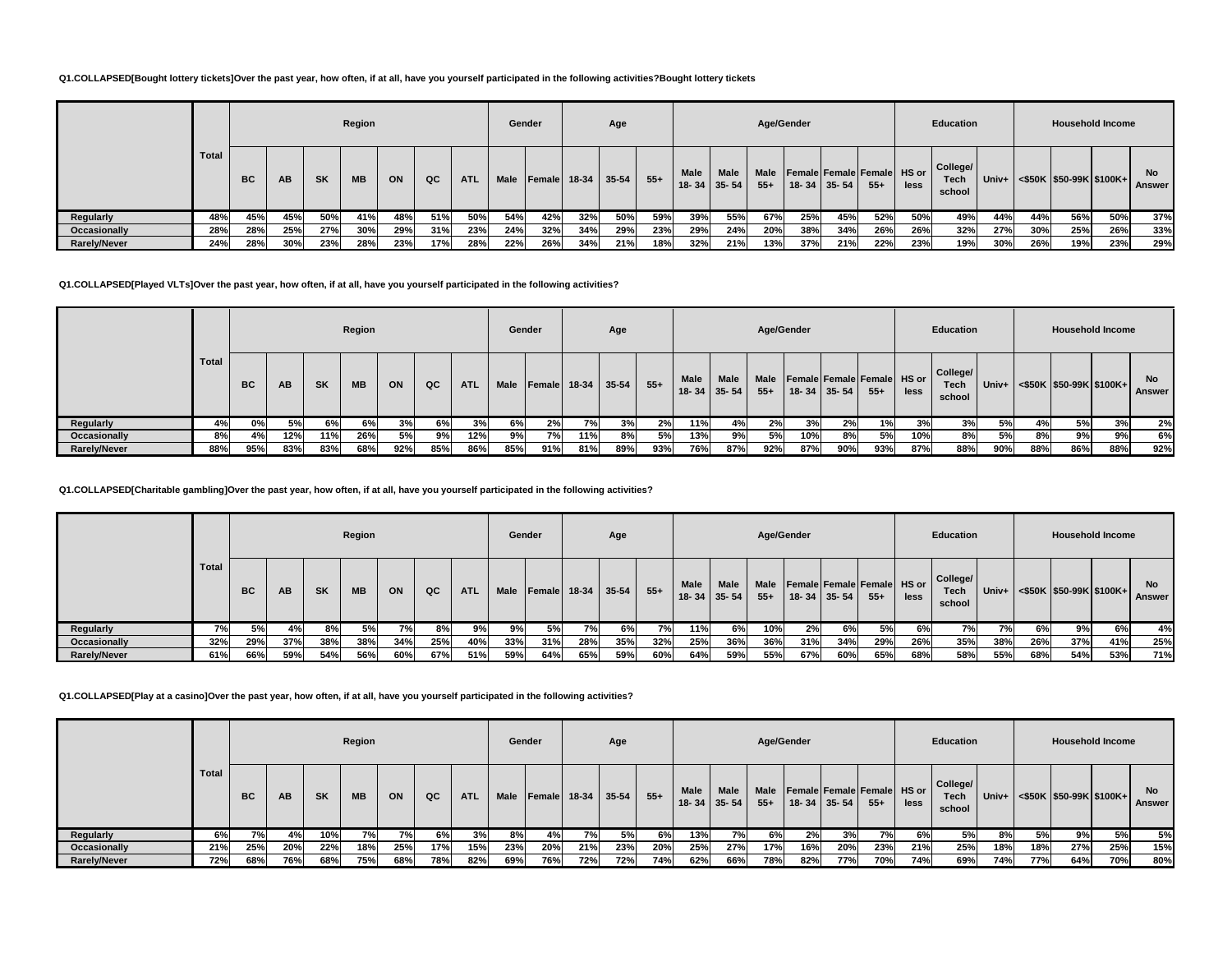### **Q1.COLLAPSED[Bet at the track]Over the past year, how often, if at all, have you yourself participated in the following activities?**

|                     |       |           |     |           | Region    |     |     |            | Gender      |           |              | Age       |        |      |                                  | Age/Gender           |     |                                                 |        |      | Education                         |     |     |     | <b>Household Income</b>              |                     |
|---------------------|-------|-----------|-----|-----------|-----------|-----|-----|------------|-------------|-----------|--------------|-----------|--------|------|----------------------------------|----------------------|-----|-------------------------------------------------|--------|------|-----------------------------------|-----|-----|-----|--------------------------------------|---------------------|
|                     | Total | <b>BC</b> | AB  | <b>SK</b> | <b>MB</b> | ON  | QC  | <b>ATL</b> | <b>Male</b> |           | Female 18-34 | $35 - 54$ | $55 +$ | Male | <b>Male</b><br>$18 - 34$ 35 - 54 | <b>Male</b><br>$55+$ |     | Female Female Female HS or<br>$18 - 34$ 35 - 54 | $55 +$ | less | College/<br><b>Tech</b><br>school |     |     |     | Univ+ $ $ <\$50K  \$50-99K   \$100K+ | <b>No</b><br>Answer |
| Regularly           | 2%    | 1%        | 3%  | $1\%$     | 2%        | 3%  | 3%  | 0%         | 4%          | 1%        | 5%           | 3%        | 0%     | 8%   | 4%                               | 1%                   | 1%  | 1%                                              | 0%     | 2%   | 2%                                | 4%  | 2%  | 4%  | 2%                                   | 0%                  |
| Occasionally        | 6%    | 4%        | 7%  | 5%        | 9%        | 9%  | 5%  | 2%         | 7%          | <b>5%</b> | 7%           | 6%        | 5%     | 7%   | 8%                               | 6%                   | 8%  | 5%                                              | 5%     | 6%   | 7%1                               | 6%  | 4%l | 8%  | 8%                                   | 5%                  |
| <b>Rarely/Never</b> | 91%   | 95%       | 90% | 95%       | 89%       | 88% | 92% | 98%        | 89%         | 94%       | 88%          | 91%       | 94%    | 85%  | 88%                              | 93%                  | 91% | 94%                                             | 95%    | 92%  | 91%                               | 91% | 93% | 88% | 90%                                  | 94%                 |

### **Q1.COLLAPSED[Bet on sports]Over the past year, how often, if at all, have you yourself participated in the following activities?**

|                     |              |           |           |           | Region    |     |     |            | Gender |        |       | Age       |       |             |                            | Age/Gender |     |                                                              |       |      | Education                         |       |     | <b>Household Income</b>       |     |              |
|---------------------|--------------|-----------|-----------|-----------|-----------|-----|-----|------------|--------|--------|-------|-----------|-------|-------------|----------------------------|------------|-----|--------------------------------------------------------------|-------|------|-----------------------------------|-------|-----|-------------------------------|-----|--------------|
|                     | <b>Total</b> | <b>BC</b> | <b>AB</b> | <b>SK</b> | <b>MB</b> | ON  | QC  | <b>ATL</b> | Male   | Female | 18-34 | $35 - 54$ | $55+$ | <b>Male</b> | <b>Male</b><br>18-34 35-54 | $55+$      |     | Male   Female   Female   Female   HS or<br>$18 - 34$ 35 - 54 | $55+$ | less | College/<br><b>Tech</b><br>school | Univ+ |     | $\leq$ \$50K \$50-99K \$100K+ |     | No<br>Answer |
| Regularly           | 4%           | 3%        | 2%        | 3%        | 3%        | 6%  | 4%  | 3%         | 8%     | 1%     | 8%    | 5%        | 1%    | 14%         | 8%                         | 2%         | 1%  | 1%                                                           | 0%    | 3%   | 5%                                | 5%    | 4%  | 7%                            | 4%  | 0%           |
| Occasionally        | 6%           | 5%        | 6%        | 2%        | 3%        | 8%  | 5%  | 3%         | 8%     | 4%     | 9%    | 6%        | 3%    | 11%         | 10%                        | 4%         | 8%  | 3%                                                           | 1%    | 5%   | 7%1                               | 6%    | 4%  | 6%                            | 8%  | 6%           |
| <b>Rarely/Never</b> | 90%          | 92%       | 93%       | 94%       | 94%       | 86% | 91% | 94%        | 84%    | 96%    | 83%   | 89%       | 96%   | 75%         | 82%                        | 94%        | 91% | 96%                                                          | 98%   | 92%  | 88%                               | 89%   | 92% | 87%                           | 88% | 94%          |

**Q1.COLLAPSED[Any gambling online]Over the past year, how often, if at all, have you yourself participated in the following activities?**

|                     |              |           |     |           | Region    |     |     |            |      | Gender |     | Age                |       |                   |                   |                      | Age/Gender                                      |     |        |      | Education                  |       |     | <b>Household Income</b>    |     |                     |
|---------------------|--------------|-----------|-----|-----------|-----------|-----|-----|------------|------|--------|-----|--------------------|-------|-------------------|-------------------|----------------------|-------------------------------------------------|-----|--------|------|----------------------------|-------|-----|----------------------------|-----|---------------------|
|                     | <b>Total</b> | <b>BC</b> | AB  | <b>SK</b> | <b>MB</b> | ON  | QC  | <b>ATL</b> | Male |        |     | Female 18-34 35-54 | $55+$ | Male<br>$18 - 34$ | Male<br>$35 - 54$ | <b>Male</b><br>$55+$ | Female Female Female HS or<br>$18 - 34$ 35 - 54 |     | $55 +$ | less | College/<br>Tech<br>school | Univ+ |     | $<$ \$50K \$50-99K \$100K+ |     | <b>No</b><br>Answer |
| Regularly           | 7%           | 7%        | 5%  | 8%        | 4%        | 6%  | 8%  | 7%         | 8%   | 6%     | 12% | 6%                 | 3%    | 16%               | 7%                | 1% I                 | 7% i                                            | 5%  | 5%     | 6%   | 6%                         | 8%    | 6%  | 8%                         | 5%  | 6%                  |
| Occasionally        | 6%           | 7%        | 7%  | 1%        | 4%        | 5%  | 5%  | 9%         | 8%   | 4%     | 12% | <b>5%</b>          | 2%    | 14%               | 8%                | 2%                   | 9%                                              | 2%  | 2%     | 6%   | 7%                         | 5%    | 6%  | 7%                         | 7%  | 1%                  |
| <b>Rarely/Never</b> | 87%          | 85%       | 88% | 91%       | 92%       | 88% | 87% | 84%        | 84%  | 90%    | 76% | 89%                | 95%   | 70%               | 85%               | 97%                  | 83%                                             | 93% | 93%    | 88%  | 87%                        | 87%   | 88% | 85%                        | 87% | 93%                 |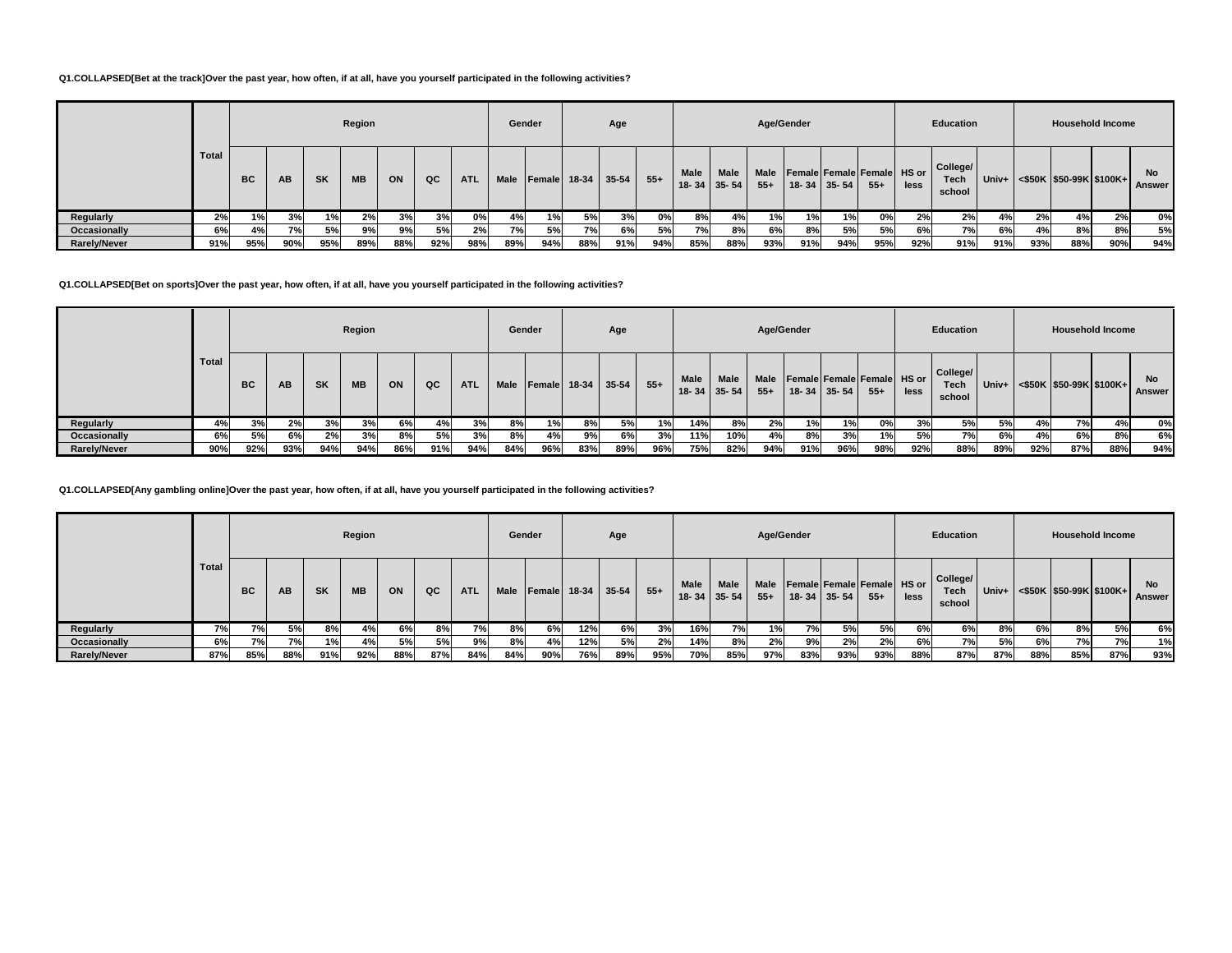### **Q1.[Bought lottery tickets (such as Lotto 6/49, scratch tickets, etc.)] Over the past year, how often, if at all, have you yourself participated in the following activities?**

|                                             |       |           |     |           | Region    |     |     |            |             | Gender        |       | Age   |       |                          |                   |                      | Age/Gender |                   |                                             |      | <b>Education</b>           |       |     |                         | <b>Household Income</b> |                     |
|---------------------------------------------|-------|-----------|-----|-----------|-----------|-----|-----|------------|-------------|---------------|-------|-------|-------|--------------------------|-------------------|----------------------|------------|-------------------|---------------------------------------------|------|----------------------------|-------|-----|-------------------------|-------------------------|---------------------|
|                                             | Total | <b>BC</b> | AB  | <b>SK</b> | <b>MB</b> | ON  | QC  | <b>ATL</b> | <b>Male</b> | <b>Female</b> | 18-34 | 35-54 | $55+$ | <b>Male</b><br>$18 - 34$ | Male<br>$35 - 54$ | <b>Male</b><br>$55+$ |            | $18 - 34$ 35 - 54 | <b>Female Female Female HS or</b><br>$55 +$ | less | College/<br>Tech<br>school | Univ+ |     | <\$50K \$50-99K \$100K+ |                         | <b>No</b><br>Answer |
| More than once a week                       | 10%   | 8%        | 5%  | 10%       | 10%       | 9%  | 10% | 18%        | 12%         | 8%            | 5%    | 9%    | 15%   | 7%I                      | 11%               | 16%                  | 2%         | 6%                | 13%                                         | 13%  | 9%                         | 5%    | 8%  | 14%                     | 8%                      | 8%                  |
| About once a week                           | 19%   | 14%       | 19% | 14%       | 13%       | 20% | 23% | 10%        | 22%         | 15%           | 8%    | 21%   | 24%   | 8%                       | 25%               | 30%                  | 8%         | 17%               | 20%                                         | 20%  | 18%                        | 18%   | 16% | 21%                     | 22%                     | 16%                 |
| A few times a month                         | 12%   | 13%       | 14% | 17%       | 15%       | 12% | 10% | 15%        | 14%         | 11%           | 11%   | 12%   | 13%   | 14%                      | 13%               | 13%                  | 6%         | 12%               | 13%                                         | 11%  | 12%                        | 13%   | 14% | 13%                     | 10%                     | 8%                  |
| <b>Monthly</b>                              | 8%    | 9%        | 6%  | 8%        | 4%        | 8%  | 9%  | 6%         | 7%1         | 8%            | 9%    | 8%    | 7%    | 9%                       | 6%                | 8%                   | 9%         | 10%               | 6%                                          | 7%   | 9%                         | 7%    | 7%1 | 8%                      | 10%                     | 5%                  |
| Every other month or so                     | 12%   | 15%       | 10% | 10%       | 8%        | 11% | 13% | 12%        | 10%         | 14%           | 16%   | 11%   | 10%   | 13%                      | 9%                | 9%                   | 19%        | 13%               | 11%                                         | 10%  | 16%                        | 10%   | 13% | 12%                     | 11%                     | 13%                 |
| Once or twice this past<br>year             | 16%   | 13%       | 15% | 17%       | 22%       | 17% | 18% | 11%        | 14%         | 18%           | 17%   | 18%   | 13%   | 16%                      | 15%               | 11%                  | 19%        | 21%               | 15%                                         | 16%  | 16%                        | 17%   | 17% | 13%                     | 16%                     | 21%                 |
| Have not done this in the<br>last 12 months | 8%    | 7%        | 8%  | 10%       | 9%        | 8%  | 8%  | 5%         | 5%          | 10%           | 8%    | 7%    | 8%    | 5%                       | 7%                | 4%                   | 11%        | 8%                | 11%                                         | 5%   | 7%                         | 13%   | 8%  | 7%                      | 8%                      | 10%                 |
| Never do this                               | 16%   | 21%       | 22% | 13%       | 20%       | 15% | 10% | 23%        | 16%         | 16%           | 26%   | 13%   | 10%   | 27%                      | 14%               | 10%                  | 26%        | 13%               | 11%                                         | 18%  | 12%                        | 17%   | 19% | 12%                     | 15%                     | 20%                 |

### **Q1.[Played VLTs (video lottery terminals) at a bar or pub] Over the past year, how often, if at all, have you yourself participated in the following activities?**

|                                             |              |           |     |           | Region    |     |     |            |             | Gender       |     | Age   |       |      |                     | Age/Gender           |     |                   |                                      |      | <b>Education</b>                  |       |     | <b>Household Income</b>          |     |                     |
|---------------------------------------------|--------------|-----------|-----|-----------|-----------|-----|-----|------------|-------------|--------------|-----|-------|-------|------|---------------------|----------------------|-----|-------------------|--------------------------------------|------|-----------------------------------|-------|-----|----------------------------------|-----|---------------------|
|                                             | <b>Total</b> | <b>BC</b> | AВ  | <b>SK</b> | <b>MB</b> | ON  | QC  | <b>ATL</b> | <b>Male</b> | Female 18-34 |     | 35-54 | $55+$ | Male | Male<br>18-34 35-54 | <b>Male</b><br>$55+$ |     | $18 - 34$ 35 - 54 | Female Female Female HS or<br>$55 +$ | less | College/<br><b>Tech</b><br>school | Univ+ |     | $\leq$ \$50K \\$50-99K \\$100K+\ |     | <b>No</b><br>Answer |
| More than once a week                       | 0%           |           | 0%  | 1%        | 1%        | 1%  | 0%  |            | 1%          | 0%           | 1%  | 0%    | 0%    | 2%   | 0%                  |                      | 0%  |                   | 1%                                   | 0%   | 1%                                | 1%    | 0%  | 1%l                              | 0%  | 1%                  |
| About once a week                           | 1%           |           | 1%  | 1%        |           | 1%  | 1%  | 1%         | 1%          | 0%           | 1%  | 1%    | 0%    | 2%   | 0%                  | 0%                   | 1%  | 1%                |                                      | 0%   | 1%                                | 1%    | 1%  | 1%                               | 0%  |                     |
| A few times a month                         | 2%           |           | 0%  | 4%        | 3%        | 1%  | 3%  | 0%         | 2%          | 1%           | 2%  | 2%    | 1%    | 3%   | 2%                  | 2%                   | 1%  | 1% i              | 0%                                   | 2%   | 0%                                | 2%    | 1%  | 2%                               | 1%  | 1%                  |
| <b>Monthly</b>                              | 1%           | 0%        | 3%  |           | 3%        | 1%  | 2%  | 1%         | 2%          | 0%           | 3%  | 1%    | 0%    | 5%   | 1%                  | 0%                   |     |                   | 1%                                   | 1%   | 1%                                | 2%    | 1%  | 2%                               | 1%  | 0%                  |
| Every other month or so                     | 3%           | 1%        | 0%  | 2%        | 8%        | 2%  | 3%  | 7%         | 2%          | 3%           | 3%  | 3%    | 1%    | 3%   | 3%                  | 1%                   | 3%  | 3%                | 2%                                   | 3%   | 3%                                | 1%    | 3%  | 1%                               | 4%  | 3%                  |
| Once or twice this past<br>year             | 6%           | 3%        | 12% | 9%        | 17%       | 3%  | 7%  | 4%         | 6%          | 5%           | 8%  | 5%    | 4%    | 10%  | 6%                  | 4%                   | 7%  | 5%                | 3%                                   | 7%   | 5%                                | 4%    | 5%  | 7%                               | 6%  | 3%                  |
| Have not done this in the<br>last 12 months | 13%          | 17%       | 15% | 23%       | 23%       | 10% | 9%  | 22%        | 15%         | 11%          | 12% | 18%   | 9%    | 14%  | 22%                 | 9%                   | 10% | 13%               | 9%                                   | 12%  | 14%                               | 13%   | 12% | 14%                              | 16% | 8%                  |
| Never do this                               | 75%          | 79%       | 68% | 60%       | 45%       | 82% | 76% | 64%        | 70%         | 80%          | 69% | 71%   | 84%   | 62%  | 65%                 | 83%                  | 77% | 77%               | 84%                                  | 75%  | 74%                               | 77%   | 76% | 72%                              | 72% | 84%                 |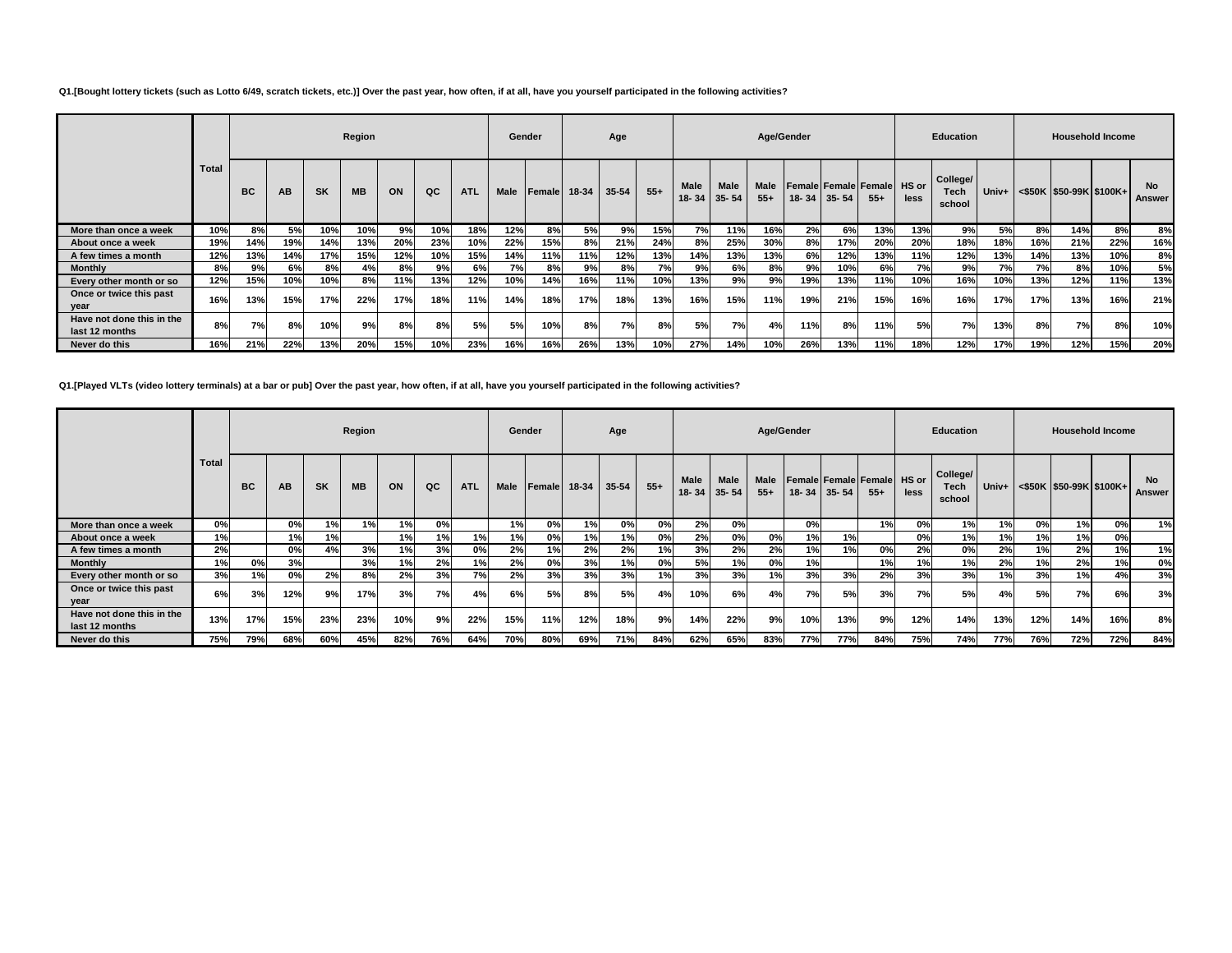### **Q1.[Participated in some kind of charitable gambling (church bingo, 50/50 draw, etc.)] Over the past year, how often, if at all, have you yourself participated in the following activities?**

|                                             |              |           |     |           | Region    |     |     |            | Gender      |        |       | Age       |       |                           |      |                      | Age/Gender |           |                                       |                      | <b>Education</b>           |     |     | <b>Household Income</b>          |     |                     |
|---------------------------------------------|--------------|-----------|-----|-----------|-----------|-----|-----|------------|-------------|--------|-------|-----------|-------|---------------------------|------|----------------------|------------|-----------|---------------------------------------|----------------------|----------------------------|-----|-----|----------------------------------|-----|---------------------|
|                                             | <b>Total</b> | <b>BC</b> | AB  | <b>SK</b> | <b>MB</b> | ON  | QC  | <b>ATL</b> | <b>Male</b> | Female | 18-34 | $35 - 54$ | $55+$ | Male<br>$18 - 34$ 35 - 54 | Male | <b>Male</b><br>$55+$ | 18-34      | $35 - 54$ | <b>Female Female Female</b><br>$55 +$ | <b>HS</b> or<br>less | College/<br>Tech<br>school |     |     | Univ+ <\$50K  \$50-99K   \$100K+ |     | <b>No</b><br>Answer |
| More than once a week                       | 0%           |           |     | 1%        |           | 1%  | 0%  |            | 1%          | 0%     | 1%    |           | 0%    | 2%                        |      | 0%                   |            |           | 0%                                    | 0%                   | 1%                         |     | 0%  | 1% <sub>1</sub>                  | 0%  |                     |
| About once a week                           | 2%           | 1%        | 1%  | 2%        | 2%        | 2%  | 2%  | 5%         | 2%          | 2%     | 1%    | 1%        | 3%    | 1%                        | 1%   | 3%                   | 1%         | 1%        | 3%                                    | 2%                   | 1%                         | 2%  | 2%  | 3%                               | 2%  | 1%                  |
| A few times a month                         | 2%           | 2%        | 1%  | 4%        | 1%        | 2%  | 3%  | 3%         | 3%          | 1%     | 3%    | 2%        | 2%    | 5%                        | 2%   | 2%                   | $1\%$      | 2%        | 1%                                    | 1%                   | 3%                         | 3%  | 3%  | 3%                               | 1%  | 1%                  |
| <b>Monthly</b>                              | 2%           | 3%        | 2%  | 1%        | 3%        | 2%  | 2%  | 1%         | 3%          | 2%     | 2%    | 3%        | 2%    | 4%                        | 2%   | 3%                   | 1%         | 3%        | 1%                                    | 2%                   | 2%                         | 3%  | 2%  | 2%                               | 3%  | 2%                  |
| Every other month or so                     | 7%           | 8%        | 9%  | 12%       | 13%       | 5%  | 6%  | 12%        | 7%          | 7%     | 6%    | 8%        | 7%    | 3%                        | 8%   | 8%                   | 9%         | 7%        | 6%                                    | 6%                   | 10%                        | 6%  | 7%  | 8%                               | 10% | 3%                  |
| Once or twice this past<br>year             | 25%          | 21%       | 27% | 26%       | 25%       | 29% | 19% | 29%        | 26%         | 24%    | 22%   | 27%       | 25%   | 21%                       | 27%  | 28%                  | 22%        | 27%       | 23%                                   | 20%                  | 25%                        | 32% | 19% | 30%                              | 31% | 22%                 |
| Have not done this in the<br>last 12 months | 20%          | 23%       | 14% | 16%       | 19%       | 21% | 21% | 14%        | 19%         | 21%    | 15%   | 22%       | 22%   | 12%                       | 23%  | 21%                  | 18%        | 21%       | 23%                                   | 18%                  | 22%                        | 20% | 22% | 18%                              | 21% | 18%                 |
| Never do this                               | 41%          | 43%       | 45% | 38%       | 38%       | 38% | 46% | 37%        | 40%         | 43%    | 51%   | 37%       | 38%   | 52%                       | 36%  | 34%                  | 49%        | 39%       | 42%                                   | 49%                  | 37%                        | 35% | 47% | 35%                              | 32% | 53%                 |

**Q1.[Played games at a casino (blackjack, roulette, slots, etc.)] Over the past year, how often, if at all, have you yourself participated in the following activities?**

|                                             |              |           |     |           | Region    |     |     |            |             | Gender |       | Age   |       |             |                     | Age/Gender    |     |                   |                                            |      | <b>Education</b>                  |       |     | <b>Household Income</b> |     |                     |
|---------------------------------------------|--------------|-----------|-----|-----------|-----------|-----|-----|------------|-------------|--------|-------|-------|-------|-------------|---------------------|---------------|-----|-------------------|--------------------------------------------|------|-----------------------------------|-------|-----|-------------------------|-----|---------------------|
|                                             | <b>Total</b> | <b>BC</b> | AB  | <b>SK</b> | <b>MB</b> | ON  | QC  | <b>ATL</b> | <b>Male</b> | Female | 18-34 | 35-54 | $55+$ | <b>Male</b> | Male<br>18-34 35-54 | Male<br>$55+$ |     | $18 - 34$ 35 - 54 | <b>Female Female Female HS or</b><br>$55+$ | less | College/<br><b>Tech</b><br>school | Univ+ |     | <\$50K \$50-99K \$100K+ |     | <b>No</b><br>Answer |
| More than once a week                       | 1%           |           |     | 2%        | 1%        | 1%  | 1%  | 0%         | 1%          | 0%     | 2%    | 0%    | 1%    | 3%          |                     | 1%            | 1%  | 0%                | 1%                                         | 1%   | 1%                                | 1%    | 1%  | 1%                      | 0%  |                     |
| About once a week                           | 1%           | 1%        | 1%  | 3%        | 2%        | 1%  | 0%  | 2%         | 1%          | 1%     | 0%    | 1%    | 2%    | 1%          | 1%                  | 1%            | 0%  | 1%                | 3%                                         | 1%   | 1%                                | 1%    | 1%  | 1%                      | 1%  | 2%                  |
| A few times a month                         | 2%           | 3%        | 2%  | 3%        | 2%        | 2%  | 2%  |            | 3%          | 1%     | 3%    | 2%    | 1%    | 4%          | 3%                  | 1%            | 1%  | 1%                | 1%                                         | 2%   | 1%                                | 3%    | 1%  | 3%                      | 1%  | 1%                  |
| <b>Monthly</b>                              | 2%           | 3%        | 1%  | 2%        | 2%        | 3%  | 2%  | 1%         | 4%          | 1%     | 2%    | 3%    | 2%    | 4%          | 4%                  | 3%            | 0%  | 1%                | 2%                                         | 2%   | 3%                                | 3%    | 1%  | 4%                      | 2%  | 2%                  |
| Every other month or so                     | 4%           | 5%        | 2%  | 7%        | 4%        | 4%  | 1%  | 6%         | 3%          | 4%     | 3%    | 3%    | 5%    | 3%          | 4%                  | 2%            | 3%  | 3%                | 7%                                         | 4%   | 5%                                | 2%    | 5%  | 3%                      | 4%  | 3%                  |
| Once or twice this past<br>year             | 18%          | 19%       | 18% | 15%       | 14%       | 21% | 16% | 8%         | 20%         | 16%    | 18%   | 20%   | 15%   | 22%         | 23%                 | 15%           | 13% | 17%               | 16%                                        | 17%  | 21%                               | 15%   | 13% | 24%                     | 22% | 12%                 |
| Have not done this in the<br>last 12 months | 22%          | 22%       | 17% | 14%       | 26%       | 22% | 28% | 17%        | 23%         | 22%    | 20%   | 25%   | 22%   | 18%         | 26%                 | 25%           | 22% | 25%               | 19%                                        | 19%  | 23%                               | 27%   | 24% | 21%                     | 27% | 16%                 |
| Never do this                               | 50%          | 46%       | 60% | 53%       | 49%       | 45% | 50% | 65%        | 46%         | 54%    | 52%   | 46%   | 52%   | 44%         | 40%                 | 53%           | 60% | 52%               | 51%                                        | 54%  | 46%                               | 47%   | 53% | 43%                     | 43% | 65%                 |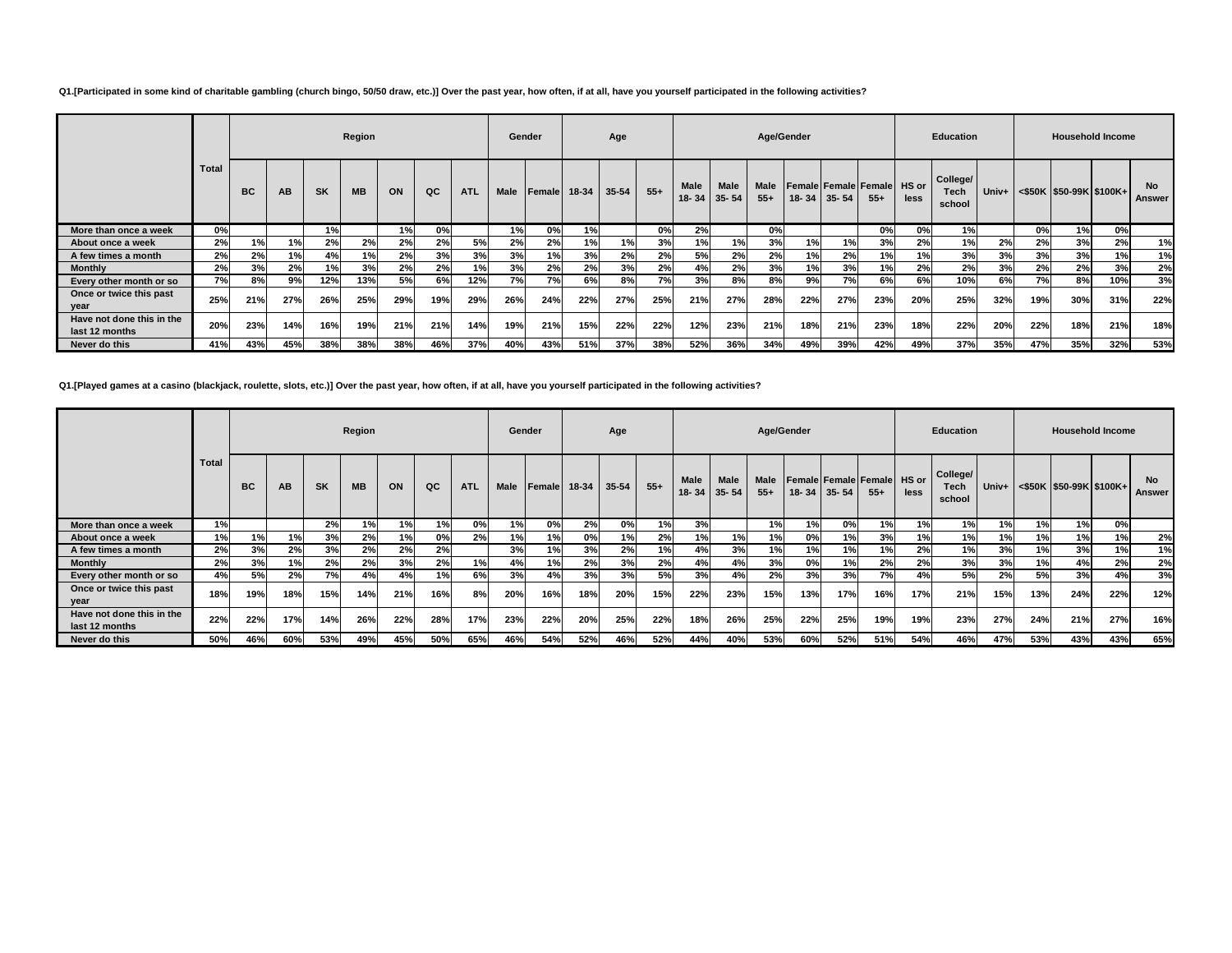### **Q1.[Bet on a race at the track, or played VLTs there] Over the past year, how often, if at all, have you yourself participated in the following activities?**

|                                             |       |           |     |           | Region    |     |     |            | Gender      |                    |     | Age |       |                            |      |                      | Age/Gender |                   |                                       |                      | <b>Education</b>                  |     |     | <b>Household Income</b>                 |     |                     |
|---------------------------------------------|-------|-----------|-----|-----------|-----------|-----|-----|------------|-------------|--------------------|-----|-----|-------|----------------------------|------|----------------------|------------|-------------------|---------------------------------------|----------------------|-----------------------------------|-----|-----|-----------------------------------------|-----|---------------------|
|                                             | Total | <b>BC</b> | AB  | <b>SK</b> | <b>MB</b> | ON  | QC  | <b>ATL</b> | <b>Male</b> | Female 18-34 35-54 |     |     | $55+$ | <b>Male</b><br>18-34 35-54 | Male | <b>Male</b><br>$55+$ |            | $18 - 34$ 35 - 54 | <b>Female Female Female</b><br>$55 +$ | <b>HS</b> or<br>less | College/<br><b>Tech</b><br>school |     |     | Univ+ $\leq$ \$50K   \$50-99K   \$100K+ |     | <b>No</b><br>Answer |
| More than once a week                       | 0%    |           | 0%l |           |           | 1%  | 0%  |            | 1%          | 0%                 | 1%  | 0%  | 0%    | 2%                         | 1%   | 0%                   |            |                   | 0%                                    | 0%                   | 1%                                | 0%  | 1%  | 1%                                      |     |                     |
| About once a week                           | 0%    |           |     | 1%        | 1%        | 1%  | 0%  | 0%         | 0%          | 1%                 | 1%  | 0%  |       | 1%                         |      |                      | 1%         | 1%                |                                       | 0%                   | 0%                                | 0%  | 0%  | 0%                                      | 0%  | 0%                  |
| A few times a month                         | 1%    |           | 2%  |           |           | 1%  | 1%  |            | 1%          | 0%                 | 1%  | 1%  |       | 3%                         | 1%   |                      |            | 0%                |                                       | 0%                   | 1%                                | 1%  | 1%  | 1%                                      | 1%  |                     |
| <b>Monthly</b>                              | 1%    | 1%        | 1%  |           | 1%        | 1%  | 1%  |            | 2%          | 0%                 | 2%  | 1%  | 0%    | 3%                         | 2%   | 1%                   | 0%         |                   |                                       | 1%                   | 1%                                | 2%  | 0%  | 2%                                      | 1%  |                     |
| Every other month or so                     | 1%    | 1%        | 2%  |           | 3%        | 1%  | 1%  | 1%         | 2%          | 1%                 | 3%  | 1%  | 1%    | 3%                         | 0%   | 1%                   | 2%         | 1%                | 0%                                    | 1%                   | 1%                                | 2%  | 1%  | 2%                                      | 0%  | 1%                  |
| Once or twice this past<br>year             | 5%    | 3%        | 5%  | 5%        | 6%        | 7%  | 4%  | 1%         | 6%          | 5%                 | 5%  | 6%  | 5%    | 4%                         | 8%   | 5%                   | 6%         | 4%                | 4%                                    | 6%                   | 6%                                | 4%  | 3%  | 6%                                      | 7%  | 4%                  |
| Have not done this in the<br>last 12 months | 13%   | 14%       | 11% | 9%        | 14%       | 18% | 8%  | 12%        | 15%         | 11%                | 9%  | 16% | 15%   | 10%                        | 19%  | 16%                  | 7%         | 12%               | 14%                                   | 12%                  | 16%                               | 13% | 13% | 15%                                     | 16% | 8%                  |
| Never do this                               | 78%   | 82%       | 78% | 86%       | 76%       | 70% | 85% | 85%        | 73%         | 82%                | 79% | 75% | 79%   | 75%                        | 69%  | 77%                  | 84%        | 82%               | 81%                                   | 80%                  | 75%                               | 77% | 81% | 73%                                     | 74% | 86%                 |

### **Q1.[Participated in sports betting (through an off-track or on a Pro-Line)] Over the past year, how often, if at all, have you yourself participated in the following activities?**

|                                             |              |           |           |           | Region    |     |     |            |             | Gender |       | Age       |       |      |                                  |                      | Age/Gender |           |                                |               | <b>Education</b>                  |       |     | <b>Household Income</b> |     |                     |
|---------------------------------------------|--------------|-----------|-----------|-----------|-----------|-----|-----|------------|-------------|--------|-------|-----------|-------|------|----------------------------------|----------------------|------------|-----------|--------------------------------|---------------|-----------------------------------|-------|-----|-------------------------|-----|---------------------|
|                                             | <b>Total</b> | <b>BC</b> | <b>AB</b> | <b>SK</b> | <b>MB</b> | ON  | QC  | <b>ATL</b> | <b>Male</b> | Female | 18-34 | $35 - 54$ | $55+$ | Male | <b>Male</b><br>$18 - 34$ 35 - 54 | <b>Male</b><br>$55+$ | 18-34      | $35 - 54$ | Female Female Female<br>$55 +$ | HS or<br>less | College/<br><b>Tech</b><br>school | Univ+ |     | <\$50K \$50-99K \$100K+ |     | <b>No</b><br>Answer |
| More than once a week                       | 1%           | 0%        | 1%        |           | 1%        | 2%  | 1%  | 0%         | 2%          | 0%     | 3%    | 1%        | 0%    | 4%   | 2%                               | 1%                   | 1%         | 0%        |                                | 1%            | 2%                                | 1%    | 1%  | 2%                      | 1%  |                     |
| About once a week                           | 1%           | 1%        |           | 1%        |           | 1%  | 1%  |            | 1%          | 0%     | 1%    | 1%        | 0%    | 2%   | 2%                               | 0%                   |            | 0%        |                                | 1%            |                                   | 1%    | 1%  | 1%                      | 1%  |                     |
| A few times a month                         | 2%           | 1%        |           | 2%        | 1%        | 2%  | 2%  | 1%         | 3%          | 0%     | 3%    | 1%        | 0%    | 5%   | 3%                               | 1%                   | 0%         |           |                                | 1%            | 1%                                | 3%    | 1%  | 2%                      | 2%  | 0%                  |
| <b>Monthly</b>                              | 1%           | 0%        | 1%        | 1%        | 1%        | 1%  | 0%  | 2%         | 2%          | 0%     | 2%    | 1%        | 0%    | 3%   | 2%                               |                      |            |           | 0%                             | 1%            | 1%                                | 0%    | 1%  | 2%                      |     |                     |
| Every other month or so                     | 2%           | 1%        | 2%        | 1%        | 1%        | 1%  | 2%  | 2%         | 3%          | 1%     | 3%    | 1%        | 1%    | 4%   | 2%                               | 1%                   | 3%         | 1%        |                                | 1%            | 3%                                | 2%    | 1%  | 2%                      | 3%  | 0%                  |
| Once or twice this past<br>year             | 4%           | 4%        | 4%        | 1%        | 3%        | 6%  | 2%  | 1%         | 6%          | 3%     | 6%    | 5%        | 2%    | 7%   | 7%                               | 3%                   | <b>5%</b>  | 3%        | 1%                             | 4%            | 4%                                | 5%    | 3%  | 4%                      | 5%  | 5%                  |
| Have not done this in the<br>last 12 months | 8%           | 11%       | 10%       | 10%       | 14%       | 9%  | 5%  | 9%         | 11%         | 6%     | 10%   | 11%       | 5%    | 13%  | 15%                              | 6%                   | 7%         | 8%        | 4%                             | 8%            | 9%                                | 9%    | 7%  | 10%                     | 12% | 5%                  |
| Never do this                               | 81%          | 81%       | 83%       | 85%       | 80%       | 78% | 86% | 85%        | 73%         | 89%    | 73%   | 78%       | 92%   | 62%  | 67%                              | 89%                  | 84%        | 89%       | 94%                            | 84%           | 79%                               | 79%   | 85% | 77%                     | 76% | 89%                 |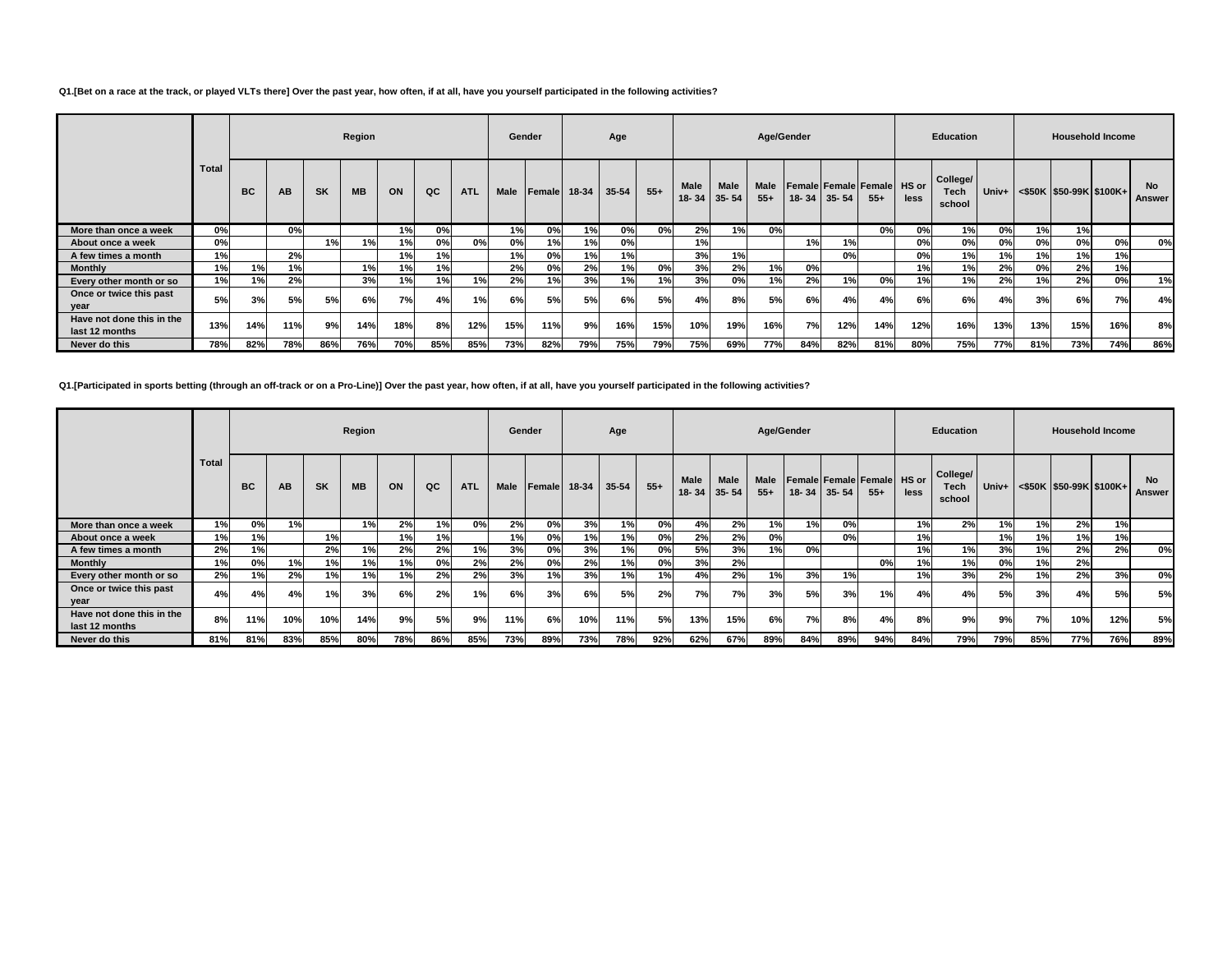# **Q1.[Gambled online (any of the above activities online)] Over the past year, how often, if at all, have you yourself participated in the following activities?**

|                                             |              |     |           |           | Region    |     |     |            |      | Gender       |     | Age       |       |                      |                   | Age/Gender           |                   |     |                                            |      | <b>Education</b>           |     |     |                                                                                         | <b>Household Income</b> |                     |
|---------------------------------------------|--------------|-----|-----------|-----------|-----------|-----|-----|------------|------|--------------|-----|-----------|-------|----------------------|-------------------|----------------------|-------------------|-----|--------------------------------------------|------|----------------------------|-----|-----|-----------------------------------------------------------------------------------------|-------------------------|---------------------|
|                                             | <b>Total</b> | BC  | <b>AB</b> | <b>SK</b> | <b>MB</b> | ON  | QC  | <b>ATL</b> | Male | Female 18-34 |     | $35 - 54$ | $55+$ | <b>Male</b><br>18-34 | Male<br>$35 - 54$ | <b>Male</b><br>$55+$ | $18 - 34$ 35 - 54 |     | <b>Female Female Female HS or</b><br>$55+$ | less | College/<br>Tech<br>school |     |     | Univ+ <s50k \$100k+<="" \$50-99k="" th=""><th></th><th><b>No</b><br/>Answer</th></s50k> |                         | <b>No</b><br>Answer |
| More than once a week                       | 1%           | 1%  |           | 1%        | 1%        | 2%  | 1%  | 2%         | 2%   | 1%l          | 2%  | 1%        | 1%    | 3%                   | 1%                | 1%                   | 2%                | 0%  | 2%                                         | 1%   | 2%                         | 2%  | 1%  | 2%                                                                                      | 1%                      | 2%                  |
| About once a week                           | 1%           | 1%  | 2%        | 1%        | 1%        | 1%  | 1%  | 0%         | 2%   | 1%           | 1%  | 2%        | 0%    | 2%                   | 3%                |                      | 0%                | 1%  | 1%                                         | 1%   | 1%                         | 1%  | 1%  | 1%                                                                                      | 1%                      | 1%                  |
| A few times a month                         | 3%           | 4%  | 3%        | 1%        | 2%        | 2%  | 3%  | 4%         | 2%   | 3%           | 4%  | 2%        | 1%    | 4%                   | 3%                | 0%l                  | 4%                | 2%  | 2%                                         | 3%   | 1%                         | 3%  | 3%  | 3%                                                                                      | 2%                      | 2%                  |
| <b>Monthly</b>                              | 2%           | 1%  | 1%        | 5%        | 1%        | 1%  | 3%  | 1%         | 2%   | 1%           | 4%  | 1%        | 0%    | 7%                   | 0%                |                      | 2%                | 2%  | 1%                                         | 1%   | 2%                         | 2%  | 2%  | 2%                                                                                      | 1%                      | 1%                  |
| Every other month or so                     | 2%           | 5%  | 1%        |           | 3%        | 2%  | 1%  | 4%         | 3%   | 1%l          | 4%  | 2%        |       | 4%                   | 2%                | 1%                   | 3%                | 2%  | 0%                                         | 2%   | 3%                         | 2%  | 2%  | 2%                                                                                      | 4%                      |                     |
| Once or twice this past<br>year             | 4%           | 3%  | 6%        | 1%        | 1%        | 4%  | 4%  | 6%         | 5%   | 3%           | 8%  | 3%        | 1%    | 10%                  | 5%                | 1%                   | 6%                | 1%  | 2%                                         | 4%   | 4%                         | 4%  | 4%  | 5%                                                                                      | 4%                      | 1%                  |
| Have not done this in the<br>last 12 months | 6%           | 8%  | 6%        | 1%        | 6%        | 7%  | 5%  | 6%         | 8%   | 4%           | 6%  | 8%        | 4%    | 9%                   | 10%               | 5%                   | 4%                | 6%  | 3%                                         | 5%   | 7%                         | 7%  | 6%  | 8%                                                                                      | 7%                      | 2%                  |
| Never do this                               | 81%          | 77% | 83%       | 90%       | 85%       | 82% | 82% | 78%        | 77%  | 86%          | 70% | 81%       | 91%   | 61%                  | 75%               | 92%                  | 79%               | 87% | 90%                                        | 83%  | 80%                        | 80% | 82% | 77%                                                                                     | 80%                     | 91%                 |

**Q1b.[Lottery tickets (such as Lotto 6/49, scratch tickets, etc.)]For each of these activities, would you say that your overall experience in the last 12 months was positive, negative, or neutral?**

| <b>Sample size</b>             | 1159         | 152       | 119 | 78        |           | 398 | 288 |            | 582  | 576    | 289   | 419   | 450   | 152  | 209                              | 221                  | 137 | 210               | 230                                        | 490       | 388                        | 280 | 389 | 388                              | 215                     | 167                 |
|--------------------------------|--------------|-----------|-----|-----------|-----------|-----|-----|------------|------|--------|-------|-------|-------|------|----------------------------------|----------------------|-----|-------------------|--------------------------------------------|-----------|----------------------------|-----|-----|----------------------------------|-------------------------|---------------------|
|                                |              |           |     |           | Region    |     |     |            |      | Gender |       | Age   |       |      |                                  | Age/Gender           |     |                   |                                            |           | <b>Education</b>           |     |     |                                  | <b>Household Income</b> |                     |
|                                | <b>Total</b> | <b>BC</b> | AВ  | <b>SK</b> | <b>MB</b> | ON  | QC  | <b>ATL</b> | Male | Female | 18-34 | 35-54 | $55+$ | Male | <b>Male</b><br>$18 - 34$ 35 - 54 | <b>Male</b><br>$55+$ |     | $18 - 34$ 35 - 54 | <b>Female Female Female HS or</b><br>$55+$ | less      | College/<br>Tech<br>school |     |     | Univ+ <\$50K  \$50-99K   \$100K+ |                         | <b>No</b><br>Answer |
| <b>Only positive</b>           | <b>5%</b>    | 5%        | 3%  | 8%        | 4%        | 7%  | 3%  | 6%         | 5%   | 5%     | 6%    | 5%    | 5%    | 6%   | 5%                               | 4%                   | 5%  | 6%                | 5%                                         | <b>5%</b> | 5%                         | 5%  | 5%  | 5%                               | 6%                      | 4%                  |
| More positive than<br>negative | 18%          | 20%       | 19% | 22%       | 17%       | 17% | 18% | 16%        | 18%  | 18%    | 22%   | 16%   | 17%   | 25%  | 18%                              | 14%                  | 19% | 14%               | 20%                                        | 14%       | 18%                        | 24% | 16% | 22%                              | 20%                     | 11%                 |
| <b>Neutral</b>                 | 53%          | 57%       | 49% | 47%       | 49%       | 55% | 50% | 50%        | 52%  | 54%    | 53%   | 57%   | 49%   | 48%  | 55%                              | 51%                  | 58% | 59%               | 46%                                        | 56%       | 48%                        | 53% | 49% | 49%                              | 57%                     | 63%                 |
| More negative than<br>positive | 20%          | 15%       | 22% | 22%       | 24%       | 16% | 24% | 26%        | 20%  | 20%    | 18%   | 18%   | 23%   | 19%  | 19%                              | 21%                  | 16% | 17%               | 25%                                        | 19%       | 23%                        | 15% | 23% | 21%                              | 13%                     | 16%                 |
| Very negative                  | 4%           | 3%        | 6%  | 2%        | 5%        | 5%  | 5%  | 2%         | 5%   | 4%     | 2%    | 4%    | 7%    | 2%   | 4%                               | 9%                   | 1%  | 4%                | 4%                                         | 5%        | 4%                         | 3%  | 6%  | 4%                               | 3%                      | 5%                  |
| Top2Box                        | 23%          | 25%       | 23% | 30%       | 22%       | 24% | 21% | 22%        | 23%  | 23%    | 28%   | 21%   | 22%   | 30%  | 22%                              | 19%                  | 25% | 20%               | 25%                                        | 20%       | 24%                        | 28% | 22% | 26%                              | 26%                     | 15%                 |
| Bottom2Box                     | 24%          | 18%       | 28% | 23%       | 29%       | 21% | 29% | 28%        | 25%  | 23%    | 20%   | 22%   | 29%   | 22%  | 23%                              | 30%                  | 17% | 21%               | 29%                                        | 25%       | 28%                        | 19% | 29% | 25%                              | 17%                     | 21%                 |

**Q1b.[VLTs (video lottery terminals) at a bar or pub]For each of these activities, would you say that your overall experience in the last 12 months was positive, negative, or neutral?**

| <b>Sample size</b>             | 180          | 10 <sup>1</sup> | 26  | 19 <sup>1</sup> | 33        | 37  |     | 16         | 108         | 721          | 82  | <b>60</b> | 39    |             | 34                        | 19            | 27        | 26        | 19                                         | 84   | 57                                | 39    | 62  | 66  | 34                            | 18 <sup>1</sup>     |
|--------------------------------|--------------|-----------------|-----|-----------------|-----------|-----|-----|------------|-------------|--------------|-----|-----------|-------|-------------|---------------------------|---------------|-----------|-----------|--------------------------------------------|------|-----------------------------------|-------|-----|-----|-------------------------------|---------------------|
|                                |              |                 |     |                 | Region    |     |     |            |             | Gender       |     | Age       |       |             |                           | Age/Gender    |           |           |                                            |      | <b>Education</b>                  |       |     |     | <b>Household Income</b>       |                     |
|                                | <b>Total</b> | <b>BC</b>       | AB  | <b>SK</b>       | <b>MB</b> | ON  | QC  | <b>ATL</b> | <b>Male</b> | Female 18-34 |     | 35-54     | $55+$ | <b>Male</b> | Male<br>$18 - 34$ 35 - 54 | Male<br>$55+$ | $18 - 34$ | $35 - 54$ | <b>Female Female Female</b> HS or<br>$55+$ | less | College/<br><b>Tech</b><br>school | Univ+ |     |     | $\leq$ \$50K \$50-99K \$100K+ | <b>No</b><br>Answer |
| Only positive                  | 5%           |                 |     | 31%             | 5%        | 5%  | 5%  | 1%         | 6%          | 4%           | 8%  | 4%        |       | 9%          | 4%                        |               | 7%        | 3%        |                                            | 3%   | 8%                                | 4%    | 7%  | 5%  | 5%                            |                     |
| More positive than<br>negative | 26%          | 14%             | 33% | 14%             | 22%       | 24% | 22% | 49%        | 25%         | 27%          | 27% | 24%       | 28%   | 27%         | 26%                       | 19%           | 25%       | 22%       | 37%                                        | 18%  | 35%                               | 29%   | 28% | 28% | 19%                           | 28%                 |
| <b>Neutral</b>                 | 36%          | 79%             | 31% | 29%             | 34%       | 42% | 31% | 31%        | 39%         | 32%          | 36% | 41%       | 29%   | 36%         | 44%                       | 40%           | 36%       | 38%       | 19%                                        | 38%  | 36%                               | 33%   | 34% | 36% | 48%                           | 24%                 |
| More negative than<br>positive | 26%          |                 | 28% | 27%             | 31%       | 27% | 29% | 19%        | 24%         | 29%          | 26% | 26%       | 26%   | 28%         | 21%                       | 19%           | 22%       | 32%       | 33%                                        | 30%  | 19%                               | 26%   | 29% | 25% | 21%                           | 25%                 |
| Very negative                  | 7%           | 8%              | 8%  |                 | 8%        | 2%  | 12% |            | 5%          | 8%           | 3%  | 5%        | 17%   |             | 4%                        | 22%           | 9%        | 5%        | 11%                                        | 10%  | 2%                                | 6%    | 2%  | 6%  | 6%                            | 24%                 |
| Top2Box                        | 31%          | 14%             | 33% | 45%             | 27%       | 30% | 28% | 50%        | 31%         | 31%          | 35% | 28%       | 28%   | 36%         | 30%                       | 19%           | 33%       | 25%       | 37%                                        | 21%  | 43%                               | 34%   | 34% | 32% | 24%                           | 28%                 |
| Bottom2Box                     | 33%          | 8%              | 36% | 27%             | 38%       | 28% | 42% | 19%        | 30%         | 37%          | 29% | 31%       | 43%   | 28%         | 26%                       | 41%           | 31%       | 37%       | 44%                                        | 40%  | 21%                               | 33%   | 32% | 32% | 27%                           | 49%                 |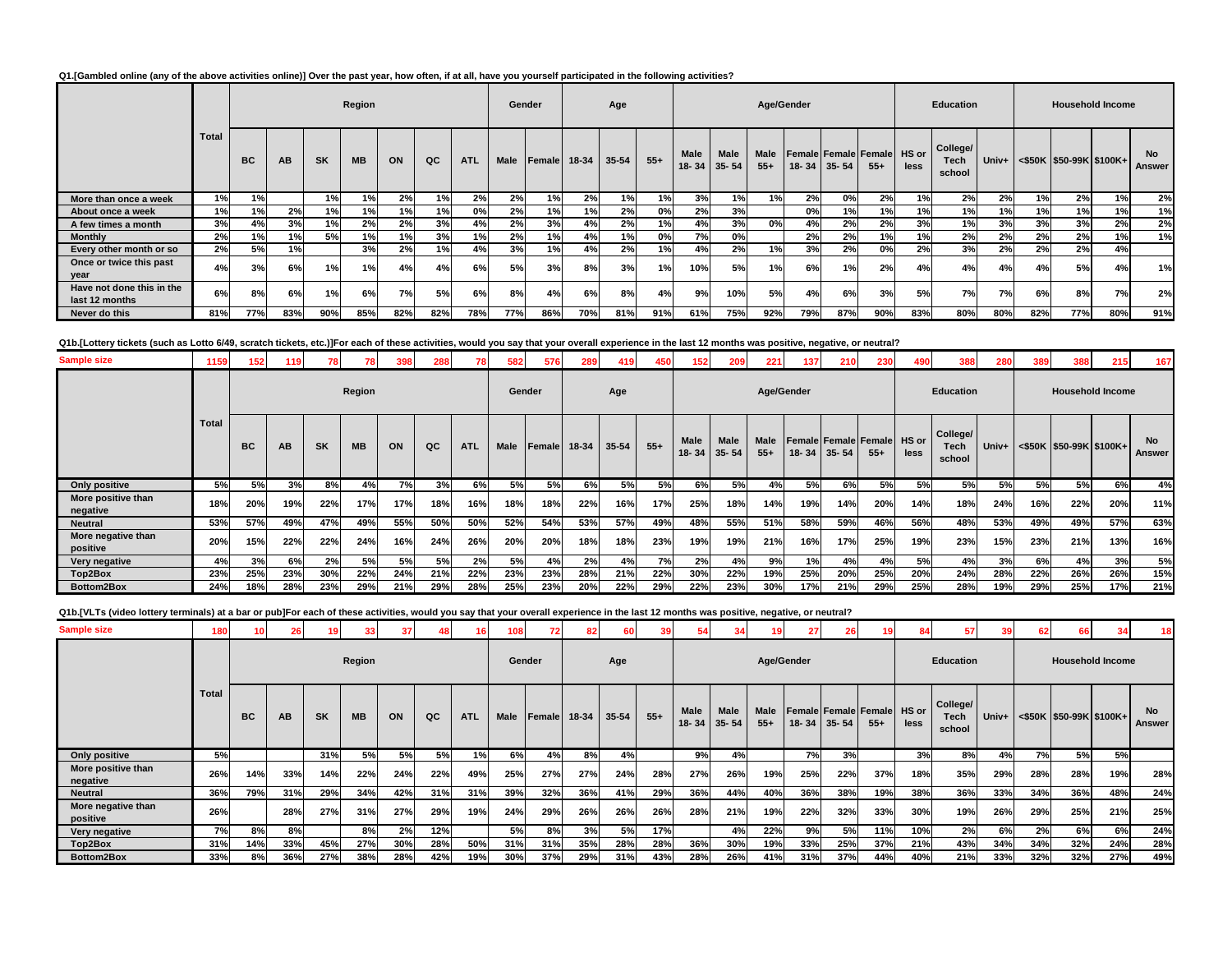### **Q1b.[Charitable gambling (church bingo, 50/50, etc.)]For each of these activities, would you say that your overall experience in the last 12 months was positive, negative, or neutral?**

| <b>Sample size</b>             | 586          |           |     |           |           | 201 | 114 | 57         | 306    | 280          | 152 <sub>1</sub> | 215       | 218   | 81                   | 109               | 116           |            | 106               | 102                                  | 206  | 200                        | 180 | 167 | 220                                                                                     | 132 | 67                  |
|--------------------------------|--------------|-----------|-----|-----------|-----------|-----|-----|------------|--------|--------------|------------------|-----------|-------|----------------------|-------------------|---------------|------------|-------------------|--------------------------------------|------|----------------------------|-----|-----|-----------------------------------------------------------------------------------------|-----|---------------------|
|                                |              |           |     |           | Region    |     |     |            | Gender |              |                  | Age       |       |                      |                   |               | Age/Gender |                   |                                      |      | <b>Education</b>           |     |     | <b>Household Income</b>                                                                 |     |                     |
|                                | <b>Total</b> | <b>BC</b> | AB  | <b>SK</b> | <b>MB</b> | ON  | QC  | <b>ATL</b> | Male   | Female 18-34 |                  | $35 - 54$ | $55+$ | <b>Male</b><br>18-34 | Male<br>$35 - 54$ | Male<br>$55+$ |            | $18 - 34$ 35 - 54 | Female Female Female HS or<br>$55 +$ | less | College/<br>Tech<br>school |     |     | Univ+ <s50k \$100k+<="" \$50-99k="" th=""><th></th><th><b>No</b><br/>Answer</th></s50k> |     | <b>No</b><br>Answer |
| Only positive                  | 11%          | 11%       | 8%  | 22%       | 7%        | 11% | 9%  | 19%        | 9%     | 13%          | 11%              | 10%       | 13%   | 11%                  | 9%                | 8%            | 11%        | 10%               | 19%                                  | 11%  | 10%                        | 13% | 14% | 10%                                                                                     | 8%  | 16%                 |
| More positive than<br>negative | 30%          | 32%       | 25% | 14%       | 25%       | 33% | 37% | 16%        | 30%    | 31%          | 36%              | 29%       | 27%   | 33%                  | 29%               | 28%           | 39%        | 30%               | 26%                                  | 27%  | 35%                        | 29% | 31% | 29%                                                                                     | 34% | 23%                 |
| <b>Neutral</b>                 | 47%          | 49%       | 57% | 60%       | 57%       | 46% | 33% | 57%        | 48%    | 46%          | 43%              | 50%       | 47%   | 44%                  | 48%               | 51%           | 43%        | 52%               | 43%                                  | 51%  | 40%                        | 51% | 41% | 50%                                                                                     | 47% | 56%                 |
| More negative than<br>positive | 8%           | 5%        | 6%  | 4%        | 10%       | 8%  | 16% | 5%         | 9%     | 8%           | 9%               | 9%        | 8%    | 11%                  | 11%               | 6%            | 7%         | 7%                | 10%                                  | 9%   | 10%                        | 6%  | 9%  | 9%                                                                                      | 9%  | 4%                  |
| Very negative                  | 3%           | 3%        | 5%  |           | 2%        | 2%  | 5%  | 2%         | 4%     | 1%           | 1%               | 2%        | 5%    | 1%                   | 3%                | 8%            |            | 1%                | 3%                                   | 3%   | 5%                         | 1%  | 5%  | 2%                                                                                      | 3%  | 3%                  |
| Top2Box                        | 41%          | 43%       | 33% | 36%       | 32%       | 44% | 46% | 35%        | 39%    | 44%          | 47%              | 39%       | 40%   | 44%                  | 38%               | 36%           | 50%        | 40%               | 44%                                  | 37%  | 45%                        | 42% | 45% | 39%                                                                                     | 42% | 38%                 |
| Bottom2Box                     | 11%          | 7%        | 10% | 4%        | 11%       | 9%  | 21% | 7%         | 13%    | 9%           | 10%              | 11%       | 13%   | 12%                  | 14%               | 13%           | 7%         | 8%                | 13%                                  | 12%  | 15%                        | 7%  | 14% | 11%                                                                                     | 11% | 6%                  |

**Q1b.[Casino (blackjack, roulette, slots, etc.)]For each of these activities, would you say that your overall experience in the last 12 months was positive, negative, or neutral?**

| <b>Sample size</b>             | 419          | 64        | 38  | 35        | 27        | 166 | 77  |            | 231    | 188    | 123   | 151   | 145   |                           | 90          | 57                   | 39    | 60        | 88                                                 | 168  | 148                        | 103 | 119 | 170                           | 84                      | 46                  |
|--------------------------------|--------------|-----------|-----|-----------|-----------|-----|-----|------------|--------|--------|-------|-------|-------|---------------------------|-------------|----------------------|-------|-----------|----------------------------------------------------|------|----------------------------|-----|-----|-------------------------------|-------------------------|---------------------|
|                                |              |           |     |           | Region    |     |     |            | Gender |        |       | Age   |       |                           |             | Age/Gender           |       |           |                                                    |      | <b>Education</b>           |     |     |                               | <b>Household Income</b> |                     |
|                                | <b>Total</b> | <b>BC</b> | AВ  | <b>SK</b> | <b>MB</b> | ON  | QC  | <b>ATL</b> | Male   | Female | 18-34 | 35-54 | $55+$ | Male<br>$18 - 34$   35-54 | <b>Male</b> | <b>Male</b><br>$55+$ | 18-34 | $35 - 54$ | <b>I Female   Female   Female   HS or</b><br>$55+$ | less | College/<br>Tech<br>school |     |     | Univ+ <\$50K \$50-99K \$100K+ |                         | <b>No</b><br>Answer |
| Only positive                  | 6%           | 1%        | 2%  | 10%       |           | 9%  | 5%  | 1%         | 5%     | 6%     | 7%    | 6%    | 4%    | 10%                       | 3%          | 2%                   | 2%    | 9%        | 5%                                                 | 6%   | 3%                         | 8%  | 6%  | 5%                            | 7%                      | 5%                  |
| More positive than<br>negative | 31%          | 40%       | 36% | 30%       | 7%        | 31% | 25% | 34%        | 27%    | 36%    | 32%   | 32%   | 28%   | 25%                       | 36%         | 15%                  | 47%   | 27%       | 36%                                                | 24%  | 35%                        | 36% | 29% | 27%                           | 30%                     | 53%                 |
| <b>Neutral</b>                 | 41%          | 48%       | 38% | 45%       | 65%       | 37% | 38% | 46%        | 46%    | 35%    | 41%   | 43%   | 39%   | 48%                       | 44%         | 45%                  | 27%   | 40%       | 35%                                                | 40%  | 42%                        | 41% | 44% | 42%                           | 44%                     | 21%                 |
| More negative than<br>positive | 17%          | 9%        | 22% | 11%       | 22%       | 15% | 24% | 20%        | 17%    | 17%    | 14%   | 15%   | 20%   | 11%                       | 13%         | 30%                  | 21%   | 18%       | 14%                                                | 19%  | 15%                        | 14% | 15% | 20%                           | 16%                     | 11%                 |
| Very negative                  | 6%           | 2%        | 2%  | 5%        | 6%        | 9%  | 7%  |            | 6%     | 6%     | 6%    | 4%    | 8%    | 7%                        | 3%          | 8%                   | 3%    | 6%        | 9%                                                 | 10%  | 4%                         | 2%  | 7%  | 6%                            | 3%                      | 10%                 |
| Top2Box                        | 36%          | 41%       | 38% | 40%       | 7%        | 39% | 30% | 35%        | 32%    | 42%    | 39%   | 38%   | 32%   | 35%                       | 39%         | 17%                  | 49%   | 36%       | 42%                                                | 30%  | 38%                        | 43% | 35% | 32%                           | 37%                     | 58%                 |
| Bottom2Box                     | 23%          | 10%       | 24% | 15%       | 28%       | 23% | 32% | 20%        | 22%    | 24%    | 20%   | 20%   | 29%   | 18%                       | 16%         | 38%                  | 24%   | 24%       | 23%                                                | 30%  | 20%                        | 16% | 22% | 26%                           | 19%                     | 21%                 |

**Q1b.[Betting on a race at the track, or playing VLTs there]For each of these activities, would you say that your overall experience in the last 12 months was positive, negative, or neutral?**

| <b>Sample size</b>             | 132          |           | 16  |           |           |     |     |            | 83   |              | 53. |           |       |                     |      |                      |            |             |                                     | 52.  |                                   | 37    | 35  | 56                                          |     | 13           |
|--------------------------------|--------------|-----------|-----|-----------|-----------|-----|-----|------------|------|--------------|-----|-----------|-------|---------------------|------|----------------------|------------|-------------|-------------------------------------|------|-----------------------------------|-------|-----|---------------------------------------------|-----|--------------|
|                                |              |           |     |           | Region    |     |     |            |      | Gender       |     | Age       |       |                     |      |                      | Age/Gender |             |                                     |      | <b>Education</b>                  |       |     | <b>Household Income</b>                     |     |              |
|                                | <b>Total</b> | <b>BC</b> | AB  | <b>SK</b> | <b>MB</b> | ON  | QC  | <b>ATL</b> | Male | Female 18-34 |     | $35 - 54$ | $55+$ | Male<br>18-34 35-54 | Male | <b>Male</b><br>$55+$ |            | 18-34 35-54 | Female Female Female HS or<br>$55+$ | less | College/<br><b>Tech</b><br>school | Univ+ |     | $\leq$ \$50K $\mid$ \$50-99K $\mid$ \$100K+ |     | No<br>Answer |
| Only positive                  | 7%           |           |     |           |           | 10% | 8%  | 8%         | 5%   | 10%          | 7%  | 4%        | 12%   | 8%                  | 5%   |                      | 4%         | 1%          | 26%                                 | 7%   | <b>5%</b>                         | 9%    | 2%  | 8%                                          | 8%  | 11%          |
| More positive than<br>negative | 36%          | 72%       | 47% | 14%       | 40%       | 34% | 24% | 18%        | 40%  | 29%          | 40% | 38%       | 25%   | 39%                 | 44%  | 33%                  | 42%        | 25%         | 15%                                 | 20%  | 54%                               | 37%   | 36% | 41%                                         | 37% | 10%          |
| <b>Neutral</b>                 | 44%          | 21%       | 25% | 71%       | 47%       | 48% | 46% | 75%        | 40%  | 50%          | 41% | 43%       | 49%   | 38%                 | 37%  | 52%                  | 48%        | 56%         | 44%                                 | 47%  | 40%                               | 45%   | 41% | 40%                                         | 38% | 79%          |
| More negative than<br>positive | 10%          | 7%        | 23% |           | 13%       | 6%  | 13% |            | 10%  | 9%           | 10% | 12%       | 6%    | 12%                 | 9%   | 7%                   | 5%         | 18%         | 5%                                  | 18%  |                                   | 9%    | 13% | 7%                                          | 16% |              |
| Very negative                  | 4%           |           | 5%  | 15%       |           | 2%  | 10% |            | 5%   | 3%           | 2%  | 3%        | 9%    | 3%                  | 5%   | 8%                   |            |             | 9%                                  | 9%   | 1%                                |       | 9%  | 3%                                          | 1%  |              |
| Top2Box                        | 43%          | 72%       | 47% | 14%       | 40%       | 44% | 31% | 25%        | 45%  | 38%          | 47% | 42%       | 36%   | 48%                 | 49%  | 33%                  | 46%        | 26%         | 41%                                 | 27%  | 59%                               | 46%   | 37% | 49%                                         | 45% | 21%          |
| Bottom2Box                     | 14%          | 7%        | 27% | 15%       | 13%       | 8%  | 23% |            | 15%  | 12%          | 11% | 15%       | 15%   | 15%                 | 14%  | 15%                  | 5%         | 18%         | 15%                                 | 27%  | 1%                                | 9%    | 21% | 10%                                         | 17% |              |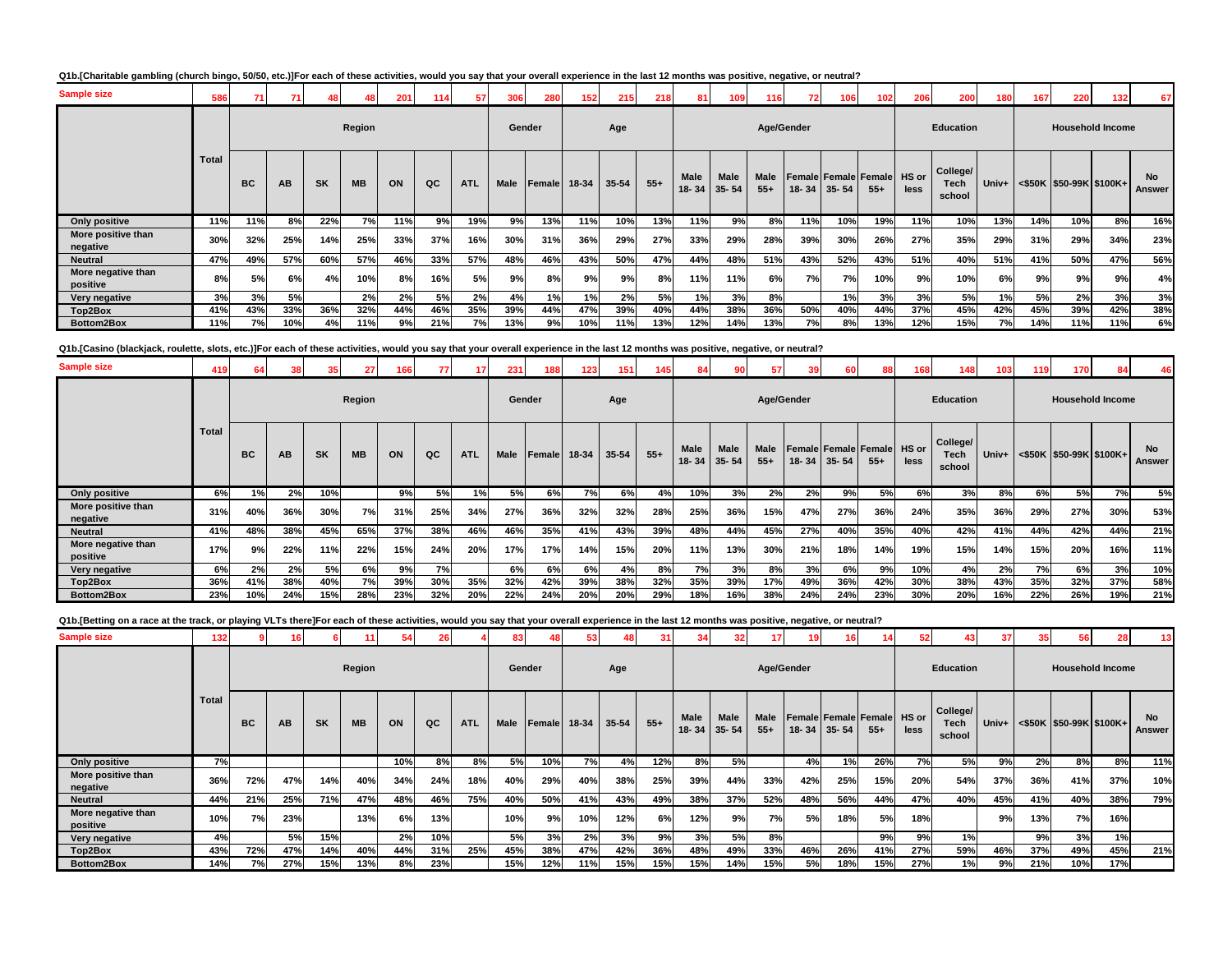### **Q1b.[Sports betting (through an off-track or on a Pro-Line)]For each of these activities, would you say that your overall experience in the last 12 months was positive, negative, or neutral?**

| <b>Sample size</b>             | 152          |           |     |           |           |     |     |            | 118    |              |     | 58    |       | 56                       |                          | 15                   | 20         |           |                                            |      | 56                         |     |     | 62                                      |                         |                     |
|--------------------------------|--------------|-----------|-----|-----------|-----------|-----|-----|------------|--------|--------------|-----|-------|-------|--------------------------|--------------------------|----------------------|------------|-----------|--------------------------------------------|------|----------------------------|-----|-----|-----------------------------------------|-------------------------|---------------------|
|                                |              |           |     |           | Region    |     |     |            | Gender |              |     | Age   |       |                          |                          |                      | Age/Gender |           |                                            |      | <b>Education</b>           |     |     |                                         | <b>Household Income</b> |                     |
|                                | <b>Total</b> | <b>BC</b> | AB  | <b>SK</b> | <b>MB</b> | ON  | QC  | <b>ATL</b> | Male   | Female 18-34 |     | 35-54 | $55+$ | <b>Male</b><br>$18 - 34$ | <b>Male</b><br>$35 - 54$ | <b>Male</b><br>$55+$ | $18 - 34$  | $35 - 54$ | <b>Female Female Female HS or</b><br>$55+$ | less | College/<br>Tech<br>school |     |     | Univ+ $\leq$ \$50K   \$50-99K   \$100K+ |                         | <b>No</b><br>Answer |
| Only positive                  | 11%          | 9%        |     | 31%       | 16%       | 11% | 12% | 3%         | 7%     | 21%          | 15% | 9%    |       | 12%                      | 5%                       |                      | 23%        | 28%       |                                            | 9%   | 14%                        | 8%  | 5%  | 15%                                     | 5%                      | 19%                 |
| More positive than<br>negative | 28%          | 31%       | 33% | 28%       | 57%       | 23% | 30% | 31%        | 31%    | 15%          | 28% | 29%   | 20%   | 32%                      | 31%                      | 26%                  | 17%        | 20%       |                                            | 12%  | 31%                        | 42% | 27% | 30%                                     | 29%                     | 14%                 |
| <b>Neutral</b>                 | 41%          | 35%       | 61% | 41%       | 27%       | 43% | 31% | 48%        | 39%    | 46%          | 39% | 42%   | 47%   | 36%                      | 44%                      | 39%                  | 46%        | 33%       | 73%                                        | 49%  | 33%                        | 42% | 44% | 38%                                     | 38%                     | 48%                 |
| More negative than<br>positive | 15%          | 25%       | 6%  |           |           | 16% | 15% | 19%        | 15%    | 15%          | 9%  | 18%   | 34%   | 8%                       | 17%                      | 36%                  | 10%        | 18%       | 27%                                        | 19%  | 17%                        | 9%  | 15% | 10%                                     | 27%                     | 9%                  |
| Very negative                  | 6%           |           |     |           |           | 7%  | 11% |            | 7%     | 2%           | 10% | 2%    |       | 12%                      | 3%                       |                      | 4%         |           |                                            | 12%  | 5%                         |     | 8%  | 6%                                      |                         | 11%                 |
| Top2Box                        | 38%          | 40%       | 33% | 59%       | 73%       | 35% | 43% | 34%        | 38%    | 37%          | 43% | 38%   | 20%   | 44%                      | 36%                      | 26%                  | 39%        | 49%       |                                            | 20%  | 45%                        | 50% | 32% | 45%                                     | 34%                     | 33%                 |
| Bottom2Box                     | 21%          | 25%       | 6%  |           |           | 22% | 26% | 19%        | 22%    | 17%          | 19% | 20%   | 34%   | 20%                      | 20%                      | 36%                  | 15%        | 18%       | 27%                                        | 31%  | 23%                        | 9%  | 24% | 16%                                     | 27%                     | 20%                 |

**Q1b.[Gambling online (any of the above activities online)]For each of these activities, would you say that your overall experience in the last 12 months was positive, negative, or neutral?**

| <b>Sample size</b>             | 192          | 25        |     |           |           |     |     | 13         | 116  | 761          | 103 | 591   |       |      |                                |               | 36        |           | 21 I                                       | 76   | 63                         | 53    | 66  | 731                     |     | 17                  |
|--------------------------------|--------------|-----------|-----|-----------|-----------|-----|-----|------------|------|--------------|-----|-------|-------|------|--------------------------------|---------------|-----------|-----------|--------------------------------------------|------|----------------------------|-------|-----|-------------------------|-----|---------------------|
|                                |              |           |     |           | Region    |     |     |            |      | Gender       |     | Age   |       |      |                                | Age/Gender    |           |           |                                            |      | <b>Education</b>           |       |     | <b>Household Income</b> |     |                     |
|                                | <b>Total</b> | <b>BC</b> | AB  | <b>SK</b> | <b>MB</b> | ON  | QC  | <b>ATL</b> | Male | Female 18-34 |     | 35-54 | $55+$ | Male | <b>Male</b><br>$18 - 34$ 35-54 | Male<br>$55+$ | $18 - 34$ | $35 - 54$ | <b>Female Female Female HS or</b><br>$55+$ | less | College/<br>Tech<br>school | Univ+ |     | <\$50K \$50-99K \$100K+ |     | <b>No</b><br>Answer |
| Only positive                  | 6%           |           | 5%  | 29%       | 9%        | 9%  | 4%  | 1%         | 7%   | 4%           | 4%  | 10%   | 3%    | 5%   | 10%                            |               | 1%        | 8%        | 5%                                         | 4%   | 5%                         | 9%    | 4%  | 7%                      | 7%  |                     |
| More positive than<br>negative | 30%          | 20%       | 29% | 23%       | 12%       | 35% | 32% | 24%        | 26%  | 36%          | 37% | 19%   | 24%   | 32%  | 19%                            | 8%            | 47%       | 20%       | 31%                                        | 30%  | 27%                        | 32%   | 30% | 28%                     | 29% | 39%                 |
| <b>Neutral</b>                 | 39%          | 53%       | 44% | 47%       | 27%       | 39% | 25% | 49%        | 40%  | 38%          | 31% | 51%   | 44%   | 33%  | 48%                            | 53%           | 26%       | 58%       | 40%                                        | 42%  | 31%                        | 43%   | 37% | 36%                     | 43% | 47%                 |
| More negative than<br>positive | 21%          | 21%       | 21% |           | 45%       | 12% | 31% | 26%        | 24%  | 17%          | 24% | 16%   | 20%   | 27%  | 19%                            | 13%           | 18%       | 10%       | 23%                                        | 17%  | 33%                        | 13%   | 27% | 21%                     | 21% |                     |
| Very negative                  | 5%           | 6%        |     |           | <b>7%</b> | 5%  | 8%  |            | 5%   | 5%           | 5%  | 3%    | 8%    | 3%   | 3%                             | 26%           | 8%        | 4%        | 2%                                         | 7%   | 3%                         | 3%    | 2%  | 8%                      |     | 14%                 |
| Top2Box                        | 35%          | 20%       | 34% | 53%       | 21%       | 44% | 36% | 25%        | 32%  | 39%          | 41% | 29%   | 28%   | 37%  | 30%                            | 8%            | 48%       | 28%       | 35%                                        | 34%  | 33%                        | 40%   | 34% | 35%                     | 36% | 39%                 |
| Bottom2Box                     | 26%          | 27%       | 21% |           | 53%       | 17% | 39% | 26%        | 28%  | 23%          | 28% | 20%   | 29%   | 30%  | 23%                            | 39%           | 26%       | 14%       | 25%                                        | 24%  | 36%                        | 16%   | 29% | 29%                     | 21% | 14%                 |

**Q1c.[Lottery tickets (such as Lotto 6/49, scratch tickets, etc.)]How much would you say that you have spent on each of these activities in the past 30 days?**

| <b>Sample size</b>                   | 1159         | 152 | 119       | 78        | 78        | 398 | 288 | 78         | 582    | 576    | 289   | 419       | 450   | 152               | 209               | 221           | 137   | 210       | 230                                   | 490           | 388                        | 280   | 389 | 388                     | 215                     | 167                 |
|--------------------------------------|--------------|-----|-----------|-----------|-----------|-----|-----|------------|--------|--------|-------|-----------|-------|-------------------|-------------------|---------------|-------|-----------|---------------------------------------|---------------|----------------------------|-------|-----|-------------------------|-------------------------|---------------------|
|                                      |              |     |           |           | Region    |     |     |            | Gender |        |       | Age       |       |                   |                   | Age/Gender    |       |           |                                       |               | Education                  |       |     |                         | <b>Household Income</b> |                     |
|                                      | <b>Total</b> | BC  | <b>AB</b> | <b>SK</b> | <b>MB</b> | ON  | QC  | <b>ATL</b> | Male   | Female | 18-34 | $35 - 54$ | $55+$ | Male<br>$18 - 34$ | Male<br>$35 - 54$ | Male<br>$55+$ | 18-34 | $35 - 54$ | l Female   Female   Female  <br>$55+$ | HS or<br>less | College/<br>Tech<br>school | Univ+ |     | <\$50K \$50-99K \$100K+ |                         | <b>No</b><br>Answer |
| Spent nothing in the last<br>30 days | 15%          | 13% | 14%       | 11%       | 25%       | 16% | 12% | 15%        | 12%    | 17%    | 22%   | 14%       | 10%   | 19%               | 12%               | 7%            | 26%   | 16%       | 13%                                   | 14%           | 14%                        | 16%   | 18% | 11%                     | 11%                     | 19%                 |
| Under \$10                           | 22%          | 17% | 22%       | 30%       | 18%       | 21% | 27% | 22%        | 20%    | 25%    | 29%   | 21%       | 19%   | 27%               | 18%               | 16%           | 30%   | 24%       | 23%                                   | 24%           | 23%                        | 19%   | 26% | 17%                     | 23%                     | 24%                 |
| $$10 - $24.99$                       | 30%          | 31% | 26%       | 30%       | 33%       | 28% | 32% | 30%        | 28%    | 32%    | 25%   | 31%       | 31%   | 26%               | 27%               | 30%           | 25%   | 36%       | 32%                                   | 27%           | 32%                        | 31%   | 33% | 29%                     | 27%                     | 28%                 |
| $$25 - $49.99$                       | 16%          | 20% | 20%       | 12%       | 10%       | 18% | 13% | 13%        | 18%    | 14%    | 10%   | 19%       | 18%   | 8%                | 25%               | 19%           | 12%   | 12%       | 17%                                   | 16%           | 15%                        | 18%   | 10% | 20%                     | 18%                     | 20%                 |
| $$50 - $99.99$                       | 12%          | 11% | 15%       | 9%        | 10%       | 11% | 12% | 14%        | 15%    | 8%     | 11%   | 9%        | 15%   | 16%               | 11%               | 19%           | 5%    | 7%        | 11%                                   | 12%           | 11%                        | 11%   | 9%  | 16%                     | 13%                     | 7%                  |
| \$100 - \$199.99                     | 3%           | 5%  | 2%        | 5%        | 3%        | 3%  | 3%  | 5%         | 5%     | 2%     | 1%    | 3%        | 5%    | 3%                | 5%                | 7%            |       | 2%        | 2%                                    | 4%            | 3%                         | 3%    | 2%  | 5%                      | 5%                      | 0%                  |
| \$200 - \$499.99                     | 1%           | 2%  | 2%        | 3%        | 1%        | 2%  | 1%  | 1%         | 2%     | 1%     | 1%    | 2%        | 1%    | 1%                | 3%                | 2%            | 2%    | 1%        | 0%                                    | 2%            | 2%                         | 1%    | 1%  | 2%                      | 2%                      | 1%                  |
| $$500 - $1000$                       | 0%           |     | 1%        |           | 1%        | 1%  |     |            |        | 1%     | 0%    | 0%        | 1%    |                   |                   |               | 0%    | 0%        | 1%                                    | 0%            |                            | 1%    | 0%  | 0%                      |                         | 2%                  |
| Over \$1k                            | 0%           |     |           |           |           |     | 0%  |            |        | 0%     |       | 0%        |       |                   |                   |               |       | 0%        |                                       |               |                            | 0%    |     | 0%                      |                         |                     |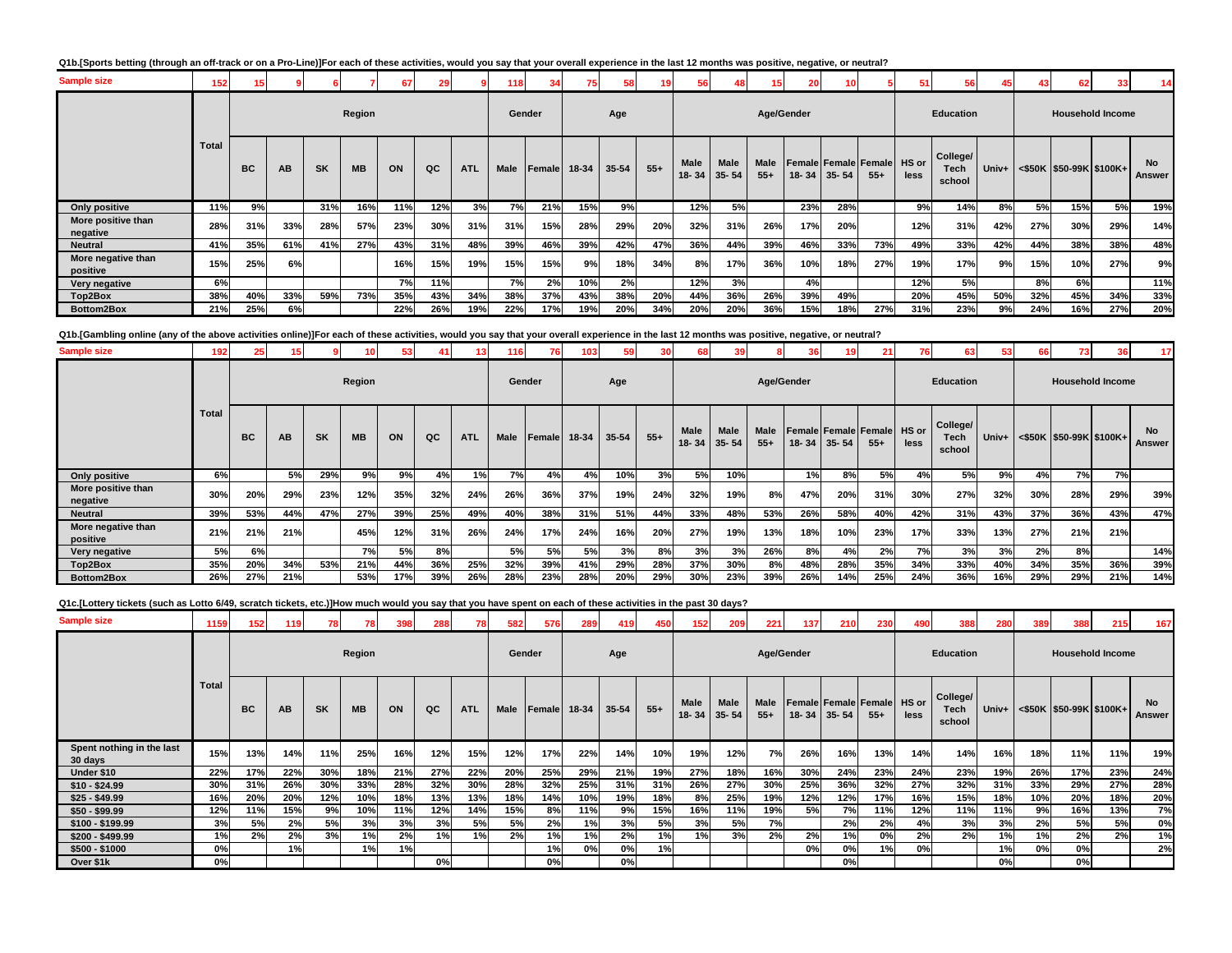### **Q1c.[VLTs (video lottery terminals) at a bar or pub]How much would you say that you have spent on each of these activities in the past 30 days?**

| <b>Sample size</b>                   | 180          | 10        | 26  |           | 33        | 37  | 48  |            |             |               | 82    | 60        |       |               | 34                |               | 27  | 26          | 19                                         | 84   | 57                         | 39  | 62  | 66                                       |                         | 18           |
|--------------------------------------|--------------|-----------|-----|-----------|-----------|-----|-----|------------|-------------|---------------|-------|-----------|-------|---------------|-------------------|---------------|-----|-------------|--------------------------------------------|------|----------------------------|-----|-----|------------------------------------------|-------------------------|--------------|
|                                      |              |           |     |           | Region    |     |     |            | Gender      |               |       | Age       |       |               |                   | Age/Gender    |     |             |                                            |      | <b>Education</b>           |     |     |                                          | <b>Household Income</b> |              |
|                                      | <b>Total</b> | <b>BC</b> | AB  | <b>SK</b> | <b>MB</b> | ON  | QC  | <b>ATL</b> | <b>Male</b> | <b>Female</b> | 18-34 | $35 - 54$ | $55+$ | Male<br>18-34 | Male<br>$35 - 54$ | Male<br>$55+$ |     | 18-34 35-54 | <b>Female Female Female HS or</b><br>$55+$ | less | College/<br>Tech<br>school |     |     | Univ+ $\vert$ <\$50K  \$50-99K   \$100K+ |                         | No<br>Answer |
| Spent nothing in the last<br>30 days | 34%          |           | 44% | 61%       | 37%       | 36% | 25% | 46%        | 32%         | 38%           | 34%   | 27%       | 45%   | 35%           | 26%               | 31%           | 33% | 28%         | 58%                                        | 38%  | 32%                        | 27% | 31% | 30%                                      | 34%                     | 62%          |
| Under \$10                           | 14%          | 57%       | 8%  |           | 8%        | 22% | 12% |            | 16%         | 11%           | 14%   | 17%       | 10%   | 19%           | 15%               | 12%           | 4%  | 20%         | 9%                                         | 14%  | 21%                        | 5%  | 16% | 10%                                      | 18%                     | 17%          |
| $$10 - $24.99$                       | 17%          | 23%       | 14% | 3%        | 22%       | 14% | 20% | 22%        | 16%         | 19%           | 21%   | 13%       | 16%   | 13%           | 15%               | 27%           | 38% | 11%         | 5%                                         | 18%  | 19%                        | 13% | 22% | 17%                                      | 13%                     | 10%          |
| $$25 - $49.99$                       | 13%          | 13%       | 12% | 6%        | 8%        | 8%  | 21% | 14%        | 13%         | 13%           | 10%   | 16%       | 14%   | 10%           | 17%               | 14%           | 11% | 15%         | 14%                                        | 11%  | 9%                         | 25% | 14% | 12%                                      | 16%                     | 11%          |
| $$50 - $99.99$                       | 11%          | 7%        | 11% | 19%       | 6%        | 5%  | 17% | 11%        | 14%         | 7%            | 10%   | 12%       | 12%   | 13%           | 16%               | 10%           | 3%  | 6%          | 14%                                        | 10%  | 10%                        | 14% | 8%  | 18%                                      | 9%                      |              |
| \$100 - \$199.99                     | 6%           |           | 6%  |           | 16%       | 9%  | 4%  | 7%         | 5%          | 8%            | 8%    | 8%        | 2%    | 5%            | 6%                | 3%            | 12% | 11%         |                                            | 7%   | 3%                         | 9%  | 5%  | 11%                                      | 3%                      |              |
| \$200 - \$499.99                     | 2%           |           | 3%  | 11%       |           | 4%  | 2%  |            | 3%          | 2%            | 1%    | 5%        | 1%    | 2%            | 5%                | 3%            |     | 4%          |                                            | 2%   | 3%                         | 3%  | 5%  | 0%                                       | 4%                      |              |
| $$500 - $1000$                       | 2%           |           | 3%  |           | 3%        | 3%  |     |            | 1%          | 2%            | 2%    | 2%        |       | 3%            |                   |               |     | 5%          |                                            | 1%   | 3%                         | 2%  |     | 3%                                       | 2%                      |              |

**Q1c.[Charitable gambling (church bingo, 50/50, etc.)]How much would you say that you have spent on each of these activities in the past 30 days?**

| <b>Sample size</b>                   | 586          |           | 71 I | 48        |           | 201 | 114 | 57         | 306         | 280    | 152 <sub>1</sub> | 215   | 218   | 81          | 109                       | 116           | 72 <sub>1</sub> | 106               | 102                                  | 206  | 200                               | 180   | 167 | 220                           | 132 <sub>1</sub> | 67                  |
|--------------------------------------|--------------|-----------|------|-----------|-----------|-----|-----|------------|-------------|--------|------------------|-------|-------|-------------|---------------------------|---------------|-----------------|-------------------|--------------------------------------|------|-----------------------------------|-------|-----|-------------------------------|------------------|---------------------|
|                                      |              |           |      |           | Region    |     |     |            |             | Gender |                  | Age   |       |             |                           | Age/Gender    |                 |                   |                                      |      | <b>Education</b>                  |       |     | <b>Household Income</b>       |                  |                     |
|                                      | <b>Total</b> | <b>BC</b> | AB   | <b>SK</b> | <b>MB</b> | ON  | QC  | <b>ATL</b> | <b>Male</b> | Female | 18-34            | 35-54 | $55+$ | <b>Male</b> | Male<br>$18 - 34$ 35 - 54 | Male<br>$55+$ |                 | $18 - 34$ 35 - 54 | Female Female Female HS or<br>$55 +$ | less | College/<br><b>Tech</b><br>school | Univ+ |     | $\leq$ \$50K \$50-99K \$100K+ |                  | <b>No</b><br>Answer |
| Spent nothing in the last<br>30 days | 42%          | 36%       | 34%  | 49%       | 42%       | 49% | 40% | 30%        | 37%         | 47%    | 37%              | 45%   | 42%   | 30%         | 40%                       | 38%           | 46%             | 50%               | 46%                                  | 42%  | 38%                               | 46%   | 45% | 42%                           | 41%              | 36%                 |
| Under \$10                           | 23%          | 19%       | 20%  | 19%       | 29%       | 17% | 30% | 36%        | 27%         | 17%    | 19%              | 20%   | 28%   | 19%         | 27%                       | 33%           | 19%             | 12%               | 22%                                  | 28%  | 25%                               | 15%   | 27% | 22%                           | 15%              | 28%                 |
| $$10 - $24.99$                       | 18%          | 20%       | 24%  | 15%       | 18%       | 18% | 16% | 11%        | 17%         | 18%    | 19%              | 19%   | 16%   | 19%         | 18%                       | 15%           | 18%             | 19%               | 17%                                  | 15%  | 20%                               | 18%   | 14% | 16%                           | 24%              | 21%                 |
| $$25 - $49.99$                       | 7%           | 9%        | 12%  | 7%        | 5%        | 5%  | 7%  | 7%         | 7%          | 7%     | 7%               | 8%    | 6%    | 6%          | 8%                        | 7%            | 9%              | 9%                | 5%                                   | 8%   | 6%                                | 7%    | 8%  | 7%                            | 9%               | 2%                  |
| $$50 - $99.99$                       | 7%           | 12%       | 4%   | 2%        | 2%        | 8%  | 6%  | 10%        | 8%          | 7%     | 10%              | 7%    | 5%    | 15%         | 6%                        | 5%            | 4%              | 9%                | 5%                                   | 4%   | 7%                                | 10%   | 6%  | 6%                            | 10%              | 10%                 |
| $$100 - $199.99$                     | 2%           | 5%        | 5%   | 6%        |           | 1%  | 1%  | 5%         | 2%          | 2%     | 4%               | 1%    | 3%    | 7%          | 1%                        | 0%            | 1%              | 1%                | 5%                                   | 3%   | 3%                                | 2%    |     | 6%                            | 1%               | 2%                  |
| $$200 - $499.99$                     | 1%           |           |      | 2%        | 4%        | 1%  |     | 2%         | 1%          | 0%     | 3%               |       | 1%    | 3%          |                           | 1%            | 2%              |                   |                                      | 0%   | 1%                                | 2%    | 1%  | 1%                            | 1%               |                     |

**Q1c.[Casino (blackjack, roulette, slots, etc.)]How much would you say that you have spent on each of these activities in the past 30 days?**

| <b>Sample size</b>                   | 419          | 64        |     |           | 27        | 166 | 77  |            | 231         | 188           | 123   | 151   |       |               |                          |                 |     | 60                | 88                                  | 168  | 148                               | 103   | 119 | 170                         |     |                     |
|--------------------------------------|--------------|-----------|-----|-----------|-----------|-----|-----|------------|-------------|---------------|-------|-------|-------|---------------|--------------------------|-----------------|-----|-------------------|-------------------------------------|------|-----------------------------------|-------|-----|-----------------------------|-----|---------------------|
|                                      |              |           |     |           | Region    |     |     |            | Gender      |               |       | Age   |       |               |                          | Age/Gender      |     |                   |                                     |      | Education                         |       |     | <b>Household Income</b>     |     |                     |
|                                      | <b>Total</b> | <b>BC</b> | AB  | <b>SK</b> | <b>MB</b> | ON  | QC  | <b>ATL</b> | <b>Male</b> | <b>Female</b> | 18-34 | 35-54 | $55+$ | Male<br>18-34 | <b>Male</b><br>$35 - 54$ | Male<br>$55+$   |     | $18 - 34$ 35 - 54 | Female Female Female HS or<br>$55+$ | less | College/<br><b>Tech</b><br>school | Univ+ |     | <\$50K   \$50-99K   \$100K+ |     | <b>No</b><br>Answer |
| Spent nothing in the last<br>30 days | 47%          | 45%       | 53% | 38%       | 37%       | 50% | 37% | 69%        | 46%         | 48%           | 47%   | 47%   | 47%   | 45%           | 45%                      | 51%             | 52% | 50%               | 45%                                 | 50%  | 47%                               | 43%   | 46% | 48%                         | 46% | 49%                 |
| Under \$10                           | 6%           | 6%        | 5%  | 19%       | 13%       | 5%  | 8%  |            | 9%          | 3%            | 9%    | 8%    | 2%    | 12%           | 11%                      | 1% <sub>l</sub> | 3%  | 3%                | 3%                                  | 4%   | 10%                               | 6%    | 5%  | 6%                          | 10% | 2%                  |
| $$10 - $24.99$                       | 10%          | 15%       | 4%  | 19%       | 13%       | 9%  | 13% |            | 10%         | 11%           | 10%   | 12%   | 9%    | 8%            | 13%                      | 7%              | 15% | 10%               | 10%                                 | 11%  | 10%                               | 9%    | 10% | 9%                          | 11% | 16%                 |
| $$25 - $49.99$                       | 8%           | 8%        | 15% | 5%        | 9%        | 7%  | 8%  | 16%        | 9%          | 8%            | 10%   | 9%    | 6%    | 11%           | 10%                      | 5%              | 9%  | 8%                | 7%                                  | 6%   | 8%                                | 13%   | 14% | 6%                          | 7%  | 5%                  |
| $$50 - $99.99$                       | 13%          | 10%       | 11% | 11%       | 16%       | 10% | 23% |            | 12%         | 14%           | 12%   | 8%    | 18%   | 13%           | 6%                       | 19%             | 9%  | 12%               | 17%                                 | 16%  | 9%                                | 11%   | 15% | 14%                         | 9%  | 9%                  |
| \$100 - \$199.99                     | 7%           | 8%        | 4%  | 4%        | 6%        | 8%  | 5%  | 15%        | 7%          | 7%            | 6%    | 8%    | 7%    | 5%            | 9%                       | 7%              | 9%  | 6%                | 8%                                  | 5%   | 6%                                | 12%   | 3%  | 8%                          | 11% | 9%                  |
| \$200 - \$499.99                     | 6%           | 7%        | 5%  | 2%        | 3%        | 6%  | 6%  |            | 5%          | 7%            | 3%    | 6%    | 7%    | 3%            | 5%                       | 9%              | 3%  | 9%                | 7%                                  | 4%   | 8%                                | 6%    | 7%  | 6%                          | 5%  | 4%                  |
| $$500 - $1000$                       | 1%           |           | 2%  | 2%        | 3%        | 2%  |     |            | 0%          | 2%            | 0%    | 1%    | 1%    |               | 0%                       | 1%              | 1%  | 3%                | 2%                                  | 2%   | 1%                                | 0%    | 1%  | 1%                          | 0%  | 2%                  |
| Over \$1k                            | 1%           |           |     |           |           | 3%  |     |            | 2%          | 1%            | 3%    |       | 1%    | 4%            |                          | 1%              |     |                   | 1%                                  | 2%   | 1%                                |       | 1%  | 1%                          | 2%  | 4%                  |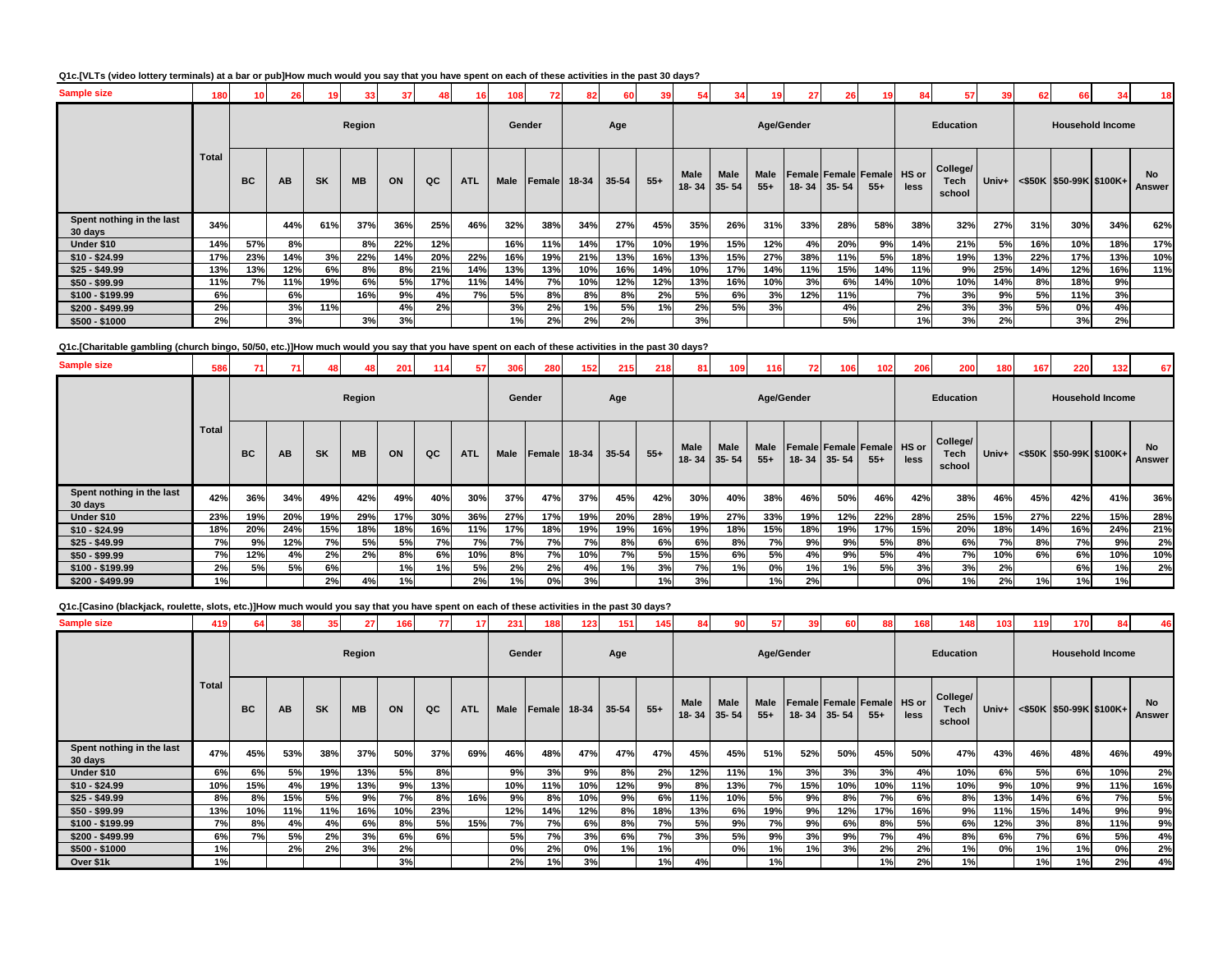### **Q1c.[Betting on a race at the track, or playing VLTs there]How much would you say that you have spent on each of these activities in the past 30 days?**

| <b>Sample size</b>                   | 132   |           |     |           |           |     |     |            | 83          |              |     |           |           | $\mathbf{A}$  | 32                |               | 19         | 16          |                                      | 52   |                                   | 37    |     | 56                         |                         | 13 <sup>1</sup>            |
|--------------------------------------|-------|-----------|-----|-----------|-----------|-----|-----|------------|-------------|--------------|-----|-----------|-----------|---------------|-------------------|---------------|------------|-------------|--------------------------------------|------|-----------------------------------|-------|-----|----------------------------|-------------------------|----------------------------|
|                                      |       |           |     |           | Region    |     |     |            | Gender      |              |     | Age       |           |               |                   |               | Age/Gender |             |                                      |      | <b>Education</b>                  |       |     |                            | <b>Household Income</b> |                            |
|                                      | Total | <b>BC</b> | AB  | <b>SK</b> | <b>MB</b> | ON  | QC  | <b>ATL</b> | <b>Male</b> | Female 18-34 |     | $35 - 54$ | $55+$     | Male<br>18-34 | Male<br>$35 - 54$ | Male<br>$55+$ |            | 18-34 35-54 | Female Female Female HS or<br>$55 +$ | less | College/<br><b>Tech</b><br>school | Univ+ |     | $<$ \$50K \$50-99K \$100K+ |                         | <b>No</b><br><b>Answer</b> |
| Spent nothing in the last<br>30 days | 37%   | 21%       | 34% | 59%       | 32%       | 39% | 39% | 18%        | 31%         | 47%          | 30% | 42%       | 41%       | 22%           | 38%               | 36%           | 44%        | 51%         | 46%                                  | 53%  | 35%                               | 16%   | 39% | 27%                        | 56%                     | 33%                        |
| Under \$10                           | 15%   | 7%        | 9%  |           | 35%       | 16% | 17% |            | 14%         | 16%          | 15% | 18%       | 10%       | 11%           | 23%               | 4%            | 22%        | 7%          | 18%                                  | 11%  | 19%                               | 16%   | 17% | 10%                        | 24%                     | 9%                         |
| $$10 - $24.99$                       | 14%   | 14%       | 19% | 12%       | 8%        | 17% | 4%  | 34%        | 14%         | 15%          | 12% | 16%       | 15%       | 15%           | 10%               | 18%           | 9%         | 28%         | 10%                                  | 13%  | 10%                               | 20%   | 9%  | 18%                        | 4%                      | 30%                        |
| $$25 - $49.99$                       | 18%   | 37%       | 30% |           | 18%       | 13% | 16% | 41%        | 21%         | 12%          | 24% | 12%       | 17%       | 30%           | 12%               | 22%           | 13%        | 13%         | 11%                                  | 9%   | 27%                               | 21%   | 16% | 25%                        | 7%                      | 18%                        |
| $$50 - $99.99$                       | 8%    | 14%       |     |           |           | 6%  | 17% |            | 9%          | 4%           | 9%  | 5%        | 9%        | 14%           | 7%                | 5%            |            |             | 15%                                  | 8%   | 2%                                | 14%   | 13% | 5%                         | 5%                      | 9%                         |
| \$100 - \$199.99                     | 6%    | 7%        | 5%  | 14%       |           | 6%  | 7%  | 8%         | 7%          | 4%           | 6%  | 6%        | <b>7%</b> | 4%            | 8%                | 12%           | 10%        | 1%          |                                      | 5%   | 3%                                | 12%   | 3%  | 11%                        | 4%                      |                            |
| \$200 - \$499.99                     | 1%    |           | 4%  |           | 7%        |     |     |            | 1%          | 1%           | 1%  |           | 2%        |               |                   | 3%            | 2%         |             |                                      | 1%   |                                   | 1%    | 2%  | 1%                         |                         |                            |
| $$500 - $1000$                       | 1%    |           |     | 15%       |           | 2%  |     |            | 2%          |              | 3%  | 1%        |           | 4%            | 1%                |               |            |             |                                      | 1%   | 3%                                |       |     | 3%                         | 1%                      |                            |

### **Q1c.[Sports betting (through an off-track or on a Pro-Line)]How much would you say that you have spent on each of these activities in the past 30 days?**

| <b>Sample size</b>                   | 152 <sub>1</sub> |           |           |           |           | 67  |     |            | 118    |        |       |       |       |               |                   |               | 20         |           |                                     |      |                            |       |     |     |                               |              |
|--------------------------------------|------------------|-----------|-----------|-----------|-----------|-----|-----|------------|--------|--------|-------|-------|-------|---------------|-------------------|---------------|------------|-----------|-------------------------------------|------|----------------------------|-------|-----|-----|-------------------------------|--------------|
|                                      |                  |           |           |           | Region    |     |     |            | Gender |        |       | Age   |       |               |                   |               | Age/Gender |           |                                     |      | <b>Education</b>           |       |     |     | <b>Household Income</b>       |              |
|                                      | <b>Total</b>     | <b>BC</b> | <b>AB</b> | <b>SK</b> | <b>MB</b> | ON  | QC  | <b>ATL</b> | Male   | Female | 18-34 | 35-54 | $55+$ | Male<br>18-34 | Male<br>$35 - 54$ | Male<br>$55+$ | $18 - 34$  | $35 - 54$ | Female Female Female HS or<br>$55+$ | less | College/<br>Tech<br>school | Univ+ |     |     | $\leq$ \$50K \$50-99K \$100K+ | No<br>Answer |
| Spent nothing in the last<br>30 days | 39%              | 27%       | 37%       | 13%       | 41%       | 40% | 41% | 49%        | 37%    | 43%    | 40%   | 36%   | 41%   | 43%           | 30%               | 39%           | 30%        | 67%       | 47%                                 | 49%  | 38%                        | 27%   | 45% | 35% | 32%                           | 50%          |
| Under \$10                           | 24%              | 16%       | 46%       | 31%       | 16%       | 23% | 30% |            | 24%    | 27%    | 26%   | 26%   | 14%   | 21%           | 31%               | 10%           | 42%        |           | 27%                                 | 24%  | 31%                        | 17%   | 16% | 33% | 22%                           | 19%          |
| $$10 - $24.99$                       | 14%              | 22%       | 17%       | 30%       |           | 15% | 8%  | 17%        | 15%    | 11%    | 10%   | 13%   | 33%   | 10%           | 12%               | 43%           | 11%        | 17%       |                                     | 9%   | 13%                        | 22%   | 13% | 10% | 23%                           | 16%          |
| $$25 - $49.99$                       | 8%               | 6%        |           |           | 15%       | 9%  | 6%  | 31%        | 9%     | 6%     | 9%    | 7%    | 9%    | 10%           | 9%                | 3%            | 5%         |           | 26%                                 | 8%   | 5%                         | 12%   | 8%  | 9%  | 4%                            | 15%          |
| $$50 - $99.99$                       | 8%               | 17%       |           | 12%       |           | 5%  | 14% | 3%         | 9%     | 3%     | 6%    | 13%   |       | 7%            | 15%               |               | 4%         | 2%        |                                     | 7%   | 6%                         | 12%   | 9%  | 4%  | 18%                           |              |
| $$100 - $199.99$                     | 3%               | 8%        |           |           | 16%       | 4%  |     |            | 3%     | 4%     | 3%    | 3%    | 3%    | 4%            | 1%                | 4%            |            | 13%       |                                     | 3%   | 2%                         | 5%    | 7%  | 3%  |                               |              |
| \$200 - \$499.99                     | 3%               | 4%        |           | 13%       | 12%       | 5%  |     |            | 3%     | 4%     | 6%    | 1%    |       | 5%            | 1%                |               | 8%         |           |                                     |      | 5%                         | 6%    | 3%  | 5%  | 2%                            |              |

**Q1c.[Gambling online (any of the above activities online)]How much would you say that you have spent on each of these activities in the past 30 days?**

| <b>Sample size</b>                   | 192          | 25        | 15  |           |           |     |     | 13         | 116         | 76           | 103 | 59    |       |                          |                   |               | 36    | 19                                       | 21    | 76            | 63                                | 53    | 66  |                         |     | 17                  |
|--------------------------------------|--------------|-----------|-----|-----------|-----------|-----|-----|------------|-------------|--------------|-----|-------|-------|--------------------------|-------------------|---------------|-------|------------------------------------------|-------|---------------|-----------------------------------|-------|-----|-------------------------|-----|---------------------|
|                                      |              |           |     |           | Region    |     |     |            |             | Gender       |     | Age   |       |                          |                   | Age/Gender    |       |                                          |       |               | Education                         |       |     | <b>Household Income</b> |     |                     |
|                                      | <b>Total</b> | <b>BC</b> | AB  | <b>SK</b> | <b>MB</b> | ON  | QC  | <b>ATL</b> | <b>Male</b> | Female 18-34 |     | 35-54 | $55+$ | <b>Male</b><br>$18 - 34$ | Male<br>$35 - 54$ | Male<br>$55+$ | 18-34 | <b>Female Female Female</b><br>$35 - 54$ | $55+$ | HS or<br>less | College/<br><b>Tech</b><br>school | Univ+ |     | <\$50K \$50-99K \$100K+ |     | <b>No</b><br>Answer |
| Spent nothing in the last<br>30 days | 24%          | 17%       | 24% | 33%       | 45%       | 29% | 19% | 21%        | 20%         | 29%          | 23% | 24%   | 27%   | 19%                      | 24%               | 13%           | 30%   | 24%                                      | 32%   | 21%           | 21%                               | 31%   | 20% | 26%                     | 21% | 36%                 |
| Under \$10                           | 21%          | 29%       | 38% | 30%       |           | 16% | 21% | 13%        | 22%         | 20%          | 26% | 15%   | 15%   | 28%                      | 16%               |               | 22%   | 14%                                      | 21%   | 22%           | 26%                               | 14%   | 23% | 18%                     | 29% | 9%                  |
| $$10 - $24.99$                       | 16%          | 18%       | 25% | 29%       | 21%       | 10% | 21% | 8%         | 19%         | 12%          | 14% | 19%   | 16%   | 15%                      | 22%               | 37%           | 13%   | 15%                                      | 7%    | 15%           | 16%                               | 17%   | 20% | 13%                     | 22% | 3%                  |
| $$25 - $49.99$                       | 16%          | 10%       |     |           |           | 25% | 16% | 18%        | 15%         | 18%          | 17% | 21%   | 3%    | 14%                      | 18%               | 11%           | 23%   | 29%                                      |       | 16%           | 23%                               | 8%    | 20% | 15%                     | 15% | 11%                 |
| $$50 - $99.99$                       | 12%          | 22%       | 8%  | 8%        | 26%       | 3%  | 14% | 31%        | 11%         | 14%          | 8%  | 15%   | 24%   | 10%                      | 14%               | 7%            | 3%    | 18%                                      | 31%   | 19%           | 1%                                | 17%   | 9%  | 11%                     | 13% | 31%                 |
| $$100 - $199.99$                     | 3%           |           | 5%  |           |           | 3%  | 3%  | 8%         | 5%          | 1%           | 5%  |       | 3%    | 8%                       |                   |               |       |                                          | 5%    | 3%            | 4%                                | 3%    | 4%  | 5%                      |     |                     |
| $$200 - $499.99$                     | 5%           | 4%        |     |           | 9%        | 10% | 4%  |            | 5%          | 5%           | 4%  | 4%    | 12%   | 1%                       | 6%                | 32%           | 9%    |                                          | 4%    | 3%            | 7%                                | 6%    | 2%  | 9%                      |     | 11%                 |
| $$500 - $1000$                       | 1%           |           |     |           |           | 2%  | 1%  |            | 1%          |              | 1%  | 1%    |       | 2%                       | 1%                |               |       |                                          |       |               |                                   | 3%    | 2%  |                         | 1%  |                     |
| Over \$1k                            | 1%           |           |     |           |           | 2%  |     |            | 1%          |              | 1%  |       |       | 2%                       |                   |               |       |                                          |       |               | 2%                                |       |     | 2%                      |     |                     |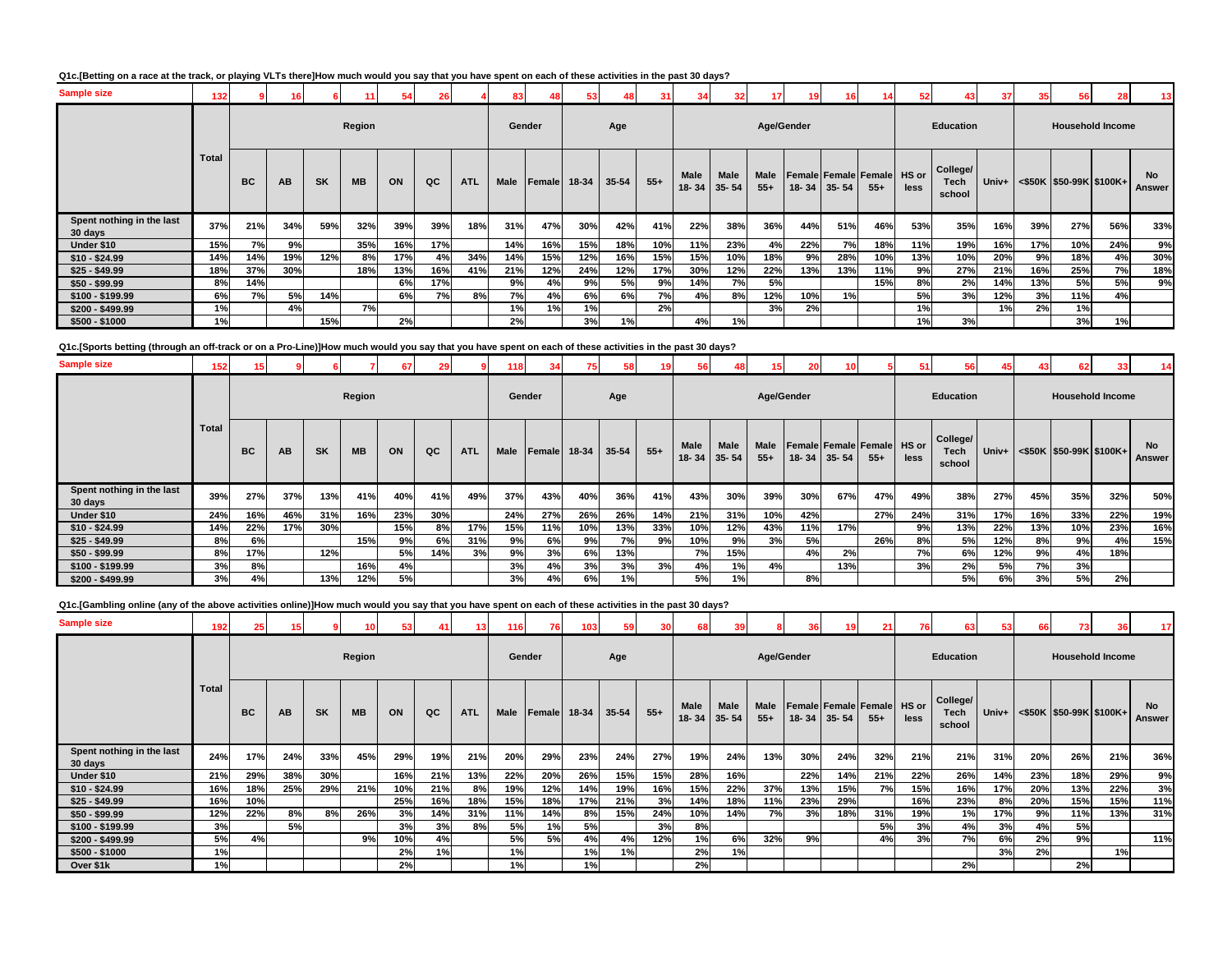### **Q1c.COLLAPSED[Lottery tickets (such as Lotto 6/49, scratch tickets, etc.)]How much would you say that you have spent on each of these activities in the past 30 days?**

| <b>Sample size</b>                   | 1159  | 152       |     |           | 781       | 398 | 288 |            | 582    | 576            | 289   | 419   | 450   | 152 <sub>1</sub> | 209                 | 221                  | 137                        | 210               | 230   | 490  | 388                        | 280        | 389 | 388                           | 215 | 167                 |
|--------------------------------------|-------|-----------|-----|-----------|-----------|-----|-----|------------|--------|----------------|-------|-------|-------|------------------|---------------------|----------------------|----------------------------|-------------------|-------|------|----------------------------|------------|-----|-------------------------------|-----|---------------------|
|                                      |       |           |     |           | Region    |     |     |            | Gender |                |       | Age   |       |                  |                     |                      | Age/Gender                 |                   |       |      | Education                  |            |     | <b>Household Income</b>       |     |                     |
|                                      | Total | <b>BC</b> | AB  | <b>SK</b> | <b>MB</b> | ON  | QC  | <b>ATL</b> | Male   | <b>IFemale</b> | 18-34 | 35-54 | $55+$ | <b>Male</b>      | Male<br>18-34 35-54 | <b>Male</b><br>$55+$ | Female Female Female HS or | $18 - 34$ 35 - 54 | $55+$ | less | College/<br>Tech<br>school | Univ+ $\ $ |     | $\leq$ \$50K \$50-99K \$100K+ |     | <b>No</b><br>Answer |
| Spent nothing in the last<br>30 days | 15%   | 13%       | 14% | 11%       | 25%       | 16% | 12% | 15%        | 12%    | 17%            | 22%   | 14%   | 10%   | 19%              | 12%                 | 7%                   | 26%                        | 16%               | 13%   | 14%  | 14%                        | 16%        | 18% | 11%                           | 11% | 19%                 |
| <b>Under \$24.99</b>                 | 52%   | 49%       | 47% | 60%       | 51%       | 49% | 59% | 52%        | 47%    | 57%            | 54%   | 53%   | 50%   | 53%              | 45%                 | 46%                  | 55%                        | 60%               | 55%   | 51%  | 55%                        | 50%        | 59% | 46%                           | 50% | 52%                 |
| $$25 - $99.99$                       | 28%   | 31%       | 35% | 21%       | 19%       | 29% | 25% | 27%        | 34%    | 22%            | 20%   | 28%   | 33%   | 24%              | 36%                 | 38%                  | 17%                        | 19%               | 28%   | 29%  | 26%                        | 29%        | 19% | 36%                           | 32% | 27%                 |
| More than \$100                      | 5%    | 7%        | 4%  | 8%        | 5%        | 6%  | 4%  | 6%         | 7%     | 3%             | 3%    | 6%    | 7%    | 4%               | 7%                  | 9%                   | 2%                         | 4%                | 4%    | 6%   | 4%                         | 5%         | 3%  | 7%                            | 7%  | 3%                  |

#### **Q1c.COLLAPSED[VLTs (video lottery terminals) at a bar or pub]How much would you say that you have spent on each of these activities in the past 30 days?**

| <b>Sample size</b>                   | 180   |           |           |           |           | 37  | 48  |            | 108 <sub>1</sub> |        | 82    | 60        |       |             |                            | 19                   | 27  | 26                                               | 19     | 84            | 57                         | 39    | 62  | 66                               |     | -18          |
|--------------------------------------|-------|-----------|-----------|-----------|-----------|-----|-----|------------|------------------|--------|-------|-----------|-------|-------------|----------------------------|----------------------|-----|--------------------------------------------------|--------|---------------|----------------------------|-------|-----|----------------------------------|-----|--------------|
|                                      |       |           |           |           | Region    |     |     |            |                  | Gender |       | Age       |       |             |                            | Age/Gender           |     |                                                  |        |               | Education                  |       |     | <b>Household Income</b>          |     |              |
|                                      | Total | <b>BC</b> | <b>AB</b> | <b>SK</b> | <b>MB</b> | ON  | QC  | <b>ATL</b> | <b>Male</b>      | Female | 18-34 | $35 - 54$ | $55+$ | <b>Male</b> | <b>Male</b><br>18-34 35-54 | <b>Male</b><br>$55+$ |     | <b>Female Female Female</b><br>$18 - 34$ 35 - 54 | $55 +$ | HS or<br>less | College/<br>Tech<br>school | Univ+ |     | $\leq$ \$50K \\$50-99K \\$100K+\ |     | No<br>Answer |
| Spent nothing in the last<br>30 days | 34%   |           | 44%       | 61%       | 37%       | 36% | 25% | 46%        | 32%              | 38%    | 34%   | 27%       | 45%   | 35%         | 26%                        | 31%                  | 33% | 28%                                              | 58%    | 38%           | 32%                        | 27%   | 31% | 30%                              | 34% | 62%          |
| <b>Under \$24.99</b>                 | 31%   | 80%       | 22%       | 3%        | 31%       | 36% | 32% | 22%        | 32%              | 30%    | 35%   | 30%       | 26%   | 31%         | 30%                        | 39%                  | 41% | 30%                                              | 14%    | 32%           | 40%                        | 19%   | 38% | 26%                              | 32% | 28%          |
| $$25 - $99.99$                       | 24%   | 20%       | 23%       | 25%       | 14%       | 13% | 37% | 25%        | 26%              | 21%    | 20%   | 28%       | 26%   | 23%         | 32%                        | 24%                  | 14% | 22%                                              | 28%    | 21%           | 19%                        | 40%   | 22% | 30%                              | 25% | 11%          |
| More than \$100                      | 10%   |           | 12%       | 11%       | 19%       | 16% | 6%  | <b>7%</b>  | 10%              | 12%    | 11%   | 15%       | 3%    | 10%         | 11%                        | 6%                   | 12% | 20%                                              |        | 9%            | 10%                        | 14%   | 10% | 15%                              | 9%  |              |

**Q1c.COLLAPSED[Charitable gambling (church bingo, 50/50, etc.)]How much would you say that you have spent on each of these activities in the past 30 days?**

| <b>Sample size</b>                   | 586          | 71        |           |           |           | 201 | $114$ | 57         | 306         | 280          | $152$ | 215   | 218   |                           | 109         | 116                  | 72         | 106 <sub>1</sub>  | 102                                  | 206  | 200                               | 180   | 167 | 220 | 132                        | 67           |
|--------------------------------------|--------------|-----------|-----------|-----------|-----------|-----|-------|------------|-------------|--------------|-------|-------|-------|---------------------------|-------------|----------------------|------------|-------------------|--------------------------------------|------|-----------------------------------|-------|-----|-----|----------------------------|--------------|
|                                      |              |           |           |           | Region    |     |       |            | Gender      |              |       | Age   |       |                           |             |                      | Age/Gender |                   |                                      |      | Education                         |       |     |     | <b>Household Income</b>    |              |
|                                      | <b>Total</b> | <b>BC</b> | <b>AB</b> | <b>SK</b> | <b>MB</b> | ON  | QC    | <b>ATL</b> | <b>Male</b> | Female 18-34 |       | 35-54 | $55+$ | Male<br>$18 - 34$ 35 - 54 | <b>Male</b> | <b>Male</b><br>$55+$ |            | $18 - 34$ 35 - 54 | Female Female Female HS or<br>$55 +$ | less | College/<br><b>Tech</b><br>school | Univ+ |     |     | $<$ \$50K \$50-99K \$100K+ | No<br>Answer |
| Spent nothing in the last<br>30 days | 42%          | 36%       | 34%       | 49%       | 42%       | 49% | 40%   | 30%        | 37%         | 47%          | 37%   | 45%   | 42%   | 30%                       | 40%         | 38%                  | 46%        | 50%               | 46%                                  | 42%  | 38%                               | 46%   | 45% | 42% | 41%                        | 36%          |
| <b>Under \$24.99</b>                 | 40%          | 39%       | 45%       | 34%       | 47%       | 35% | 46%   | 46%        | 45%         | 36%          | 38%   | 38%   | 44%   | 39%                       | 45%         | 48%                  | 38%        | 32%               | 39%                                  | 43%  | 45%                               | 33%   | 42% | 38% | 39%                        | 49%          |
| $$25 - $99.99$                       | 14%          | 21%       | 16%       | 9%        | 7%        | 13% | 13%   | 17%        | 15%         | 14%          | 18%   | 16%   | 11%   | 21%                       | 13%         | 12%                  | 13%        | 18%               | 10%                                  | 12%  | 14%                               | 17%   | 13% | 13% | 19%                        | 13%          |
| More than \$100                      | 3%           | 5%        | 5%        | 8%        | 4%        | 3%  | 1%    | 7%         | 4%          | 3%           | 7%    | 1%    | 3%    | 10%                       | 1%          | 2%                   | 3%         | 1%                | 5%                                   | 3%   | 4%                                | 4%    | 1%  | 7%  | 2%                         | 2%           |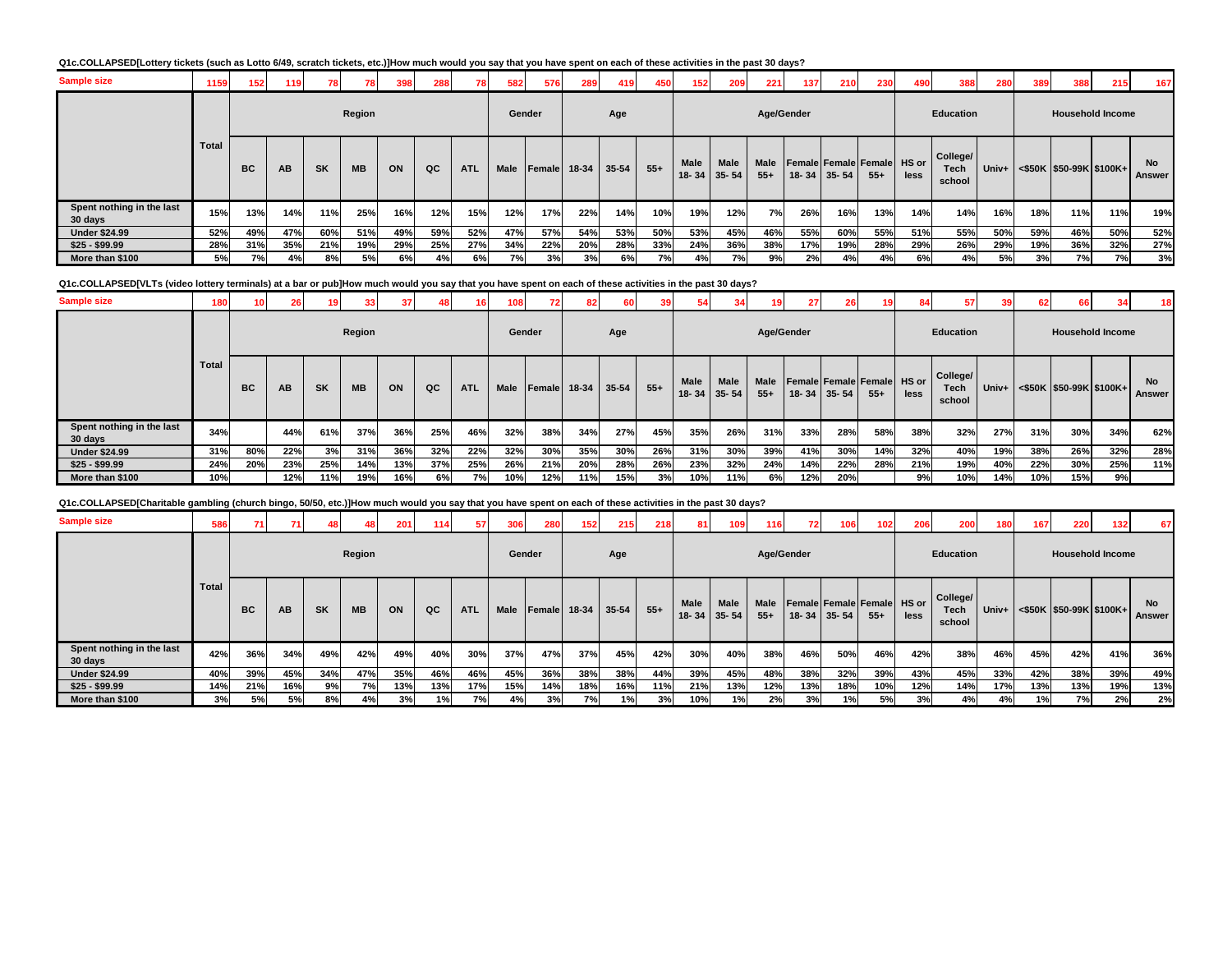# **Q1c.COLLAPSED[Casino (blackjack, roulette, slots, etc.)]How much would you say that you have spent on each of these activities in the past 30 days?**

| <b>Sample size</b>                   | 419          | 64  |     | 35        | 27        | 166 | 771 | 17         | 231    | 188    | 123   | 151   | 145   | 84                       | 90                | 57            | 39         | 60        | 88                                  | 168  | 148                               | 103 | 119 | 170                                               |     | 46                  |
|--------------------------------------|--------------|-----|-----|-----------|-----------|-----|-----|------------|--------|--------|-------|-------|-------|--------------------------|-------------------|---------------|------------|-----------|-------------------------------------|------|-----------------------------------|-----|-----|---------------------------------------------------|-----|---------------------|
|                                      |              |     |     |           | Region    |     |     |            | Gender |        |       | Age   |       |                          |                   |               | Age/Gender |           |                                     |      | <b>Education</b>                  |     |     | <b>Household Income</b>                           |     |                     |
|                                      | <b>Total</b> | BC  | AB  | <b>SK</b> | <b>MB</b> | ON  | QC  | <b>ATL</b> | Male   | Female | 18-34 | 35-54 | $55+$ | <b>Male</b><br>$18 - 34$ | Male<br>$35 - 54$ | Male<br>$55+$ | $18 - 34$  | $35 - 54$ | Female Female Female HS or<br>$55+$ | less | College/<br><b>Tech</b><br>school |     |     | Univ+ $\leq$ \$50K $\mid$ \$50-99K $\mid$ \$100K+ |     | <b>No</b><br>Answer |
| Spent nothing in the last<br>30 days | 47%          | 45% | 53% | 38%       | 37%       | 50% | 37% | 69%        | 46%    | 48%    | 47%   | 47%   | 47%   | 45%                      | 45%               | 51%           | 52%        | 50%       | 45%                                 | 50%  | 47%                               | 43% | 46% | 48%                                               | 46% | 49%                 |
| <b>Under \$24.99</b>                 | 17%          | 21% | 9%  | 38%       | 26%       | 14% | 21% |            | 19%    | 14%    | 19%   | 20%   | 11%   | 19%                      | 25%               | 8%            | 18%        | 14%       | 13%                                 | 15%  | 20%                               | 15% | 15% | 15%                                               | 21% | 18%                 |
| $$25 - $99.99$                       | 21%          | 18% | 26% | 15%       | 25%       | 17% | 31% | 16%        | 20%    | 21%    | 22%   | 17%   | 24%   | 24%                      | 16%               | 23%           | 17%        | 20%       | 24%                                 | 22%  | 18%                               | 23% | 28% | 20%                                               | 15% | 14%                 |
| More than \$100                      | 15%          | 16% | 11% | 9%        | 12%       | 19% | 12% | 15%        | 15%    | 16%    | 12%   | 16%   | 18%   | 12%                      | 15%               | 18%           | 12%        | 17%       | 18%                                 | 13%  | 15%                               | 19% | 11% | 16%                                               | 18% | 19%                 |

**Q1c.COLLAPSED[Betting on a race at the track, or playing VLTs there]How much would you say that you have spent on each of these activities in the past 30 days?**

| <b>Sample size</b>                                                                                                                                                    | 132   |           |     |           |           | 54  |     |            |        |              |     |       |       |      |                     |               |            |                   |                                      | 52   | 43                         | 37    | 35        | 56                            |     | 13                  |
|-----------------------------------------------------------------------------------------------------------------------------------------------------------------------|-------|-----------|-----|-----------|-----------|-----|-----|------------|--------|--------------|-----|-------|-------|------|---------------------|---------------|------------|-------------------|--------------------------------------|------|----------------------------|-------|-----------|-------------------------------|-----|---------------------|
|                                                                                                                                                                       |       |           |     |           | Region    |     |     |            | Gender |              |     | Age   |       |      |                     |               | Age/Gender |                   |                                      |      | <b>Education</b>           |       |           | <b>Household Income</b>       |     |                     |
|                                                                                                                                                                       | Total | <b>BC</b> | AB  | <b>SK</b> | <b>MB</b> | ON  | QC  | <b>ATL</b> | Male   | Female 18-34 |     | 35-54 | $55+$ | Male | Male<br>18-34 35-54 | Male<br>$55+$ |            | $18 - 34$ 35 - 54 | Female Female Female HS or<br>$55 +$ | less | College/<br>Tech<br>school | Univ+ |           | $\leq$ \$50K \$50-99K \$100K+ |     | <b>No</b><br>Answer |
| Spent nothing in the last<br>30 days                                                                                                                                  | 37%   | 21%       | 34% | 59%       | 32%       | 39% | 39% | 18%        | 31%    | 47%          | 30% | 42%   | 41%   | 22%  | 38%                 | 36%           | 44%        | 51%               | 46%                                  | 53%  | 35%                        | 16%   | 39%       | 27%                           | 56% | 33%                 |
| <b>Under \$24.99</b>                                                                                                                                                  | 29%   | 20%       | 28% | 12%       | 43%       | 33% | 21% | 34%        | 28%    | 31%          | 27% | 34%   | 25%   | 26%  | 33%                 | 22%           | 31%        | 35%               | 28%                                  | 24%  | 30%                        | 36%   | 27%       | 29%                           | 28% | 40%                 |
| $$25 - $99.99$                                                                                                                                                        | 26%   | 52%       | 30% |           | 18%       | 19% | 32% | 41%        | 31%    | 17%          | 33% | 17%   | 26%   | 44%  | 19%                 | 27%           | 13%        | 13%               | 25%                                  | 16%  | 29%                        | 35%   | 30%       | 30%                           | 11% | 28%                 |
| More than \$100                                                                                                                                                       | 8%    | 7%        | 8%  | 29%       | 7%        | 9%  | 7%  | 8%         | 10%    | 5%           | 10% | 7%    | 8%    | 9%   | 9%                  | 15%           | 12%        | 1%                |                                      | 7%   | 6%                         | 13%   | <b>5%</b> | 14%                           | 5%  |                     |
| Q1c.COLLAPSED[Sports betting (through an off-track or on a Pro-Line)]How much would you say that you have spent on each of these activities in the past 30 days?<br>. |       |           |     |           |           |     |     |            |        |              |     |       |       |      |                     |               |            |                   |                                      |      |                            |       |           |                               |     |                     |

| <b>Sample size</b>                   | 152          |           |           |           |           | 67  | 29  |            | 118         |               |       |           | 19    | 56   | 481                              | 15                   | 20         |                                           |       |      |                                   |       | 43  | 62                         | 33  | 14                  |
|--------------------------------------|--------------|-----------|-----------|-----------|-----------|-----|-----|------------|-------------|---------------|-------|-----------|-------|------|----------------------------------|----------------------|------------|-------------------------------------------|-------|------|-----------------------------------|-------|-----|----------------------------|-----|---------------------|
|                                      |              |           |           |           | Region    |     |     |            | Gender      |               |       | Age       |       |      |                                  |                      | Age/Gender |                                           |       |      | Education                         |       |     | <b>Household Income</b>    |     |                     |
|                                      | <b>Total</b> | <b>BC</b> | <b>AB</b> | <b>SK</b> | <b>MB</b> | ON  | QC  | <b>ATL</b> | <b>Male</b> | <b>Female</b> | 18-34 | $35 - 54$ | $55+$ | Male | <b>Male</b><br>$18 - 34$ 35 - 54 | <b>Male</b><br>$55+$ |            | Female Female Female HS or<br>18-34 35-54 | $55+$ | less | College/<br><b>Tech</b><br>school | Univ+ |     | $<$ \$50K \$50-99K \$100K+ |     | <b>No</b><br>Answer |
| Spent nothing in the last<br>30 days | 39%          | 27%       | 37%       | 13%       | 41%       | 40% | 41% | 49%        | 37%         | 43%           | 40%   | 36%       | 41%   | 43%  | 30%                              | 39%                  | 30%        | 67%                                       | 47%   | 49%  | 38%                               | 27%   | 45% | 35%                        | 32% | 50%                 |
| <b>Under \$24.99</b>                 | 39%          | 38%       | 63%       | 61%       | 16%       | 38% | 38% | 17%        | 39%         | 39%           | 37%   | 39%       | 47%   | 31%  | 43%                              | 53%                  | 53%        | 17%                                       | 27%   | 33%  | 44%                               | 39%   | 29% | 43%                        | 45% | 35%                 |
| $$25 - $99.99$                       | 16%          | 23%       |           | 12%       | 15%       | 14% | 21% | 34%        | 18%         | 9%            | 15%   | 20%       | 9%    | 17%  | 24%                              | 3%                   | 9%         | 2%                                        | 26%   | 15%  | 11%                               | 24%   | 17% | 13%                        | 22% | 15%                 |
| More than \$100                      | 6%           | 12%       |           | 13%       | 27%       | 8%  |     |            | 6%          | 8%            | 9%    | 5%        | 3%    | 9%   | 3%                               | 4%                   | 8%         | 13%                                       |       | 3%   | 7%                                | 10%   | 9%  | 8%                         | 2%  |                     |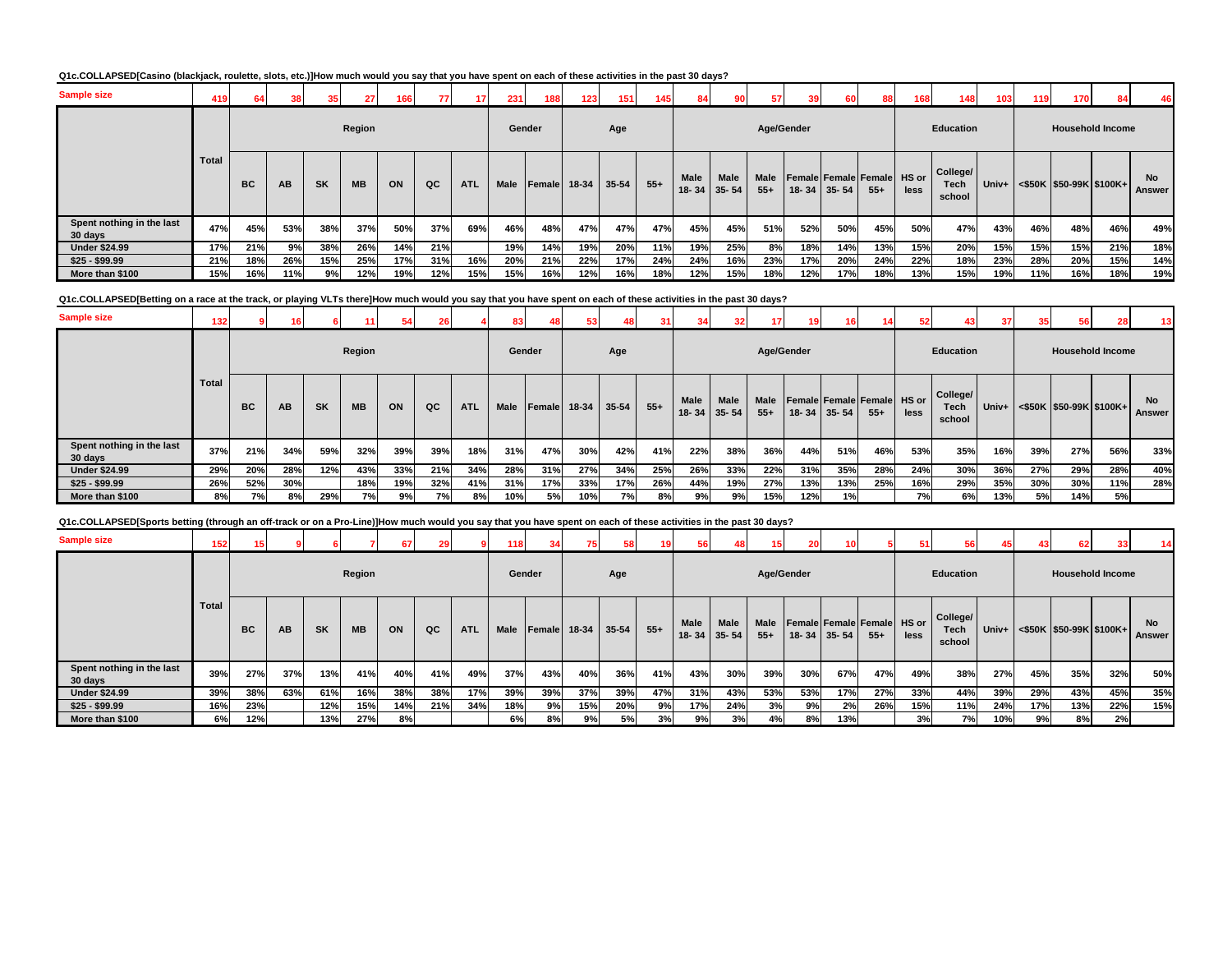# **Q1c.COLLAPSED[Gambling online (any of the above activities online)]How much would you say that you have spent on each of these activities in the past 30 days?**

| <b>Sample size</b>                   | 192          | 25        |           |           |           | 53. | 41  | 13.        | 116    | 76           | 103 | 59 <sub>1</sub> |       |                          | 39                       |                      | 36 <sub>1</sub> |                   | 21                                  | 76   | 63                         | 53  | 66  | 73                                   |     | 17 <sup>1</sup>     |
|--------------------------------------|--------------|-----------|-----------|-----------|-----------|-----|-----|------------|--------|--------------|-----|-----------------|-------|--------------------------|--------------------------|----------------------|-----------------|-------------------|-------------------------------------|------|----------------------------|-----|-----|--------------------------------------|-----|---------------------|
|                                      |              |           |           |           | Region    |     |     |            | Gender |              |     | Age             |       |                          |                          |                      | Age/Gender      |                   |                                     |      | <b>Education</b>           |     |     | <b>Household Income</b>              |     |                     |
|                                      | <b>Total</b> | <b>BC</b> | <b>AB</b> | <b>SK</b> | <b>MB</b> | ON  | QC  | <b>ATL</b> | Male   | Female 18-34 |     | $35 - 54$       | $55+$ | <b>Male</b><br>$18 - 34$ | <b>Male</b><br>$35 - 54$ | <b>Male</b><br>$55+$ |                 | $18 - 34$ 35 - 54 | Female Female Female HS or<br>$55+$ | less | College/<br>Tech<br>school |     |     | Univ+ $ $ <\$50K  \$50-99K   \$100K+ |     | <b>No</b><br>Answer |
| Spent nothing in the last<br>30 days | 24%          | 17%       | 24%       | 33%       | 45%       | 29% | 19% | 21%        | 20%    | 29%          | 23% | 24%             | 27%   | 19%                      | 24%                      | 13%                  | 30%             | 24%               | 32%                                 | 21%  | 21%                        | 31% | 20% | 26%                                  | 21% | 36%                 |
| <b>Under \$24.99</b>                 | 37%          | 48%       | 63%       | 59%       | 21%       | 26% | 42% | 22%        | 41%    | 32%          | 41% | 35%             | 31%   | 43%                      | 38%                      | 37%                  | 35%             | 29%               | 29%                                 | 37%  | 42%                        | 31% | 44% | 31%                                  | 50% | 12%                 |
| $$25 - $99.99$                       | 29%          | 31%       | 8%        | 8%        | 26%       | 28% | 30% | 49%        | 26%    | 33%          | 25% | 36%             | 27%   | 24%                      | 31%                      | 18%                  | 26%             | 47%               | 31%                                 | 35%  | 24%                        | 25% | 29% | 26%                                  | 27% | 42%                 |
| More than \$100                      | 10%          | 4%        | 5%        |           | 9%        | 17% | 8%  | 8%         | 12%    | 7%           | 12% | 5%              | 15%   | 13%                      | 7%                       | 32%                  | 9%              |                   | 9%                                  | 6%   | 13%                        | 13% | 8%  | 16%                                  | 1%  | 11%                 |

**Q2a.[Summary of More than once a month]Over the past year, how often have any other members of your household (excluding yourself) participated in the following activities?**

| <b>Sample size</b>                                                                   | 1518         | 202       | 152 | 102       | 102       | 505 | 353 | 102        | 742  | 776    | 439   | 530       | 549   | 223               | 264           | 254                  | 216        | 265       | 295                                  | 639  | 480                        | 399   | 526 | 477                     | 280 | 235                        |
|--------------------------------------------------------------------------------------|--------------|-----------|-----|-----------|-----------|-----|-----|------------|------|--------|-------|-----------|-------|-------------------|---------------|----------------------|------------|-----------|--------------------------------------|------|----------------------------|-------|-----|-------------------------|-----|----------------------------|
|                                                                                      |              |           |     |           | Region    |     |     |            |      | Gender |       | Age       |       |                   |               |                      | Age/Gender |           |                                      |      | <b>Education</b>           |       |     | <b>Household Income</b> |     |                            |
|                                                                                      | <b>Total</b> | <b>BC</b> | AB  | <b>SK</b> | <b>MB</b> | ON  | QC  | <b>ATL</b> | Male | Female | 18-34 | $35 - 54$ | $55+$ | Male<br>$18 - 34$ | Male<br>35-54 | <b>Male</b><br>$55+$ | $18 - 34$  | $35 - 54$ | Female Female Female HS or<br>$55 +$ | less | College/<br>Tech<br>school | Univ+ |     | <\$50K \$50-99K \$100K+ |     | <b>No</b><br><b>Answer</b> |
| <b>Bought lottery tickets</b><br>(such as Lotto 6/49,<br>scratch tickets, etc.)      | 34%          | 33%       | 32% | 37%       | 31%       | 38% | 31% | 34%        | 36%  | 32%    | 31%   | 35%       | 36%   | 35%               | 35%           | 40%                  | 28%        | 35%       | 33%                                  | 38%  | 33%                        | 30%   | 29% | 40%                     | 37% | 32%                        |
| <b>Played VLTs (video lottery</b><br>terminals) at a bar or pub                      | 2%           | 1%        | 2%  | 4%        | 7%        | 2%  | 2%  | 3%         | 2%   | 2%     | 4%    | 2%        | 1%    | 5%                | 3%            |                      | 3%         | 2%        | 1%                                   | 2%   | 2%                         | 2%    | 2%  | 2%                      | 2%  | 1%                         |
| Participated in some kind<br>of charitable gambling<br>(church bingo, 50/50, etc.)   | 4%           | 3%        | 4%  | 3%        | 5%        | 3%  | 3%  | 6%         | 5%   | 3%     | 3%    | 4%        | 4%    | 4%                | 4%            | 6%                   | 3%         | 4%        | 2%                                   | 4%   | 3%                         | 4%    | 4%  | 5%                      | 3%  | 3%                         |
| Played games at a casino<br>(blackjack, roulette, slots,<br>etc.)                    | 4%           | 4%        | 4%  | 6%        | 4%        | 5%  | 4%  | 1%         | 5%   | 4%     | 5%    | 3%        | 5%    | 7%                | 4%            | 3%                   | 4%         | 2%        | 6%                                   | 4%   | 4%                         | 5%    | 4%  | 5%                      | 4%  | 4%                         |
| Bet on a race at the track.<br>or played VLTs there                                  | 2%           | 1%        | 2%  | 1%        | 2%        | 2%  | 1%  | 1%         | 2%   | 1%     | 2%    | 2%        | 1%    | 3%                | 2%            | 1%                   | 2%         | 2%        | 1%                                   | 2%   | 2%                         | 1%    | 2%  | 2%                      | 1%  | 1%                         |
| <b>Participated in sports</b><br>betting (through an off-<br>track or on a Pro-Line) | 3%           | 0%        | 1%  | 3%        | 2%        | 5%  | 2%  | 3%         | 3%   | 2%     | 5%    | 2%        | 1%    | 6%                | 3%            | 0%                   | 3%         | 1%        | 2%                                   | 2%   | 4%                         | 3%    | 3%  | 3%                      | 2%  | 2%                         |
| Gambled online (any of the<br>above activities online)                               | 2%           | 2%        | 2%  | 2%        | 4%        | 3%  | 2%  | 0%         | 3%   | 2%     | 5%    | 1%        | 1%    | 6%                | 2%            | 1%                   | 4%         | 1%        | 2%                                   | 2%   | 3%                         | 2%    | 3%  | 3%                      | 2%  | 2%                         |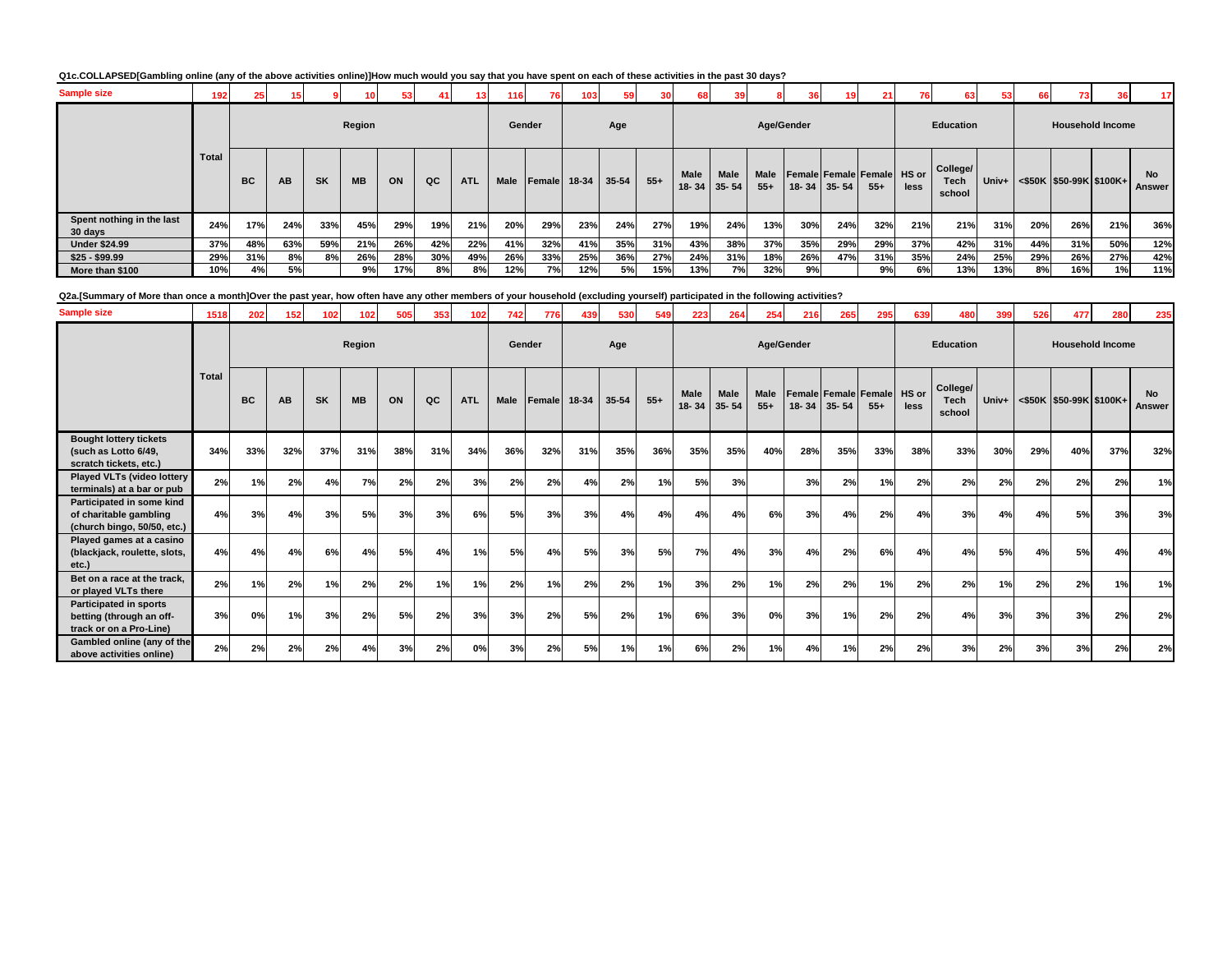**Q2a.[Summary of A few times a year]Over the past year, how often have any other members of your household (excluding yourself) participated in the following activities?**

|                                                                                      |              |           |     |           | Region    |     |     |            | Gender |                |       | Age   |       |                   |                   |                      | Age/Gender |                   |                               |               | <b>Education</b>                  |       |     | <b>Household Income</b>                     |     |                            |
|--------------------------------------------------------------------------------------|--------------|-----------|-----|-----------|-----------|-----|-----|------------|--------|----------------|-------|-------|-------|-------------------|-------------------|----------------------|------------|-------------------|-------------------------------|---------------|-----------------------------------|-------|-----|---------------------------------------------|-----|----------------------------|
|                                                                                      | <b>Total</b> | <b>BC</b> | AB  | <b>SK</b> | <b>MB</b> | ON  | QC  | <b>ATL</b> | Male   | <b>IFemale</b> | 18-34 | 35-54 | $55+$ | Male<br>$18 - 34$ | Male<br>$35 - 54$ | <b>Male</b><br>$55+$ |            | $18 - 34$ 35 - 54 | Female Female Female<br>$55+$ | HS or<br>less | College/<br><b>Tech</b><br>school | Univ+ |     | $\leq$ \$50K $\mid$ \$50-99K $\mid$ \$100K+ |     | <b>No</b><br><b>Answer</b> |
| <b>Bought lottery tickets</b><br>(such as Lotto 6/49,<br>scratch tickets, etc.)      | 23%          | 22%       | 22% | 31%       | 22%       | 26% | 19% | 19%        | 21%    | 24%            | 28%   | 22%   | 19%   | 24%               | 21%               | 19%                  | 33%        | 23%               | 19%                           | 21%           | 24%                               | 24%   | 18% | 22%                                         | 29% | 28%                        |
| Played VLTs (video lottery<br>terminals) at a bar or pub                             | 5%           | 4%        | 10% | 6%        | 21%       | 3%  | 6%  | 4%         | 7%     | 4%             | 9%    | 4%    | 3%    | 11%               | 5%                | 5%                   | 7%         | 4%                | 2%                            | 5%            | 6%                                | 5%    | 4%  | 8%                                          | 5%  | 4%                         |
| Participated in some kind<br>of charitable gambling<br>(church bingo, 50/50, etc.)   | 20%          | 24%       | 20% | 25%       | 27%       | 23% | 11% | 22%        | 21%    | 19%            | 25%   | 19%   | 17%   | 25%               | 19%               | 20%                  | 26%        | 19%               | 15%                           | 17%           | 19%                               | 26%   | 14% | 24%                                         | 27% | 16%                        |
| Played games at a casino<br>(blackjack, roulette, slots,<br>etc.)                    | 15%          | 17%       | 16% | 14%       | 17%       | 19% | 9%  | 10%        | 16%    | 14%            | 18%   | 15%   | 13%   | 20%               | 17%               | 13%                  | 17%        | 13%               | 13%                           | 15%           | 15%                               | 15%   | 11% | 19%                                         | 19% | 11%                        |
| Bet on a race at the track.<br>or played VLTs there                                  | 5%           | 5%        | 4%  | 1%        | 6%        | 6%  | 4%  | 1%         | 6%     | 3%             | 7%    | 4%    | 4%    | 10%               | 5%                | 4%                   | 3%         | 3%                | 3%                            | 4%            | 5%                                | 6%    | 3%  | 7%                                          | 5%  | 4%                         |
| <b>Participated in sports</b><br>betting (through an off-<br>track or on a Pro-Line) | 5%           | 4%        | 5%  | 2%        | 8%        | 7%  | 3%  | 6%         | 6%     | 4%             | 10%   | 5%    | 1%    | 11%               | 6%                | 1%                   | 9%         | 3%                | 2%                            | 4%            | 5%                                | 7%    | 4%  | 7%                                          | 6%  | 2%                         |
| Gambled online (any of the<br>above activities online)                               | 5%           | 6%        | 3%  | 3%        | 3%        | 3%  | 6%  | 6%         | 5%     | 4%             | 11%   | 3%    | 1%    | 13%               | 2%                | 2%                   | 9%         | 3%                | 1%                            | 3%            | 5%                                | 6%    | 4%  | 5%                                          | 6%  | 3%                         |

**Q2a.[Summary of Never/not in the past year]Over the past year, how often have any other members of your household (excluding yourself) participated in the following activities?**

|                                                                                      |              |           |           |           | Region    |     |     |            | Gender |        |       | Age   |       |               |                          | Age/Gender           |     |                   |                                      |               | <b>Education</b>           |       |     | <b>Household Income</b>    |     |                            |
|--------------------------------------------------------------------------------------|--------------|-----------|-----------|-----------|-----------|-----|-----|------------|--------|--------|-------|-------|-------|---------------|--------------------------|----------------------|-----|-------------------|--------------------------------------|---------------|----------------------------|-------|-----|----------------------------|-----|----------------------------|
|                                                                                      | <b>Total</b> | <b>BC</b> | <b>AB</b> | <b>SK</b> | <b>MB</b> | ON  | QC  | <b>ATL</b> | Male   | Female | 18-34 | 35-54 | $55+$ | Male<br>18-34 | <b>Male</b><br>$35 - 54$ | <b>Male</b><br>$55+$ |     | $18 - 34$ 35 - 54 | <b>Female Female Female</b><br>$55+$ | HS or<br>less | College/<br>Tech<br>school | Univ+ |     | $<$ \$50K \$50-99K \$100K+ |     | <b>No</b><br><b>Answer</b> |
| <b>Bought lottery tickets</b><br>(such as Lotto 6/49,<br>scratch tickets, etc.)      | 43%          | 44%       | 46%       | 32%       | 46%       | 36% | 50% | 47%        | 42%    | 43%    | 40%   | 43%   | 44%   | 41%           | 44%                      | 41%                  | 39% | 42%               | 47%                                  | 41%           | 43%                        | 46%   | 53% | 38%                        | 34% | 40%                        |
| <b>Played VLTs (video lottery</b><br>terminals) at a bar or pub                      | 93%          | 95%       | 87%       | 89%       | 72%       | 96% | 92% | 92%        | 91%    | 94%    | 87%   | 93%   | 96%   | 85%           | 93%                      | 95%                  | 90% | 94%               | 97%                                  | 93%           | 92%                        | 93%   | 94% | 90%                        | 93% | 95%                        |
| Participated in some kind<br>of charitable gambling<br>(church bingo, 50/50, etc.)   | 76%          | 72%       | 76%       | 72%       | 68%       | 73% | 86% | 72%        | 74%    | 78%    | 71%   | 77%   | 79%   | 71%           | 77%                      | 74%                  | 72% | 77%               | 83%                                  | 79%           | 78%                        | 70%   | 82% | 71%                        | 70% | 80%                        |
| Played games at a casino<br>(blackjack, roulette, slots,<br>etc.)                    | 81%          | 79%       | 80%       | 80%       | 79%       | 75% | 87% | 89%        | 79%    | 82%    | 76%   | 82%   | 83%   | 73%           | 79%                      | 84%                  | 79% | 85%               | 82%                                  | 81%           | 80%                        | 80%   | 85% | 76%                        | 77% | 85%                        |
| Bet on a race at the track.<br>or played VLTs there                                  | 94%          | 95%       | 94%       | 98%       | 92%       | 92% | 95% | 98%        | 92%    | 96%    | 91%   | 95%   | 96%   | 87%           | 93%                      | 95%                  | 95% | 96%               | 96%                                  | 95%           | 94%                        | 92%   | 95% | 92%                        | 94% | 96%                        |
| <b>Participated in sports</b><br>betting (through an off-<br>track or on a Pro-Line) | 92%          | 95%       | 94%       | 95%       | 90%       | 89% | 95% | 91%        | 91%    | 94%    | 85%   | 93%   | 97%   | 83%           | 90%                      | 99%                  | 88% | 95%               | 96%                                  | 94%           | 92%                        | 90%   | 92% | 90%                        | 92% | 96%                        |
| Gambled online (any of the<br>above activities online)                               | 93%          | 91%       | 94%       | 95%       | 93%       | 93% | 93% | 94%        | 92%    | 94%    | 84%   | 96%   | 98%   | 81%           | 96%                      | 97%                  | 87% | 96%               | 98%                                  | 94%           | 92%                        | 92%   | 93% | 93%                        | 92% | 95%                        |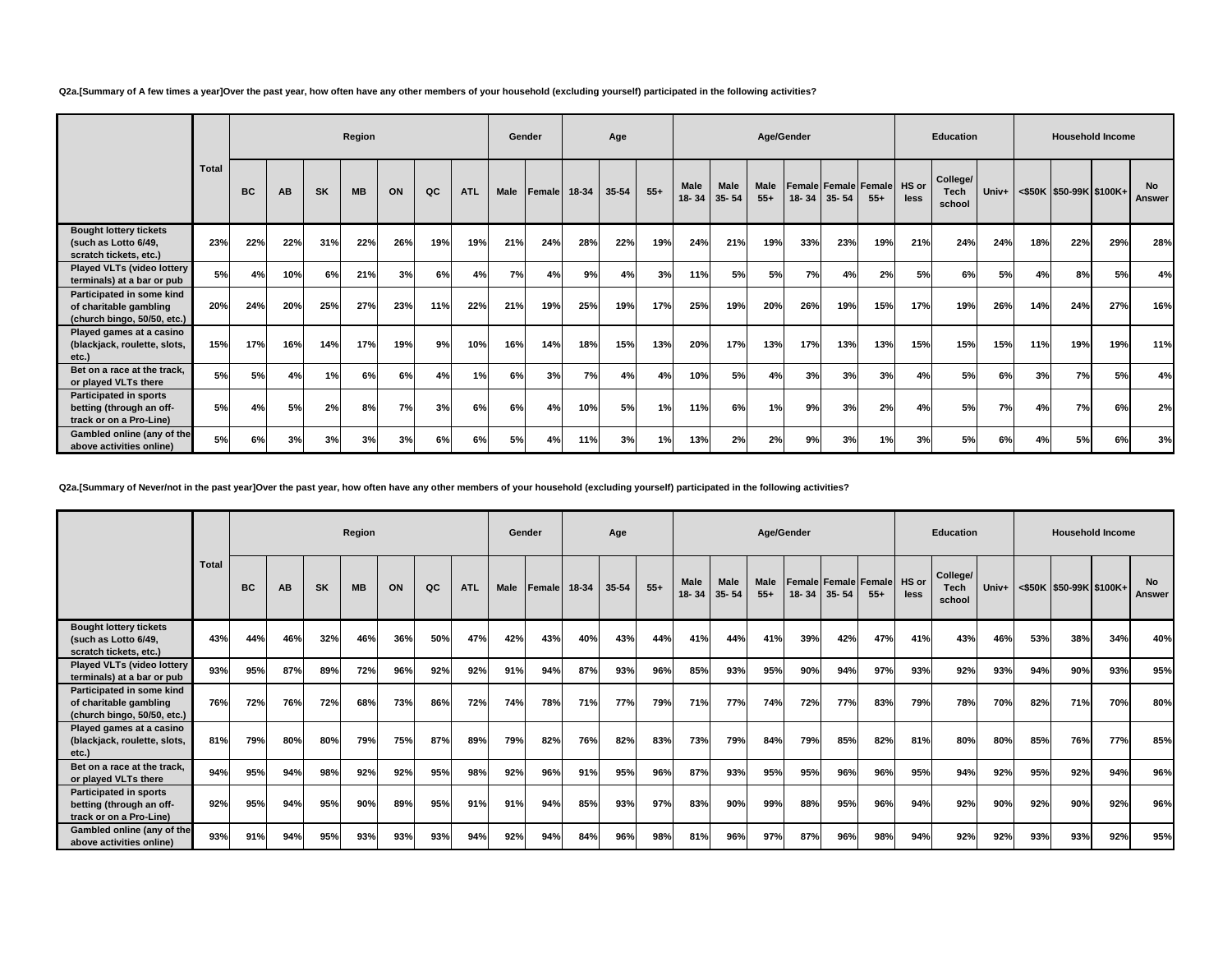### **Q2.COLLAPSED[Household bought lottery tickets]Over the past year, how often have any other members of your household (excluding yourself) participated in the following activities?**

|                     |       |           |     |           | Region    |     |     |            | Gender |                |       | Age   |       |                          |                   | Age/Gender    |     |                   |                                     |      | <b>Education</b>           |         |     | <b>Household Income</b>       |     |                     |
|---------------------|-------|-----------|-----|-----------|-----------|-----|-----|------------|--------|----------------|-------|-------|-------|--------------------------|-------------------|---------------|-----|-------------------|-------------------------------------|------|----------------------------|---------|-----|-------------------------------|-----|---------------------|
|                     | Total | <b>BC</b> | AB  | <b>SK</b> | <b>MB</b> | ON  | QC  | <b>ATL</b> | Male   | <b>IFemale</b> | 18-34 | 35-54 | $55+$ | <b>Male</b><br>$18 - 34$ | Male<br>$35 - 54$ | Male<br>$55+$ |     | $18 - 34$ 35 - 54 | Female Female Female HS or<br>$55+$ | less | College/<br>Tech<br>school | Univ+ I |     | $\leq$ \$50K \$50-99K \$100K+ |     | <b>No</b><br>Answer |
| Regularly           | 34%   | 33%       | 32% | 37%       | 31%       | 38% | 31% | 34%        | 36%    | 32%            | 31%   | 35%   | 36%   | 35%                      | 35%               | 40%           | 28% | 35%               | 33%                                 | 38%  | 33%                        | 30%     | 29% | 40%                           | 37% | 32%                 |
| Occasionally        | 23%   | 22%       | 22% | 31%       | 22%       | 26% | 19% | 19%        | 21%    | 24%            | 28%   | 22%   | 19%   | 24%                      | 21%               | 19%           | 33% | 23%               | 19%                                 | 21%  | 24%                        | 24%     | 18% | 22%                           | 29% | 28%                 |
| <b>Rarely/Never</b> | 43%   | 44%       | 46% | 32%       | 46%       | 36% | 50% | 47%        | 42%    | 43%            | 40%   | 43%   | 44%   | 41%                      | 44%               | 41%           | 39% | 42%               | 47%                                 | 41%  | 43%                        | 46%     | 53% | 38%                           | 34% | 40%                 |

### **Q2.COLLAPSED[Household played VLTs]Over the past year, how often have any other members of your household (excluding yourself) participated in the following activities?**

|                     |       |           |     |           | Region    |     |     |     | Gender      |        |       | Age       |       |                   |                          | Age/Gender           |     |                   |                                      |      | <b>Education</b>           |       |     |     | <b>Household Income</b>    |                     |
|---------------------|-------|-----------|-----|-----------|-----------|-----|-----|-----|-------------|--------|-------|-----------|-------|-------------------|--------------------------|----------------------|-----|-------------------|--------------------------------------|------|----------------------------|-------|-----|-----|----------------------------|---------------------|
|                     | Total | <b>BC</b> | AВ  | <b>SK</b> | <b>MB</b> | ON  | QC  | ATL | <b>Male</b> | Female | 18-34 | $35 - 54$ | $55+$ | Male<br>$18 - 34$ | <b>Male</b><br>$35 - 54$ | <b>Male</b><br>$55+$ |     | $18 - 34$ 35 - 54 | Female Female Female HS or<br>$55 +$ | less | College/<br>Tech<br>school | Univ+ |     |     | $<$ \$50K \$50-99K \$100K+ | No<br><b>Answer</b> |
| Regularly           | 2%    | 1%        | 2%  | 4%        | 7% l      | 2%  | 2%  | 3%  | 2%          | 2%     |       | 2%        | 1%    | 5%                | 3%                       |                      | 3%  | 2%                | 1%                                   | 2%   | 2%                         | 2%    | 2%  | 2%  | 2%                         | 1%                  |
| Occasionally        | 5%    | 4%        | 10% | 6%        | 21%       | 3%  | 6%  | 4%  | 7%          | 4%     | 9%    | 4%        | 3%    | 11%               | 5%                       | 5%                   | 7%  | 4%                | 2%                                   | 5%   | 6%                         | 5%    | 4%  | 8%  | 5%                         | 4%                  |
| <b>Rarely/Never</b> | 93%   | 95%       | 87% | 89%       | 72%       | 96% | 92% | 92% | 91%         | 94%    | 87%   | 93%       | 96%   | 85%               | 93%                      | 95%                  | 90% | 94%               | 97%                                  | 93%  | 92%                        | 93%   | 94% | 90% | 93%                        | 95%                 |

### **Q2.COLLAPSED[Household charitable gambling]Over the past year, how often have any other members of your household (excluding yourself) participated in the following activities?**

|              |       |           |     |           | Region    |     |     |            | Gender      |               |         | Age       |        |      |                                  | Age/Gender |                                                              |     |       |      | Education                  |       |     |     | <b>Household Income</b>       |              |
|--------------|-------|-----------|-----|-----------|-----------|-----|-----|------------|-------------|---------------|---------|-----------|--------|------|----------------------------------|------------|--------------------------------------------------------------|-----|-------|------|----------------------------|-------|-----|-----|-------------------------------|--------------|
|              | Total | <b>BC</b> | AB  | <b>SK</b> | <b>MB</b> | ON  | QC  | <b>ATL</b> | <b>Male</b> | <b>Female</b> | $18-34$ | $35 - 54$ | $55 +$ | Male | <b>Male</b><br>$18 - 34$ 35 - 54 | $55+$      | Male   Female   Female   Female   HS or<br>$18 - 34$ 35 - 54 |     | $55+$ | less | College/<br>Tech<br>school | Univ+ |     |     | $\leq$ \$50K \$50-99K \$100K+ | No<br>Answer |
| Regularly    | 4%    | 3%        | 4%  | 3%        | 5%        | 3%  | 3%  | 6%         | 5%          | 3%            | 3%      | 4%        | 4%     | 4%   | 4%                               | 6%         | 3%                                                           | 4%  | 2%    | 4%   | 3%                         | 4%    | 4%  | 5%  | 3%                            | 3%           |
| Occasionally | 20%   | 24%       | 20% | 25%       | 27%       | 23% | 11% | 22%        | 21%         | 19%           | 25%     | 19%       | 17%    | 25%  | 19%                              | 20%        | 26%                                                          | 19% | 15%   | 17%  | 19%                        | 26%   | 14% | 24% | 27%                           | 16%          |
| Rarely/Never | 76%   | 72%       | 76% | 72%       | 68%       | 73% | 86% | 72%        | 74%         | 78%           | 71%     | 77%       | 79%    | 71%  | 77%                              | 74%        | 72%                                                          | 77% | 83%   | 79%  | 78%                        | 70%   | 82% | 71% | 70%                           | 80%          |

**Q2.COLLAPSED[Household casino gambling]Over the past year, how often have any other members of your household (excluding yourself) participated in the following activities?**

|                     |              |           |     |           | Region    |     |     |            |             | Gender |       | Age       |       |             |                                  |                      | Age/Gender |                                           |        |      | Education                         |       |     | <b>Household Income</b>                     |     |                     |
|---------------------|--------------|-----------|-----|-----------|-----------|-----|-----|------------|-------------|--------|-------|-----------|-------|-------------|----------------------------------|----------------------|------------|-------------------------------------------|--------|------|-----------------------------------|-------|-----|---------------------------------------------|-----|---------------------|
|                     | <b>Total</b> | <b>BC</b> | AB  | <b>SK</b> | <b>MB</b> | ON  | QC  | <b>ATL</b> | <b>Male</b> | Female | 18-34 | $35 - 54$ | $55+$ | <b>Male</b> | <b>Male</b><br>$18 - 34$ 35 - 54 | <b>Male</b><br>$55+$ |            | Female Female Female HS or<br>18-34 35-54 | $55 +$ | less | College/<br><b>Tech</b><br>school | Univ+ |     | $\leq$ \$50K $\mid$ \$50-99K $\mid$ \$100K+ |     | <b>No</b><br>Answer |
| Regularly           | 4%           | 4%        | 4%  | 6%        | 4%        | 5%  | 4%  | 1%         | 5%          | 4%     | 5%    | 3%        | 5%    | 7%          | 4%                               | 3%                   | 4%         | 2%                                        | 6%     | 4%   | 4%                                | 5%    | 4%  | 5%                                          | 4%  | 4%                  |
| Occasionally        | 15%          | 17%       | 16% | 14%       | 17%       | 19% | 9%  | 10%        | 16%         | 14%    | 18%   | 15%       | 13%   | 20%         | 17%                              | 13%                  | 17%        | 13%                                       | 13%    | 15%  | 15%                               | 15%   | 11% | 19%                                         | 19% | 11%                 |
| <b>Rarely/Never</b> | 81%          | 79%       | 80% | 80%       | 79%       | 75% | 87% | 89%        | 79%         | 82%    | 76%   | 82%       | 83%   | 73%         | 79%                              | 84%                  | 79%        | 85%                                       | 82%    | 81%  | 80%                               | 80%   | 85% | 76%                                         | 77% | 85%                 |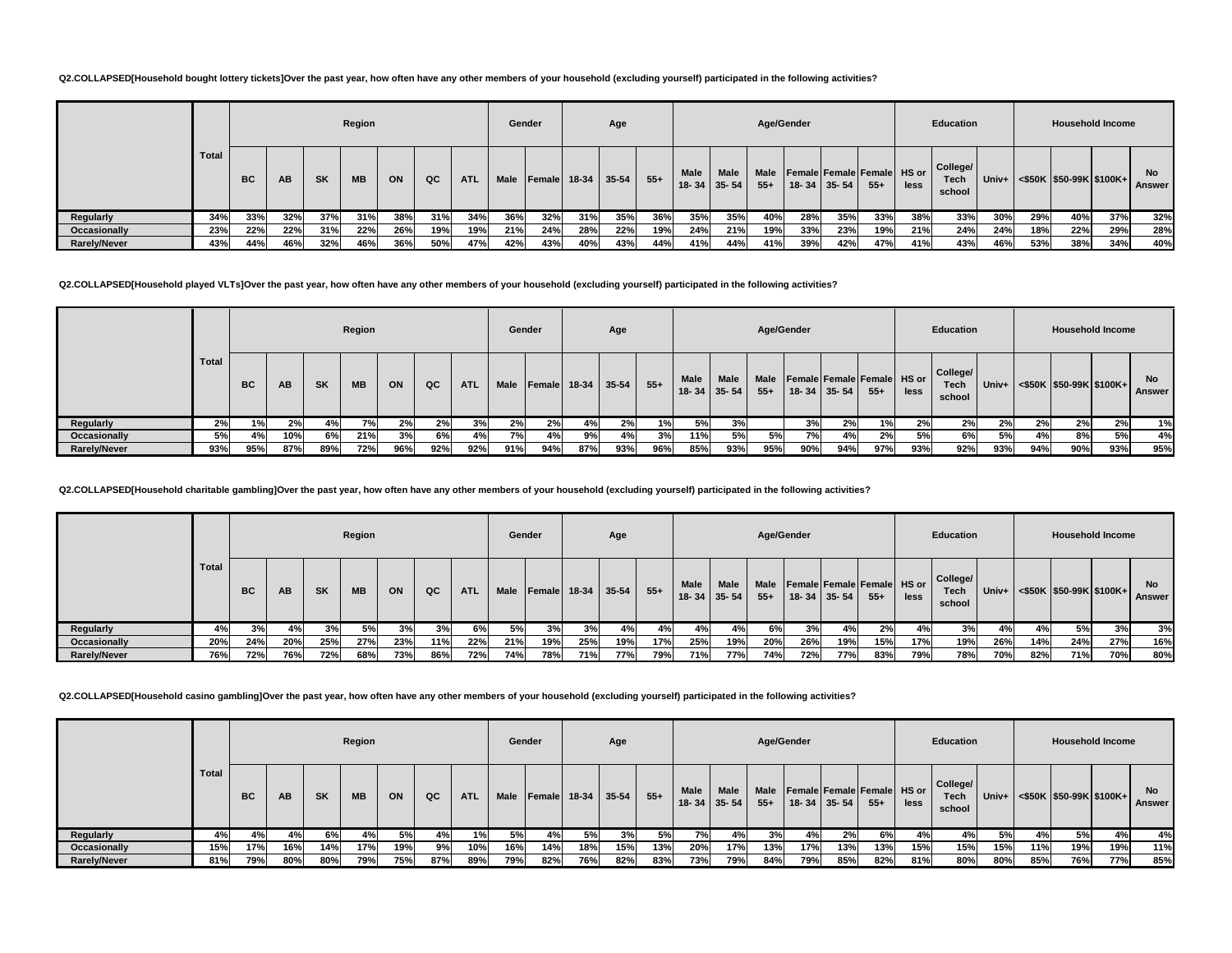### **Q2.COLLAPSED[Household bet at the track]Over the past year, how often have any other members of your household (excluding yourself) participated in the following activities?**

|                     |       |           |     |           | Region    |     |     |            | Gender |                     |     | Age       |       |                          |                          | Age/Gender    |     |                   |                                     |      | <b>Education</b>           |         |     |     | <b>Household Income</b>                     |                     |
|---------------------|-------|-----------|-----|-----------|-----------|-----|-----|------------|--------|---------------------|-----|-----------|-------|--------------------------|--------------------------|---------------|-----|-------------------|-------------------------------------|------|----------------------------|---------|-----|-----|---------------------------------------------|---------------------|
|                     | Total | <b>BC</b> | AВ  | <b>SK</b> | <b>MB</b> | ON  | QC  | <b>ATL</b> | Male   | <b>Female</b> 18-34 |     | $35 - 54$ | $55+$ | <b>Male</b><br>$18 - 34$ | <b>Male</b><br>$35 - 54$ | Male<br>$55+$ |     | $18 - 34$ 35 - 54 | Female Female Female HS or<br>$55+$ | less | College/<br>Tech<br>school | Univ+ I |     |     | $\leq$ \$50K $\mid$ \$50-99K $\mid$ \$100K+ | <b>No</b><br>Answer |
| Regularly           | 2%    | 1%        | 2%  | 1%        | 2%        | 2%  | 1%I | 1%         | 2%     | 1%                  | 2%  | 2%        | 1%    | 3%                       | 2%                       | 1%            | 2%  | 2%                | 1%                                  | 2%   | 2%                         | 1%      | 2%  | 2%  | 1%                                          | 1%                  |
| Occasionally        | 5%    | 5%        | 4%  | 1%        | 6%        | 6%  | 4%  | 1%         | 6%     | 3%                  | 7%l | 4%        | 4%    | 10%                      | 5%                       | 4%            | 3%  | 3%                | 3%                                  | 4%   | 5%                         | 6%      | 3%  | 7%  | 5%                                          | 4%                  |
| <b>Rarely/Never</b> | 94%   | 95%       | 94% | 98%       | 92%       | 92% | 95% | 98%        | 92%    | 96%                 | 91% | 95%       | 96%   | 87%                      | 93%                      | 95%           | 95% | 96%               | 96%                                 | 95%  | 94%                        | 92%     | 95% | 92% | 94%                                         | 96%                 |

**Q2.COLLAPSED[Household bet on sports]Over the past year, how often have any other members of your household (excluding yourself) participated in the following activities?**

|                     |       |           |           |           | Region    |     |     |            | Gender      |                     |     | Age     |       |      |                            |               | Age/Gender |                   |                                             |      | <b>Education</b>                  |       |     | <b>Household Income</b>                     |     |              |
|---------------------|-------|-----------|-----------|-----------|-----------|-----|-----|------------|-------------|---------------------|-----|---------|-------|------|----------------------------|---------------|------------|-------------------|---------------------------------------------|------|-----------------------------------|-------|-----|---------------------------------------------|-----|--------------|
|                     | Total | <b>BC</b> | <b>AB</b> | <b>SK</b> | <b>MB</b> | ON  | QC  | <b>ATL</b> | <b>Male</b> | <b>Female</b> 18-34 |     | $35-54$ | $55+$ | Male | <b>Male</b><br>18-34 35-54 | Male<br>$55+$ |            | $18 - 34$ 35 - 54 | <b>Female Female Female HS or</b><br>$55 +$ | less | College/<br><b>Tech</b><br>school | Univ+ |     | $\leq$ \$50K $\mid$ \$50-99K $\mid$ \$100K+ |     | No<br>Answer |
| Regularly           | 3%    | 0%        | 1%        | 3%        | 2%        | 5%  | 2%  | 3%         | 3%          | 2%                  | 5%  | 2%      | 1%    | 6%   | 3%                         | 0%            | 3%         | 1%I               | 2%                                          | 2%   | 4%                                | 3%    | 3%  | 3%                                          | 2%  | 2%           |
| Occasionally        | 5%    | 4%        | 5%        | 2%        | 8%        | 7%  | 3%  | 6%         | 6%          | 4%                  | 10% | 5%      | 1%    | 11%  | 6%                         | 1%            | 9%         | 3%                | 2%                                          | 4%   | 5%                                | 7%    | 4%  | 7%                                          | 6%  | 2%           |
| <b>Rarely/Never</b> | 92%   | 95%       | 94%       | 95%       | 90%       | 89% | 95% | 91%        | 91%         | 94%                 | 85% | 93%     | 97%   | 83%  | 90%                        | 99%           | 88%        | 95%               | 96%                                         | 94%  | 92%                               | 90%   | 92% | 90%                                         | 92% | 96%          |

**Q2.COLLAPSED[Household gambled online]Over the past year, how often have any other members of your household (excluding yourself) participated in the following activities?**

|                     |              |           |     |           | Region    |     |     |            |      | Gender |     | Age                       |       |             |                           |                      | Age/Gender |                   |                                      |      | Education                         |         |     | <b>Household Income</b>                     |     |                     |
|---------------------|--------------|-----------|-----|-----------|-----------|-----|-----|------------|------|--------|-----|---------------------------|-------|-------------|---------------------------|----------------------|------------|-------------------|--------------------------------------|------|-----------------------------------|---------|-----|---------------------------------------------|-----|---------------------|
|                     | <b>Total</b> | <b>BC</b> | AB  | <b>SK</b> | <b>MB</b> | ON  | QC  | <b>ATL</b> | Male |        |     | <b>Female</b> 18-34 35-54 | $55+$ | <b>Male</b> | Male<br>$18 - 34$ 35 - 54 | <b>Male</b><br>$55+$ |            | $18 - 34$ 35 - 54 | Female Female Female HS or<br>$55 +$ | less | College/<br><b>Tech</b><br>school | $Univ+$ |     | $\leq$ \$50K $\mid$ \$50-99K $\mid$ \$100K+ |     | <b>No</b><br>Answer |
| Regularly           | 2%           | 2%        | 2%  | 2%        | 4%        | 3%  | 2%  | 0%         | 3%   | 2%     | 5%  |                           |       | 6%          | 2%                        | 1%                   | 4%         | 1%                | 2%                                   | 2%   | 3%                                | 2%      | 3%  | 3%                                          | 2%  | 2%                  |
| Occasionally        | 5%           | 6%        | 3%  | 3%        | 3%        | 3%  | 6%  | 6%         | 5% l | 4%     | 11% | 3%                        | 1%    | 13%         | 2%                        | 2%                   | 9%         | 3%                | 1%                                   | 3%   | 5%                                | 6%      | 4%  | 5%                                          | 6%  | 3%                  |
| <b>Rarely/Never</b> | 93%          | 91%       | 94% | 95%       | 93%       | 93% | 93% | 94%        | 92%  | 94%    | 84% | 96%                       | 98%   | 81%         | 96%                       | 97%                  | 87%        | 96%               | 98%                                  | 94%  | 92%                               | 92%     | 93% | 93%                                         | 92% | 95%                 |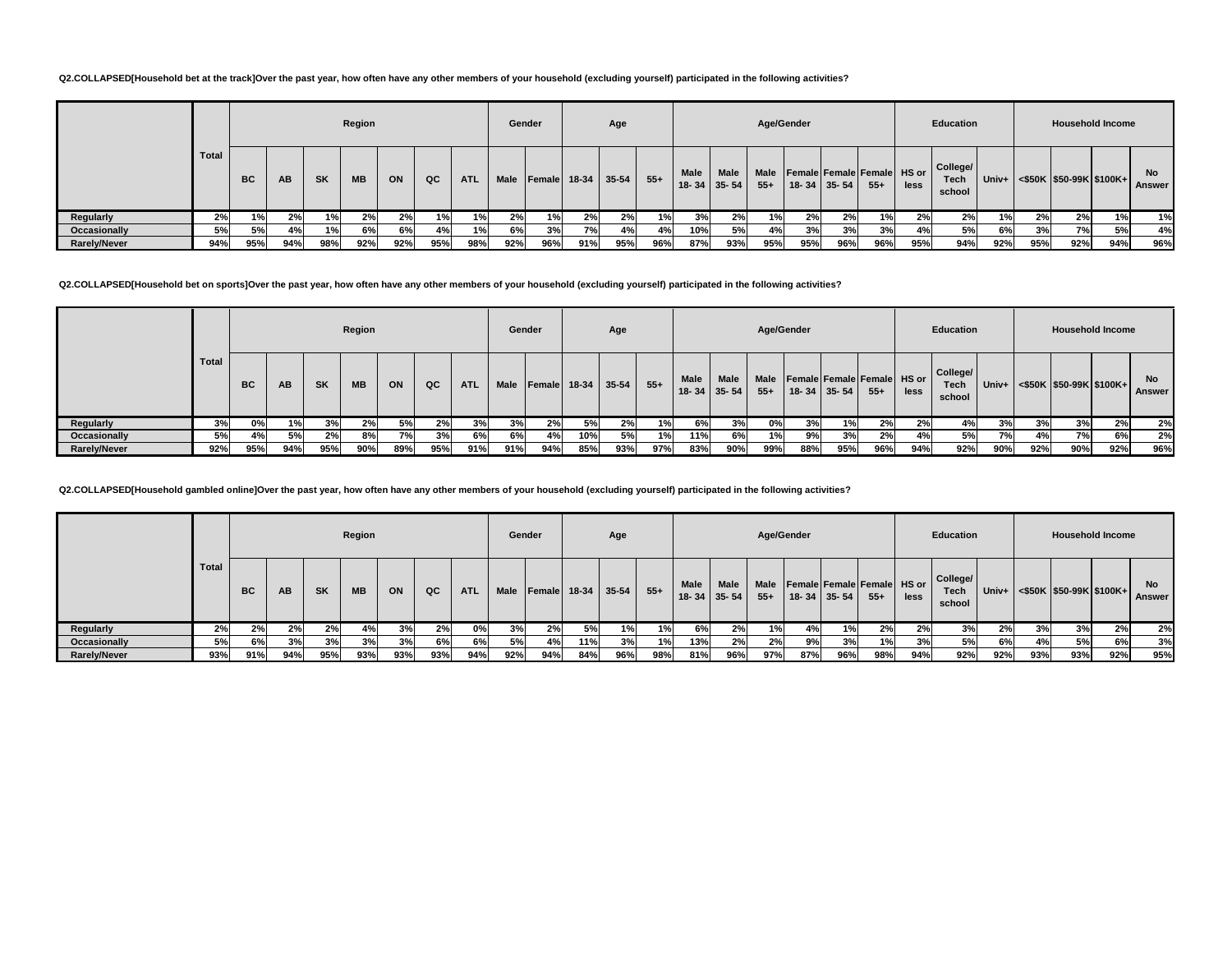**Q2a.[Bought lottery tickets (such as Lotto 6/49, scratch tickets, etc.)]Over the past year, how often have any other members of your household (excluding yourself) participated in the following activities?**

|                                           |              |           |     |           | Region    |     |     |            |             | Gender       |     | Age   |       |      |                                  | Age/Gender           |     |             |                                             |      | <b>Education</b>           |     |     | <b>Household Income</b>                           |     |                     |
|-------------------------------------------|--------------|-----------|-----|-----------|-----------|-----|-----|------------|-------------|--------------|-----|-------|-------|------|----------------------------------|----------------------|-----|-------------|---------------------------------------------|------|----------------------------|-----|-----|---------------------------------------------------|-----|---------------------|
|                                           | <b>Total</b> | <b>BC</b> | AB  | <b>SK</b> | <b>MB</b> | ON  | QC  | <b>ATL</b> | <b>Male</b> | Female 18-34 |     | 35-54 | $55+$ | Male | <b>Male</b><br>$18 - 34$ 35 - 54 | <b>Male</b><br>$55+$ |     | 18-34 35-54 | <b>Female Female Female HS or</b><br>$55 +$ | less | College/<br>Tech<br>school |     |     | Univ+ $\leq$ \$50K $\mid$ \$50-99K $\mid$ \$100K+ |     | <b>No</b><br>Answer |
| More than once a week                     | 5%           | 4%        | 3%  | 4%        | 5%        | 7%  | 3%  | 5%         | 6%          | 5%           | 4%  | 3%    | 8%    | 5%   | 4%                               | 8%                   | 4%  | 3%          | 7%                                          | 7%   | 4%                         | 3%  | 5%  | 7%                                                | 4%  | 3%                  |
| About once a week                         | 13%          | 11%       | 13% | 17%       | 13%       | 15% | 11% | 10%        | 14%         | 12%          | 9%  | 14%   | 15%   | 11%  | 16%                              | 16%                  | 8%  | 13%         | 13%                                         | 14%  | 12%                        | 13% | 12% | 15%                                               | 13% | 12%                 |
| A few times a month                       | 9%           | 9%        | 10% | 8%        | 6%        | 9%  | 7%  | 13%        | 9%          | 8%           | 9%  | 10%   | 8%    | 11%  | 9%                               | 9%                   | 7%  | 11%         | 8%                                          | 8%   | 10%                        | 9%  | 6%  | 10%                                               | 11% | 10%                 |
| <b>Monthly</b>                            | 7%           | 9%        | 6%  | 8%        | 6%        | 6%  | 10% | 5%         | 7%          | 8%           | 9%  | 8%    | 6%    | 9%   | 6%                               | 6%                   | 9%  | 9%          | 5%                                          | 8%   | 7%                         | 6%  | 6%  | 8%                                                | 9%  | 7%                  |
| Every other month or so                   | 10%          | 10%       | 14% | 12%       | 14%       | 9%  | 10% | 7%         | 11%         | 10%          | 13% | 8%    | 10%   | 12%  | 8%                               | 12%                  | 15% | 9%          | 7%                                          | 10%  | 11%                        | 9%  | 9%  | 11%                                               | 10% | 12%                 |
| Once or twice this past<br>year           | 13%          | 12%       | 8%  | 18%       | 9%        | 17% | 9%  | 12%        | 11%         | 14%          | 15% | 14%   | 10%   | 12%  | 13%                              | 7%                   | 18% | 15%         | 12%                                         | 11%  | 12%                        | 15% | 9%  | 11%                                               | 19% | 16%                 |
| Not in the past year                      | 5%           | 5%        | 6%  | 4%        | 5%        | 5%  | 5%  | 10%        | 4%          | 6%           | 6%  | 6%    | 5%    | 5%   | 7%                               | 1%                   | 7%  | 5%          | 7%                                          | 3%   | 5%                         | 10% | 4%  | 6%                                                | 6%  | 7%                  |
| No one else in the<br>household does this | 37%          | 39%       | 40% | 28%       | 41%       | 31% | 45% | 37%        | 38%         | 37%          | 34% | 37%   | 40%   | 37%  | 38%                              | 40%                  | 32% | 37%         | 40%                                         | 38%  | 38%                        | 36% | 49% | 33%                                               | 28% | 32%                 |

**Q2a.[Played VLTs (video lottery terminals) at a bar or pub]Over the past year, how often have any other members of your household (excluding yourself) participated in the following activities?**

|                                           |              |           |           |           | Region    |     |     |            | Gender      |        |                | Age   |       |             |                     | Age/Gender    |     |             |                                            |      | <b>Education</b>                  |       |     |     | <b>Household Income</b>           |                     |
|-------------------------------------------|--------------|-----------|-----------|-----------|-----------|-----|-----|------------|-------------|--------|----------------|-------|-------|-------------|---------------------|---------------|-----|-------------|--------------------------------------------|------|-----------------------------------|-------|-----|-----|-----------------------------------|---------------------|
|                                           | <b>Total</b> | <b>BC</b> | <b>AB</b> | <b>SK</b> | <b>MB</b> | ON  | QC  | <b>ATL</b> | <b>Male</b> | Female | 18-34          | 35-54 | $55+$ | <b>Male</b> | Male<br>18-34 35-54 | Male<br>$55+$ |     | 18-34 35-54 | <b>Female Female Female HS or</b><br>$55+$ | less | College/<br><b>Tech</b><br>school | Univ+ |     |     | $\leq$ \$50K   \$50-99K   \$100K+ | <b>No</b><br>Answer |
| More than once a week                     | 0%           |           |           |           |           | 0%  |     |            | 0%          |        | 0 <sup>9</sup> |       |       | 1%          |                     |               |     |             |                                            |      | 0%                                |       |     | 0%  |                                   |                     |
| About once a week                         | 0%           |           | 0%        |           |           |     |     | 1%         | 0%          | 0%     | 1%             | 0%    | 0%    | 1%          | 0%                  |               | 1%  | 0%          | 0%                                         |      | 1%                                | 0%    | 0%  | 1%  | 0%                                |                     |
| A few times a month                       | 0%           | 0%        |           |           | 2%        | 0%  | 0%  | 1%         | 0%          | 0%     | 1%             | 0%    | 0%    | 1%          | 0%                  |               | 1%  | 1%          | 0%                                         | 0%   | 1%                                | 0%    | 1%  | 0%  |                                   |                     |
| <b>Monthly</b>                            | 1%           | 0%        | 2%        | 4%        | 6%        | 1%  | 1%  | 1%         | 1%          | 1%     | 2%             | 2%    | 0%    | 2%          | 2%                  |               | 2%  | 1%          | 1%                                         | 2%   | 0%                                | 1%    | 1%  | 1%  | 1%                                | 1%                  |
| Every other month or so                   | 1%           |           | 2%        | 1%        | 5%        | 1%  | 1%  | 1%         | 1%          | 1%     | 3%             | 1%    | 0%    | 3%          | 1%                  | 1%            | 2%  | 0%          | 0%                                         | 1%   | 1%                                | 2%    | 1%  | 1%  | 1%                                | 0%                  |
| Once or twice this past<br>year           | 4%           | 4%        | 8%        | 5%        | 16%       | 2%  | 4%  | 3%         | 5%          | 3%     | 6%             | 4%    | 3%    | 8%          | 4%                  | 4%            | 5%  | 4%          | 2%                                         | 4%   | 6%                                | 3%    | 2%  | 7%  | 4%                                | 4%                  |
| Not in the past year                      | 7%           | 9%        | 7%        | 13%       | 15%       | 7%  | 4%  | 10%        | 8%          | 6%     | 10%            | 7%    | 5%    | 10%         | 8%                  | 5%            | 9%  | 6%          | 5%                                         | 7%   | 7%                                | 7%    | 8%  | 7%  | 9%                                | 5%                  |
| No one else in the<br>household does this | 86%          | 86%       | 81%       | 76%       | 57%       | 89% | 88% | 83%        | 83%         | 88%    | 78%            | 87%   | 91%   | 74%         | 85%                 | 90%           | 81% | 89%         | 91%                                        | 86%  | 84%                               | 86%   | 86% | 83% | 85%                               | 90%                 |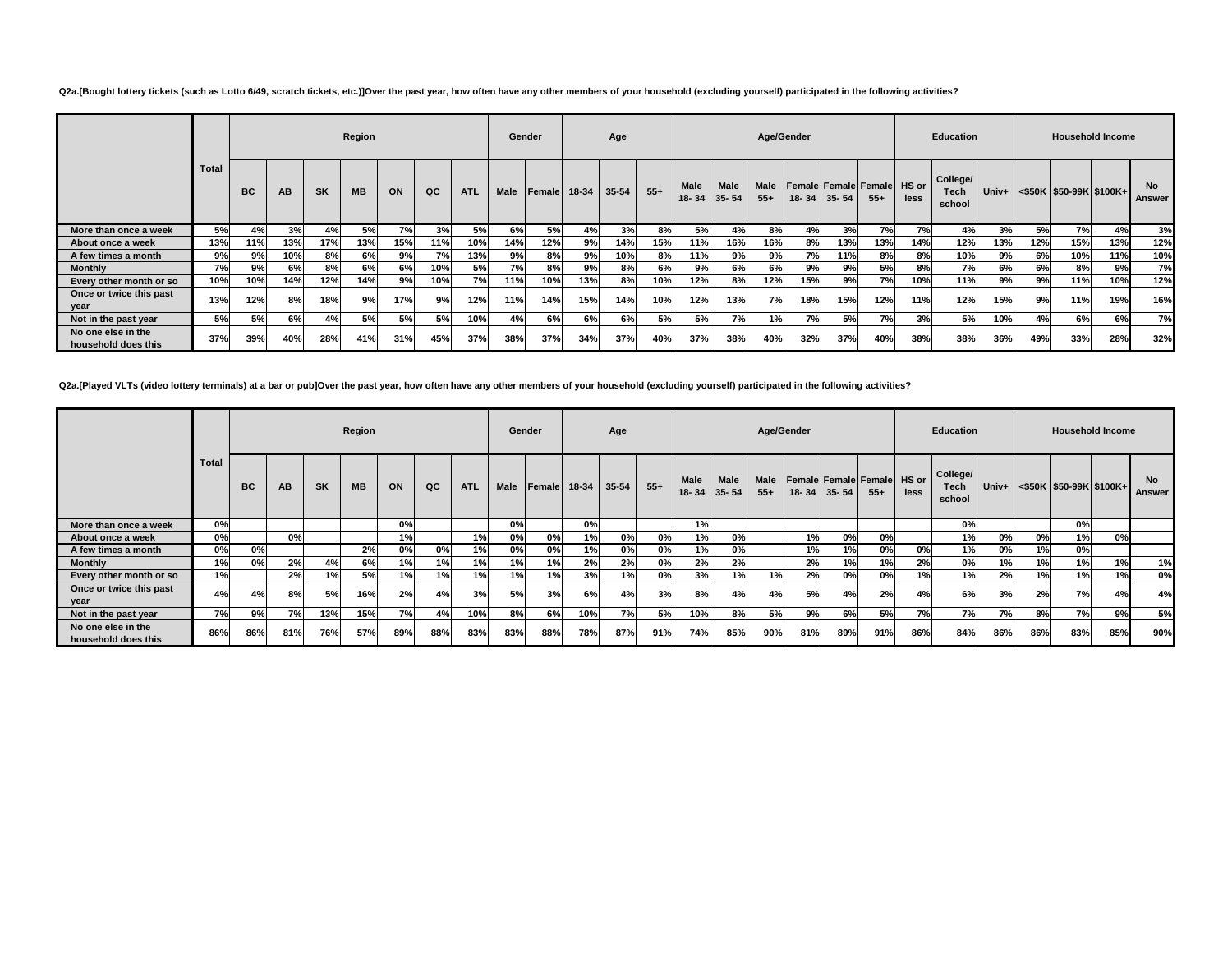**Q2a.[Participated in some kind of charitable gambling (church bingo, 50/50, etc.)]Over the past year, how often have any other members of your household (excluding yourself) participated in the following activities?**

|                                           |              |           |     |           | Region    |     |     |            |             | Gender       |     | Age   |       |      |                                  | Age/Gender    |     |             |                                             |      | <b>Education</b>           |     |     |                                                   | <b>Household Income</b> |                     |
|-------------------------------------------|--------------|-----------|-----|-----------|-----------|-----|-----|------------|-------------|--------------|-----|-------|-------|------|----------------------------------|---------------|-----|-------------|---------------------------------------------|------|----------------------------|-----|-----|---------------------------------------------------|-------------------------|---------------------|
|                                           | <b>Total</b> | <b>BC</b> | AB  | <b>SK</b> | <b>MB</b> | ON  | QC  | <b>ATL</b> | <b>Male</b> | Female 18-34 |     | 35-54 | $55+$ | Male | <b>Male</b><br>$18 - 34$ 35 - 54 | Male<br>$55+$ |     | 18-34 35-54 | <b>Female Female Female HS or</b><br>$55 +$ | less | College/<br>Tech<br>school |     |     | Univ+ $\leq$ \$50K $\mid$ \$50-99K $\mid$ \$100K+ |                         | <b>No</b><br>Answer |
| More than once a week                     | 0%           |           |     |           |           | 0%  |     |            | 0%          | 0%           | 1%  |       |       | 1%   |                                  |               | 1%  |             |                                             |      | 1%                         |     |     | 1%                                                |                         |                     |
| About once a week                         | 1%           | 1%        | 0%  |           | 1%        | 1%  | 1%  | 3%         | 1%          | 0%           | 0%  | 1%    | 1%    | 1%   | 1%                               | 3%            | 0%  | 1%          | 0%                                          | 1%   | 0%                         | 1%  | 1%  | 1%                                                | 0%                      | 0%                  |
| A few times a month                       | 1%           | 1%        | 0%  | 2%        | 1%        | 1%  | 1%  | 1%         | 2%          | 1%           | 1%  | 2%    | 1%    | 1%   | 2%                               | 2%            | 0%  | 1%          | 1%                                          | 1%   | 2%                         | 1%  | 1%  | 2%                                                | 1%                      | 1%                  |
| <b>Monthly</b>                            | 2%           | 1%        | 3%  | 1%        | 4%        | 1%  | 2%  | 2%         | 2%          | 1%           | 2%  | 2%    | 1%    | 2%   | 2%                               | 1%            | 2%  | 2%          | 1%                                          | 1%   | 1%                         | 2%  | 1%  | 1%                                                | 2%                      | 2%                  |
| Every other month or so                   | 4%           | 3%        | 4%  | 5%        | 7%        | 5%  | 3%  | 6%         | 6%          | 3%           | 6%  | 4%    | 3%    | 9%   | 4%                               | 5%            | 4%  | 4%          | 2%                                          | 4%   | 4%                         | 5%  | 4%  | 5%                                                | 5%                      | 3%                  |
| Once or twice this past<br>year           | 16%          | 21%       | 16% | 20%       | 20%       | 19% | 8%  | 16%        | 16%         | 16%          | 19% | 15%   | 14%   | 16%  | 15%                              | 15%           | 22% | 15%         | 13%                                         | 13%  | 15%                        | 21% | 11% | 19%                                               | 22%                     | 14%                 |
| Not in the past year                      | 10%          | 9%        | 12% | 16%       | 8%        | 11% | 10% | 8%         | 9%          | 11%          | 11% | 10%   | 10%   | 12%  | 9%                               | 8%            | 10% | 11%         | 12%                                         | 11%  | 12%                        | 8%  | 8%  | 11%                                               | 15%                     | 9%                  |
| No one else in the<br>household does this | 66%          | 64%       | 64% | 57%       | 59%       | 62% | 76% | 64%        | 65%         | 67%          | 60% | 67%   | 69%   | 59%  | 68%                              | 67%           | 61% | 66%         | 72%                                         | 68%  | 66%                        | 62% | 74% | 60%                                               | 56%                     | 72%                 |

**Q2a.[Played games at a casino (blackjack, roulette, slots, etc.)]Over the past year, how often have any other members of your household (excluding yourself) participated in the following activities?**

|                                           |              |           |     |           | Region    |     |     |            | Gender      |        |       | Age       |       |             |                     | Age/Gender    |           |             |                                            |      | <b>Education</b>           |       |     |     | <b>Household Income</b> |                     |
|-------------------------------------------|--------------|-----------|-----|-----------|-----------|-----|-----|------------|-------------|--------|-------|-----------|-------|-------------|---------------------|---------------|-----------|-------------|--------------------------------------------|------|----------------------------|-------|-----|-----|-------------------------|---------------------|
|                                           | <b>Total</b> | <b>BC</b> | AB  | <b>SK</b> | <b>MB</b> | ON  | QC  | <b>ATL</b> | <b>Male</b> | Female | 18-34 | $35 - 54$ | $55+$ | <b>Male</b> | Male<br>18-34 35-54 | Male<br>$55+$ |           | 18-34 35-54 | <b>Female Female Female HS or</b><br>$55+$ | less | College/<br>Tech<br>school | Univ+ |     |     | <\$50K \$50-99K \$100K+ | <b>No</b><br>Answer |
| More than once a week                     | 0%           | 1%        |     |           |           | 0%  | 1%  |            | 0%          | 0%     | 0%    |           | 1%    | 1%          |                     | 1%            |           |             | 1%                                         | 1%   | 0%                         |       | 0%  | 0%  | 0%                      |                     |
| About once a week                         | 1%           | 1%        |     | 1%        |           | 1%  |     |            | 0%          | 1%     | 0%    | 0%        | 1%    |             | 0%                  | 1%            | 1%        | 0%          | 2%                                         | 1%   | 1%                         | 0%    | 1%  | 0%  |                         | 1%                  |
| A few times a month                       | 1%           | 1%        | 2%  | 2%        | 2%        | 1%  | 1%  | 0%         | 2%          | 1%     | 2%    | 1%        | 1%    | 2%          | 2%                  | 1%            | 2%        | 0%          | 1%                                         | 1%   | 1%                         | 2%    | 1%  | 2%  | 1%                      | 1%                  |
| <b>Monthly</b>                            | 2%           | 1%        | 2%  | 2%        | 2%        | 2%  | 2%  | 1%         | 2%          | 2%     | 3%    | 1%        | 2%    | 5%          | 2%                  | 1%            | 1%        | 1%          | 2%                                         | 2%   | 2%                         | 2%    | 2%  | 2%  | 2%                      | 2%                  |
| Every other month or so                   | 4%           | 5%        | 4%  | 6%        | 6%        | 5%  | 3%  | 1%         | 5%          | 3%     | 7%    | 2%        | 4%    | 7%          | 3%                  | 4%            | <b>7%</b> | 1%          | 3%                                         | 4%   | 4%                         | 4%    | 5%  | 4%  | 4%                      | 3%                  |
| Once or twice this past<br>year           | 11%          | 12%       | 12% | 9%        | 11%       | 14% | 6%  | 8%         | 12%         | 10%    | 12%   | 13%       | 9%    | 13%         | 14%                 | 9%            | 10%       | 12%         | 9%                                         | 11%  | 11%                        | 11%   | 6%  | 15% | 15%                     | 9%                  |
| Not in the past year                      | 12%          | 14%       | 9%  | 14%       | 14%       | 14% | 9%  | 14%        | 12%         | 13%    | 15%   | 13%       | 10%   | 15%         | 11%                 | 9%            | 15%       | 15%         | 10%                                        | 11%  | 11%                        | 16%   | 9%  | 14% | 18%                     | 10%                 |
| No one else in the<br>household does this | 68%          | 65%       | 71% | 66%       | 65%       | 61% | 78% | 75%        | 67%         | 69%    | 61%   | 69%       | 73%   | 58%         | 67%                 | 75%           | 64%       | 70%         | 71%                                        | 69%  | 69%                        | 64%   | 76% | 62% | 58%                     | 74%                 |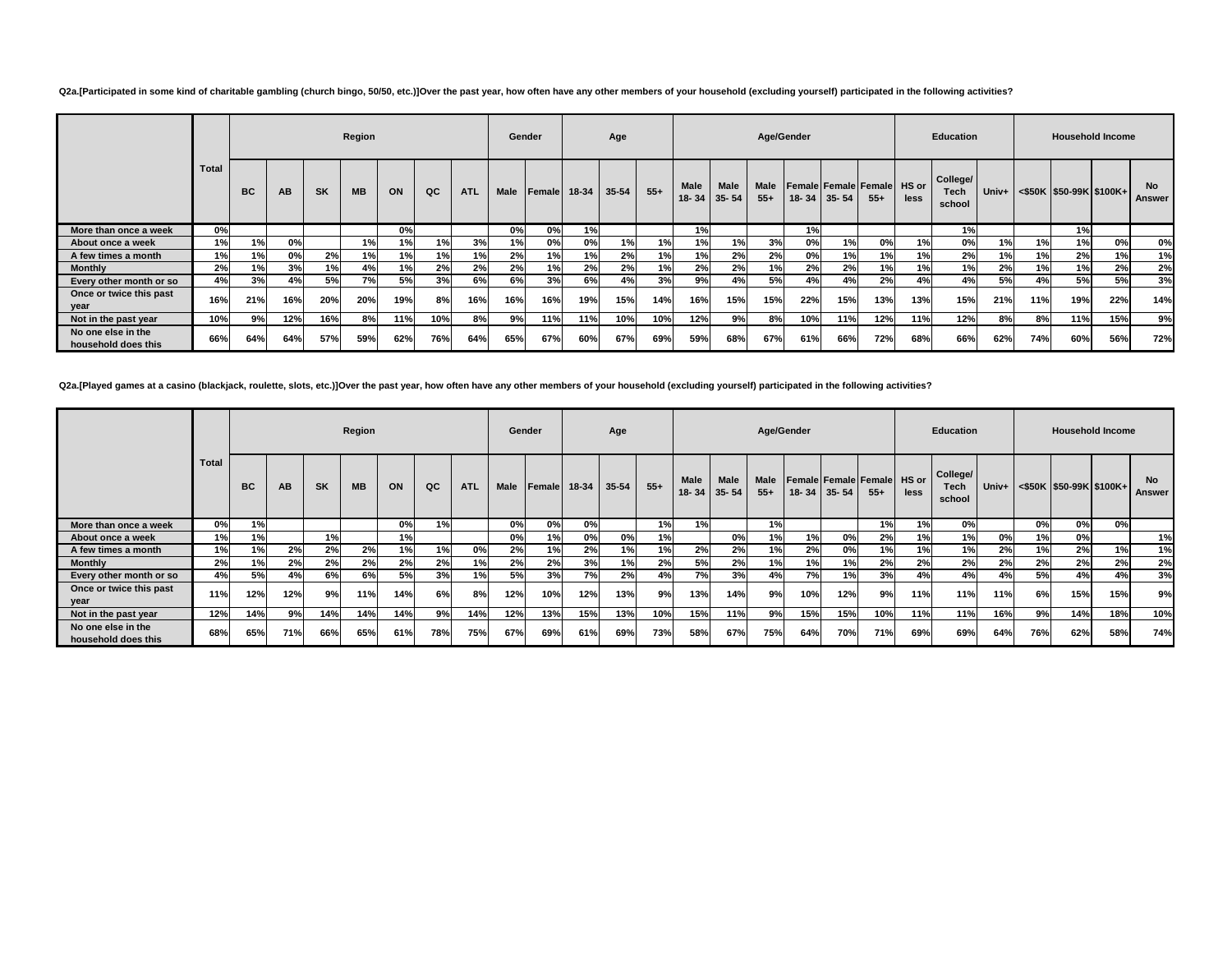### **Q2a.[Bet on a race at the track, or played VLTs there]Over the past year, how often have any other members of your household (excluding yourself) participated in the following activities?**

|                                           |       |           |     |           | Region    |     |     |            | Gender      |              |     | Age   |       |                          |                          | Age/Gender    |           |           |                                      |      | <b>Education</b>           |       |     |     | <b>Household Income</b>       |                     |
|-------------------------------------------|-------|-----------|-----|-----------|-----------|-----|-----|------------|-------------|--------------|-----|-------|-------|--------------------------|--------------------------|---------------|-----------|-----------|--------------------------------------|------|----------------------------|-------|-----|-----|-------------------------------|---------------------|
|                                           | Total | <b>BC</b> | AB  | <b>SK</b> | <b>MB</b> | ON  | QC  | <b>ATL</b> | <b>Male</b> | Female 18-34 |     | 35-54 | $55+$ | <b>Male</b><br>$18 - 34$ | <b>Male</b><br>$35 - 54$ | Male<br>$55+$ | $18 - 34$ | $35 - 54$ | Female Female Female HS or<br>$55 +$ | less | College/<br>Tech<br>school | Univ+ |     |     | $\leq$ \$50K \$50-99K \$100K+ | <b>No</b><br>Answer |
| More than once a week                     | 0%    |           | 0%  |           |           | 1%  |     | 0%         | 0%          | 0%           | 1%  | 0%    | 0%    | 1%                       | 1%                       | 0%            | 1%        | 0%        |                                      | 0%   | 1%I                        | 0%    | 0%  | 1%  | 0%                            |                     |
| About once a week                         | 0%    |           |     | 1%        |           | 0%  | 0%  |            | 0%          | 0%           | 0%  | 0%    |       |                          | 0%                       |               | 0%        | 0%        |                                      | 0%   | 0%                         |       | 0%  | 0%  | О%                            |                     |
| A few times a month                       | 0%    | 1%        | 1%  |           |           | 0%  | 0%  |            | 0%          | 1%           | 1%  | 0%    | 0%    | 1%                       | 0%                       |               | 1%        | 0%        | 0%                                   | 0%   | 1%                         | 0%    | 0%  | 1%  | 0%                            | 0%                  |
| <b>Monthly</b>                            | 1%    |           | 1%  |           | 2%        | 1%  |     | 1%         | 1%          | 0%           | 1%  | 1%    | 0%    | 1%                       | 0%                       | 0%            |           | 1%I       | 0%                                   | 1%   | 0%                         | 1%    | 1%  | 0%  | 0%                            | 0%                  |
| Every other month or so                   | 1%    | 1%        | 1%  |           | 1%        | 1%  | 2%  |            | 2%          | 0%           | 2%  | 1%    | 0%    | 4%                       | 2%                       |               | 0%        | 0%        | 0%                                   | 1%   | 1%                         | 2%    | 1%  | 1%  | 1%l                           | 1%                  |
| Once or twice this past<br>year           | 4%    | 4%        | 3%  | 1%        | 5%        | 5%  | 3%  | 1%         | 5%          | 3%           | 5%  | 3%    | 3%    | 6%                       | 3%                       | 4%            | 3%        | 2%        | 3%                                   | 3%   | 4%                         | 4%    | 2%  | 6%  | 4%                            | 3%                  |
| Not in the past year                      | 7%    | 10%       | 6%  | 11%       | 12%       | 8%  | 3%  | 5%         | 7%          | 6%           | 9%  | 7%    | 5%    | 12%                      | 6%                       | 5%            | 7%        | 7%        | 5%                                   | 7%   | 8%                         | 6%    | 5%  | 9%  | 11%                           | 1%                  |
| No one else in the<br>household does this | 87%   | 84%       | 88% | 88%       | 80%       | 84% | 92% | 93%        | 85%         | 89%          | 81% | 88%   | 91%   | 75%                      | 87%                      | 90%           | 88%       | 88%       | 91%                                  | 88%  | 86%                        | 87%   | 90% | 82% | 83%                           | 94%                 |

### **Q2a.[Participated in sports betting (through an off-track or on a Pro-Line)]Over the past year, how often have any other members of your household (excluding yourself) participated in the following activities?**

|                                           |              |           |     |           | Region    |     |     |            |             | Gender       |     | Age   |       |      |                           |               | Age/Gender |                   |                                             |      | <b>Education</b>           |       |     | <b>Household Income</b>           |     |                     |
|-------------------------------------------|--------------|-----------|-----|-----------|-----------|-----|-----|------------|-------------|--------------|-----|-------|-------|------|---------------------------|---------------|------------|-------------------|---------------------------------------------|------|----------------------------|-------|-----|-----------------------------------|-----|---------------------|
|                                           | <b>Total</b> | <b>BC</b> | AВ  | <b>SK</b> | <b>MB</b> | ON  | QC  | <b>ATL</b> | <b>Male</b> | Female 18-34 |     | 35-54 | $55+$ | Male | Male<br>$18 - 34$ 35 - 54 | Male<br>$55+$ |            | $18 - 34$ 35 - 54 | <b>Female Female Female HS or</b><br>$55 +$ | less | College/<br>Tech<br>school | Univ+ |     | $\leq$ \$50K   \$50-99K   \$100K+ |     | <b>No</b><br>Answer |
| More than once a week                     | 0%           |           |     | 1%        |           | 1%  |     |            | 1%          | 0%           | 1%  | 0%    |       | 2%   | 1%                        |               | 1%         |                   |                                             | 0%   | 1%                         | 0%    | 1%  | 1%                                |     | 0%                  |
| About once a week                         | 0%           |           |     | 1%        |           | 1%  | 0%  |            | 1%          | 0%           | 1%  | 1%    | 0%    | 1%   | 1%                        | 0%            |            |                   | 0%                                          |      | 1%                         | 1%    | 1%  | 0%                                | 1%  |                     |
| A few times a month                       | 1%           | 0%        |     | 1%        | 1%        | 1%  | 1%  | 3%         | 1%          | 1%           | 2%  | 1%    | 0%    | 2%   | 1%                        |               | 2%         | 1%                | 1%                                          | 1%   | 2%                         | 0%    | 1%  | 1%                                | 0%  | 0%                  |
| <b>Monthly</b>                            | 1%           |           | 1%  | 1%        | 1%        | 1%  | 1%  |            | 1%          | 1%           | 1%  | 1%    | 1%    | 1%   | 1%                        |               | 1%         | 1%                | 1%                                          | 1%   | 1%                         | 1%    | 1%  | 0%                                | 1%  | 1%                  |
| Every other month or so                   | 2%           | 1%        | 1%  | 1%        | 3%        | 2%  | 2%  | 3%         | 3%          | 1%           | 5%  | 1%    | 1%    | 7%   | 1%                        | 1%            | 2%         | 1%                | 0%                                          | 2%   | 1%                         | 3%    | 2%  | 2%                                | 3%  | 1%                  |
| Once or twice this past<br>year           | 3%           | 3%        | 4%  | 1%        | 5%        | 4%  | 2%  | 3%         | 3%          | 3%           | 6%  | 4%    | 1%    | 5%   | 5%                        | 0%            | 6%         | 3%                | 1%                                          | 3%   | 4%                         | 4%    | 2%  | 5%                                | 3%  | 1%                  |
| Not in the past year                      | 5%           | 8%        | 5%  | 4%        | 8%        | 5%  | 3%  | 2%         | 5%          | 4%           | 7%  | 4%    | 4%    | 9%   | 3%                        | 4%            | 5%         | 4%                | 4%                                          | 5%   | 5%                         | 4%    | 4%  | 6%                                | 6%  | 2%                  |
| No one else in the<br>household does this | 87%          | 88%       | 89% | 91%       | 83%       | 84% | 92% | 89%        | 86%         | 89%          | 78% | 89%   | 93%   | 74%  | 87%                       | 94%           | 83%        | 91%               | 92%                                         | 89%  | 87%                        | 86%   | 88% | 84%                               | 86% | 94%                 |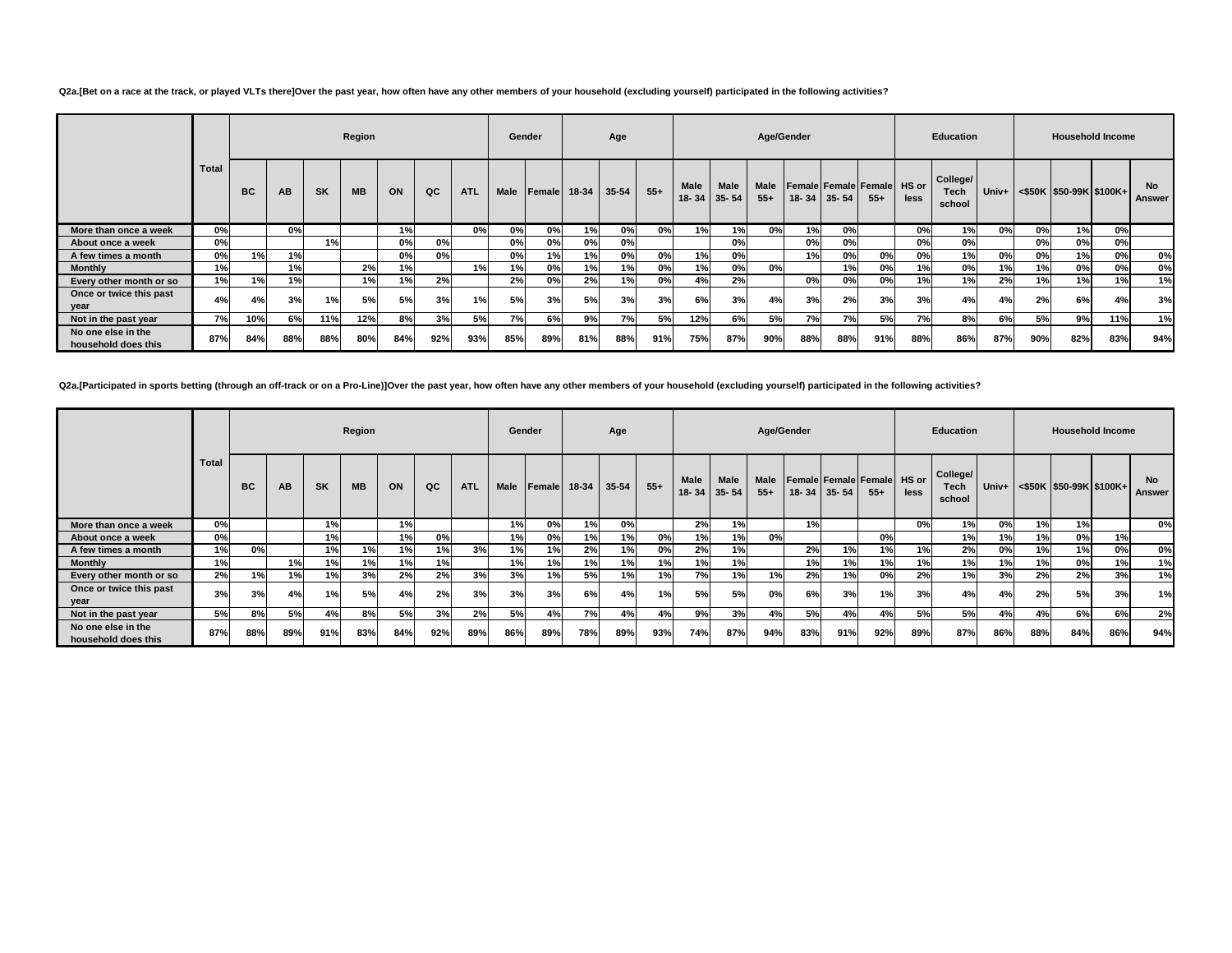**Q2a.[Gambled online (any of the above activities online)]Over the past year, how often have any other members of your household (excluding yourself) participated in the following activities?**

|                                           |       |           |     |           | Region    |     |     |            | Gender |              |     | Age   |       |                                  |             |                      | Age/Gender |           |                                     |      | <b>Education</b>           |       |     |     | <b>Household Income</b>    |                     |
|-------------------------------------------|-------|-----------|-----|-----------|-----------|-----|-----|------------|--------|--------------|-----|-------|-------|----------------------------------|-------------|----------------------|------------|-----------|-------------------------------------|------|----------------------------|-------|-----|-----|----------------------------|---------------------|
|                                           | Total | <b>BC</b> | AB  | <b>SK</b> | <b>MB</b> | ON  | QC  | <b>ATL</b> | Male   | Female 18-34 |     | 35-54 | $55+$ | <b>Male</b><br>$18 - 34$ 35 - 54 | <b>Male</b> | <b>Male</b><br>$55+$ | $18 - 34$  | $35 - 54$ | Female Female Female HS or<br>$55+$ | less | College/<br>Tech<br>school | Univ+ |     |     | $<$ \$50K \$50-99K \$100K+ | <b>No</b><br>Answer |
| More than once a week                     | 1%    | 1%        | 1%  | 1%        |           | 1%  |     |            | 1%     | 0%           | 1%  | 0%    | 0%    | 1%                               | 0%          | 1%                   | 1%         |           | 0%                                  | 0%   | 1%                         | 0%    |     | 1%  | 1%                         | 1%                  |
| About once a week                         | 0%    | 0%        |     |           | 1%        | 1%  |     | 0%         | 0%     | 0%           | 0%  | 1%    | 0%    | 1%                               | 0%          | 0%                   |            | 1%        | 0%                                  | 0%   | 1%                         | 0%    | 1%  | 0%  | 0%                         | 0%                  |
| A few times a month                       | 1%    | 0%        |     | 1%        | 1%        | 1%  | 1%  |            | 1%     | 1%           | 1%  | 1%    | 0%    | 1%                               | 1%          |                      | 1%         |           | 0%                                  | 0%   | 1%                         | 1%    | 1%  | 1%  | 0%                         | 0%                  |
| <b>Monthly</b>                            | 1%    |           | 2%  |           | 2%        | 1%  | 1%  |            | 1%     | 1%           | 2%  | 0%    | 0%    | 3%                               | 0%          |                      | 2%         |           | 1%                                  | 1%   | 0%                         | 1%    | 1%  | 1%  | 1%                         | 1%                  |
| Every other month or so                   | 2%    | 3%        | 0%  | 2%        | 3%        | 1%  | 2%  | 1%         | 2%     | 1%           | 4%  | 1%    | 0%    | 5%                               | 1%          | 0%                   | 3%         | 2%        |                                     | 1%   | 2%                         | 3%    | 2%  | 1%  | 3%                         | 0%                  |
| Once or twice this past<br>year           | 3%    | 4%        | 3%  | 1%        |           | 2%  | 3%  | 5%         | 4%     | 2%           | 7%  | 2%    | 1%    | 8%                               | 1%          | 1%                   | 6%         | 2%        | 1%                                  | 2%   | 3%                         | 3%    | 2%  | 4%  | 3%                         | 3%                  |
| Not in the past year                      | 5%    | 5%        | 4%  | 4%        | 6%        | 7%  | 2%  | 4%         | 5%     | 5%           | 7%  | 5%    | 3%    | 8%                               | 5%          | 2%                   | 5%         | 6%        | 4%                                  | 5%   | 4%                         | 6%    | 4%  | 6%  | 7%                         | 2%                  |
| No one else in the<br>household does this | 88%   | 86%       | 90% | 91%       | 87%       | 86% | 91% | 90%        | 87%    | 89%          | 77% | 90%   | 95%   | 73%                              | 90%         | 95%                  | 81%        | 91%       | 94%                                 | 89%  | 88%                        | 86%   | 89% | 86% | 85%                        | 93%                 |

**Q2b.[Lottery tickets (such as Lotto 6/49, scratch tickets, etc.)]Would you say the overall experience of your household participating in the activity in the past year was positive, negative, or neutral?**

| <b>Sample size</b>             | 869          | 111       | 86        | 65        | 59        | 322 | 172 | 61         | 427         | 441          | 262 | 301   | 305   | 131                  | 147                      | 149                  | 1311 | 155         | 156                                 | 380  | 272                        | 217        | 247 | 293                     | 186                     | 142                 |
|--------------------------------|--------------|-----------|-----------|-----------|-----------|-----|-----|------------|-------------|--------------|-----|-------|-------|----------------------|--------------------------|----------------------|------|-------------|-------------------------------------|------|----------------------------|------------|-----|-------------------------|-------------------------|---------------------|
|                                |              |           |           |           | Region    |     |     |            | Gender      |              |     | Age   |       |                      |                          | Age/Gender           |      |             |                                     |      | <b>Education</b>           |            |     |                         | <b>Household Income</b> |                     |
|                                | <b>Total</b> | <b>BC</b> | <b>AB</b> | <b>SK</b> | <b>MB</b> | ON  | QC  | <b>ATL</b> | <b>Male</b> | Female 18-34 |     | 35-54 | $55+$ | <b>Male</b><br>18-34 | <b>Male</b><br>$35 - 54$ | <b>Male</b><br>$55+$ |      | 18-34 35-54 | Female Female Female HS or<br>$55+$ | less | College/<br>Tech<br>school | Univ+ $\ $ |     | <\$50K \$50-99K \$100K+ |                         | <b>No</b><br>Answer |
| Only positive                  | 7%           | 6%        | 2%        | 7%        | 9%        | 8%  | 5%  | 10%        | 6%          | 8%           | 6%  | 6%    | 8%    | 4%                   | 7%                       | 6%                   | 7%   | 6%          | 10%                                 | 6%   | 7%                         | 8%         | 7%  | 7%                      | 7%                      | 4%                  |
| More positive than<br>negative | 17%          | 16%       | 21%       | 16%       | 13%       | 18% | 20% | 6%         | 18%         | 16%          | 20% | 18%   | 14%   | 20%                  | 20%                      | 15%                  | 20%  | 16%         | 14%                                 | 16%  | 17%                        | 20%        | 19% | 18%                     | 18%                     | 12%                 |
| <b>Neutral</b>                 | 55%          | 59%       | 49%       | 54%       | 44%       | 55% | 56% | 64%        | 54%         | 57%          | 53% | 60%   | 53%   | 52%                  | 56%                      | 53%                  | 54%  | 62%         | 54%                                 | 56%  | 55%                        | 54%        | 52% | 52%                     | 57%                     | 65%                 |
| More negative than<br>positive | 15%          | 16%       | 23%       | 21%       | 15%       | 13% | 15% | 12%        | 17%         | 14%          | 16% | 12%   | 17%   | 17%                  | 14%                      | 21%                  | 16%  | 11%         | 14%                                 | 16%  | 15%                        | 14%        | 15% | 17%                     | 15%                     | 13%                 |
| Very negative                  | 4%           | 2%        | 4%        | 2%        | <b>7%</b> | 4%  | 4%  | 4%         | 3%          | 4%           | 2%  | 3%    | 5%    | 2%                   | 2%                       | 6%                   | 1%   | 4%          | 5%                                  | 4%   | 4%                         | 3%         | 4%  | 4%                      | 1%                      | 4%                  |
| Don't know                     | 2%           |           |           | 1%        | 11%       | 2%  | 0%  | 4%         | 2%          | 2%           | 3%  | 1%    | 1%    | 4%                   | 1%                       | 0%                   | 2%   | 0%          | 3%                                  | 2%   | 2%                         | 1%         | 2%  | 1%                      | 2%                      | 3%                  |
| Top2Box                        | 24%          | 23%       | 24%       | 23%       | 23%       | 26% | 24% | 16%        | 24%         | 24%          | 26% | 24%   | 22%   | 25%                  | 27%                      | 20%                  | 27%  | 22%         | 24%                                 | 22%  | 24%                        | 28%        | 27% | 26%                     | 25%                     | 15%                 |
| Bottom2Box                     | 19%          | 18%       | 27%       | 23%       | 22%       | 17% | 19% | 16%        | 20%         | 17%          | 18% | 15%   | 23%   | 19%                  | 15%                      | 26%                  | 17%  | 15%         | 20%                                 | 20%  | 19%                        | 17%        | 19% | 21%                     | 16%                     | 16%                 |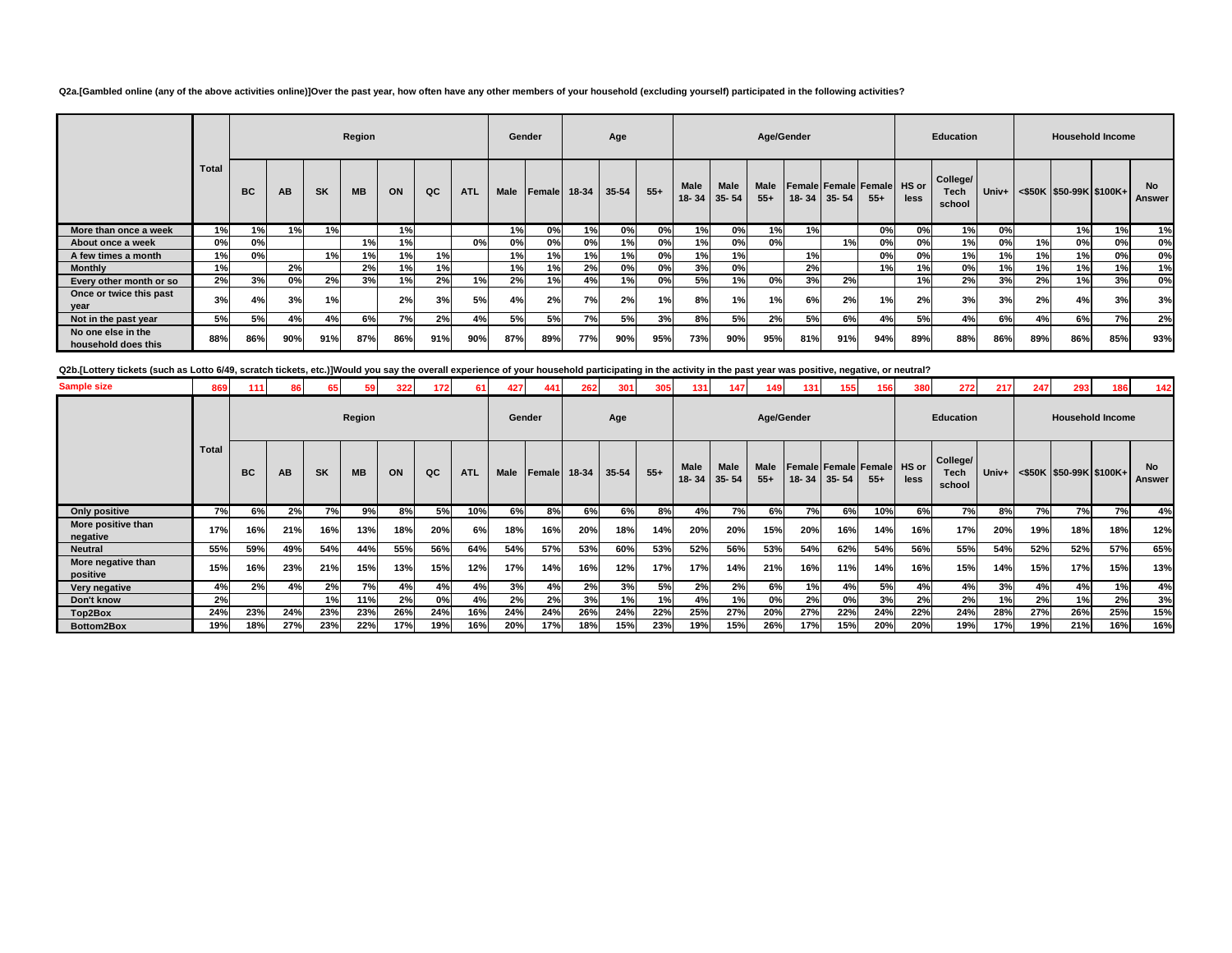### **Q2b.[VLTs (video lottery terminals) at a bar or pub]Would you say the overall experience of your household participating in the activity in the past year was positive, negative, or neutral?**

| <b>Sample size</b>             | 112          | 10        | 18  | 11        | 281       |     |     |            | 65          |              |     |       | 21    |                          | 20                       | 12            | $21 \n$ |                   |                                            |      |                            | 28    | 331 | 48 I |                               | 13 <sup>1</sup>     |
|--------------------------------|--------------|-----------|-----|-----------|-----------|-----|-----|------------|-------------|--------------|-----|-------|-------|--------------------------|--------------------------|---------------|---------|-------------------|--------------------------------------------|------|----------------------------|-------|-----|------|-------------------------------|---------------------|
|                                |              |           |     |           | Region    |     |     |            | Gender      |              |     | Age   |       |                          |                          | Age/Gender    |         |                   |                                            |      | <b>Education</b>           |       |     |      | <b>Household Income</b>       |                     |
|                                | <b>Total</b> | <b>BC</b> | AB  | <b>SK</b> | <b>MB</b> | ON  | QC  | <b>ATL</b> | <b>Male</b> | Female 18-34 |     | 35-54 | $55+$ | <b>Male</b><br>$18 - 34$ | <b>Male</b><br>$35 - 54$ | Male<br>$55+$ |         | $18 - 34$ 35 - 54 | <b>Female Female Female HS or</b><br>$55+$ | less | College/<br>Tech<br>school | Univ+ |     |      | $\leq$ \$50K \$50-99K \$100K+ | <b>No</b><br>Answer |
| Only positive                  | 9%           |           |     | 20%       | 10%       | 14% | 12% | 13%        | 7%          | 14%          | 10% | 13%   | 3%    | 7%                       | 7%                       | 5%            | 14%     | 21%               |                                            | 9%   | 11%                        | 9%    | 11% | 13%  | 5%                            |                     |
| More positive than<br>negative | 16%          | 9%        | 25% | 36%       | 15%       | 15% | 10% | 15%        | 13%         | 21%          | 12% | 21%   | 19%   | 6%                       | 23%                      | 16%           | 21%     | 20%               | 24%                                        | 16%  | 13%                        | 21%   | 11% | 21%  | 17%                           | 9%                  |
| <b>Neutral</b>                 | 45%          | 85%       | 31% | 19%       | 38%       | 51% | 44% | 55%        | 53%         | 35%          | 57% | 41%   | 22%   | 64%                      | 54%                      | 22%           | 46%     | 26%               | 22%                                        | 44%  | 41%                        | 54%   | 46% | 39%  | 43%                           | 71%                 |
| More negative than<br>positive | 20%          | 6%        | 36% | 24%       | 16%       | 12% | 23% | 17%        | 19%         | 22%          | 18% | 19%   | 28%   | 21%                      | 15%                      | 21%           | 14%     | 25%               | 36%                                        | 14%  | 34%                        | 10%   | 24% | 20%  | 24%                           | 7%                  |
| Very negative                  | 7%           |           | 8%  |           | 14%       | 3%  | 11% |            | 9%          | 4%           | 2%  | 5%    | 24%   | 3%                       | 2%                       | 37%           |         | 8%                | 8%                                         | 13%  | 1%                         | 6%    | 5%  | 7%   | 11%                           | 6%                  |
| Don't know                     | 2%           |           |     |           | 7%        | 4%  |     |            |             | 4%           | 2%  |       | 4%    |                          |                          |               | 5%      |                   | 9%                                         | 4%   |                            |       | 3%  |      |                               | 7%                  |
| Top2Box                        | 26%          | 9%        | 25% | 57%       | 25%       | 30% | 22% | 28%        | 19%         | 35%          | 21% | 35%   | 22%   | 13%                      | 30%                      | 21%           | 35%     | 41%               | 24%                                        | 25%  | 24%                        | 30%   | 22% | 34%  | 22%                           | 9%                  |
| <b>Bottom2Box</b>              | 27%          | 6%        | 43% | 24%       | 30%       | 16% | 34% | 17%        | 28%         | 27%          | 20% | 24%   | 52%   | 24%                      | 16%                      | 58%           | 14%     | 33%               | 44%                                        | 27%  | 35%                        | 16%   | 29% | 26%  | 35%                           | 14%                 |

**Q2b.[Charitable gambling (church bingo, 50/50, etc.)]Would you say the overall experience of your household participating in the activity in the past year was positive, negative, or neutral?**

| <b>Sample size</b>             | 363          |           |     | 29        |           | 127. | 55        |            | 191         | 172    | 126   | 122       |       |                     |             |               | 62    | 61        | 50                                         | 137  | 106                        | 120   | 95  | 139                           | 83  | 46                  |
|--------------------------------|--------------|-----------|-----|-----------|-----------|------|-----------|------------|-------------|--------|-------|-----------|-------|---------------------|-------------|---------------|-------|-----------|--------------------------------------------|------|----------------------------|-------|-----|-------------------------------|-----|---------------------|
|                                |              |           |     |           | Region    |      |           |            | Gender      |        |       | Age       |       |                     |             | Age/Gender    |       |           |                                            |      | <b>Education</b>           |       |     | <b>Household Income</b>       |     |                     |
|                                | <b>Total</b> | <b>BC</b> | AВ  | <b>SK</b> | <b>MB</b> | ON   | QC        | <b>ATL</b> | <b>Male</b> | Female | 18-34 | $35 - 54$ | $55+$ | Male<br>18-34 35-54 | <b>Male</b> | Male<br>$55+$ | 18-34 | $35 - 54$ | <b>Female Female Female HS or</b><br>$55+$ | less | College/<br>Tech<br>school | Univ+ |     | $\leq$ \$50K \$50-99K \$100K+ |     | <b>No</b><br>Answer |
| <b>Only positive</b>           | 10%          | 4%        | 9%  | 11%       | 10%       | 13%  | 10%       | 12%        | 6%          | 15%    | 11%   | 11%       | 9%    | 5%                  | 10%         | 4%            | 17%   | 12%       | 15%                                        | 7%   | 13%                        | 12%   | 13% | 10%                           | 11% | 3%                  |
| More positive than<br>negative | 32%          | 29%       | 26% | 33%       | 28%       | 37%  | 33%       | 24%        | 35%         | 29%    | 33%   | 37%       | 27%   | 34%                 | 37%         | 35%           | 31%   | 38%       | 17%                                        | 35%  | 31%                        | 31%   | 25% | 38%                           | 35% | 25%                 |
| <b>Neutral</b>                 | 47%          | 60%       | 52% | 39%       | 49%       | 41%  | 49%       | 48%        | 47%         | 48%    | 46%   | 46%       | 50%   | 47%                 | 46%         | 47%           | 45%   | 46%       | 54%                                        | 48%  | 45%                        | 49%   | 46% | 45%                           | 46% | 59%                 |
| More negative than<br>positive | 5%           | 6%        | 7%  | 4%        | 9%        | 5%   | 2%        | 13%        | <b>7%</b>   | 4%     | 4%    | 4%        | 9%    | 6%                  | 4%          | 10%           | 2%    | 3%        | 8%                                         | 5%   | 7%                         | 4%    | 7%  | 4%                            | 4%  | 10%                 |
| Very negative                  | 2%           |           | 3%  |           |           | 2%   | <b>5%</b> | 1%         | 2%          | 2%     | 3%    | 0%        | 2%    | 3%                  |             | 3%            | 3%    | 0%        | 2%                                         | 1%   | 2%                         | 3%    | 5%  | 1%                            | 1%  |                     |
| Don't know                     | 2%           |           | 4%  | 12%       | 4%        | 2%   | 1%        | 3%         | 3%          | 2%     | 3%    | 2%        | 2%    | 5%                  | 3%          | 1%            | 2%    | 1%        | 3%                                         | 3%   | 2%                         | 2%    | 3%  | 2%                            | 3%  | 3%                  |
| Top2Box                        | 43%          | 34%       | 35% | 44%       | 38%       | 50%  | 43%       | 36%        | 42%         | 44%    | 44%   | 48%       | 36%   | 39%                 | 47%         | 39%           | 48%   | 50%       | 32%                                        | 42%  | 44%                        | 43%   | 38% | 49%                           | 46% | 28%                 |
| Bottom2Box                     | 7%           | 6%        | 9%  | 4%        | 9%        | 6%   | 7%        | 13%        | 9%          | 6%     | 7%I   | 4%        | 12%   | 9%                  | 4%          | 13%           | 5%    | 3%        | 10%                                        | 7%   | 9%                         | 7%    | 12% | 5%                            | 5%  | 10%                 |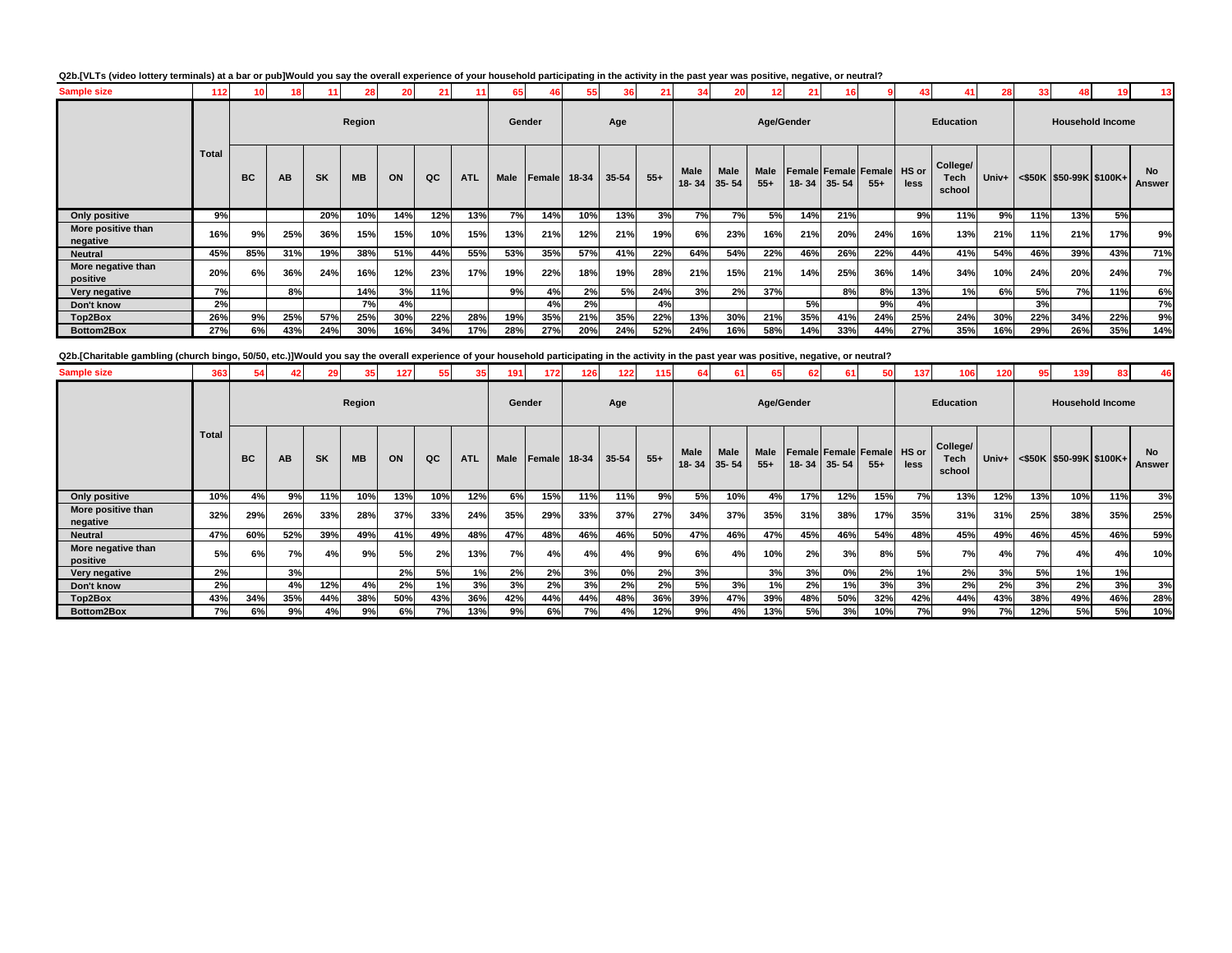### **Q2b.[Casino (blackjack, roulette, slots, etc.)]Would you say the overall experience of your household participating in the activity in the past year was positive, negative, or neutral?**

| <b>Sample size</b>             | 295          | 41  | 30 <sup>1</sup> | 20        | 21        | 122 | 42  |            | 156         | 139          | 105 | 95 <sub>1</sub> | 96        | 59            | 56                       | 41                   | 45        | 39        |                                     | 123  | 0.A                        | 78    | 80  | 114 | 65                                | 36                  |
|--------------------------------|--------------|-----|-----------------|-----------|-----------|-----|-----|------------|-------------|--------------|-----|-----------------|-----------|---------------|--------------------------|----------------------|-----------|-----------|-------------------------------------|------|----------------------------|-------|-----|-----|-----------------------------------|---------------------|
|                                |              |     |                 |           | Region    |     |     |            | Gender      |              |     | Age             |           |               |                          | Age/Gender           |           |           |                                     |      | <b>Education</b>           |       |     |     | <b>Household Income</b>           |                     |
|                                | <b>Total</b> | BC  | AB              | <b>SK</b> | <b>MB</b> | ON  | QC  | <b>ATL</b> | <b>Male</b> | Female 18-34 |     | 35-54           | $55+$     | Male<br>18-34 | <b>Male</b><br>$35 - 54$ | <b>Male</b><br>$55+$ | $18 - 34$ | $35 - 54$ | Female Female Female HS or<br>$55+$ | less | College/<br>Tech<br>school | Univ+ |     |     | $\leq$ \$50K   \$50-99K   \$100K+ | <b>No</b><br>Answer |
| Only positive                  | 7%           |     | 7%              | 9%        | 10%       | 9%  | 10% |            | 5%          | 9%           | 8%  | 8%              | 5%        | 7%            | 8%                       |                      | 10%       | 7%        | 10%                                 | 5%   | 9%                         | 8%    | 10% | 5%  | 10%                               | 4%                  |
| More positive than<br>negative | 31%          | 30% | 48%             | 62%       | 20%       | 30% | 20% | 31%        | 28%         | 35%          | 37% | 34%             | 21%       | 28%           | 33%                      | 21%                  | 49%       | 36%       | 21%                                 | 30%  | 27%                        | 38%   | 27% | 30% | 35%                               | 37%                 |
| <b>Neutral</b>                 | 43%          | 61% | 25%             | 27%       | 41%       | 44% | 42% | 44%        | 47%         | 39%          | 41% | 42%             | 46%       | 51%           | 45%                      | 44%                  | 29%       | 37%       | 48%                                 | 42%  | 43%                        | 45%   | 47% | 45% | 40%                               | 34%                 |
| More negative than<br>positive | 12%          | 7%  | 16%             | 3%        | 20%       | 12% | 13% | 17%        | 13%         | 11%          | 9%  | 11%             | 17%       | 9%            | 8%                       | 25%                  | 7%        | 15%       | 12%                                 | 18%  | 11%                        | 4%    | 10% | 15% | 8%                                | 13%                 |
| Very negative                  | 4%           | 3%  | 2%              |           | 6%        | 3%  | 10% |            | 4%          | 3%           | 4%  |                 | <b>7%</b> | 5%            |                          | 8%                   | 2%        |           | 6%                                  | 3%   | 6%                         | 3%    | 3%  | 4%  | 3%                                | 7%                  |
| Don't know                     | 3%           |     | 2%              |           | 3%        | 3%  | 5%  | 8%         | 3%          | 3%           | 1%  | <b>5%</b>       | 3%        |               | 6%                       | 2%                   | 2%        | 4%        | 3%                                  | 3%   | 3%                         | 3%    | 4%  | 1%  | 3%                                | 5%                  |
| Top2Box                        | 38%          | 30% | 55%             | 70%       | 30%       | 39% | 30% | 31%        | 33%         | 44%          | 45% | 42%             | 27%       | 34%           | 41%                      | 21%                  | 59%       | 43%       | 31%                                 | 34%  | 37%                        | 46%   | 36% | 35% | 45%                               | 41%                 |
| Bottom2Box                     | 16%          | 10% | 18%             | 3%        | 26%       | 15% | 23% | 17%        | 17%         | 14%          | 12% | 11%             | 24%       | 15%           | 8%                       | 33%                  | 10%       | 15%       | 18%                                 | 21%  | 17%                        | 7%    | 13% | 19% | 12%                               | 20%                 |

Q2b.[Betting on a race at the track, or playing VLTs there]Would you say the overall experience of your household participating in the activity in the past year was positive, negative, or neutral?

| <b>Sample size</b>             | 94 <sub>1</sub> |           |     |           |           |     |     |            | 60 I        |        |       |           |       |             |                     |                      |           |           |                                            | 33   | 31 I                       | 31      | 26  |                               |                         | 11                  |
|--------------------------------|-----------------|-----------|-----|-----------|-----------|-----|-----|------------|-------------|--------|-------|-----------|-------|-------------|---------------------|----------------------|-----------|-----------|--------------------------------------------|------|----------------------------|---------|-----|-------------------------------|-------------------------|---------------------|
|                                |                 |           |     |           | Region    |     |     |            | Gender      |        |       | Age       |       |             |                     | Age/Gender           |           |           |                                            |      | <b>Education</b>           |         |     |                               | <b>Household Income</b> |                     |
|                                | <b>Total</b>    | <b>BC</b> | AВ  | <b>SK</b> | <b>MB</b> | ON  | QC  | <b>ATL</b> | <b>Male</b> | Female | 18-34 | $35 - 54$ | $55+$ | <b>Male</b> | Male<br>18-34 35-54 | <b>Male</b><br>$55+$ | $18 - 34$ | $35 - 54$ | <b>Female Female Female HS or</b><br>$55+$ | less | College/<br>Tech<br>school | $Univ+$ |     | $\leq$ \$50K \$50-99K \$100K+ |                         | <b>No</b><br>Answer |
| Only positive                  | 8%              |           | 14% |           | 22%       | 8%  | 9%  | 8%         | 3%          | 18%    | 11%   | 7%        | 6%    | 3%          | 6%                  |                      | 33%       | 7%        | 13%                                        | 4%   | 7%                         | 14%     | 4%  | 6%                            | 18%                     | 14%                 |
| More positive than<br>negative | 36%             | 41%       | 35% |           | 12%       | 41% | 32% | 18%        | 36%         | 38%    | 41%   | 40%       | 23%   | 40%         | 34%                 | 28%                  | 45%       | 48%       | 19%                                        | 38%  | 49%                        | 22%     | 30% | 45%                           | 41%                     | 12%                 |
| <b>Neutral</b>                 | 39%             | 48%       | 19% |           | 24%       | 41% | 38% | 75%        | 44%         | 29%    | 34%   | 36%       | 50%   | 43%         | 38%                 | 54%                  | 12%       | 32%       | 45%                                        | 32%  | 21%                        | 63%     | 50% | 33%                           | 22%                     | 57%                 |
| More negative than<br>positive | 14%             | 12%       | 24% | 100%      | 34%       | 7%  | 21% |            | 16%         | 10%    | 13%   | 15%       | 13%   | 14%         | 17%                 | 19%                  | 11%       | 14%       | 7%                                         | 20%  | 21%                        | 1%      | 14% | 16%                           | 14%                     | 6%                  |
| Very negative                  | 1%              |           | 7%  |           |           | 1%  |     |            | 1%          | 2%     |       | 3%        | 2%    |             | 4%                  |                      |           |           | 5%                                         | 4%   |                            |         | 2%  |                               | 5%                      |                     |
| Don't know                     | 1%              |           |     |           | 8%        | 2%  |     |            |             | 3%     |       |           | 5%    |             |                     |                      |           |           | 11%                                        | 3%   | 1%                         |         |     |                               |                         | 11%                 |
| Top2Box                        | 45%             | 41%       | 49% |           | 35%       | 49% | 41% | 25%        | 39%         | 55%    | 52%   | 46%       | 30%   | 42%         | 41%                 | 28%                  | 78%       | 55%       | 32%                                        | 42%  | 56%                        | 36%     | 34% | 50%                           | 59%                     | 26%                 |
| Bottom2Box                     | 15%             | 12%       | 31% | 100%      | 34%       | 8%  | 21% |            | 17%         | 12%    | 13%   | 18%       | 16%   | 14%         | 21%                 | 19%                  | 11%       | 14%       | 12%                                        | 24%  | 21%                        | 1%      | 16% | 16%                           | 19%                     | 6%                  |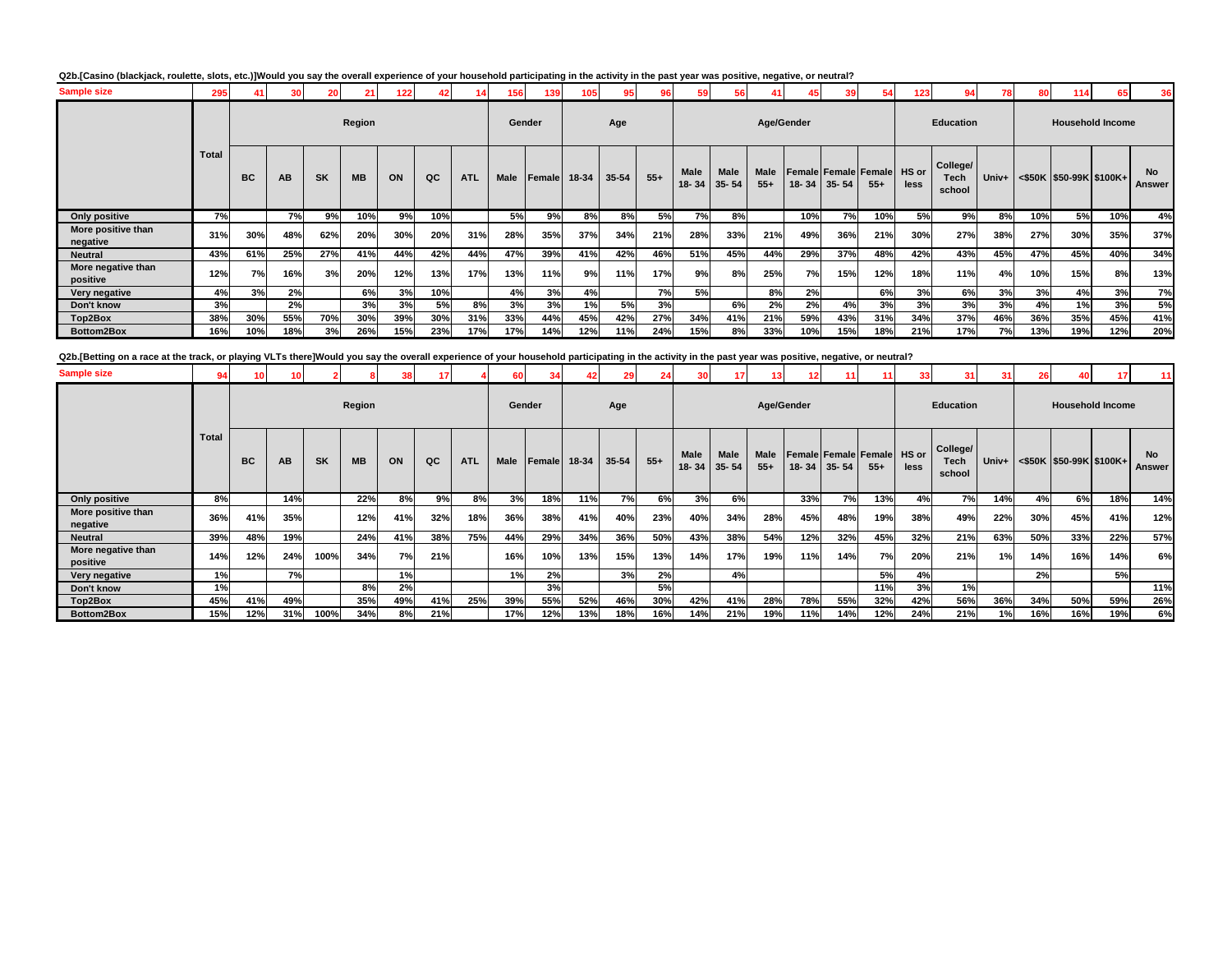### **Q2b.[Sports betting (through an off-track or on a Pro-Line)]Would you say the overall experience of your household participating in the activity in the past year was positive, negative, or neutral?**

| <b>Sample size</b>             |              |           |     |           | 10        |     | 17 <sup>1</sup> |            | 67     | 50     | 65    | 38    | 15    | 39            | 26                       |               | 26  |                   |                                      | 39            |                            | 38    | 41  | 461 | 22                         |                     |
|--------------------------------|--------------|-----------|-----|-----------|-----------|-----|-----------------|------------|--------|--------|-------|-------|-------|---------------|--------------------------|---------------|-----|-------------------|--------------------------------------|---------------|----------------------------|-------|-----|-----|----------------------------|---------------------|
|                                |              |           |     |           | Region    |     |                 |            | Gender |        |       | Age   |       |               |                          | Age/Gender    |     |                   |                                      |               | <b>Education</b>           |       |     |     | <b>Household Income</b>    |                     |
|                                | <b>Total</b> | <b>BC</b> | AB  | <b>SK</b> | <b>MB</b> | ON  | QC              | <b>ATL</b> | Male   | Female | 18-34 | 35-54 | $55+$ | Male<br>18-34 | <b>Male</b><br>$35 - 54$ | Male<br>$55+$ |     | $18 - 34$ 35 - 54 | <b>Female Female Female</b><br>$55+$ | HS or<br>less | College/<br>Tech<br>school | Univ+ |     |     | $<$ \$50K \$50-99K \$100K+ | <b>No</b><br>Answer |
| Only positive                  | 9%           |           |     | 20%       | 18%       | 12% | 9%              | 2%         | 9%     | 10%    | 10%   | 12%   |       | 10%           | 8%                       |               | 10% | 19%               |                                      | 11%           | 12%                        | 4%    | 9%  | 13% | 4%                         |                     |
| More positive than<br>negative | 29%          | 16%       | 23% | 64%       | 19%       | 34% | 32%             | 12%        | 23%    | 38%    | 31%   | 34%   | 8%    | 22%           | 26%                      | 14%           | 46% | 50%               | 6%                                   | 24%           | 28%                        | 37%   | 21% | 28% | 51%                        | 22%                 |
| <b>Neutral</b>                 | 44%          | 51%       | 49% | 16%       | 33%       | 42% | 40%             | 74%        | 50%    | 37%    | 47%   | 36%   | 52%   | 49%           | 50%                      | 59%           | 44% | 7%                | 50%                                  | 34%           | 45%                        | 54%   | 51% | 40% | 33%                        | 65%                 |
| More negative than<br>positive | 11%          | 14%       | 20% |           | 20%       | 9%  | 12%             | 11%        | 12%    | 10%    | 8%    | 12%   | 25%   | 13%           | 10%                      | 27%           |     | 17%               | 24%                                  | 19%           | 12%                        | 3%    | 11% | 15% | 8%                         | 3%                  |
| Very negative                  | 1%           |           |     |           |           | 2%  |                 |            | 2%     |        |       | 4%    |       |               | 5%                       |               |     |                   |                                      | 3%            |                            |       | 3%  |     |                            |                     |
| Don't know                     | 4%           | 19%       | 8%  |           | 9%        | 1%  | 8%              |            | 3%     | 6%     | 3%    | 2%    | 15%   | 6%            |                          |               |     | 6%                | 19%                                  | 9%            | 4%                         | 1%    | 4%  | 5%  | 4%                         | 10%                 |
| Top2Box                        | 39%          | 16%       | 23% | 84%       | 37%       | 46% | 40%             | 14%        | 32%    | 47%    | 42%   | 46%   | 8%    | 32%           | 35%                      | 14%           | 56% | 69%               | 6%                                   | 35%           | 40%                        | 41%   | 30% | 41% | 55%                        | 22%                 |
| Bottom2Box                     | 13%          | 14%       | 20% |           | 20%       | 11% | 12%             | 11%        | 14%    | 10%    | 8%    | 16%   | 25%   | 13%           | 15%                      | 27%           |     | 17%               | 24%                                  | 23%           | 12%                        | 3%    | 15% | 15% | 8%                         | 3%                  |

**Q2b.[Gambling online (any of the above activities online)]Would you say the overall experience of your household participating in the activity in the past year was positive, negative, or neutral?**

| <b>Sample size</b>             | 106          |           |     |           |           |     |     |            | 60   |              |     |       |       |             |                                  |                      | 29        |                                          |       |               | 39                                | 31    | 37  |                         |                         | 13                         |
|--------------------------------|--------------|-----------|-----|-----------|-----------|-----|-----|------------|------|--------------|-----|-------|-------|-------------|----------------------------------|----------------------|-----------|------------------------------------------|-------|---------------|-----------------------------------|-------|-----|-------------------------|-------------------------|----------------------------|
|                                |              |           |     |           | Region    |     |     |            |      | Gender       |     | Age   |       |             |                                  | Age/Gender           |           |                                          |       |               | <b>Education</b>                  |       |     |                         | <b>Household Income</b> |                            |
|                                | <b>Total</b> | <b>BC</b> | AB  | <b>SK</b> | <b>MB</b> | ON  | QC  | <b>ATL</b> | Male | Female 18-34 |     | 35-54 | $55+$ | <b>Male</b> | <b>Male</b><br>$18 - 34$ 35 - 54 | <b>Male</b><br>$55+$ | $18 - 34$ | <b>Female Female Female</b><br>$35 - 54$ | $55+$ | HS or<br>less | College/<br><b>Tech</b><br>school | Univ+ |     | <\$50K \$50-99K \$100K+ |                         | <b>No</b><br><b>Answer</b> |
| <b>Only positive</b>           | 9%           |           | 11% | 17%       | 10%       | 17% | 3%  | 3%         | 11%  | 6%           | 9%  | 10%   | 7%    | 11%         | 17%                              |                      | 5%        | 2%                                       | 14%   | 4%            | 7%                                | 16%   | 11% | 12%                     | 6%                      |                            |
| More positive than<br>negative | 27%          | 7%        | 31% | 61%       | 28%       | 34% | 33% |            | 23%  | 33%          | 31% | 23%   | 14%   | 26%         | 18%                              | 8%                   | 38%       | 28%                                      | 19%   | 30%           | 23%                               | 29%   | 23% | 27%                     | 43%                     | 12%                        |
| <b>Neutral</b>                 | 40%          | 72%       | 34% | 11%       | 38%       | 28% | 28% | 97%        | 38%  | 43%          | 41% | 47%   | 27%   | 37%         | 53%                              | 23%                  | 47%       | 39%                                      | 30%   | 36%           | 42%                               | 44%   | 42% | 31%                     | 38%                     | 63%                        |
| More negative than<br>positive | 12%          | 20%       | 9%  | 11%       |           | 6%  | 22% |            | 16%  | 7%           | 16% | 8%    |       | 23%         |                                  |                      | 5%        | 17%                                      |       | 4%            | 25%                               | 6%    | 8%  | 20%                     | 13%                     |                            |
| Very negative                  | 5%           |           |     |           |           | 9%  | 8%  |            | 7%   | 3%           |     | 6%    | 31%   |             | 11%                              | 47%                  |           |                                          | 17%   | 12%           |                                   | 4%    | 6%  | 6%                      |                         | 9%                         |
| Don't know                     | 7%           |           | 16% |           | 25%       | 7%  | 7%  |            | 5%   | 9%           | 4%  | 6%    | 21%   | 4%          |                                  | 22%                  | 5%        | 13%                                      | 20%   | 15%           | 4%                                | 1%    | 10% | 4%                      |                         | 15%                        |
| Top2Box                        | 36%          | 7%        | 41% | 77%       | 37%       | 51% | 36% | 3%         | 33%  | 39%          | 40% | 33%   | 21%   | 37%         | 35%                              | 8%                   | 44%       | 31%                                      | 33%   | 34%           | 30%                               | 45%   | 34% | 39%                     | 49%                     | 12%                        |
| Bottom2Box                     | 17%          | 20%       | 9%  | 11%       |           | 15% | 30% |            | 23%  | 9%           | 16% | 14%   | 31%   | 23%         | 11%                              | 47%                  | 5%        | 17%                                      | 17%   | 16%           | 25%                               | 10%   | 14% | 26%                     | 13%                     | 9%                         |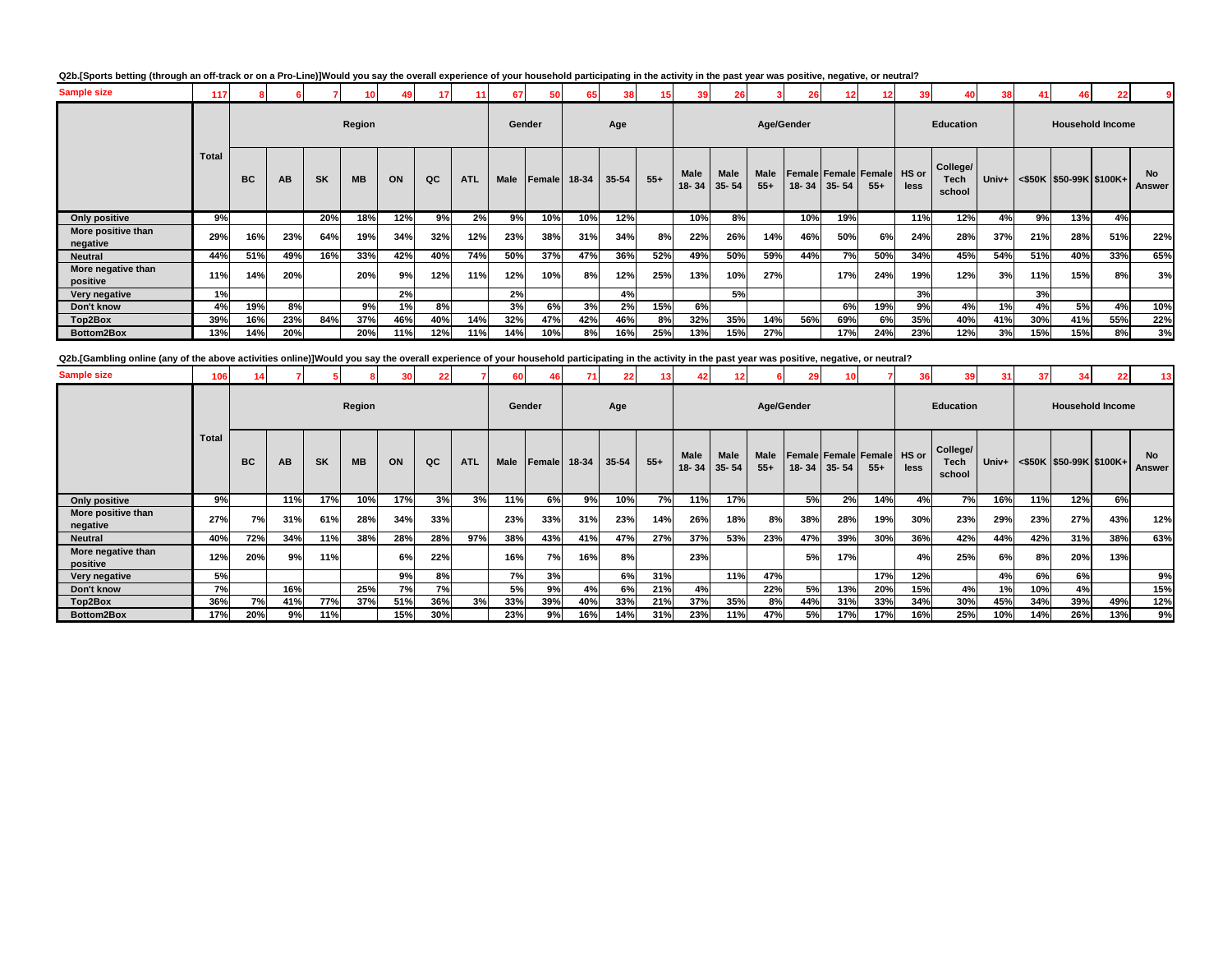| <b>Sample size</b>                   | 869          | 111       | 86        | 65        |           | 322 | 172 | 61         | 427    | 441    | 262   | 301   | 305   | 131                  | 147                      | 149           | 131       | 155       | 156                                  | 380  | 272                        | 217   | 247 | 293                     | 186 | 142                 |
|--------------------------------------|--------------|-----------|-----------|-----------|-----------|-----|-----|------------|--------|--------|-------|-------|-------|----------------------|--------------------------|---------------|-----------|-----------|--------------------------------------|------|----------------------------|-------|-----|-------------------------|-----|---------------------|
|                                      |              |           |           |           | Region    |     |     |            | Gender |        |       | Age   |       |                      |                          | Age/Gender    |           |           |                                      |      | Education                  |       |     | <b>Household Income</b> |     |                     |
|                                      | <b>Total</b> | <b>BC</b> | <b>AB</b> | <b>SK</b> | <b>MB</b> | ON  | QC  | <b>ATL</b> | Male   | Female | 18-34 | 35-54 | $55+$ | <b>Male</b><br>18-34 | <b>Male</b><br>$35 - 54$ | Male<br>$55+$ | $18 - 34$ | $35 - 54$ | Female Female Female HS or<br>$55 +$ | less | College/<br>Tech<br>school | Univ+ |     | <\$50K \$50-99K \$100K+ |     | <b>No</b><br>Answer |
| Spent nothing in the past<br>30 days | 13%          | 11%       | 12%       | 13%       | 15%       | 14% | 11% | 17%        | 11%    | 15%    | 13%   | 13%   | 13%   | 8%                   | 11%                      | 12%           | 17%       | 14%       | 15%                                  | 13%  | 12%                        | 14%   | 14% | 11%                     | 13% | 15%                 |
| Under \$10                           | 22%          | 24%       | 26%       | 26%       | 11%       | 19% | 29% | 17%        | 25%    | 20%    | 24%   | 24%   | 19%   | 25%                  | 26%                      | 23%           | 24%       | 21%       | 15%                                  | 20%  | 25%                        | 23%   | 27% | 19%                     | 21% | 22%                 |
| $$10 - $24.99$                       | 31%          | 30%       | 31%       | 17%       | 33%       | 33% | 28% | 39%        | 30%    | 33%    | 26%   | 37%   | 30%   | 31%                  | 31%                      | 28%           | 20%       | 43%       | 33%                                  | 29%  | 31%                        | 36%   | 30% | 32%                     | 34% | 30%                 |
| $$25 - $49.99$                       | 15%          | 13%       | 10%       | 21%       | 14%       | 17% | 13% | 16%        | 14%    | 15%    | 13%   | 13%   | 19%   | 8%                   | 15%                      | 19%           | 17%       | 11%       | 19%                                  | 20%  | 12%                        | 10%   | 12% | 18%                     | 14% | 14%                 |
| $$50 - $99.99$                       | 9%           | 8%        | 8%        | 7%        | 11%       | 10% | 9%  | 4%         | 10%    | 7%     | 11%   | 6%    | 9%    | 13%                  | 8%                       | 10%           | 9%        | 5%        | 9%                                   | 8%   | 12%                        | 5%    | 7%  | 12%                     | 9%  | 6%                  |
| $$100 - $199.99$                     | 4%           | 4%        | 7%        | 2%        | 4%        | 4%  | 4%  | 5%         | 4%     | 5%     | 5%    | 4%    | 4%    | 5%                   | 3%                       | 4%            | 6%        | 5%        | 4%                                   | 4%   | 4%                         | 6%    | 4%  | 5%                      | 6%  | 2%                  |
| \$200 - \$499.99                     | 1%           | 3%        |           | 2%        | 3%        | 1%  | 2%  |            | 2%     | 1%     | 1%    | 0%    | 2%    | 2%                   | 0%                       | 3%            | 1%        |           | 2%                                   | 1%   | 2%                         | 1%    | 0%  | 2%                      | 1%  | 2%                  |
| $$500 - $1000$                       | 0%           | 1%        | 1%        |           | 3%        |     |     |            | 0%     | 0%     | 1%    | 0%    | 0%    |                      |                          | 0%            | 1%        | 1%        |                                      |      | 0%                         | 1%    | 1%  | 0%                      | 0%  |                     |
| Over \$1000                          | 0%           |           |           |           |           | 1%  |     |            |        | 1%     |       |       | 1%    |                      |                          |               |           |           | 2%                                   | 0%   |                            | 1%    |     |                         |     | 2%                  |
| Don't know/Can't Say                 | 4%           | 7%        | 4%        | 12%       | 6%        | 2%  | 4%  | 2%         | 4%     | 3%     | 6%    | 2%    | 2%    | 8%                   | 5%                       | 2%            | 5%        | 0%        | 3%                                   | 5%   | 2%                         | 3%    | 4%  | 2%                      | 3%  | 8%                  |

Q2c.[VLTs (video lottery terminals) at a bar or pub]How much would you say that other members of your household (and again, excluding yourself) spent on each of these activities in the past 30 days?

| <b>Sample size</b>                   | 112          | 10        |           |           |           |     | 211 |            | 65          |               | 55    | 36        |       |               | 20 <sup>1</sup>   |               | 21  |             |                                     |      |                            | 28    | 33  |                               |                         | 13                  |
|--------------------------------------|--------------|-----------|-----------|-----------|-----------|-----|-----|------------|-------------|---------------|-------|-----------|-------|---------------|-------------------|---------------|-----|-------------|-------------------------------------|------|----------------------------|-------|-----|-------------------------------|-------------------------|---------------------|
|                                      |              |           |           |           | Region    |     |     |            |             | Gender        |       | Age       |       |               |                   | Age/Gender    |     |             |                                     |      | <b>Education</b>           |       |     |                               | <b>Household Income</b> |                     |
|                                      | <b>Total</b> | <b>BC</b> | <b>AB</b> | <b>SK</b> | <b>MB</b> | ON  | QC  | <b>ATL</b> | <b>Male</b> | <b>Female</b> | 18-34 | $35 - 54$ | $55+$ | Male<br>18-34 | Male<br>$35 - 54$ | Male<br>$55+$ |     | 18-34 35-54 | Female Female Female HS or<br>$55+$ | less | College/<br>Tech<br>school | Univ+ |     | $\leq$ \$50K \$50-99K \$100K+ |                         | <b>No</b><br>Answer |
| Spent nothing in the past<br>30 days | 21%          | 6%        | 44%       | 59%       | 29%       | 21% | 3%  | 10%        | 23%         | 19%           | 21%   | 22%       | 21%   | 23%           | 15%               | 34%           | 17% | 30%         | 4%                                  | 27%  | 17%                        | 17%   | 12% | 25%                           | 16%                     | 38%                 |
| Under \$10                           | 12%          | 39%       | 3%        |           | 15%       | 19% | 9%  |            | 14%         | 10%           | 9%    | 21%       | 8%    | 9%            | 29%               | 5%            | 8%  | 11%         | 12%                                 | 15%  | 16%                        | 4%    | 15% | 6%                            | 33%                     |                     |
| $$10 - $24.99$                       | 22%          | 20%       | 21%       |           | 8%        | 14% | 30% | 62%        | 20%         | 26%           | 23%   | 21%       | 23%   | 16%           | 20%               | 30%           | 34% | 22%         | 15%                                 | 13%  | 26%                        | 31%   | 23% | 31%                           | 6%                      | 11%                 |
| $$25 - $49.99$                       | 10%          |           | 10%       | 20%       | 12%       | 11% | 9%  | 16%        | 7%          | 15%           | 2%    | 20%       | 16%   |               | 16%               | 13%           | 5%  | 25%         | 19%                                 | 8%   | 10%                        | 14%   | 8%  | 8%                            | 18%                     | 10%                 |
| $$50 - $99.99$                       | 10%          |           | 7%l       |           | 10%       | 12% | 19% |            | 11%         | 9%            | 10%   | 9%        | 13%   | 11%           | 12%               | 12%           | 8%  | 6%          | 15%                                 | 16%  | 8%                         | 3%    | 12% | 9%                            | 17%                     |                     |
| $$100 - $199.99$                     | 9%           |           | 7%l       | 13%       | 16%       | 8%  | 10% |            | 12%         | 4%            | 15%   | 1%        | 6%    | 23%           | 2%                |               | 2%  |             | 13%                                 | 4%   | 11%                        | 12%   | 11% | 13%                           |                         |                     |
| \$200 - \$499.99                     | 2%           |           | 4%        |           |           |     |     | 12%        | 1%          | 2%            |       |           | 9%    |               |                   | 7%            |     |             | 12%                                 |      | 3%                         | 3%    | 3%  |                               | 4%                      |                     |
| $$500 - $1000$                       | 4%           | 10%       | 4%        | 7%        |           | 11% |     |            | 3%          | 6%            | 6%    | 3%        |       | 4%            | 2%                |               | 10% | 5%          |                                     | 1%   | 9%                         | 3%    | 3%  | 5%                            | 6%                      |                     |
| Don't know/Can't Say                 | 9%           | 24%       |           |           | 10%       | 4%  | 20% |            | 9%          | 10%           | 15%   | 3%        | 4%    | 14%           | 6%                |               | 17% |             | 9%                                  | 16%  |                            | 13%   | 12% | 3%                            |                         | 41%                 |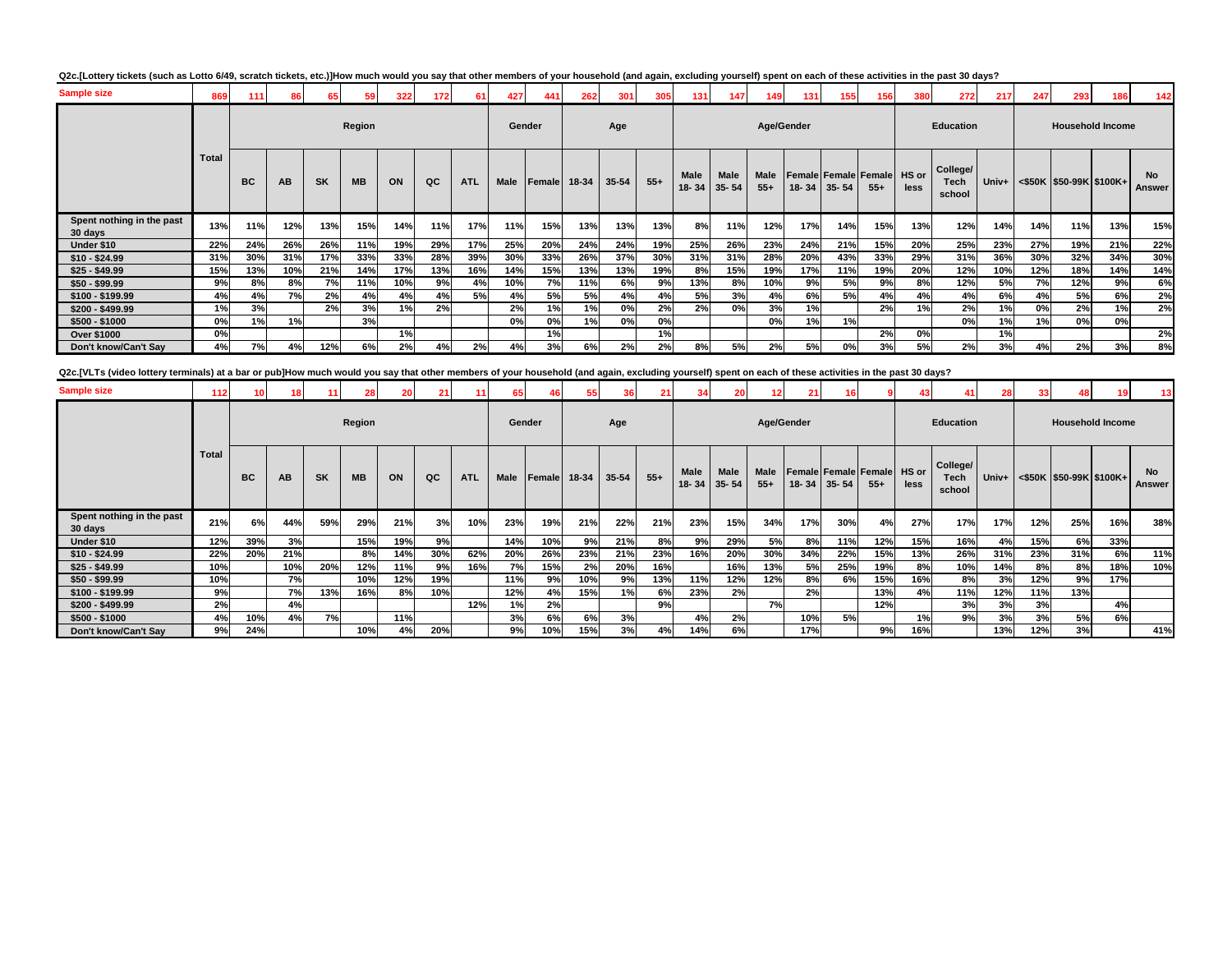| Q2c.[Charitable gambling (church bingo, 50/50, etc.)]How much would you say that other members of your household (and again, excluding yourself) spent on each of these activities in the past 30 days? |  |
|---------------------------------------------------------------------------------------------------------------------------------------------------------------------------------------------------------|--|
|---------------------------------------------------------------------------------------------------------------------------------------------------------------------------------------------------------|--|

| <b>Sample size</b>                   | 363   |           |     |           | 35        | 127 |     |            | 191         | 172    | 126   | 122   | 115   | 64            | 61                |               | 62  | 61                | 50                                   | 137  | 106                               | 120   |     | 139                     |                         |                     |
|--------------------------------------|-------|-----------|-----|-----------|-----------|-----|-----|------------|-------------|--------|-------|-------|-------|---------------|-------------------|---------------|-----|-------------------|--------------------------------------|------|-----------------------------------|-------|-----|-------------------------|-------------------------|---------------------|
|                                      |       |           |     |           | Region    |     |     |            | Gender      |        |       | Age   |       |               |                   | Age/Gender    |     |                   |                                      |      | <b>Education</b>                  |       |     |                         | <b>Household Income</b> |                     |
|                                      | Total | <b>BC</b> | AB  | <b>SK</b> | <b>MB</b> | ON  | QC  | <b>ATL</b> | <b>Male</b> | Female | 18-34 | 35-54 | $55+$ | Male<br>18-34 | Male<br>$35 - 54$ | Male<br>$55+$ |     | $18 - 34$ 35 - 54 | Female Female Female HS or<br>$55 +$ | less | College/<br><b>Tech</b><br>school | Univ+ |     | <\$50K \$50-99K \$100K+ |                         | <b>No</b><br>Answer |
| Spent nothing in the past<br>30 days | 32%   | 26%       | 32% | 32%       | 27%       | 37% | 26% | 29%        | 25%         | 40%    | 31%   | 35%   | 30%   | 20%           | 27%               | 28%           | 42% | 43%               | 32%                                  | 30%  | 33%                               | 34%   | 33% | 33%                     | 30%                     | 30%                 |
| Under \$10                           | 20%   | 13%       | 16% | 30%       | 31%       | 16% | 30% | 24%        | 22%         | 17%    | 18%   | 18%   | 23%   | 17%           | 22%               | 27%           | 18% | 14%               | 18%                                  | 22%  | 20%                               | 16%   | 26% | 16%                     | 13%                     | 29%                 |
| $$10 - $24.99$                       | 20%   | 22%       | 22% | 4%        | 15%       | 21% | 17% | 20%        | 21%         | 18%    | 15%   | 22%   | 22%   | 17%           | 27%               | 21%           | 12% | 18%               | 23%                                  | 17%  | 23%                               | 19%   | 15% | 23%                     | 23%                     | 14%                 |
| $$25 - $49.99$                       | 10%   | 9%        | 6%  | 7%        | 13%       | 10% | 11% | 10%        | 9%          | 11%    | 8%    | 10%   | 11%   | 8%            | 8%                | 12%           | 9%  | 13%               | 11%                                  | 12%  | 11%                               | 6%    | 12% | 8%                      | 14%                     | 1%                  |
| $$50 - $99.99$                       | 8%    | 8%        | 7%  | 5%        | 2%        | 8%  | 4%  | 14%        | 9%          | 6%     | 10%   | 6%    | 6%    | 10%           | 9%                | 9%            | 11% | 3%                | 3%                                   | 7%   | 4%                                | 12%   | 4%  | 8%                      | 11%                     | 8%                  |
| \$100 - \$199.99                     | 4%    | 7%        | 16% | 5%        | 3%        | 1%  | 2%  |            | 4%          | 3%     | 6%    | 2%    | 3%    | 12%           | 1%                |               |     | 3%                | 8%                                   | 2%   | 3%                                | 6%    | 2%  | 5%                      | 5%                      | 3%                  |
| \$200 - \$499.99                     | 1%    | 3%        |     |           | 2%        | 1%  |     |            | 2%          | 0%     | 1%    |       | 1%    | 2%            |                   | 2%            | 1%  |                   |                                      | 1%   | 1%                                | 0%    |     | 2%                      |                         |                     |
| $$500 - $1000$                       | 1%    | 2%        |     |           |           | 1%  |     |            |             | 1%     | 1%    |       | 1%    |               |                   |               | 2%  |                   | 2%                                   |      | 1%                                | 1%    | 1%  |                         |                         | 3%                  |
| Over \$1000                          | 2%    |           |     |           |           | 2%  | 6%  |            | 2%          | 1%     | 4%    |       |       | 7%            |                   |               | 2%  |                   |                                      |      | 2%                                | 3%    | 3%  | 2%                      |                         |                     |
| Don't know/Can't Say                 | 5%    | 10%       | 1%  | 16%       | 7%        | 3%  | 4%  | 3%         | 5%          | 4%     | 6%    | 6%    | 2%    | 7%            | 7%                | 1%            | 4%  | 5%                | 3%                                   | 8%   | 1%                                | 3%    | 4%  | 3%                      | 4%                      | 12%                 |

**Q2c.[Casino (blackjack, roulette, slots, etc.)]How much would you say that other members of your household (and again, excluding yourself) spent on each of these activities in the past 30 days?**

| <b>Sample size</b>                   | 295          | 41        | 30  | 20        |           | 122 |     |            | 156         | 139    |       |       |       |               | 56                       |                      | 45         | 39        | 54                                          | 123  |                                   |       |     | 114                     |                         | 36                  |
|--------------------------------------|--------------|-----------|-----|-----------|-----------|-----|-----|------------|-------------|--------|-------|-------|-------|---------------|--------------------------|----------------------|------------|-----------|---------------------------------------------|------|-----------------------------------|-------|-----|-------------------------|-------------------------|---------------------|
|                                      |              |           |     |           | Region    |     |     |            |             | Gender |       | Age   |       |               |                          |                      | Age/Gender |           |                                             |      | <b>Education</b>                  |       |     |                         | <b>Household Income</b> |                     |
|                                      | <b>Total</b> | <b>BC</b> | AB  | <b>SK</b> | <b>MB</b> | ON  | QC  | <b>ATL</b> | <b>Male</b> | Female | 18-34 | 35-54 | $55+$ | Male<br>18-34 | <b>Male</b><br>$35 - 54$ | <b>Male</b><br>$55+$ | $18 - 34$  | $35 - 54$ | <b>Female Female Female HS or</b><br>$55 +$ | less | College/<br><b>Tech</b><br>school | Univ+ |     | <\$50K \$50-99K \$100K+ |                         | <b>No</b><br>Answer |
| Spent nothing in the past<br>30 days | 33%          | 23%       | 48% | 33%       | 34%       | 34% | 26% | 50%        | 33%         | 33%    | 32%   | 37%   | 32%   | 33%           | 30%                      | 39%                  | 30%        | 47%       | 27%                                         | 34%  | 36%                               | 29%   | 32% | 39%                     | 29%                     | 27%                 |
| Under \$10                           | 7%           | 11%       | 5%  | 9%        | 7%        | 4%  | 15% |            | 8%          | 5%     | 10%   | 8%    | 2%    | 12%           | 9%                       | 3%                   | 9%         | 6%        | 2%                                          | 5%   | 12%                               | 4%    | 8%  | 6%                      | 9%                      | 3%                  |
| $$10 - $24.99$                       | 10%          | 9%        |     | 35%       | 17%       | 8%  | 10% | 26%        | 11%         | 9%     | 8%    | 13%   | 9%    | 8%            | 14%                      | 9%                   | 7%         | 12%       | 8%                                          | 8%   | 12%                               | 9%    | 7%  | 10%                     | 11%                     | 13%                 |
| $$25 - $49.99$                       | 16%          | 7%        | 10% | 14%       | 4%        | 21% | 17% | 10%        | 13%         | 19%    | 15%   | 14%   | 18%   | 11%           | 13%                      | 15%                  | 19%        | 16%       | 21%                                         | 21%  | 11%                               | 14%   | 15% | 17%                     | 15%                     | 13%                 |
| $$50 - $99.99$                       | 11%          | 12%       | 7%  | 9%        | 24%       | 11% | 14% |            | 8%          | 14%    | 9%    | 9%    | 15%   | 6%            | 8%                       | 13%                  | 14%        | 11%       | 16%                                         | 12%  | 10%                               | 10%   | 12% | 10%                     | 9%                      | 15%                 |
| $$100 - $199.99$                     | 7%           | 7%        | 12% |           | 10%       | 7%  | 3%  | 6%         | 10%         | 3%     | 5%    | 9%    | 7%    | 8%            | 12%                      | 10%                  | 1%         | 4%        | 5%                                          | 5%   | 5%                                | 12%   | 7%  | 4%                      | 11%                     | 8%                  |
| $$200 - $499.99$                     | 6%           | 14%       | 5%  |           |           | 6%  | 3%  |            | 5%          | 7%     | 6%    | 5%    | 7%    | 4%            | 7%                       | 4%                   | 9%         | 2%        | 9%                                          | 4%   | 6%                                | 8%    | 7%  | 6%                      | 8%                      |                     |
| $$500 - $1000$                       | 3%           | 2%        | 10% |           |           | 3%  | 5%  |            | 3%          | 4%     | 5%    | 1%    | 3%    | 3%            |                          | 5%                   | 8%         | 3%        | 2%                                          | 2%   | 4%                                | 5%    | 5%  | 4%                      | 1%                      | 2%                  |
| <b>Over \$1000</b>                   | 1%           |           |     |           |           | 2%  |     |            | 0%          | 2%     |       |       | 3%    |               |                          | 1%                   |            |           | 5%                                          | 1%   |                                   | 2%    |     | 0%                      | 2%                      | 3%                  |
| Don't know/Can't Say                 | 6%           | 15%       | 5%  |           | 3%        | 4%  | 7%  | 8%         | 9%          | 4%     | 10%   | 4%    | 4%    | 15%           | 7%                       | 1%                   | 5%         |           | 5%                                          | 7%l  | 4%                                | 7%    | 7%  | 4%                      | 4%                      | 16%                 |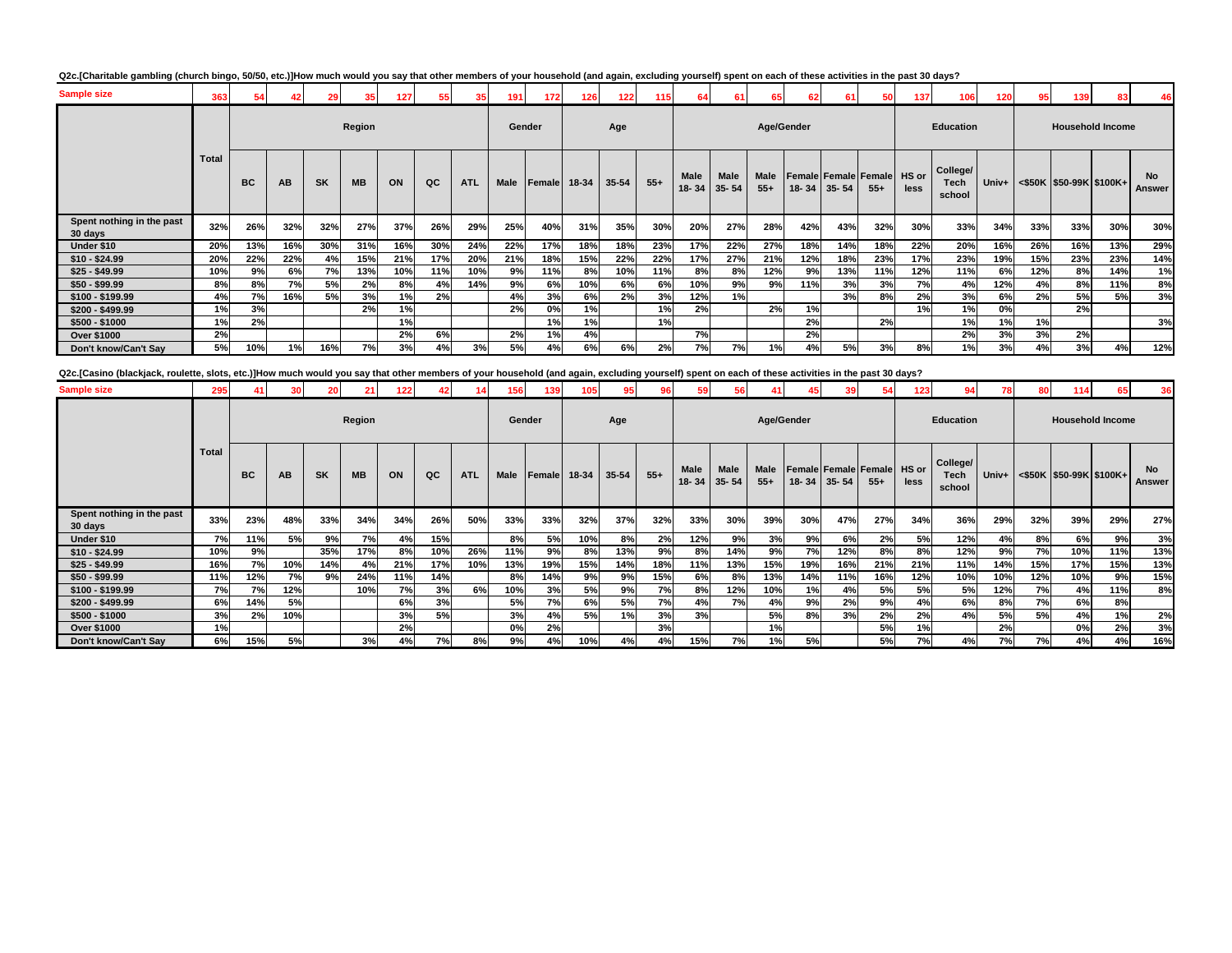| <b>Sample size</b>                   | 94           | 10 <sup>1</sup> |     |           |           | 38  | 17        |            | 60     |              |     | 29    | 24    |               |                          | 13            | 12                                      | 11        |        | 33   | 31                         | 31      | 26  | 40                      |     | 11                  |
|--------------------------------------|--------------|-----------------|-----|-----------|-----------|-----|-----------|------------|--------|--------------|-----|-------|-------|---------------|--------------------------|---------------|-----------------------------------------|-----------|--------|------|----------------------------|---------|-----|-------------------------|-----|---------------------|
|                                      |              |                 |     |           | Region    |     |           |            | Gender |              |     | Age   |       |               |                          | Age/Gender    |                                         |           |        |      | <b>Education</b>           |         |     | <b>Household Income</b> |     |                     |
|                                      | <b>Total</b> | <b>BC</b>       | AB  | <b>SK</b> | <b>MB</b> | ON  | QC        | <b>ATL</b> | Male   | Female 18-34 |     | 35-54 | $55+$ | Male<br>18-34 | <b>Male</b><br>$35 - 54$ | Male<br>$55+$ | Female Female Female HS or<br>$18 - 34$ | $35 - 54$ | $55 +$ | less | College/<br>Tech<br>school | Univ+ I |     | <\$50K \$50-99K \$100K+ |     | <b>No</b><br>Answer |
| Spent nothing in the past<br>30 days | 24%          | 31%             | 14% |           | 23%       | 31% | <b>7%</b> | 59%        | 26%    | 22%          | 19% | 23%   | 36%   | 21%           | 28%                      | 36%           | 14%                                     | 16%       | 37%    | 27%  | 23%                        | 23%     | 18% | 25%                     | 42% | 9%                  |
| Under \$10                           | 12%          | 5%              | 17% |           | 13%       | 15% | 5%        |            | 15%    | 6%           | 2%  | 23%   | 14%   |               | 33%                      | 26%           | 8%                                      | 10%       |        | 22%  | 9%                         | 3%      | 10% | 10%                     | 20% | 10%                 |
| $$10 - $24.99$                       | 19%          | 10%             | 34% |           | 11%       | 18% | 23%       |            | 17%    | 23%          | 21% | 22%   | 12%   | 23%           | 6%                       | 17%           | 17%                                     | 47%       | 6%     | 10%  | 18%                        | 30%     | 25% | 16%                     | 13% | 28%                 |
| $$25 - $49.99$                       | 20%          | 39%             | 15% | 51%       | 32%       | 18% | 12%       | 41%        | 20%    | 22%          | 20% | 19%   | 24%   | 19%           | 25%                      | 13%           | 21%                                     | 9%        | 36%    | 25%  | 17%                        | 19%     | 19% | 15%                     | 20% | 46%                 |
| $$50 - $99.99$                       | 8%           |                 |     |           | 22%       | 5%  | 25%       |            | 11%    | 3%           | 14% | 5%    | 2%    | 18%           | 5%                       | 4%            | 3%                                      | 6%        |        | 3%   | 15%                        | 8%      |     | 17%                     | 5%  |                     |
| $$100 - $199.99$                     | 1%           |                 |     |           |           |     | 4%        |            |        | 2%           | 2%  |       |       |               |                          |               | 7%                                      |           |        | 3%   |                            |         |     | 2%                      |     |                     |
| \$200 - \$499.99                     | 4%           |                 | 14% | 49%       |           | 4%  |           |            | 2%     | 8%           | 9%  |       |       | 4%            |                          |               | 22%                                     |           |        |      | 6%                         | 6%      |     | 10%                     |     |                     |
| $$500 - $1000$                       | 3%           | 9%              |     |           |           | 3%  |           |            | 2%     | 3%           | 6%  |       |       | 5%            |                          |               | 8%                                      |           |        |      | 8%                         |         | 4%  | 4%                      |     |                     |
| Don't know/Can't Say                 | 8%           | 6%              | 6%  |           |           | 5%  | 24%       |            | 7%     | 11%          | 7%  | 7%    | 12%   | 10%           | 4%                       | 5%            |                                         | 12%       | 21%    | 11%  | 5%                         | 10%     | 24% | 2%                      |     | 8%                  |

**Q2c.[Sports betting (through an off-track or on a Pro-Line)]How much would you say that other members of your household (and again, excluding yourself) spent on each of these activities in the past 30 days?**

| <b>Sample size</b>                   | 117          |           |     |           |           |     |     | 11         | 67          | 50           | 65  | 381   | 15 <sup>1</sup> | 39                | 26                |               | 26         | 12 <sub>1</sub>   | 12                                          | 39   | 40                         | 38        | 41  | 46                                                                               |     |              |
|--------------------------------------|--------------|-----------|-----|-----------|-----------|-----|-----|------------|-------------|--------------|-----|-------|-----------------|-------------------|-------------------|---------------|------------|-------------------|---------------------------------------------|------|----------------------------|-----------|-----|----------------------------------------------------------------------------------|-----|--------------|
|                                      |              |           |     |           | Region    |     |     |            |             | Gender       |     | Age   |                 |                   |                   |               | Age/Gender |                   |                                             |      | <b>Education</b>           |           |     | <b>Household Income</b>                                                          |     |              |
|                                      | <b>Total</b> | <b>BC</b> | AB  | <b>SK</b> | <b>MB</b> | ON  | QC  | <b>ATL</b> | <b>Male</b> | Female 18-34 |     | 35-54 | $55+$           | Male<br>$18 - 34$ | Male<br>$35 - 54$ | Male<br>$55+$ |            | $18 - 34$ 35 - 54 | <b>Female Female Female</b> HS or<br>$55 +$ | less | College/<br>Tech<br>school |           |     | Univ+ <s50k \$100k+<="" \$50-99k="" th=""><th></th><th>No<br/>Answer</th></s50k> |     | No<br>Answer |
| Spent nothing in the past<br>30 days | 29%          | 19%       | 43% |           | 20%       | 33% | 13% | 33%        | 29%         | 28%          | 20% | 40%   | 37%             | 18%               | 42%               | 69%           | 23%        | 38%               | 29%                                         | 40%  | 27%                        | 19%       | 22% | 37%                                                                              | 21% | 34%          |
| Under \$10                           | 15%          | 24%       |     | 9%        | 45%       | 14% | 12% | 22%        | 17%         | 12%          | 12% | 24%   | <b>5%</b>       | 9%                | 31%               |               | 17%        | 8%                | 6%                                          | 18%  | 14%                        | 14%       | 18% | 6%                                                                               | 36% |              |
| $$10 - $24.99$                       | 18%          | 19%       | 16% | 33%       |           | 22% | 11% | 9%         | 16%         | 20%          | 20% | 19%   | 9%              | 18%               | 15%               | 14%           | 22%        | 27%               | 8%                                          | 6%   | 14%                        | 34%       | 17% | 23%                                                                              | 16% |              |
| $$25 - $49.99$                       | 11%          | 14%       | 16% |           | 10%       | 12% | 8%  | 8%         | 11%         | 12%          | 13% | 10%   | 8%              | 12%               | 8%                | 17%           | 14%        | 15%               | 6%                                          | 18%  | 12%                        | <b>5%</b> | 11% | 13%                                                                              | 5%  | 25%          |
| $$50 - $99.99$                       | 11%          |           | 16% | 36%       |           | 5%  | 26% | 28%        | 12%         | 10%          | 14% | 5%    | 16%             | 18%               | 5%                |               | 7%         | 6%                | 21%                                         | 12%  | 12%                        | 10%       | 6%  | 12%                                                                              | 13% | 28%          |
| $$100 - $199.99$                     | 3%           |           |     |           | 10%       | 4%  |     |            | 5%          |              | 5%  |       |                 | 8%                |                   |               |            |                   |                                             |      | 1%                         | 7%        | 6%  | 1%                                                                               |     |              |
| $$200 - $499.99$                     | 4%           | 14%       |     | 22%       | 7%        | 3%  | 5%  |            | 3%          | 6%           | 8%  |       |                 | 5%                |                   |               | 12%        |                   |                                             | 2%   | 8%                         | 2%        | 3%  | 5%                                                                               | 6%  | 3%           |
| $$500 - $1000$                       | 2%           | 11%       |     |           |           | 2%  |     |            | 2%          | 2%           | 4%  |       |                 | 4%                |                   |               | 4%         |                   |                                             |      | 6%                         |           | 2%  | 3%                                                                               |     |              |
| Don't know/Can't Say                 | 7%           |           | 8%  |           | 7%        | 3%  | 25% |            | 5%          | 9%           | 5%  | 2%    | 24%             | 8%                |                   |               | 1%         | 6%                | 30%                                         | 4%   | 7%                         | 9%        | 14% | 1%                                                                               | 4%  | 10%          |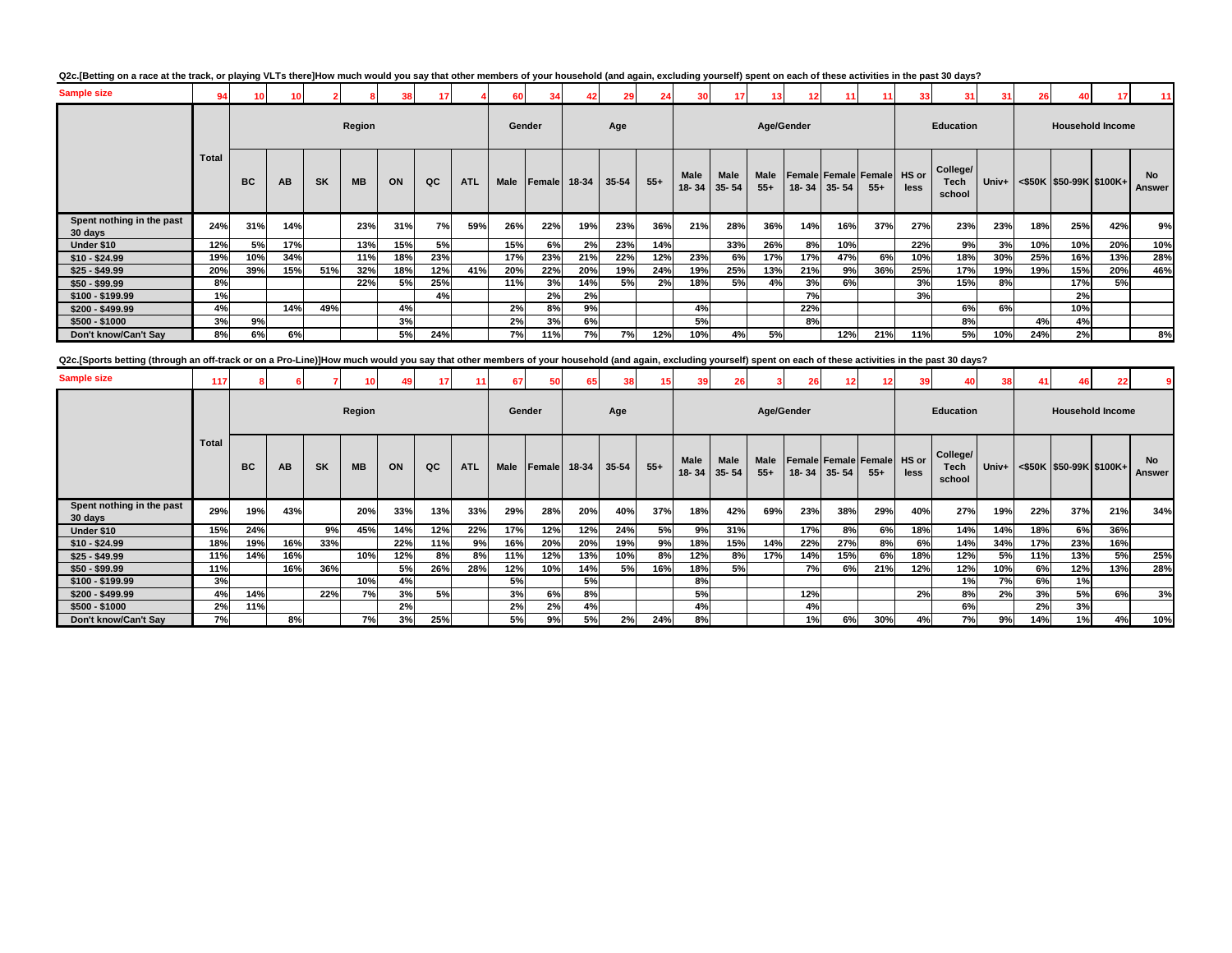| Q2c.[Gambling online (any of the above activities online)]How much would you say that other members of your household (and again, excluding yourself) spent on each of these activities in the past 30 days? |  |
|--------------------------------------------------------------------------------------------------------------------------------------------------------------------------------------------------------------|--|
|--------------------------------------------------------------------------------------------------------------------------------------------------------------------------------------------------------------|--|

| <b>Sample size</b>                   | 106          | 14        |     |           |           |     | 22  |            | 60     |        | 711   | 22 <sub>1</sub> | 13    | 42                       | 12 <sup>1</sup>          |                      | 29         |           |                                             | 36   | 39                         | 31    | 37  | 34                      | 22  | 13                  |
|--------------------------------------|--------------|-----------|-----|-----------|-----------|-----|-----|------------|--------|--------|-------|-----------------|-------|--------------------------|--------------------------|----------------------|------------|-----------|---------------------------------------------|------|----------------------------|-------|-----|-------------------------|-----|---------------------|
|                                      |              |           |     |           | Region    |     |     |            | Gender |        |       | Age             |       |                          |                          |                      | Age/Gender |           |                                             |      | Education                  |       |     | <b>Household Income</b> |     |                     |
|                                      | <b>Total</b> | <b>BC</b> | AB  | <b>SK</b> | <b>MB</b> | ON  | QC  | <b>ATL</b> | Male   | Female | 18-34 | 35-54           | $55+$ | <b>Male</b><br>$18 - 34$ | <b>Male</b><br>$35 - 54$ | <b>Male</b><br>$55+$ | $18 - 34$  | $35 - 54$ | <b>Female Female Female HS or</b><br>$55 +$ | less | College/<br>Tech<br>school | Univ+ |     | <\$50K \$50-99K \$100K+ |     | <b>No</b><br>Answer |
| Spent nothing in the past<br>30 days | 23%          | 4%        | 41% | 17%       | 38%       | 33% | 2%  | 68%        | 18%    | 30%    | 21%   | 22%             | 37%   | 10%                      | 29%                      | 53%                  | 37%        | 14%       | 21%                                         | 24%  | 19%                        | 27%   | 28% | 14%                     | 23% | 38%                 |
| Under \$10                           | 15%          | 46%       |     |           | 6%        | 10% | 16% |            | 18%    | 11%    | 17%   | 17%             | 5%    | 18%                      | 30%                      |                      | 15%        | 3%        | 9%                                          | 11%  | 22%                        | 10%   | 14% | 9%                      | 32% | 5%                  |
| $$10 - $24.99$                       | 13%          | 7%        |     | 45%       |           | 14% | 25% |            | 15%    | 11%    | 10%   | 14%             | 29%   | 10%                      | 14%                      | 47%                  | 9%         | 14%       | 14%                                         | 16%  | 4%                         | 22%   | 8%  | 26%                     | 11% |                     |
| $$25 - $49.99$                       | 12%          | 5%        |     |           |           | 14% | 15% | 32%        | 8%     | 17%    | 8%    | 32%             |       | 8%                       | 11%                      |                      | 8%         | 56%       |                                             | 15%  | 13%                        | 7%    | 10% | 10%                     | 21% | 7%                  |
| $$50 - $99.99$                       | 11%          | 7%        | 16% |           | 8%        | 9%  | 21% |            | 12%    | 10%    | 14%   | 10%             | 2%    | 16%                      | 7%                       |                      | 10%        | 13%       | 5%                                          | 16%  | 14%                        | 3%    | 9%  | 16%                     | 14% | 3%                  |
| $$100 - $199.99$                     | 4%           |           | 26% | 16%       | 23%       | 2%  |     |            | 5%     | 3%     | 5%    |                 | 7%    | 8%                       |                          |                      | 1%         |           | 14%                                         |      | 4%                         | 10%   | 4%  | 9%                      |     |                     |
| \$200 - \$499.99                     | 4%           | 7%        |     |           |           | 5%  | 3%  |            | 3%     | 5%     | 5%    | 5%              |       | 2%                       | 8%                       |                      | 8%         |           |                                             | 3%   | 6%                         | 3%    | 2%  | 3%                      |     | 17%                 |
| $$500 - $1000$                       | 3%           | 6%        |     |           |           | 7%  |     |            | 4%     | 2%     | 5%    |                 |       | 6%                       |                          |                      | 3%         |           |                                             |      | 6%                         | 4%    | 6%  | 4%                      |     |                     |
| Over \$1000                          | 2%           |           |     | 23%       |           | 4%  |     |            | 2%     | 1%     | 3%    |                 |       | 4%                       |                          |                      | 2%         |           |                                             |      | 4%                         | 2%    | 1%  | 4%                      |     | 2%                  |
| Don't know/Can't Say                 | 11%          | 18%       | 16% |           | 25%       | 3%  | 18% |            | 13%    | 9%     | 13%   |                 | 20%   | 18%                      |                          |                      | 5%         |           | 37%                                         | 15%  | 7%                         | 11%   | 18% | 4%                      |     | 28%                 |
|                                      |              |           |     |           |           |     |     |            |        |        |       |                 |       |                          |                          |                      |            |           |                                             |      |                            |       |     |                         |     |                     |

Q2c.COLLAPSED[Lottery tickets (such as Lotto 6/49, scratch tickets, etc.)]How much would you say that other members of your household (and again, excluding yourself) spent on each of these activities in the past 30 days?

| <b>Sample size</b>                   | 869          | 111       | 86  | 65        | 59        | 322 | 172 | 61         | 427         | 441          | 262 | 301   | 305   | 131 <sub>1</sub> | 147                              | 149           | 131 | 155                                             | 156   | 380  | 272                               | 217   | 247 | 293                     | 186 | 142          |
|--------------------------------------|--------------|-----------|-----|-----------|-----------|-----|-----|------------|-------------|--------------|-----|-------|-------|------------------|----------------------------------|---------------|-----|-------------------------------------------------|-------|------|-----------------------------------|-------|-----|-------------------------|-----|--------------|
|                                      |              |           |     |           | Region    |     |     |            |             | Gender       |     | Age   |       |                  |                                  | Age/Gender    |     |                                                 |       |      | Education                         |       |     | <b>Household Income</b> |     |              |
|                                      | <b>Total</b> | <b>BC</b> | AB  | <b>SK</b> | <b>MB</b> | ON  | QC  | <b>ATL</b> | <b>Male</b> | Female 18-34 |     | 35-54 | $55+$ | Male             | <b>Male</b><br>$18 - 34$ 35 - 54 | Male<br>$55+$ |     | Female Female Female HS or<br>$18 - 34$ 35 - 54 | $55+$ | less | College/<br><b>Tech</b><br>school | Univ+ |     | <\$50K \$50-99K \$100K+ |     | No<br>Answer |
| Spent nothing in the past<br>30 days | 13%          | 11%       | 12% | 13%       | 15%       | 14% | 11% | 17%        | 11%         | 15%          | 13% | 13%   | 13%   | 8%               | 11%                              | 12%           | 17% | 14%                                             | 15%   | 13%  | 12%                               | 14%   | 14% | 11%                     | 13% | 15%          |
| <b>Under \$24.99</b>                 | 53%          | 54%       | 57% | 43%       | 44%       | 52% | 57% | 56%        | 55%         | 52%          | 50% | 61%   | 49%   | 56%              | 58%                              | 50%           | 44% | 65%                                             | 47%   | 49%  | 55%                               | 59%   | 57% | 51%                     | 55% | 52%          |
| $$25 - $99.99$                       | 24%          | 21%       | 19% | 28%       | 26%       | 27% | 22% | 20%        | 25%         | 23%          | 24% | 19%   | 28%   | 22%              | 23%                              | 29%           | 26% | 15%                                             | 27%   | 28%  | 24%                               | 16%   | 19% | 30%                     | 22% | 20%          |
| More than \$100                      | 6%           | 7%        | 8%  | 4%        | 10%       | 6%  | 6%  | 5%         | 6%          | 7%           | 7%  | 4%    | 7%I   | 6%               | 3%                               | 7%            | 7%  | 5%                                              | 7%    | 5%   | 6%                                | 8%    | 6%  | 7%                      | 7%  | 6%           |
| Don't know/Can't Say                 | 4%           | 7%        | 4%  | 12%       | 6%        | 2%  | 4%  | 2%         | 4%          | 3%           | 6%  | 2%    | 2%    | 8%               | 5%                               | 2%            | 5%  | 0%                                              | 3%    | 5%   | 2%                                | 3%    | 4%  | 2%                      | 3%  | 8%           |

Q2c.COLLAPSED[VLTs (video lottery terminals) at a bar or pub]How much would you say that other members of your household (and again, excluding yourself) spent on each of these activities in the past 30 days?

| <b>Sample size</b>                   | 112          | 10        |           |           | 28        | 20  | 21  |            | 65          |        | -55   |       |       |                   |                          |               | 21  |             |                                            | 43   | 41                         | 28    | 33  |                                 |     | 13 <sup>1</sup>     |
|--------------------------------------|--------------|-----------|-----------|-----------|-----------|-----|-----|------------|-------------|--------|-------|-------|-------|-------------------|--------------------------|---------------|-----|-------------|--------------------------------------------|------|----------------------------|-------|-----|---------------------------------|-----|---------------------|
|                                      |              |           |           |           | Region    |     |     |            | Gender      |        |       | Age   |       |                   |                          | Age/Gender    |     |             |                                            |      | <b>Education</b>           |       |     | <b>Household Income</b>         |     |                     |
|                                      | <b>Total</b> | <b>BC</b> | <b>AB</b> | <b>SK</b> | <b>MB</b> | ON  | QC  | <b>ATL</b> | <b>Male</b> | Female | 18-34 | 35-54 | $55+$ | Male<br>$18 - 34$ | <b>Male</b><br>$35 - 54$ | Male<br>$55+$ |     | 18-34 35-54 | <b>Female Female Female HS or</b><br>$55+$ | less | College/<br>Tech<br>school | Univ+ |     | $\leq$ \$50K \\$50-99K \\$100K+ |     | No<br><b>Answer</b> |
| Spent nothing in the past<br>30 days | 21%          | 6%        | 44%       | 59%       | 29%       | 21% | 3%  | 10%        | 23%         | 19%    | 21%   | 22%   | 21%   | 23%               | 15%                      | 34%           | 17% | 30%         | 4%                                         | 27%  | 17%                        | 17%   | 12% | 25%                             | 16% | 38%                 |
| <b>Under \$24.99</b>                 | 35%          | 60%       | 24%       |           | 23%       | 33% | 39% | 62%        | 34%         | 36%    | 31%   | 42%   | 32%   | 25%               | 48%                      | 35%           | 42% | 33%         | 27%                                        | 28%  | 42%                        | 35%   | 38% | 37%                             | 39% | 11%                 |
| $$25 - $99.99$                       | 20%          |           | 17%       | 20%       | 22%       | 23% | 28% | 16%        | 18%         | 23%    | 11%   | 29%   | 29%   | 11%               | 27%                      | 24%           | 12% | 31%         | 35%                                        | 25%  | 18%                        | 17%   | 20% | 17%                             | 35% | 10%                 |
| More than \$100                      | 15%          | 10%       | 15%       | 20%       | 16%       | 20% | 10% | 12%        | 16%         | 12%    | 21%   | 4%    | 15%   | 27%               | 3%                       | 7%            | 12% | 5%          | 25%                                        | 5%   | 23%                        | 18%   | 17% | 18%                             | 10% |                     |
| Don't know/Can't Sav                 | 9%           | 24%       |           |           | 10%       | 4%  | 20% |            | 9% I        | 10%    | 15%   | 3%    | 4%    | 14%               | 6%                       |               | 17% |             | 9%                                         | 16%  |                            | 13%   | 12% | 3%                              |     | 41%                 |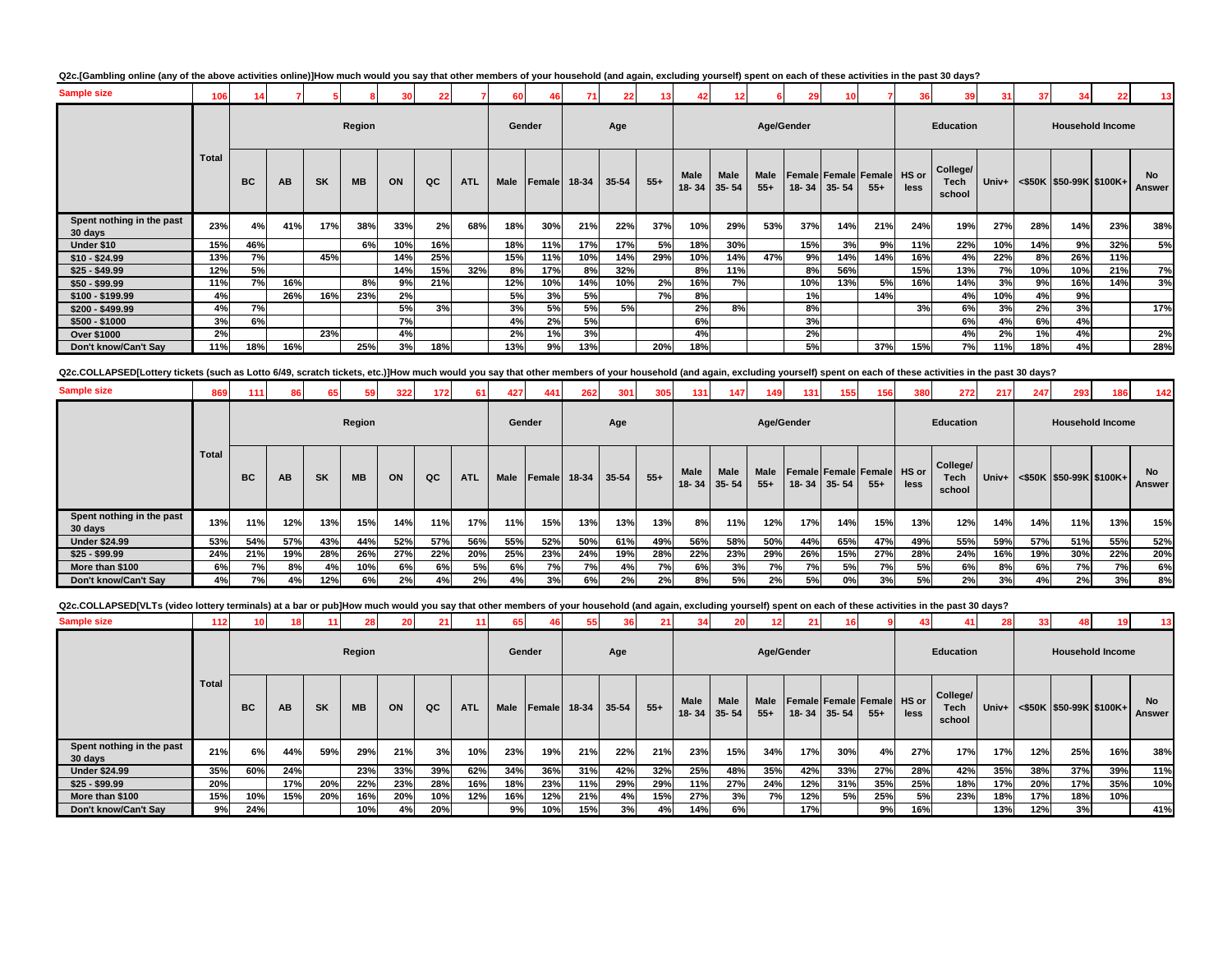### Q2c.COLLAPSED[Charitable gambling (church bingo, 50/50, etc.)]How much would you say that other members of your household (and again, excluding yourself) spent on each of these activities in the past 30 days?

| <b>Sample size</b>                   | 363          | 54        |           |           | 35 <sub>1</sub> | 127 | 55 <sub>1</sub> | 35         | 191         | 172    | 126   | 122       | 115   |                          | 61                       |               | 62 <sub>1</sub> | 61                | 50                                   | 137  | 106                               | 120        | 95  | 139                                         |     | 46                  |
|--------------------------------------|--------------|-----------|-----------|-----------|-----------------|-----|-----------------|------------|-------------|--------|-------|-----------|-------|--------------------------|--------------------------|---------------|-----------------|-------------------|--------------------------------------|------|-----------------------------------|------------|-----|---------------------------------------------|-----|---------------------|
|                                      |              |           |           |           | Region          |     |                 |            | Gender      |        |       | Age       |       |                          |                          | Age/Gender    |                 |                   |                                      |      | <b>Education</b>                  |            |     | <b>Household Income</b>                     |     |                     |
|                                      | <b>Total</b> | <b>BC</b> | <b>AB</b> | <b>SK</b> | <b>MB</b>       | ON  | QC              | <b>ATL</b> | <b>Male</b> | Female | 18-34 | $35 - 54$ | $55+$ | <b>Male</b><br>$18 - 34$ | <b>Male</b><br>$35 - 54$ | Male<br>$55+$ |                 | $18 - 34$ 35 - 54 | Female Female Female HS or<br>$55 +$ | less | College/<br><b>Tech</b><br>school | Univ+ $\ $ |     | $\leq$ \$50K $\mid$ \$50-99K $\mid$ \$100K+ |     | <b>No</b><br>Answer |
| Spent nothing in the past<br>30 days | 32%          | 26%       | 32%       | 32%       | 27%             | 37% | 26%             | 29%        | 25%         | 40%    | 31%   | 35%       | 30%   | 20%                      | 27%                      | 28%           | 42%             | 43%               | 32%                                  | 30%  | 33%                               | 34%        | 33% | 33%                                         | 30% | 30%                 |
| <b>Under \$24.99</b>                 | 39%          | 35%       | 38%       | 34%       | 46%             | 37% | 47%             | 44%        | 44%         | 34%    | 32%   | 41%       | 45%   | 34%                      | 48%                      | 48%           | 30%             | 33%               | 41%                                  | 40%  | 43%                               | 35%        | 41% | 38%                                         | 36% | 43%                 |
| $$25 - $99.99$                       | 17%          | 17%       | 12%       | 13%       | 15%             | 19% | 15%             | 24%        | 18%         | 17%    | 19%   | 16%       | 17%   | 17%                      | 16%                      | 20%           | 20%             | 16%               | 14%                                  | 19%  | 16%                               | 17%        | 16% | 16%                                         | 25% | 9%                  |
| More than \$100                      | 7%           | 11%       | 16%       | 5%        | 5%              | 4%  | <b>7%</b>       |            | 8%          | 5%     | 13%   | 2%        | 6%    | 21%                      | 1%                       | 2%            | 4%              | 3%                | 10%                                  | 3%   | 8%                                | 10%        | 6%  | 9%                                          | 5%  | 6%                  |
| Don't know/Can't Sav                 | 5%           | 10%       | 1%        | 16%       | 7%              | 3%  | 4%              | 3%         | 5%          | 4%     | 6%    | 6%        | 2%    | 7%                       | 7%                       | 1%            | 4%              | 5%                | 3%                                   | 8%   | 1%)                               | 3%         | 4%  | 3%                                          | 4%  | 12%                 |

Q2c.COLLAPSED[Casino (blackjack, roulette, slots, etc.)]How much would you say that other members of your household (and again, excluding yourself) spent on each of these activities in the past 30 days?

| <b>Sample size</b>                   | 295   |           |     | 20 <sup>1</sup> | 21        | 122 | 42  |            | 156         | 139    | 105   | 95 <sub>1</sub> |       |               | 56                |               |            |                   | 54                                   | 123  | 94                                | 78    | 80  | 114                               | 65  | 36                         |
|--------------------------------------|-------|-----------|-----|-----------------|-----------|-----|-----|------------|-------------|--------|-------|-----------------|-------|---------------|-------------------|---------------|------------|-------------------|--------------------------------------|------|-----------------------------------|-------|-----|-----------------------------------|-----|----------------------------|
|                                      |       |           |     |                 | Region    |     |     |            | Gender      |        |       | Age             |       |               |                   |               | Age/Gender |                   |                                      |      | <b>Education</b>                  |       |     | <b>Household Income</b>           |     |                            |
|                                      | Total | <b>BC</b> | AB  | <b>SK</b>       | <b>MB</b> | ON  | QC  | <b>ATL</b> | <b>Male</b> | Female | 18-34 | $35 - 54$       | $55+$ | Male<br>18-34 | Male<br>$35 - 54$ | Male<br>$55+$ |            | $18 - 34$ 35 - 54 | Female Female Female HS or<br>$55 +$ | less | College/<br><b>Tech</b><br>school | Univ+ |     | $\leq$ \$50K   \$50-99K   \$100K+ |     | <b>No</b><br><b>Answer</b> |
| Spent nothing in the past<br>30 days | 33%   | 23%       | 48% | 33%             | 34%       | 34% | 26% | 50%        | 33%         | 33%    | 32%   | 37%             | 32%   | 33%           | 30%               | 39%           | 30%        | 47%               | 27%                                  | 34%  | 36%                               | 29%   | 32% | 39%                               | 29% | 27%                        |
| <b>Under \$24.99</b>                 | 17%   | 19%       | 5%  | 44%             | 24%       | 12% | 25% | 26%        | 19%         | 14%    | 18%   | 21%             | 11%   | 20%           | 23%               | 12%           | 15%        | 18%               | 11%                                  | 14%  | 24%                               | 13%   | 15% | 16%                               | 20% | 16%                        |
| $$25 - $99.99$                       | 27%   | 19%       | 17% | 23%             | 28%       | 31% | 31% | 10%        | 21%         | 33%    | 24%   | 23%             | 33%   | 17%           | 20%               | 28%           | 33%        | 27%               | 37%                                  | 32%  | 21%                               | 24%   | 27% | 27%                               | 24% | 28%                        |
| More than \$100                      | 17%   | 23%       | 26% |                 | 10%       | 18% | 11% | 6%         | 18%         | 16%    | 16%   | 15%             | 20%   | 15%           | 20%               | 20%           | 17%        | 9%                | 20%                                  | 13%  | 15%                               | 27%   | 19% | 14%                               | 22% | 13%                        |
| Don't know/Can't Sav                 | 6%    | 15%       | 5%  |                 | 3%        | 4%  | 7%  | 8%         | 9%          | 4%     | 10%   | 4%              | 4%    | 15%           | 7%                | 1%            | 5%         |                   | 5%                                   | 7%   | 4%                                | 7%    | 7%  | 4%                                | 4%  | 16%                        |

| Q2c.COLLAPSED[Betting on a race at the track, or playing VLTs there]How much would you say that other members of your household (and again, excluding yourself) spent on each of these activities in the past 30 days? |  |  |  |  |  |  |  |  |  |  |  |  |  |  |  |  |  |  |  |  |  |  |  |  |  |  |  |  |  |  |  |  |  |  |  |  |  |  |  |  |  |  |  |  |  |  |  |  |  |  |  |  |  |  |  |  |  |  |  |  |  |  |  |  |  |  |  |  |  |  |  |  |  |  |  |  |  |  |  |  |  |  |  |  |  |  |  |  |  |  |  |  |  |  |  |  |  |  |  |  |  |  |  |  |  |  |  |  |  |  |  |  |  |  |  |  |  |  |  |  |  |  |  |  |  |  |  |  |  |  |  |  |  |  |  |  |  |  |  |  |  |  |  |  |  |  |
|------------------------------------------------------------------------------------------------------------------------------------------------------------------------------------------------------------------------|--|--|--|--|--|--|--|--|--|--|--|--|--|--|--|--|--|--|--|--|--|--|--|--|--|--|--|--|--|--|--|--|--|--|--|--|--|--|--|--|--|--|--|--|--|--|--|--|--|--|--|--|--|--|--|--|--|--|--|--|--|--|--|--|--|--|--|--|--|--|--|--|--|--|--|--|--|--|--|--|--|--|--|--|--|--|--|--|--|--|--|--|--|--|--|--|--|--|--|--|--|--|--|--|--|--|--|--|--|--|--|--|--|--|--|--|--|--|--|--|--|--|--|--|--|--|--|--|--|--|--|--|--|--|--|--|--|--|--|--|--|--|--|--|--|--|
|------------------------------------------------------------------------------------------------------------------------------------------------------------------------------------------------------------------------|--|--|--|--|--|--|--|--|--|--|--|--|--|--|--|--|--|--|--|--|--|--|--|--|--|--|--|--|--|--|--|--|--|--|--|--|--|--|--|--|--|--|--|--|--|--|--|--|--|--|--|--|--|--|--|--|--|--|--|--|--|--|--|--|--|--|--|--|--|--|--|--|--|--|--|--|--|--|--|--|--|--|--|--|--|--|--|--|--|--|--|--|--|--|--|--|--|--|--|--|--|--|--|--|--|--|--|--|--|--|--|--|--|--|--|--|--|--|--|--|--|--|--|--|--|--|--|--|--|--|--|--|--|--|--|--|--|--|--|--|--|--|--|--|--|--|

| <b>Sample size</b>                   | 94    |     |           |           |           |     |     |            | 60     | 34       |       |       | 24    |               | 17 <sup>1</sup>   |                      |     |             |                                     | 33   | 31                         | 31  | 26  |                                                                                                |     | 11                         |
|--------------------------------------|-------|-----|-----------|-----------|-----------|-----|-----|------------|--------|----------|-------|-------|-------|---------------|-------------------|----------------------|-----|-------------|-------------------------------------|------|----------------------------|-----|-----|------------------------------------------------------------------------------------------------|-----|----------------------------|
|                                      |       |     |           |           | Region    |     |     |            | Gender |          |       | Age   |       |               |                   | Age/Gender           |     |             |                                     |      | <b>Education</b>           |     |     | <b>Household Income</b>                                                                        |     |                            |
|                                      | Total | BC  | <b>AB</b> | <b>SK</b> | <b>MB</b> | ON  | QC  | <b>ATL</b> | Male   | Female I | 18-34 | 35-54 | $55+$ | Male<br>18-34 | Male<br>$35 - 54$ | <b>Male</b><br>$55+$ |     | 18-34 35-54 | Female Female Female HS or<br>$55+$ | less | College/<br>Tech<br>school |     |     | Univ+ <s50k \$100k+<="" \$50-99k="" th=""><th></th><th><b>No</b><br/><b>Answer</b></th></s50k> |     | <b>No</b><br><b>Answer</b> |
| Spent nothing in the past<br>30 days | 24%   | 31% | 14%       |           | 23%       | 31% | 7%  | 59%        | 26%    | 22%      | 19%   | 23%   | 36%   | 21%           | 28%               | 36%                  | 14% | 16%         | 37%                                 | 27%  | 23%                        | 23% | 18% | 25%                                                                                            | 42% | 9%                         |
| <b>Under \$24.99</b>                 | 31%   | 16% | 51%       |           | 24%       | 34% | 28% |            | 32%    | 29%      | 23%   | 46%   | 26%   | 23%           | 39%               | 42%                  | 25% | 56%         | 6%                                  | 32%  | 27%                        | 33% | 35% | 26%                                                                                            | 33% | 37%                        |
| $$25 - $99.99$                       | 29%   | 39% | 15%       | 51%       | 53%       | 23% | 37% | 41%        | 31%    | 25%      | 33%   | 24%   | 26%   | 37%           | 30%               | 17%                  | 24% | 15%         | 36%                                 | 28%  | 31%                        | 27% | 19% | 32%                                                                                            | 25% | 46%                        |
| More than \$100                      | 8%    | 9%  | 14%       | 49%       |           | 7%  | 4%  |            | 5%     | 13%      | 17%   |       |       | 9%            |                   |                      | 37% |             |                                     | 3%   | 14%                        | 6%  | 4%  | 15%                                                                                            |     |                            |
| Don't know/Can't Say                 | 8%    | 6%  | 6%        |           |           | 5%  | 24% |            | 7%     | 11%      | 7%    | 7%    | 12%   | 10%           | 4%                | 5%                   |     | 12%         | 21%                                 | 11%  | 5%                         | 10% | 24% | 2%                                                                                             |     | 8%                         |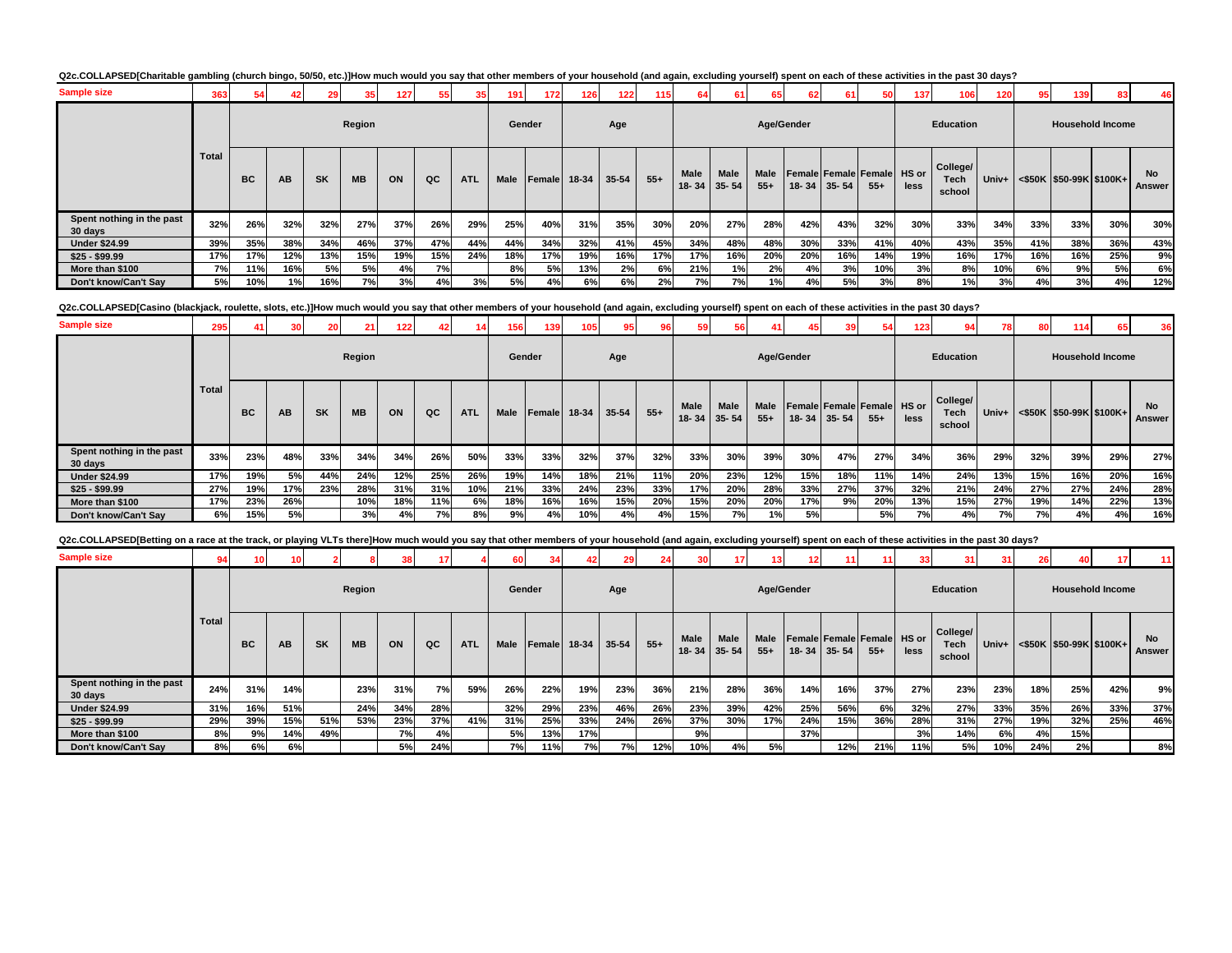| Q2c.COLLAPSED[Sports betting (through an off-track or on a Pro-Line)]How much would you say that other members of your household (and again, excluding yourself) spent on each of these activities in the past 30 days? |  |
|-------------------------------------------------------------------------------------------------------------------------------------------------------------------------------------------------------------------------|--|
|-------------------------------------------------------------------------------------------------------------------------------------------------------------------------------------------------------------------------|--|

| <b>Sample size</b>                   | 117   |           |           |           |           |     |     |            | 67          |              |     |       | 15    | 39                   | 26                       |                      | 26  |                   | 12 <sub>1</sub>                     | 39   | 40                                | 38    |     | 46                         |     |                     |
|--------------------------------------|-------|-----------|-----------|-----------|-----------|-----|-----|------------|-------------|--------------|-----|-------|-------|----------------------|--------------------------|----------------------|-----|-------------------|-------------------------------------|------|-----------------------------------|-------|-----|----------------------------|-----|---------------------|
|                                      |       |           |           |           | Region    |     |     |            | Gender      |              |     | Age   |       |                      |                          | Age/Gender           |     |                   |                                     |      | Education                         |       |     | <b>Household Income</b>    |     |                     |
|                                      | Total | <b>BC</b> | <b>AB</b> | <b>SK</b> | <b>MB</b> | ON  | QC  | <b>ATL</b> | <b>Male</b> | Female 18-34 |     | 35-54 | $55+$ | <b>Male</b><br>18-34 | <b>Male</b><br>$35 - 54$ | <b>Male</b><br>$55+$ |     | $18 - 34$ 35 - 54 | Female Female Female HS or<br>$55+$ | less | College/<br><b>Tech</b><br>school | Univ+ |     | $<$ \$50K \$50-99K \$100K+ |     | <b>No</b><br>Answer |
| Spent nothing in the past<br>30 days | 29%   | 19%       | 43%       |           | 20%       | 33% | 13% | 33%        | 29%         | 28%          | 20% | 40%   | 37%   | 18%                  | 42%                      | 69%                  | 23% | 38%               | 29%                                 | 40%  | 27%                               | 19%   | 22% | 37%                        | 21% | 34%                 |
| <b>Under \$24.99</b>                 | 33%   | 43%       | 16%       | 42%       | 45%       | 36% | 23% | 31%        | 34%         | 32%          | 32% | 42%   | 14%   | 27%                  | 46%                      | 14%                  | 39% | 35%               | 14%                                 | 24%  | 28%                               | 48%   | 35% | 28%                        | 52% |                     |
| $$25 - $99.99$                       | 23%   | 14%       | 32%       | 36%       | 10%       | 18% | 34% | 36%        | 23%         | 22%          | 26% | 15%   | 25%   | 30%                  | 13%                      | 17%                  | 21% | 21%               | 27%                                 | 30%  | 24%                               | 15%   | 17% | 24%                        | 18% | 53%                 |
| More than \$100                      | 9%    | 24%       |           | 22%       | 18%       | 10% | 5%  |            | 10%         | 8%           | 16% |       |       | 17%                  |                          |                      | 16% |                   |                                     | 2%   | 15%                               | 9%    | 12% | 10%                        | 6%  | 3%                  |
| Don't know/Can't Sav                 | 7%    |           | 8%        |           | 7%        | 3%  | 25% |            | 5%          | 9%           | 5%  | 2%    | 24%   | 8%                   |                          |                      | 1%  | 6%                | 30%                                 | 4%   | <b>7%</b>                         | 9%    | 14% | 1%                         | 4%  | 10%                 |

**Q2c.COLLAPSED[Gambling online (any of the above activities online)]How much would you say that other members of your household (and again, excluding yourself) spent on each of these activities in the past 30 days?<br>
<br>
<br>
<br>** 

| <b>Sample size</b>                   | 106   |           |     |           |           |     | 22  |            |        |              |     |           |       |                   |                   |               |            |                   |                                     |      |                            | 31    | 37  |                                 |     | 13           |
|--------------------------------------|-------|-----------|-----|-----------|-----------|-----|-----|------------|--------|--------------|-----|-----------|-------|-------------------|-------------------|---------------|------------|-------------------|-------------------------------------|------|----------------------------|-------|-----|---------------------------------|-----|--------------|
|                                      |       |           |     |           | Region    |     |     |            | Gender |              |     | Age       |       |                   |                   |               | Age/Gender |                   |                                     |      | Education                  |       |     | <b>Household Income</b>         |     |              |
|                                      | Total | <b>BC</b> | AB  | <b>SK</b> | <b>MB</b> | ON  | QC  | <b>ATL</b> | Male   | Female 18-34 |     | $35 - 54$ | $55+$ | Male<br>$18 - 34$ | Male<br>$35 - 54$ | Male<br>$55+$ |            | $18 - 34$ 35 - 54 | Female Female Female HS or<br>$55+$ | less | College/<br>Tech<br>school | Univ+ |     | $\leq$ \$50K \\$50-99K\\$100K+\ |     | No<br>Answer |
| Spent nothing in the past<br>30 days | 23%   | 4%        | 41% | 17%       | 38%       | 33% | 2%  | 68%        | 18%    | 30%          | 21% | 22%       | 37%   | 10%               | 29%               | 53%           | 37%        | 14%               | 21%                                 | 24%  | 19%                        | 27%   | 28% | 14%                             | 23% | 38%          |
| <b>Under \$24.99</b>                 | 29%   | 53%       |     | 45%       | 6%        | 23% | 41% |            | 33%    | 22%          | 27% | 32%       | 34%   | 28%               | 45%               | 47%           | 24%        | 17%               | 23%                                 | 27%  | 27%                        | 32%   | 22% | 36%                             | 42% | 5%           |
| $$25 - $99.99$                       | 23%   | 13%       | 16% |           | 8%        | 23% | 36% | 32%        | 20%    | 28%          | 22% | 42%       | 2%    | 24%               | 18%               |               | 19%        | 69%               | 5%                                  | 31%  | 27%                        | 10%   | 19% | 26%                             | 35% | 10%          |
| More than \$100                      | 14%   | 13%       | 26% | 38%       | 23%       | 18% | 3%  |            | 15%    | 11%          | 18% | <b>5%</b> | 7%    | 20%               | 8%                |               | 15%        |                   | 14%                                 | 3%   | 20%                        | 19%   | 13% | 21%                             |     | 19%          |
| Don't know/Can't Sav                 | 11%   | 18%       | 16% |           | 25%       | 3%  | 18% |            | 13%    | 9%           | 13% |           | 20%   | 18%               |                   |               | 5%         |                   | 37%                                 | 15%  | 7%                         | 11%   | 18% | 4%                              |     | 28%          |

#### **Overall Incidence (personal + household)- Have bought lottery tickets in the past year**

| <b>Sample size</b> | 1518  | 202       | 152       | 102       | 102       | 505 | 353 | 102        | 742         | 776    | 439     | 530       | 549   | 223  | 264                              | 254                  | 216        | 265                                             | 295   | 639  | 480                               | 399   | 526 | 477                           | 280 | 235          |
|--------------------|-------|-----------|-----------|-----------|-----------|-----|-----|------------|-------------|--------|---------|-----------|-------|------|----------------------------------|----------------------|------------|-------------------------------------------------|-------|------|-----------------------------------|-------|-----|-------------------------------|-----|--------------|
|                    |       |           |           |           | Region    |     |     |            | Gender      |        |         | Age       |       |      |                                  |                      | Age/Gender |                                                 |       |      | Education                         |       |     | <b>Household Income</b>       |     |              |
|                    | Total | <b>BC</b> | <b>AB</b> | <b>SK</b> | <b>MB</b> | ON  | QC  | <b>ATL</b> | <b>Male</b> | Female | $18-34$ | $35 - 54$ | $55+$ | Male | <b>Male</b><br>$18 - 34$ 35 - 54 | <b>Male</b><br>$55+$ |            | Female Female Female HS or<br>$18 - 34$ 35 - 54 | $55+$ | less | College/<br><b>Tech</b><br>school | Univ+ |     | $\leq$ \$50K \$50-99K \$100K+ |     | No<br>Answer |
| Have done          | 82%   | 80%       | 81%       | 87%       | 79%       | 83% | 86% | 78%        | 83%         | 82%    | 77%     | 83%       | 86%   | 76%  | 83%                              | 89%                  | 78%        | 84%                                             | 84%   | 84%  | 86%                               | 76%   | 79% | 86%                           | 84% | 83%          |
| Have not done      | 18%   | 20%       | 19%       | 13%       | 21%       | 17% | 14% | 22%        | 17%         | 18%    | 23%     | 17%       | 14%   | 24%  | 17%                              | 11%                  | 22%        | 16%                                             | 16%   | 16%  | 14%                               | 24%   | 21% | 14%                           | 16% | 17%          |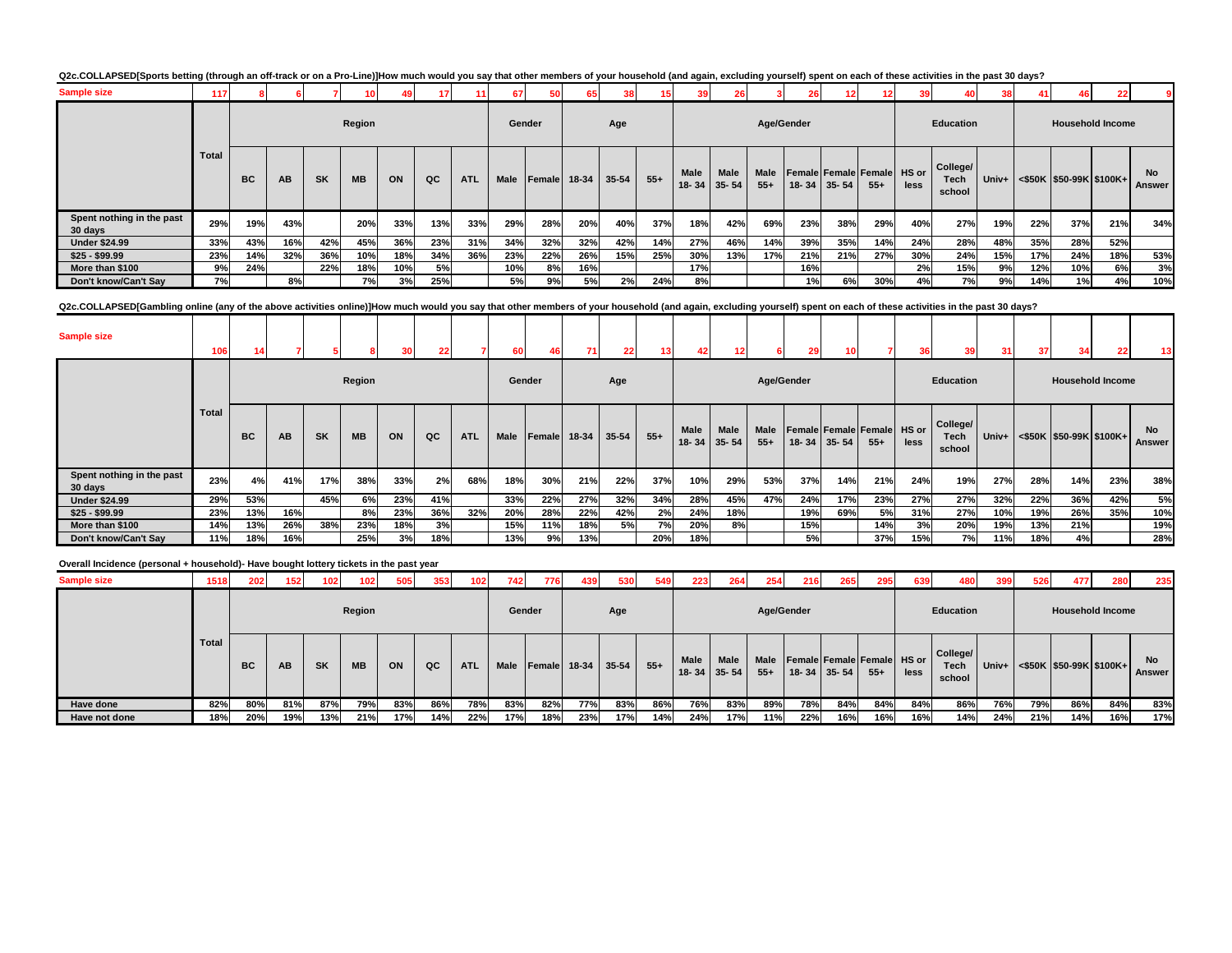### **Overall Incidence (personal + household) - Have played VLTs in the past year**

|               |       |           |     |     | Region    |     |     |            |             | Gender         |     | Age   |       |             |                           |       | Age/Gender |                                                              |       |      | Education                  |       |     | <b>Household Income</b>       |     |              |
|---------------|-------|-----------|-----|-----|-----------|-----|-----|------------|-------------|----------------|-----|-------|-------|-------------|---------------------------|-------|------------|--------------------------------------------------------------|-------|------|----------------------------|-------|-----|-------------------------------|-----|--------------|
|               | Total | <b>BC</b> | AB  | SK  | <b>MB</b> | ON  | QC  | <b>ATL</b> | <b>Male</b> | $Female$ 18-34 |     | 35-54 | $55+$ | <b>Male</b> | Male<br>$18 - 34$ 35 - 54 | $55+$ |            | Male   Female   Female   Female   HS or<br>$18 - 34$ 35 - 54 | $55+$ | less | College/<br>Tech<br>school | Univ+ |     | $\leq$ \$50K \$50-99K \$100K+ |     | No<br>Answer |
| Have done     | 14%   | 8%        | 21% | 22% | 38%       | 9%  | 17% | 14%        | 16%         | 11%            | 21% | 13%   | 8%    | 27%         | 16%                       | 8%    | 16%        | 11%                                                          | 8%    | 15%  | 15%                        | 11%   | 13% | 16%                           | 14% | 10%          |
| Have not done | 86%   | 92%       | 79% | 78% | 62%       | 91% | 83% | 86%        | 84%         | 89%            | 79% | 87%   | 92%   | 73%         | 84%                       | 92%   | 84%        | 89%                                                          | 92%   | 85%  | 85%                        | 89%   | 87% | 84%                           | 86% | 90%          |

### **Overall Incidence (personal + household) - Have participated in charitable gambling in the past year**

|               |       |           |     |           | Region    |     |     |            |             | Gender         |     | Age     |        |             |                           |       | Age/Gender |                                                |       |      | Education                         |     |     | <b>Household Income</b>              |     |                     |
|---------------|-------|-----------|-----|-----------|-----------|-----|-----|------------|-------------|----------------|-----|---------|--------|-------------|---------------------------|-------|------------|------------------------------------------------|-------|------|-----------------------------------|-----|-----|--------------------------------------|-----|---------------------|
|               | Total | <b>BC</b> | AB  | <b>SK</b> | <b>MB</b> | ON  | QC  | <b>ATL</b> | <b>Male</b> | Female $18-34$ |     | $35-54$ | $55 +$ | <b>Male</b> | Male<br>$18 - 34$ 35 - 54 | $55+$ |            | Male Female Female Female HS or<br>18-34 35-54 | $55+$ | less | College/<br><b>Tech</b><br>school |     |     | Univ+ $ $ <\$50K  \$50-99K   \$100K+ |     | <b>No</b><br>Answer |
| Have done     | 43%   | 43%       | 44% | 53%       | 47%       | 44% | 35% | 52%        | 45%         | 41%            | 41% | 44%     | 43%    | 42%         | 44%                       | 48%   | 41%        | 45%                                            | 39%   | 37%  | 45%                               | 49% | 34% | 51%                                  | 53% | 34%                 |
| Have not done | 57%   | 57%       | 56% | 47%       | 53%       | 56% | 65% | 48%        | 55%         | 59%            | 59% | 56%     | 57%    | 58%         | 56%                       | 52%   | 59%        | 55%                                            | 61%   | 63%  | 55%                               | 51% | 66% | 49%                                  | 47% | 66%                 |

### **Overall Incidence (personal + household) - Have played at a casino in the past year**

|               |       |           |     |           | Region    |     |     |            | Gender |     |              | Age       |       |                          |                          | Age/Gender    |                   |     |                                      |      | <b>Education</b>                  |         |     |     | <b>Household Income</b>       |                     |
|---------------|-------|-----------|-----|-----------|-----------|-----|-----|------------|--------|-----|--------------|-----------|-------|--------------------------|--------------------------|---------------|-------------------|-----|--------------------------------------|------|-----------------------------------|---------|-----|-----|-------------------------------|---------------------|
|               | Total | <b>BC</b> | AB  | <b>SK</b> | <b>MB</b> | ON  | QC  | <b>ATL</b> | Male   |     | Female 18-34 | $35 - 54$ | $55+$ | <b>Male</b><br>$18 - 34$ | <b>Male</b><br>$35 - 54$ | Male<br>$55+$ | $18 - 34$ 35 - 54 |     | Female Female Female HS or<br>$55 +$ | less | College/<br><b>Tech</b><br>school | $Univ+$ |     |     | $\leq$ \$50K \$50-99K \$100K+ | <b>No</b><br>Answer |
| Have done     | 32%   | 35%       | 27% | 36%       | 30%       | 38% | 26% | 20%        | 34%    | 29% | 35%          | 31%       | 30%   | 41%                      | 35%                      | 27%           | 28%               | 26% | 33%                                  | 31%  | 34%                               | 29%     | 27% | 40% | 33%                           | 23%                 |
| Have not done | 68%   | 65%       | 73% | 64%       | 70%       | 62% | 74% | 80%        | 66%    | 71% | 65%          | 69%       | 70%   | 59%                      | 65%                      | 73%           | 72%               | 74% | 67%                                  | 69%  | 66%                               | 71%     | 73% | 60% | 67%                           | 77%                 |

### **Overall Incidence (personal + household) - Have bet at the track in the past year**

|               |       |           |     |           | Region    |     |     |            | Gender      |     |     | Age                |       |             |                            | Age/Gender    |     |                   |                                     |      | Education                         |       |     | <b>Household Income</b>       |     |                     |
|---------------|-------|-----------|-----|-----------|-----------|-----|-----|------------|-------------|-----|-----|--------------------|-------|-------------|----------------------------|---------------|-----|-------------------|-------------------------------------|------|-----------------------------------|-------|-----|-------------------------------|-----|---------------------|
|               | Total | <b>BC</b> | AB  | <b>SK</b> | <b>MB</b> | ON  | QC  | <b>ATL</b> | <b>Male</b> |     |     | Female 18-34 35-54 | $55+$ | <b>Male</b> | <b>Male</b><br>18-34 35-54 | Male<br>$55+$ |     | $18 - 34$ 35 - 54 | Female Female Female HS or<br>$55+$ | less | College/<br><b>Tech</b><br>school | Univ+ |     | $\leq$ \$50K \$50-99K \$100K+ |     | No<br><b>Answer</b> |
| Have done     | 10%   | 7%        | 12% | 5%        | 12%       | 13% | 9%  | 2%         | 13%         | 7%  | 14% | 11%                | 7%    | 18%         | 14%                        | 8%            | 10% | 8%                | 6%                                  | 10%  | 10%                               | 11%   | 8%  | 14%                           | 11% | 6%                  |
| Have not done | 90%   | 93%       | 88% | 95%       | 88%       | 87% | 91% | 98%        | 87%         | 93% | 86% | 89%                | 93%   | 82%         | 86%                        | 92%           | 90% | 92%               | 94%                                 | 90%  | 90%                               | 89%   | 92% | 86%                           | 89% | 94%                 |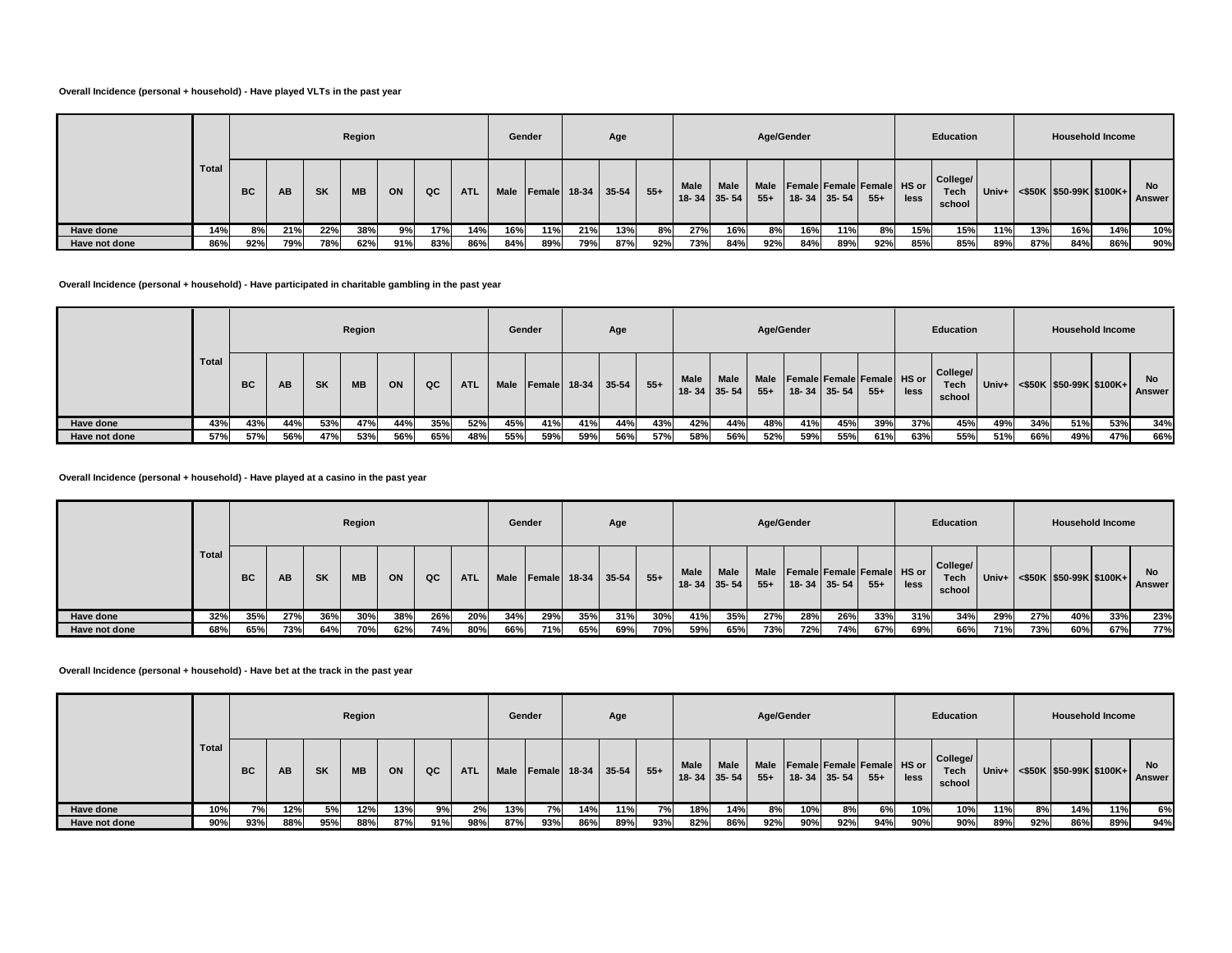### **Overall Incidence (personal + household) - Have bet on sports in the past year**

|               |              |                                       |     |           | Region    |     |     |            |             | Gender |             | Age |       |             |                                    |               | Age/Gender |                                                 |       |      | Education                  |       |     | <b>Household Income</b>                     |     |                     |
|---------------|--------------|---------------------------------------|-----|-----------|-----------|-----|-----|------------|-------------|--------|-------------|-----|-------|-------------|------------------------------------|---------------|------------|-------------------------------------------------|-------|------|----------------------------|-------|-----|---------------------------------------------|-----|---------------------|
|               | <b>Total</b> | <b>BC</b>                             | AB  | <b>SK</b> | <b>MB</b> | ON  | QC  | <b>ATL</b> | <b>Male</b> | Female | 18-34 35-54 |     | $55+$ | <b>Male</b> | <b>Male</b><br>$18 - 34$   35 - 54 | Male<br>$55+$ |            | Female Female Female HS or<br>$18 - 34$ 35 - 54 | $55+$ | less | College/<br>Tech<br>school | Univ+ |     | $\leq$ \$50K $\mid$ \$50-99K $\mid$ \$100K+ |     | No<br><b>Answer</b> |
| Have done     | 13%          | 10%<br>17%<br>12%<br>12%<br>10%<br>9% |     |           |           |     |     | 10%        | 17%         | 9%     | 23%         | 13% | 5%    | 29%         | 19%                                | 6%            | 17%        | <b>7%</b>                                       | 5%    | 11%  | 15%                        | 14%   | 11% | 17%                                         | 15% | 8%                  |
| Have not done | 87%          | 90%                                   | 88% | 91%       | 88%       | 83% | 90% | 90%        | 83%         | 91%    | 77%         | 87% | 95%   | 71%         | 81%                                | 94%           | 83%        | 93%                                             | 95%   | 89%  | 85%                        | 86%   | 89% | 83%                                         | 85% | 92%                 |

**Overall Incidence (personal + household) - Have gambled online in the past year**

|               |       |     |           |           | Region    |     |     |            |      | Gender              |     | Age     |       |                           |      |       | Age/Gender |                                                      |        |      | Education                         |     |     | <b>Household Income</b>                       |     |                     |
|---------------|-------|-----|-----------|-----------|-----------|-----|-----|------------|------|---------------------|-----|---------|-------|---------------------------|------|-------|------------|------------------------------------------------------|--------|------|-----------------------------------|-----|-----|-----------------------------------------------|-----|---------------------|
|               | Total | BC. | <b>AB</b> | <b>SK</b> | <b>MB</b> | ON  | QC  | <b>ATL</b> | Male | <b>Female</b> 18-34 |     | $35-54$ | $55+$ | Male<br>$18 - 34$   35-54 | Male | $55+$ |            | Male Female Female Female HS or<br>$18 - 34$ 35 - 54 | $55 +$ | less | College/<br><b>Tech</b><br>school |     |     | Univ+ $\leq$ \$50K $\leq$ 50-99K $\leq$ 100K+ |     | <b>No</b><br>Answer |
| Have done     | 14%   | 18% | 12%       | 10%       | 12%       | 14% | 15% | 16%        | 17%  | 12%                 | 27% | 12%     | 6%    | 33%                       | 15%  | 4%    | 21%        | 9%                                                   | 8%     | 14%  | 15%                               | 14% | 14% | 17%                                           | 15% | 10%                 |
| Have not done | 86%   | 82% | 88%       | 90%       | 88%       | 86% | 85% | 84%        | 83%  | 88%                 | 73% | 88%     | 94%   | 67%                       | 85%  | 96%   | 79%        | 91%                                                  | 92%    | 86%  | 85%                               | 86% | 86% | 83%                                           | 85% | 90%                 |

**Q3a.Thinking of these different gambling activities we've been looking at – are there any that you think are essentially harmful to most participants?**

|                                                                   |              |           |     |           | Region    |     |     |            | Gender      |        |       | Age   |       |                   |                          | Age/Gender           |           |           |                                            |      | <b>Education</b>           |         |     | <b>Household Income</b>    |     |                            |
|-------------------------------------------------------------------|--------------|-----------|-----|-----------|-----------|-----|-----|------------|-------------|--------|-------|-------|-------|-------------------|--------------------------|----------------------|-----------|-----------|--------------------------------------------|------|----------------------------|---------|-----|----------------------------|-----|----------------------------|
|                                                                   | <b>Total</b> | <b>BC</b> | AB  | <b>SK</b> | <b>MB</b> | ON  | QC  | <b>ATL</b> | <b>Male</b> | Female | 18-34 | 35-54 | $55+$ | Male<br>$18 - 34$ | <b>Male</b><br>$35 - 54$ | <b>Male</b><br>$55+$ | $18 - 34$ | $35 - 54$ | <b>Female Female Female HS or</b><br>$55+$ | less | College/<br>Tech<br>school | $Univ+$ |     | $<$ \$50K \$50-99K \$100K+ |     | <b>No</b><br><b>Answer</b> |
| Gambling online (any of<br>the above activities online)           | 56%          | 46%       | 55% | 61%       | 48%       | 56% | 61% | 66%        | 54%         | 59%    | 52%   | 53%   | 63%   | 48%               | 50%                      | 63%                  | 56%       | 56%       | 64%                                        | 55%  | 58%                        | 57%     | 57% | 54%                        | 56% | 60%                        |
| <b>VLTs (video lottery</b><br>terminals) at a bar or pub          | 50%          | 34%       | 52% | 62%       | 44%       | 42% | 64% | 64%        | 51%         | 48%    | 44%   | 48%   | 56%   | 44%               | 49%                      | 60%                  | 43%       | 48%       | 52%                                        | 49%  | 49%                        | 51%     | 51% | 50%                        | 52% | 45%                        |
| Casino (blackjack,<br>roulette, slots, etc.)                      | 46%          | 35%       | 46% | 44%       | 42%       | 42% | 56% | 53%        | 44%         | 47%    | 50%   | 41%   | 47%   | 44%               | 40%                      | 48%                  | 56%       | 41%       | 46%                                        | 47%  | 46%                        | 42%     | 51% | 41%                        | 40% | 50%                        |
| Betting on a race at the<br>track, or playing VLTs<br>there       | 40%          | 31%       | 42% | 44%       | 39%       | 35% | 47% | 57%        | 36%         | 44%    | 39%   | 37%   | 44%   | 31%               | 35%                      | 43%                  | 47%       | 40%       | 45%                                        | 42%  | 41%                        | 36%     | 46% | 36%                        | 35% | 41%                        |
| Sports betting (off-track or<br>Pro-Line)                         | 34%          | 29%       | 38% | 38%       | 35%       | 31% | 38% | 37%        | 32%         | 36%    | 32%   | 31%   | 39%   | 27%               | 29%                      | 39%                  | 37%       | 33%       | 39%                                        | 36%  | 34%                        | 31%     | 37% | 32%                        | 32% | 33%                        |
| None of these are harmful<br>to most participants                 | 30%          | 35%       | 33% | 29%       | 36%       | 33% | 22% | 19%        | 30%         | 29%    | 27%   | 34%   | 28%   | 30%               | 35%                      | 25%                  | 23%       | 32%       | 30%                                        | 30%  | 30%                        | 29%     | 29% | 29%                        | 30% | 31%                        |
| Lottery tickets (such as<br>Lotto 6/49, scratch tickets,<br>etc.) | 17%          | 13%       | 17% | 9%        | 21%       | 16% | 20% | 19%        | 20%         | 14%    | 22%   | 15%   | 14%   | 29%               | 16%                      | 16%                  | 15%       | 15%       | 11%                                        | 19%  | 17%                        | 13%     | 20% | 15%                        | 15% | 15%                        |
| <b>Charitable gambling</b><br>(church bingo, 50/50, etc.)         | 9%           | 7%        | 12% | 11%       | 13%       | 8%  | 10% | 9%         | 10%         | 9%     | 11%   | 8%    | 9%    | 12%               | 9%                       | 8%                   | 9%        | 8%        | 10%                                        | 10%  | 10%                        | 8%      | 11% | 8%                         | 5%  | 11%                        |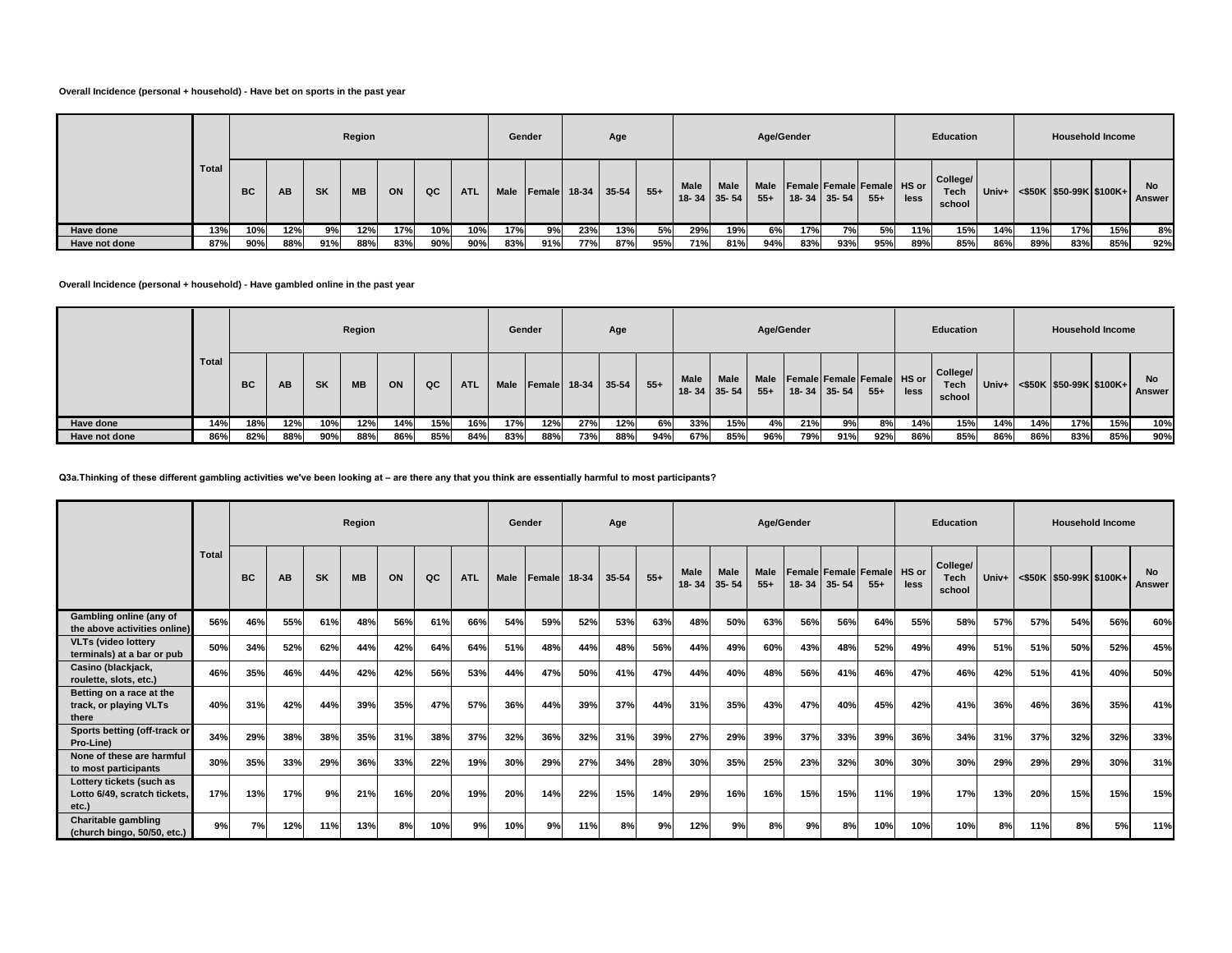### **Q3b.Of the gambling activities you just selected, which would you say causes the most harm to those participating?**

| <b>Sample size</b>                                                | 889          | 100 |           | 65        | 55        | 268 | 233 |            | 421  | 467          | 265 | 283   | 340   | 124               | 136               | 162           | 142 | 147         | 178                           | 369           | 287                        | 233 | 324 | 269                           | 158 | 138                 |
|-------------------------------------------------------------------|--------------|-----|-----------|-----------|-----------|-----|-----|------------|------|--------------|-----|-------|-------|-------------------|-------------------|---------------|-----|-------------|-------------------------------|---------------|----------------------------|-----|-----|-------------------------------|-----|---------------------|
|                                                                   |              |     |           |           | Region    |     |     |            |      | Gender       |     | Age   |       |                   |                   | Age/Gender    |     |             |                               |               | <b>Education</b>           |     |     | <b>Household Income</b>       |     |                     |
|                                                                   | <b>Total</b> | BC  | <b>AB</b> | <b>SK</b> | <b>MB</b> | ON  | QC  | <b>ATL</b> | Male | Female 18-34 |     | 35-54 | $55+$ | Male<br>$18 - 34$ | Male<br>$35 - 54$ | Male<br>$55+$ |     | 18-34 35-54 | Female Female Female<br>$55+$ | HS or<br>less | College/<br>Tech<br>school |     |     | Univ+ <\$50K \$50-99K \$100K+ |     | <b>No</b><br>Answer |
| Gambling online (any of<br>the above activities online)           | 36%          | 44% | 33%       | 42%       | 31%       | 46% | 24% | 25%        | 31%  | 40%          | 34% | 37%   | 36%   | 32%               | 32%               | 28%           | 36% | 41%         | 42%                           | 30%           | 39%                        | 41% | 35% | 37%                           | 31% | 40%                 |
| Casino (blackjack,<br>roulette, slots, etc.)                      | 28%          | 31% | 20%       | 22%       | 18%       | 32% | 34% | 7%         | 27%  | 30%          | 37% | 22%   | 27%   | 29%               | 21%               | 30%           | 44% | 23%         | 23%                           | 32%           | 25%                        | 26% | 28% | 25%                           | 29% | 34%                 |
| <b>VLTs (video lottery</b><br>terminals) at a bar or pub          | 25%          | 17% | 37%       | 30%       | 36%       | 7%  | 35% | 53%        | 32%  | 19%          | 13% | 30%   | 30%   | 21%               | 38%               | 36%           | 6%  | 23%         | 25%                           | 25%           | 26%                        | 24% | 24% | 27%                           | 27% | 22%                 |
| Betting on a race at the<br>track, or playing VLTs<br>there       | 4%           | 4%  | 4%        | 2%        | 8%        | 5%  | 3%  | 7%         | 3%   | 5%           | 5%  | 5%    | 3%    | 5%                | 3%                | 2%            | 6%  | 6%          | 4%                            | 6%            | 3%                         | 4%  | 6%  | 4%                            | 3%  | 2%                  |
| Lottery tickets (such as<br>Lotto 6/49, scratch tickets,<br>etc.) | 4%           | 3%  | 2%        |           | 4%        | 7%  | 1%  | 7%         | 5%   | 3%           | 7%  | 2%    | 3%    | 10%               | 2%                | 2%            | 3%  | 3%          | 3%                            | 4%            | 4%                         | 4%  | 4%  | 3%                            | 5%  | 2%                  |
| Sports betting (through an<br>off-track or on a Pro-Line)         | 3%           | 1%  | 5%        | 3%        | 3%        | 4%  | 2%  |            | 2%   | 3%           | 4%  | 4%    | 1%    | 2%                | 3%                | 2%            | 5%  | 4%          | 1%                            | 3%            | 4%                         | 2%  | 3%  | 3%                            | 5%  |                     |
| <b>Charitable gambling</b><br>(church bingo, 50/50, etc.)         | 0%           |     |           | 1%        |           |     | 1%  | 1%         | 1%   | 0%           | 1%  | 0%    | 0%    | 1%                | 1%                |               |     | 0%          | 1%                            | 1%            |                            | 1%  | 1%  | 0%                            |     |                     |

# **Q3a/b combined - if they only chose one at 3a combined with 3b. Which of these gambling activities causes the most harm**

| Sample size                                                       | 1070         | 128       | 103       | 71        | 68        | 335 | 271 | 81         | 518  | 551          | 321 | 352       | 397   | 156         | $171$                      | 191                  | 166        | 180         | 205                                  | 448           | 338                        | 284 | 375 | 336                              | 195 | 163                 |
|-------------------------------------------------------------------|--------------|-----------|-----------|-----------|-----------|-----|-----|------------|------|--------------|-----|-----------|-------|-------------|----------------------------|----------------------|------------|-------------|--------------------------------------|---------------|----------------------------|-----|-----|----------------------------------|-----|---------------------|
|                                                                   |              |           |           |           | Region    |     |     |            |      | Gender       |     | Age       |       |             |                            |                      | Age/Gender |             |                                      |               | <b>Education</b>           |     |     | <b>Household Income</b>          |     |                     |
|                                                                   | <b>Total</b> | <b>BC</b> | <b>AB</b> | <b>SK</b> | <b>MB</b> | ON  | QC  | <b>ATL</b> | Male | Female 18-34 |     | $35 - 54$ | $55+$ | <b>Male</b> | <b>Male</b><br>18-34 35-54 | <b>Male</b><br>$55+$ |            | 18-34 35-54 | <b>Female Female Female</b><br>$55+$ | HS or<br>less | College/<br>Tech<br>school |     |     | Univ+ <\$50K  \$50-99K   \$100K+ |     | <b>No</b><br>Answer |
| Lottery tickets (such as<br>Lotto 6/49, scratch tickets,<br>etc.) | 5%           | 3%        | 3%        | 1%        | 4%        | 6%  | 4%  | 11%        | 7%   | 3%           | 8%  | 5%        | 3%    | 13%         | 5%                         | 3%                   | 3%         | 4%          | 3%                                   | 6%            | 4%                         | 4%  | 7%  | 4%                               | 6%  | 3%                  |
| <b>VLTs (video lottery</b><br>terminals) at a bar or pub          | 25%          | 22%       | 33%       | 29%       | 32%       | 9%  | 34% | 51%        | 31%  | 19%          | 14% | 29%       | 30%   | 21%         | 36%                        | 36%                  | 8%         | 23%         | 24%                                  | 24%           | 25%                        | 25% | 22% | 28%                              | 29% | 20%                 |
| <b>Charitable gambling</b><br>(church bingo, 50/50, etc.)         | 1%           |           |           | 1%        |           | 0%  | 2%  | 1%         | 1%   | 0%           | 2%  | 0%        | 0%    | 3%          | 0%                         | 1%                   | 1%         | 0%          | 0%                                   | 1%            | 1%                         | 1%  | 1%  | 1%                               |     |                     |
| Casino (blackjack,<br>roulette, slots, etc.)                      | 26%          | 27%       | 19%       | 20%       | 14%       | 29% | 31% | 7%         | 24%  | 27%          | 33% | 21%       | 24%   | 26%         | 20%                        | 26%                  | 40%        | 21%         | 22%                                  | 29%           | 23%                        | 23% | 26% | 24%                              | 25% | 30%                 |
| Betting on a race at the<br>track, or playing VLTs<br>there       | 4%           | 3%        | 3%        | 2%        | 7%        | 4%  | 2%  | 8%         | 3%   | 4%           | 4%  | 4%        | 3%    | 4%          | 4%                         | 2%                   | 5%         | 5%          | 3%                                   | 5%            | 3%                         | 3%  | 5%  | 4%                               | 2%  | 2%                  |
| Sports betting (off-track or<br>Pro-Line)                         | 3%           | 2%        | 5%        | 3%        | 4%        | 4%  | 2%  |            | 3%   | 3%           | 4%  | 3%        | 1%    | 3%          | 3%                         | 1%                   | 5%         | 4%          | 1%                                   | 3%            | 4%                         | 2%  | 3%  | 3%                               | 5%  |                     |
| Gambling online (any of<br>the above activities online)           | 37%          | 42%       | 36%       | 44%       | 39%       | 48% | 24% | 22%        | 31%  | 43%          | 34% | 38%       | 38%   | 30%         | 32%                        | 31%                  | 38%        | 43%         | 45%                                  | 32%           | 39%                        | 42% | 35% | 37%                              | 33% | 45%                 |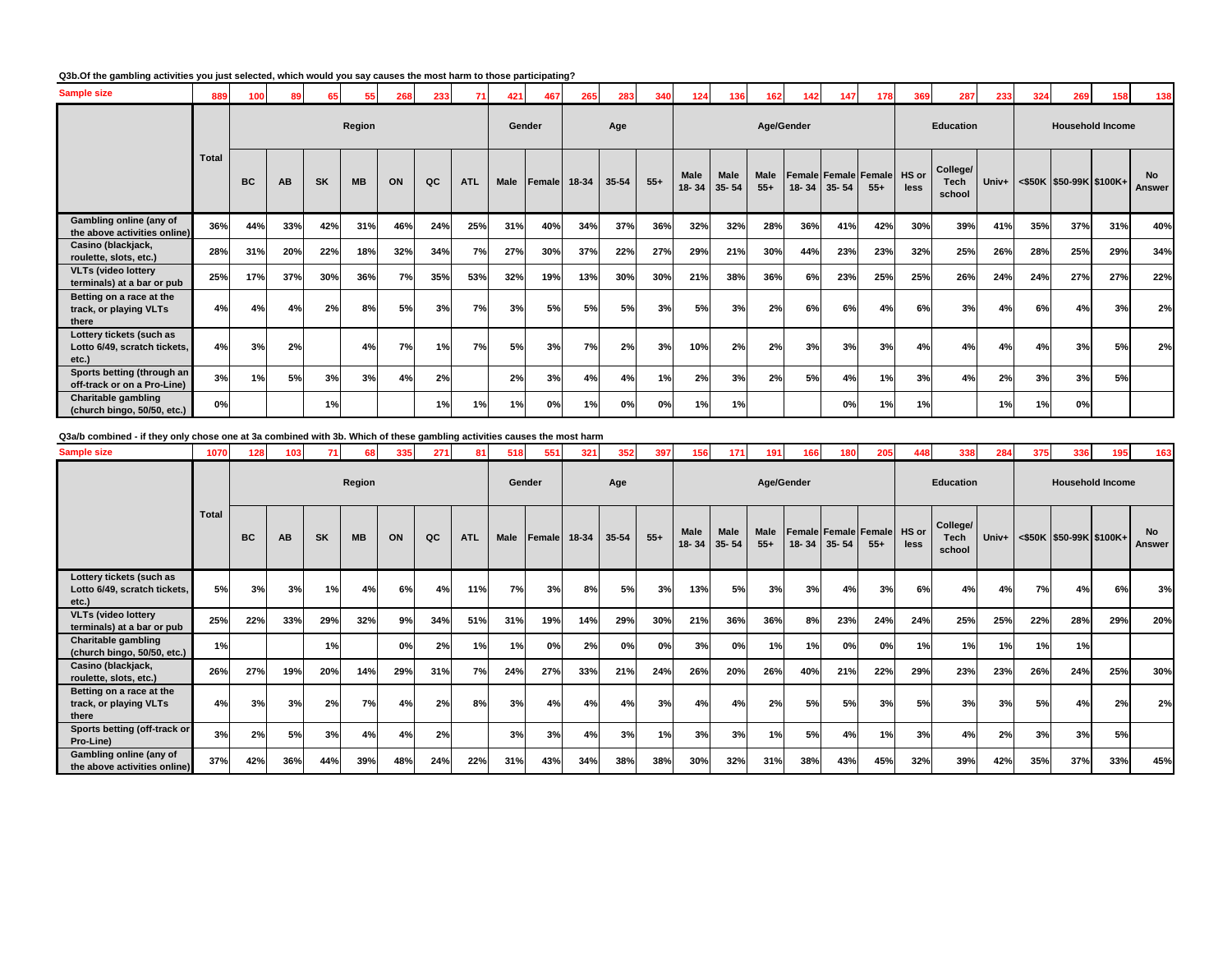### **Q4.What is your own overall view on having provincial government involvement in gambling?**

| <b>Sample size</b> | 1518         | 202       | 152       | 102       |           | 505 | 353 | 102        | 742    | 776           | 439   | 530   | 549   | 223         | 264                              | 254                  | 216                                                    | 265 | 295    | 639  | 480                               | 399   | 526 | 477                     | 280                     | 235                 |
|--------------------|--------------|-----------|-----------|-----------|-----------|-----|-----|------------|--------|---------------|-------|-------|-------|-------------|----------------------------------|----------------------|--------------------------------------------------------|-----|--------|------|-----------------------------------|-------|-----|-------------------------|-------------------------|---------------------|
|                    |              |           |           |           | Region    |     |     |            | Gender |               |       | Age   |       |             |                                  |                      | Age/Gender                                             |     |        |      | Education                         |       |     |                         | <b>Household Income</b> |                     |
|                    | <b>Total</b> | <b>BC</b> | <b>AB</b> | <b>SK</b> | <b>MB</b> | ON  | QC  | <b>ATL</b> | Male   | <b>Female</b> | 18-34 | 35-54 | $55+$ | <b>Male</b> | <b>Male</b><br>$18 - 34$   35-54 | <b>Male</b><br>$55+$ | <b>Female Female Female HS or</b><br>$18 - 34$ 35 - 54 |     | $55 +$ | less | College/<br><b>Tech</b><br>school | Univ+ |     | <\$50K \$50-99K \$100K+ |                         | <b>No</b><br>Answer |
| Overall good       | 20%          | 19%       | 22%       | 21%       | 24%       | 20% | 23% | 9%         | 22%    | 19%           | 21%   | 18%   | 22%   | 23%         | 17%                              | 26%                  | 18%                                                    | 20% | 19%    | 19%  | 22%                               | 20%   | 19% | 24%                     | 21%                     | 15%                 |
| More good than bad | 43%          | 52%       | 42%       | 52%       | 40%       | 47% | 28% | 45%        | 42%    | 43%           | 49%   | 45%   | 35%   | 49%         | 46%                              | 31%                  | 49%                                                    | 45% | 37%    | 39%  | 42%                               | 50%   | 40% | 42%                     | 46%                     | 44%                 |
| More bad than good | 26%          | 22%       | 22%       | 17%       | 27%       | 24% | 32% | 33%        | 24%    | 28%           | 22%   | 25%   | 30%   | 17%         | 25%                              | 29%                  | 28%                                                    | 26% | 31%    | 28%  | 26%                               | 23%   | 27% | 25%                     | 24%                     | 30%                 |
| Overall bad        | 11%          | 7%        | 14%       | 10%       | 10%       | 8%  | 16% | 13%        | 12%    | 10%           | 8%    | 12%   | 13%   | 10%         | 13%                              | 14%                  | 6%                                                     | 10% | 12%    | 14%  | 11%                               | 7%    | 14% | 9%                      | 9%                      | 11%                 |
| Top2Box            | 63%          | 71%       | 64%       | 73%       | 63%       | 68% | 52% | 54%        | 64%    | 62%           | 70%   | 63%   | 57%   | 72%         | 62%                              | 57%                  | 67%                                                    | 64% | 57%    | 58%  | 63%                               | 70%   | 59% | 66%                     | 67%                     | 59%                 |
| <b>Bottom2Box</b>  | 37%          | 29%       | 36%       | 27%       | 37%       | 32% | 48% | 46%        | 36%    | 38%           | 30%   | 37%   | 43%   | 28%         | 38%                              | 43%                  | 33%                                                    | 36% | 43%    | 42%  | 37%                               | 30%   | 41% | 34%                     | 33%                     | 41%                 |

### **Q5.Generally speaking, which of the following is closest to your own opinion on how gambling revenues should be spent?**

|                                                                          |       |           |     |           | Region    |     |     |            | Gender |        |       | Age   |       |                   |                          |               | Age/Gender |                   |                                             |      | Education                         |       |     | <b>Household Income</b>       |     |                     |
|--------------------------------------------------------------------------|-------|-----------|-----|-----------|-----------|-----|-----|------------|--------|--------|-------|-------|-------|-------------------|--------------------------|---------------|------------|-------------------|---------------------------------------------|------|-----------------------------------|-------|-----|-------------------------------|-----|---------------------|
|                                                                          | Total | <b>BC</b> | AB  | <b>SK</b> | <b>MB</b> | ON  | QC  | <b>ATL</b> | Male   | Female | 18-34 | 35-54 | $55+$ | Male<br>$18 - 34$ | <b>Male</b><br>$35 - 54$ | Male<br>$55+$ |            | $18 - 34$ 35 - 54 | <b>Female Female Female HS or</b><br>$55 +$ | less | College/<br><b>Tech</b><br>school | Univ+ |     | $\leq$ \$50K \$50-99K \$100K+ |     | <b>No</b><br>Answer |
| <b>Gambling revenues should</b><br>be earmarked for specific<br>purposes | 61%   | 74%       | 55% | 57%       | 57%       | 61% | 63% | 53%        | 60%    | 63%    | 58%   | 59%   | 67%   | 53%               | 59%                      | 67%           | 62%        | 59%               | 66%                                         | 59%  | 65%                               | 61%   | 64% | 56%                           | 65% | 63%                 |
| <b>Gambling revenues should</b><br>be general revenue                    | 39%   | 26%       | 45% | 43%       | 43%       | 39% | 37% | 47%        | 40%    | 37%    | 42%   | 41%   | 33%   | 47%               | 41%                      | 33%           | 38%        | 41%               | 34%                                         | 41%  | 35%                               | 39%   | 36% | 44%                           | 35% | 37%                 |

### **Q6a.Knowing this definition, have you or anyone living in your household ever suffered from problem gambling?**

|                   |       |           |      |           | Region    |     |     |            | Gender |     |              | Age     |        |      |                           | Age/Gender |                                         |                   |       |      | Education                         |     |     | <b>Household Income</b>              |     |                     |
|-------------------|-------|-----------|------|-----------|-----------|-----|-----|------------|--------|-----|--------------|---------|--------|------|---------------------------|------------|-----------------------------------------|-------------------|-------|------|-----------------------------------|-----|-----|--------------------------------------|-----|---------------------|
|                   | Total | <b>BC</b> | AB   | <b>SK</b> | <b>MB</b> | ON  | QC  | <b>ATL</b> | Male   |     | Female 18-34 | $35-54$ | $55 +$ | Male | Male<br>$18 - 34$ 35 - 54 | $55+$      | Male   Female   Female   Female   HS or | $18 - 34$ 35 - 54 | $55+$ | less | College/<br><b>Tech</b><br>school |     |     | Univ+ $ $ <\$50K  \$50-99K   \$100K+ |     | <b>No</b><br>Answer |
| Yes               | 6%    | 5%        | 8%   | 5%        | 6%        | 3%  | 12% | 5%         | 8%     | 5%  | 7%           | 5%      | 6%     | 10%  | 6%                        | 8%         | 5%                                      | 5%                | 5%    | 8%   | 5%                                | 5%  | 8%  | 6%l                                  | 5%  | 2%                  |
| $N$ o             | 91%   | 94%       | 91%  | 87%       | 91%       | 94% | 85% | 92%        | 90%    | 92% | 90%          | 91%     | 92%    | 88%  | 90%                       | 91%        | 91%                                     | 92%               | 93%   | 88%  | 94%                               | 93% | 88% | 92%                                  | 94% | 92%                 |
| Prefer not to say | 3%    | 2%        | 1% i | 8%        | 3%        | 3%  | 3%  | 2%         | 3%     | 3%  | 3%           | 4%      | 2%     | 2%   | 5%                        | 1%         | 5%                                      | 3%                | 2%    | 4%   | 1%                                | 2%  | 3%  | 2%                                   | 2%  | 6%                  |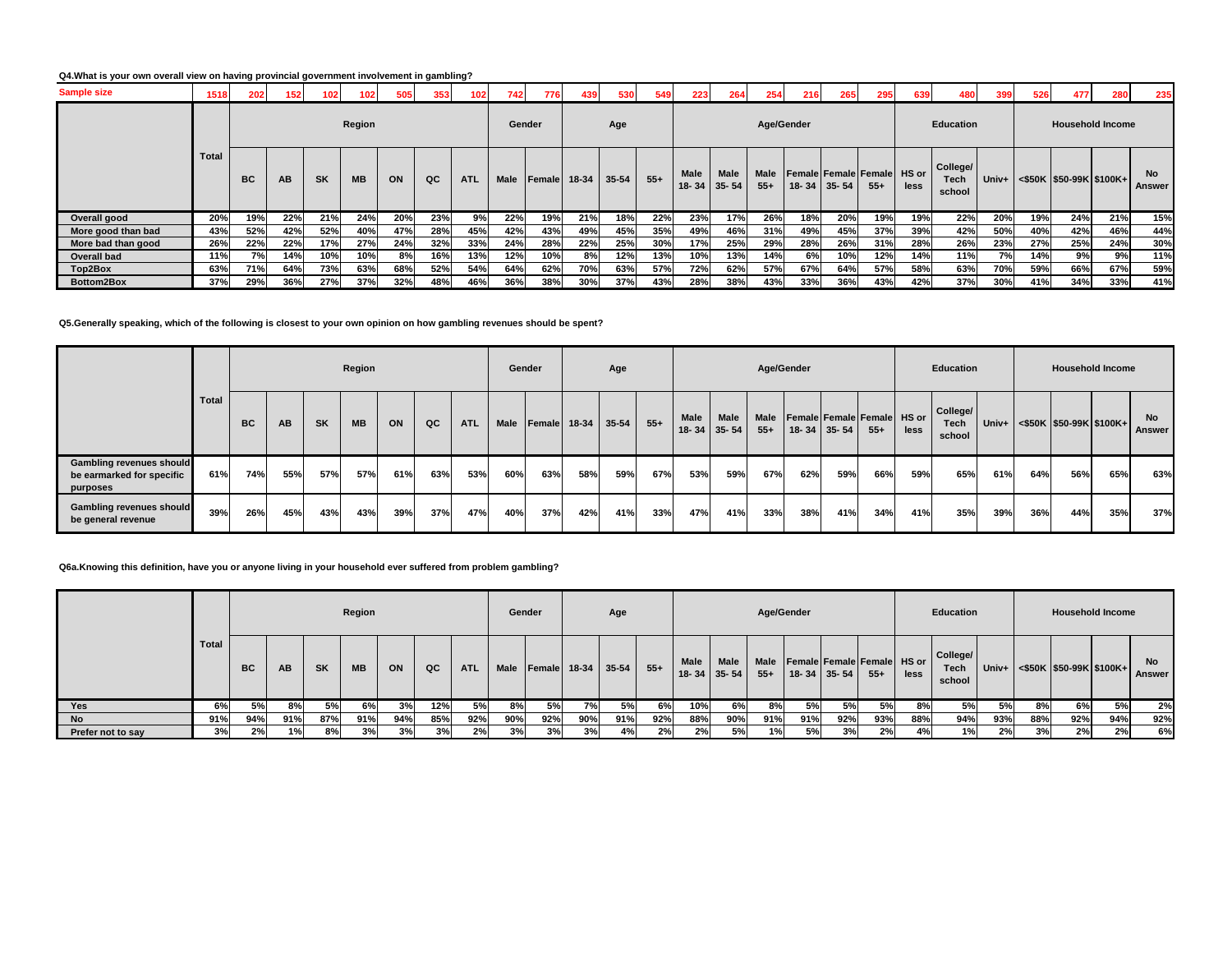### **Q6b.Which of the following gambling activities did this person have a problem with?**

| <b>Sample size</b>                                                | 94           | 10  | 14  |           |           |     |     |            | 57          | 38           | 32  | 28    |       | 22                       |                          | 20                   | 10         | 13        |                                     | 51   | 24                         |       | 45  | 31                         |     |                            |
|-------------------------------------------------------------------|--------------|-----|-----|-----------|-----------|-----|-----|------------|-------------|--------------|-----|-------|-------|--------------------------|--------------------------|----------------------|------------|-----------|-------------------------------------|------|----------------------------|-------|-----|----------------------------|-----|----------------------------|
|                                                                   |              |     |     |           | Region    |     |     |            | Gender      |              |     | Age   |       |                          |                          |                      | Age/Gender |           |                                     |      | <b>Education</b>           |       |     | <b>Household Income</b>    |     |                            |
|                                                                   | <b>Total</b> | BC  | AB  | <b>SK</b> | <b>MB</b> | ON  | QC  | <b>ATL</b> | <b>Male</b> | Female 18-34 |     | 35-54 | $55+$ | <b>Male</b><br>$18 - 34$ | <b>Male</b><br>$35 - 54$ | <b>Male</b><br>$55+$ | $18 - 34$  | $35 - 54$ | Female Female Female HS or<br>$55+$ | less | College/<br>Tech<br>school | Univ+ |     | $<$ \$50K \$50-99K \$100K+ |     | <b>No</b><br><b>Answer</b> |
| Lottery tickets (such as<br>Lotto 6/49, scratch tickets,<br>etc.) | 23%          | 27% | 11% |           |           | 23% | 28% | 27%        | 21%         | 25%          | 22% | 30%   | 18%   | 20%                      | 18%                      | 26%                  | 25%        | 44%       | 8%                                  | 31%  | 10%                        | 17%   | 30% | 18%                        | 7%  | 28%                        |
| <b>VLTs (video lottery</b><br>terminals) at a bar or pub          | 33%          | 22% | 48% | 63%       | 100%      | 9%  | 34% | 35%        | 37%         | 29%          | 24% | 28%   | 47%   | 24%                      | 32%                      | 54%                  | 23%        | 24%       | 37%                                 | 29%  | 44%                        | 32%   | 27% | 42%                        | 41% | 22%                        |
| <b>Charitable gambling</b><br>(church bingo, 50/50, etc.)         | 10%          | 7%  |     | 27%       | 10%       | 14% | 12% | 4%         | 14%         | 4%           | 19% | 4%    | 6%    | 28%                      | 7%                       | 3%                   |            | 2%        | 10%                                 | 3%   | 11%                        | 26%   | 14% | 8%                         | 7%  |                            |
| Casino (blackjack,<br>roulette, slots, etc.)                      | 30%          | 21% | 53% | 15%       | 60%       | 32% | 23% | 31%        | 33%         | 27%          | 26% | 34%   | 31%   | 20%                      | 45%                      | 38%                  | 40%        | 21%       | 22%                                 | 30%  | 27%                        | 35%   | 31% | 23%                        | 38% | 49%                        |
| Betting on a race at the<br>track, or playing VLTs<br>there       | 17%          | 7%  | 6%  |           | 22%       | 34% | 18% | 4%         | 17%         | 17%          | 28% | 7%    | 14%   | 34%                      | 9%                       | 3%                   | 15%        | 6%        | 29%                                 | 15%  | 24%                        | 12%   | 5%  | 31%                        | 13% | 38%                        |
| Sports betting (through an<br>off-track or on a Pro-Line)         | 12%          | 28% | 11% | 10%       |           | 24% | 3%  | 20%        | 13%         | 10%          | 21% | 12%   | 3%    | 24%                      | 12%                      |                      | 15%        | 12%       | 6%                                  | 15%  | 5%                         | 10%   | 10% | 2%                         | 23% | 55%                        |
| Gambling online (any of<br>the above activities online)           | 16%          | 57% | 5%  | 10%       |           | 19% | 13% |            | 19%         | 11%          | 9%  | 19%   | 19%   | 8%                       | 26%                      | 26%                  | 11%        | 11%       | 11%                                 | 18%  | 7%                         | 22%   | 9%  | 18%                        | 22% | 38%                        |
| Other type of gambling<br>(please specify)                        | 5%           | 15% | 12% |           |           |     |     | 34%        | 3%          | 8%           |     |       | 14%   |                          |                          | 10%                  |            |           | 20%                                 | 5%   | 5%                         | 5%    | 4%  | 4%                         | 12% |                            |

### **Q6c.Which of these would you say that this person had the most problem with?**

| Sample size                                                       | 29           |           |           |     |           |     |     |            | 21          |        |       |           |       |                   |               |                      |            |             |                                             |      |                            |       | 12  |     |                               |                     |
|-------------------------------------------------------------------|--------------|-----------|-----------|-----|-----------|-----|-----|------------|-------------|--------|-------|-----------|-------|-------------------|---------------|----------------------|------------|-------------|---------------------------------------------|------|----------------------------|-------|-----|-----|-------------------------------|---------------------|
|                                                                   |              |           |           |     | Region    |     |     |            | Gender      |        |       | Age       |       |                   |               |                      | Age/Gender |             |                                             |      | <b>Education</b>           |       |     |     | <b>Household Income</b>       |                     |
|                                                                   | <b>Total</b> | <b>BC</b> | <b>AB</b> | SK  | <b>MB</b> | ON  | QC  | <b>ATL</b> | <b>Male</b> | Female | 18-34 | $35 - 54$ | $55+$ | Male<br>$18 - 34$ | Male<br>35-54 | <b>Male</b><br>$55+$ |            | 18-34 35-54 | <b>Female Female Female HS or</b><br>$55 +$ | less | College/<br>Tech<br>school | Univ+ |     |     | $\leq$ \$50K \$50-99K \$100K+ | <b>No</b><br>Answer |
| Lottery tickets (such as<br>Lotto 6/49, scratch tickets,<br>etc.) | 19%          |           | 15%       |     |           |     | 42% | 34%        | 16%         | 24%    | 9%    | 19%       | 25%   |                   | 25%           | 24%                  | 38%        |             | 27%                                         | 28%  |                            | 16%   | 21% | 32% |                               |                     |
| <b>VLTs (video lottery</b><br>terminals) at a bar or pub          | 30%          | 26%       | 55%       |     | 36%       |     | 35% | 54%        | 29%         | 34%    | 32%   | 16%       | 37%   | 37%               | 21%           | 29%                  | 18%        |             | 54%                                         | 16%  | 51%                        | 42%   | 19% | 27% | 66%                           | 24%                 |
| <b>Charitable gambling</b><br>(church bingo, 50/50, etc.)         | 5%           |           |           |     |           | 28% |     |            | 7%          |        | 17%   |           |       | 22%               |               |                      |            |             |                                             |      |                            | 20%   |     | 16% |                               |                     |
| Casino (blackjack,<br>roulette, slots, etc.)                      | 23%          | 13%       | 31%       | 59% | 28%       | 38% | 14% | 12%        | 24%         | 20%    | 6%    | 26%       | 32%   | 8%                | 19%           | 38%                  |            | 46%         | 19%                                         | 17%  | 49%                        | 10%   | 19% | 19% | 22%                           | 47%                 |
| Betting on a race at the<br>track, or playing VLTs<br>there       | 6%           |           |           |     | 36%       |     | 9%  |            | 4%          | 8%     | 18%   |           |       | 14%               |               |                      | 32%        |             |                                             | 11%  |                            |       | 14% |     |                               |                     |
| Sports betting (through an<br>off-track or on a Pro-Line)         | 9%           | 13%       |           |     |           | 35% |     |            | 12%         |        | 15%   | 17%       |       | 20%               | 23%           |                      |            |             |                                             | 12%  |                            | 9%    | 11% | 6%  | 12%                           |                     |
| Gambling online (any of<br>the above activities online)           | 9%           | 48%       |           | 41% |           |     |     |            | 7%          | 14%    | 3%    | 23%       | 6%    |                   | 12%           | 10%                  | 12%        | 54%         |                                             | 16%  |                            | 3%    | 16% |     |                               | 29%                 |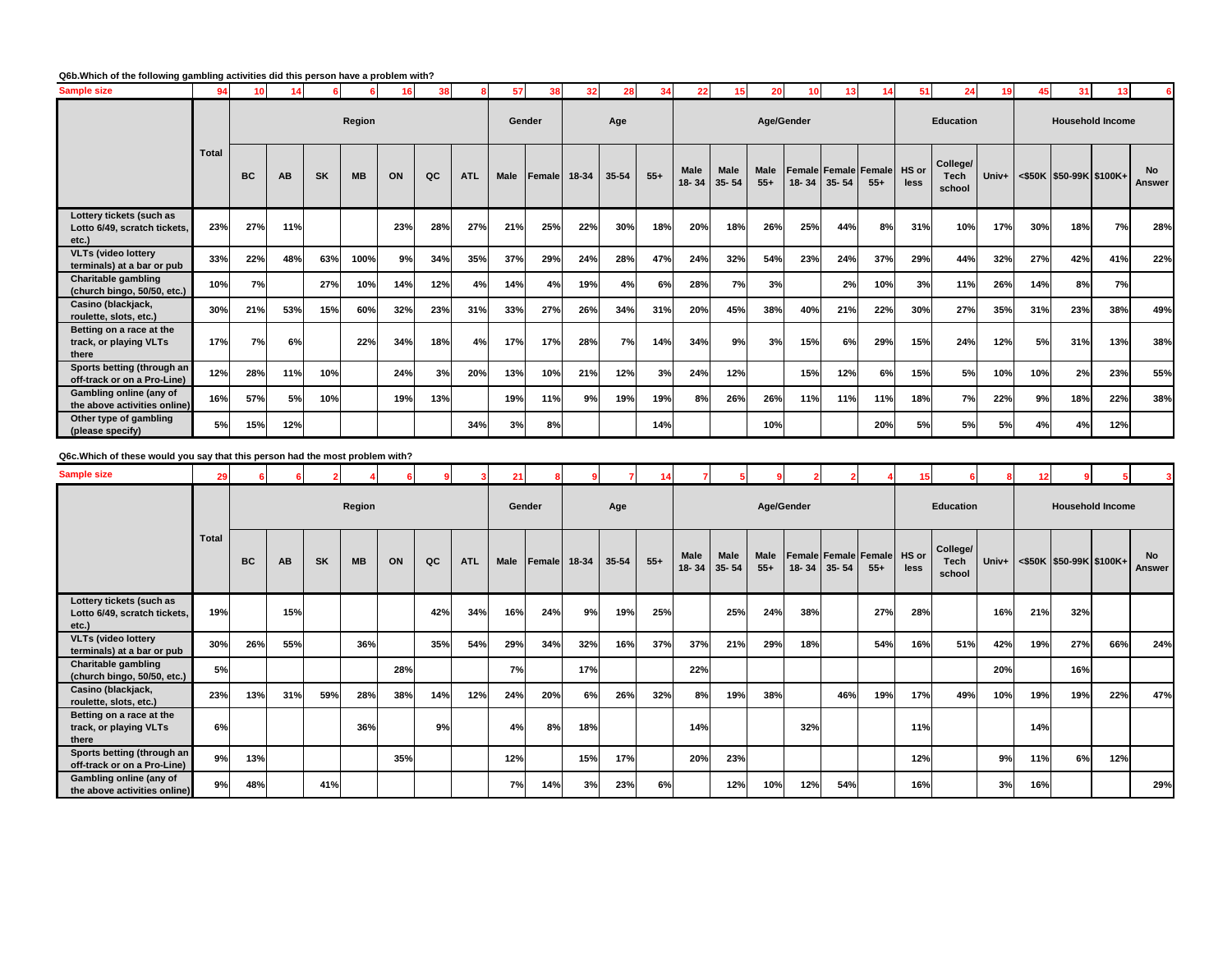# **Q6d.Has this person ever sought out help for their problem gambling?**

| <b>Sample size</b>                           | 94           |           |           |           |           |     | 38  |            | 57     |        | 32    | 28    | 34    | 22          | 15 <sub>1</sub>                  | 20            |                                           |     |       |      | 24                         | 19    |     | 31                         |     |                     |
|----------------------------------------------|--------------|-----------|-----------|-----------|-----------|-----|-----|------------|--------|--------|-------|-------|-------|-------------|----------------------------------|---------------|-------------------------------------------|-----|-------|------|----------------------------|-------|-----|----------------------------|-----|---------------------|
|                                              |              |           |           |           | Region    |     |     |            | Gender |        |       | Age   |       |             |                                  |               | Age/Gender                                |     |       |      | <b>Education</b>           |       |     | <b>Household Income</b>    |     |                     |
|                                              | <b>Total</b> | <b>BC</b> | <b>AB</b> | <b>SK</b> | <b>MB</b> | ON  | QC  | <b>ATL</b> | Male   | Female | 18-34 | 35-54 | $55+$ | <b>Male</b> | <b>Male</b><br>$18 - 34$ 35 - 54 | Male<br>$55+$ | Female Female Female HS or<br>18-34 35-54 |     | $55+$ | less | College/<br>Tech<br>school | Univ+ |     | $<$ \$50K \$50-99K \$100K+ |     | <b>No</b><br>Answer |
| Yes, successfully                            | 26%          | 28%       | 10%       | 33%       | 38%       | 37% | 22% | 52%        | 29%    | 22%    | 41%   | 17%   | 21%   | 42%         | 13%                              | 26%           | 37%                                       | 21% | 13%   | 16%  | 34%                        | 45%   | 33% | 21%                        | 27% |                     |
| Yes, currently getting help                  | 6%           |           |           |           |           |     | 12% |            | 6%     | 5%     | 11%   | 6%    |       | 16%         |                                  |               |                                           | 14% |       | 4%   | 15%                        |       | 5%  | 10%                        |     |                     |
| Yes, but were unable to<br>find any help     | 4%           |           | 5%        |           |           |     | 7%  |            | 3%     | 6%     | 3%    | 10%   |       | 4%          | 4%                               |               |                                           | 16% |       | 6%   |                            | 3%    | 5%  | 2%                         | 7%  |                     |
| Yes, but the help didn't<br>work             | 11%          | 7%        | 23%       | 15%       | 10%       | 8%  | 11% |            | 14%    | 6%     | 6%    | 8%    | 18%   | 9%          | 16%                              | 19%           |                                           |     | 16%   | 15%  | 6%                         | 7%    | 5%  | 14%                        | 21% | 24%                 |
| No, they didn't or don't<br>want to get help | 53%          | 65%       | 62%       | 52%       | 53%       | 55% | 48% | 48%        | 47%    | 61%    | 39%   | 59%   | 61%   | 28%         | 67%                              | 54%           | 63%                                       | 50% | 71%   | 59%  | 46%                        | 44%   | 52% | 53%                        | 45% | 76%                 |

### **Q6e.Did this person suffer a significant economic loss as a result of problem gambling? By significant economic loss, we mean losing a car, a house, going into heavy debt, etc.**

|                   |              |     |     |           | Region    |     |     |            | Gender      |                 |              | Age       |       |                    |                      |               | Age/Gender |                                                 |     |      | Education                  |       |     | <b>Household Income</b>    |     |                     |
|-------------------|--------------|-----|-----|-----------|-----------|-----|-----|------------|-------------|-----------------|--------------|-----------|-------|--------------------|----------------------|---------------|------------|-------------------------------------------------|-----|------|----------------------------|-------|-----|----------------------------|-----|---------------------|
|                   | <b>Total</b> | BC. | AB  | <b>SK</b> | <b>MB</b> | ON  | QC  | <b>ATL</b> | <b>Male</b> |                 | Female 18-34 | $35 - 54$ | $55+$ | Male<br>$18 - 341$ | <b>Male</b><br>35-54 | Male<br>$55+$ |            | Female Female Female HS or<br>$18-34$ 35-54 55+ |     | less | College/<br>Tech<br>school | Univ+ |     | $<$ \$50K \$50-99K \$100K+ |     | <b>No</b><br>Answer |
| Yes               | 55%          | 51% | 52% | 51%       | 38%       | 52% | 62% | 39%        | 64%         | 42%             | 60%          | 52%       | 53%   | 70%                | 65%                  | 56%           | 39%        | 38%                                             | 49% | 47%  | 53%                        | 80%   | 50% | 65%                        | 46% | 69%                 |
| <b>No</b>         | 40%          | 49% | 28% | 49%       | 40%       | 48% | 36% | 50%        | 32%         | 51%             | 31%          | 46%       | 42%   | 30%                | 30%                  | 36%           | 35%        | 62%                                             | 51% | 45%  | 47%                        | 16%   | 41% | 35%                        | 48% | 31%                 |
| Prefer not to say | 5%           |     | 20% |           | 22%       |     | 2%  | 11%        | 4%          | 7% <sub>1</sub> | 8%           | 2%        | 5%    |                    | 4%                   | 9%            | 26%        |                                                 |     | 8%   |                            | 4%    | 9%  |                            | 6%  |                     |

### **Q7a.Have any of your close friends or family members with whom you do not live ever suffered from problem gambling?**

| <b>Sample size</b> | 1518         | 202       | 152 <sub>1</sub> | 102 <sub>1</sub> | 102       | 505 | 353 | 102        | 742         | 776            | 439     | 530     | 549   | 2231                      | 264         | 254                  | 216 | 265                                                    | 295   | 639  | 480                               | 399   | 526 | 477                        | 280 | 235                        |
|--------------------|--------------|-----------|------------------|------------------|-----------|-----|-----|------------|-------------|----------------|---------|---------|-------|---------------------------|-------------|----------------------|-----|--------------------------------------------------------|-------|------|-----------------------------------|-------|-----|----------------------------|-----|----------------------------|
|                    |              |           |                  |                  | Region    |     |     |            | Gender      |                |         | Age     |       |                           |             | Age/Gender           |     |                                                        |       |      | Education                         |       |     | <b>Household Income</b>    |     |                            |
|                    | <b>Total</b> | <b>BC</b> | AB               | <b>SK</b>        | <b>MB</b> | ON  | QC  | <b>ATL</b> | <b>Male</b> | <b>IFemale</b> | $18-34$ | $35-54$ | $55+$ | Male<br>$18 - 34$   35-54 | <b>Male</b> | <b>Male</b><br>$55+$ |     | <b>Female Female Female HS or</b><br>$18 - 34$ 35 - 54 | $55+$ | less | College/<br><b>Tech</b><br>school | Univ+ |     | $<$ \$50K \$50-99K \$100K+ |     | <b>No</b><br><b>Answer</b> |
| Yes                | 23%          | 21%       | 25%              | 27%              | 23%       | 20% | 26% | 28%        | 21%         | 25%            | 19%     | 25%     | 25%   | 17%                       | 23%         | 22%                  | 20% | 28%                                                    | 27%   | 24%  | 24%                               | 21%   | 23% | 26%                        | 21% | 20%                        |
| <b>No</b>          | 74%          | 77%       | 72%              | 66%              | 74%       | 77% | 72% | 70%        | 76%         | 72%            | 79%     | 70%     | 73%   | 80%                       | 72%         | 76%                  | 78% | 69%                                                    | 71%   | 71%  | 75%                               | 78%   | 73% | 72%                        | 78% | 74%                        |
| Prefer not to say  | 3%           | 2%        | 3%               | 7%               | 3%        | 3%  | 3%  | 2%         | 3%          | 2%             | 3%      | 4%      | 2%    | 3%                        | <b>5%</b>   | 2%                   | 2%  | 3%                                                     | 2%    | 5%   | 2%                                | 1%    | 3%  | 2%                         | 1%  | 6%                         |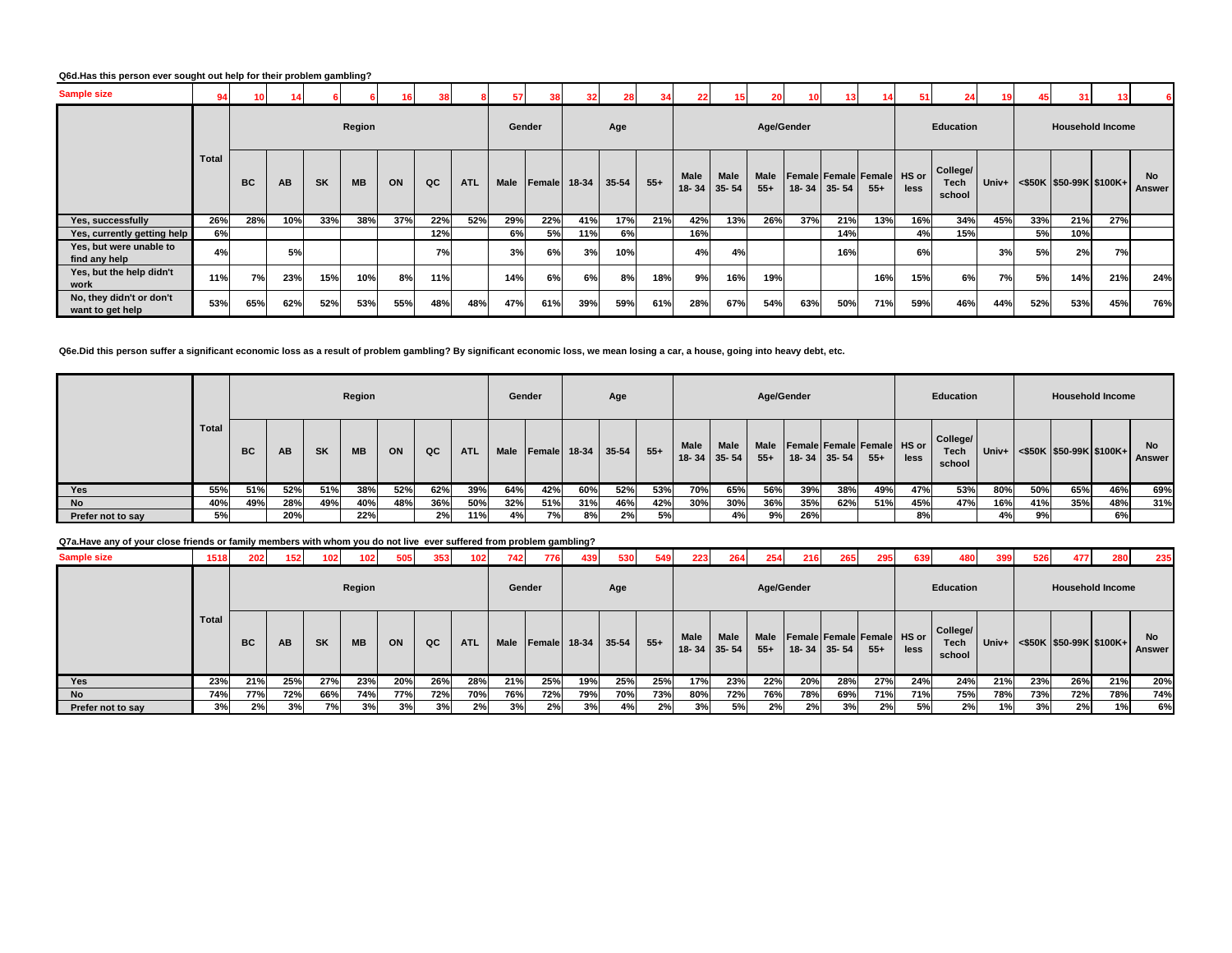# **Q7b.Which of the following gambling activities did this person have a problem with, as far as you know?**

| <b>Sample size</b>                                                | 352          | 47        | 43        | 27        | 25        | 107 | 87  | 29         | 154         | 198    | 82    | 134       | 136   | 38                  | 60   | 56                   | 44        | 74                                       | 80    | 153           | 115                        | 83    | 123 | 124 | 59                         |                     |
|-------------------------------------------------------------------|--------------|-----------|-----------|-----------|-----------|-----|-----|------------|-------------|--------|-------|-----------|-------|---------------------|------|----------------------|-----------|------------------------------------------|-------|---------------|----------------------------|-------|-----|-----|----------------------------|---------------------|
|                                                                   |              |           |           |           | Region    |     |     |            | Gender      |        |       | Age       |       |                     |      | Age/Gender           |           |                                          |       |               | <b>Education</b>           |       |     |     | <b>Household Income</b>    |                     |
|                                                                   | <b>Total</b> | <b>BC</b> | <b>AB</b> | <b>SK</b> | <b>MB</b> | ON  | QC  | <b>ATL</b> | <b>Male</b> | Female | 18-34 | $35 - 54$ | $55+$ | Male<br>18-34 35-54 | Male | <b>Male</b><br>$55+$ | $18 - 34$ | <b>Female Female Female</b><br>$35 - 54$ | $55+$ | HS or<br>less | College/<br>Tech<br>school | Univ+ |     |     | $<$ \$50K \$50-99K \$100K+ | <b>No</b><br>Answer |
| Lottery tickets (such as<br>Lotto 6/49, scratch tickets,<br>etc.) | 17%          | 17%       | 13%       | 6%        | 4%        | 18% | 24% | 14%        | 14%         | 20%    | 20%   | 16%       | 18%   | 18%                 | 14%  | 11%                  | 22%       | 17%                                      | 22%   | 21%           | 12%                        | 18%   | 22% | 17% | 11%                        | 16%                 |
| <b>VLTs (video lottery</b><br>terminals) at a bar or pub          | 33%          | 9%        | 58%       | 62%       | 65%       | 12% | 39% | 72%        | 35%         | 32%    | 26%   | 37%       | 34%   | 25%                 | 35%  | 41%                  | 27%       | 39%                                      | 29%   | 38%           | 32%                        | 27%   | 30% | 35% | 32%                        | 39%                 |
| <b>Charitable gambling</b><br>(church bingo, 50/50, etc.)         | 7%           | 5%        | 13%       | 3%        | 6%        | 6%  | 9%  | 4%         | 11%         | 4%     | 13%   | 6%        | 4%    | 26%                 | 4%   | 9%                   | 3%        | 7%                                       | 1%    | 12%           | 3%                         | 3%    | 6%  | 8%  | 8%                         | 4%                  |
| Casino (blackjack,<br>roulette, slots, etc.)                      | 60%          | 64%       | 61%       | 42%       | 52%       | 72% | 56% | 27%        | 60%         | 59%    | 58%   | 63%       | 58%   | 64%                 | 61%  | 58%                  | 53%       | 64%                                      | 57%   | 60%           | 55%                        | 65%   | 61% | 56% | 68%                        | 55%                 |
| Betting on a race at the<br>track, or playing VLTs<br>there       | 16%          | 22%       | 16%       | 5%        | 27%       | 17% | 15% | 3%         | 18%         | 14%    | 15%   | 14%       | 18%   | 12%                 | 16%  | 26%                  | 18%       | 12%                                      | 13%   | 14%           | 17%                        | 17%   | 12% | 15% | 18%                        | 23%                 |
| Sports betting (through an<br>off-track or on a Pro-Line)         | 12%          | 8%        | 20%       | 18%       | 11%       | 13% | 10% | 4%         | 16%         | 8%     | 18%   | 10%       | 9%    | 30%                 | 9%   | 14%                  | 8%        | 12%                                      | 6%    | 10%           | 14%                        | 11%   | 11% | 17% | 7%                         | 5%                  |
| Gambling online (any of<br>the above activities online)           | 19%          | 26%       | 21%       | 19%       | 7%        | 18% | 18% | 11%        | 20%         | 18%    | 25%   | 12%       | 21%   | 26%                 | 11%  | 25%                  | 24%       | 14%                                      | 18%   | 14%           | 21%                        | 23%   | 19% | 19% | 20%                        | 15%                 |
| Other type of gambling<br>(please specify)                        | 4%           | 8%        | 3%        |           |           | 5%  | 3%  | 6%         | 5%          | 3%     |       | 4%        | 7%    |                     | 3%   | 12%                  |           | 5%                                       | 4%    | 6%            | 2%                         | 4%    | 3%  | 5%  | 4%                         | 5%                  |

**Q7c.Which of these would you say that this person had the most problem with?**

| <b>Sample size</b>                                                | 127          | 17        | 19        | 12        | 11     | 39 <sup>1</sup> | 33 <sub>1</sub> |            | 58     | 69     | 29    | 51    | 47    | -17  | 19                  | 22                   | 12        | 32                                | 26    | 59            | 38                         | 30    | 43  |                         | 27  | 13                  |
|-------------------------------------------------------------------|--------------|-----------|-----------|-----------|--------|-----------------|-----------------|------------|--------|--------|-------|-------|-------|------|---------------------|----------------------|-----------|-----------------------------------|-------|---------------|----------------------------|-------|-----|-------------------------|-----|---------------------|
|                                                                   |              |           |           |           | Region |                 |                 |            | Gender |        |       | Age   |       |      |                     | Age/Gender           |           |                                   |       |               | <b>Education</b>           |       |     | <b>Household Income</b> |     |                     |
|                                                                   | <b>Total</b> | <b>BC</b> | <b>AB</b> | <b>SK</b> | MB     | ON              | QC              | <b>ATL</b> | Male   | Female | 18-34 | 35-54 | $55+$ | Male | Male<br>18-34 35-54 | <b>Male</b><br>$55+$ | $18 - 34$ | Female Female Female<br>$35 - 54$ | $55+$ | HS or<br>less | College/<br>Tech<br>school | Univ+ |     | <\$50K \$50-99K \$100K+ |     | <b>No</b><br>Answer |
| Lottery tickets (such as<br>Lotto 6/49, scratch tickets,<br>etc.) | 6%           |           | 4%        |           |        | 6%              | 9%              | 11%        | 2%     | 9%     | 6%    | 4%    | 7%    | 5%   |                     |                      | 7%        | 6%                                | 13%   | 5%            | 5%                         | 7%    | 10% | 3%                      | 3%  | 7%                  |
| <b>VLTs (video lottery</b><br>terminals) at a bar or pub          | 23%          |           | 39%       | 60%       | 41%    | 11%             | 26%             | 47%        | 21%    | 25%    | 7%    | 34%   | 22%   | 6%   | 30%                 | 24%                  | 8%        | 36%                               | 19%   | 22%           | 28%                        | 18%   | 20% | 17%                     | 38% | 26%                 |
| <b>Charitable gambling</b><br>(church bingo, 50/50, etc.)         | 3%           | 6%        | 4%        |           |        | 4%              |                 | 3%         | 3%     | 3%     | 5%    | 2%    | 1%    | 9%   |                     |                      |           | 4%                                | 3%    | 3%            |                            | 6%    |     | 7%                      | 1%  |                     |
| Casino (blackjack,<br>roulette, slots, etc.)                      | 39%          | 47%       | 28%       | 20%       | 24%    | 48%             | 46%             |            | 43%    | 37%    | 37%   | 33%   | 47%   | 40%  | 41%                 | 46%                  | 33%       | 29%                               | 48%   | 42%           | 43%                        | 29%   | 46% | 36%                     | 34% | 39%                 |
| Betting on a race at the<br>track, or playing VLTs<br>there       | 7%           | 17%       | 10%       |           | 7%     | 6%              | 5%              |            | 9%     | 6%     | 7%    | 8%    | 6%    | 4%   | 12%                 | 8%                   | 10%       | 6%                                | 3%    | 8%            | 3%                         | 10%   | 6%  | 12%                     | 4%  |                     |
| Sports betting (through an<br>off-track or on a Pro-Line)         | 5%           |           | 8%        | 20%       | 18%    | 5%              | 2%              |            | 7%     | 3%     | 12%   | 5%    |       | 15%  | 9%                  |                      | 8%        | 3%                                |       | 8%            |                            | 6%    | 5%  | 6%                      | 6%  |                     |
| Gambling online (any of<br>the above activities online)           | 15%          | 30%       | 4%        |           | 9%     | 21%             | 10%             | 15%        | 16%    | 14%    | 26%   | 9%    | 14%   | 21%  | 8%                  | 18%                  | 33%       | 10%                               | 11%   | 7%            | 20%                        | 25%   | 15% | 16%                     | 7%  | 28%                 |
| Other type of gambling                                            | 3%           |           | 3%        |           |        |                 | 3%              | 24%        | 1%     | 4%     |       | 4%    | 3%    |      |                     | 2%                   |           | 6%                                | 3%    | 5%            | 1%                         |       |     | 3%                      | 7%  |                     |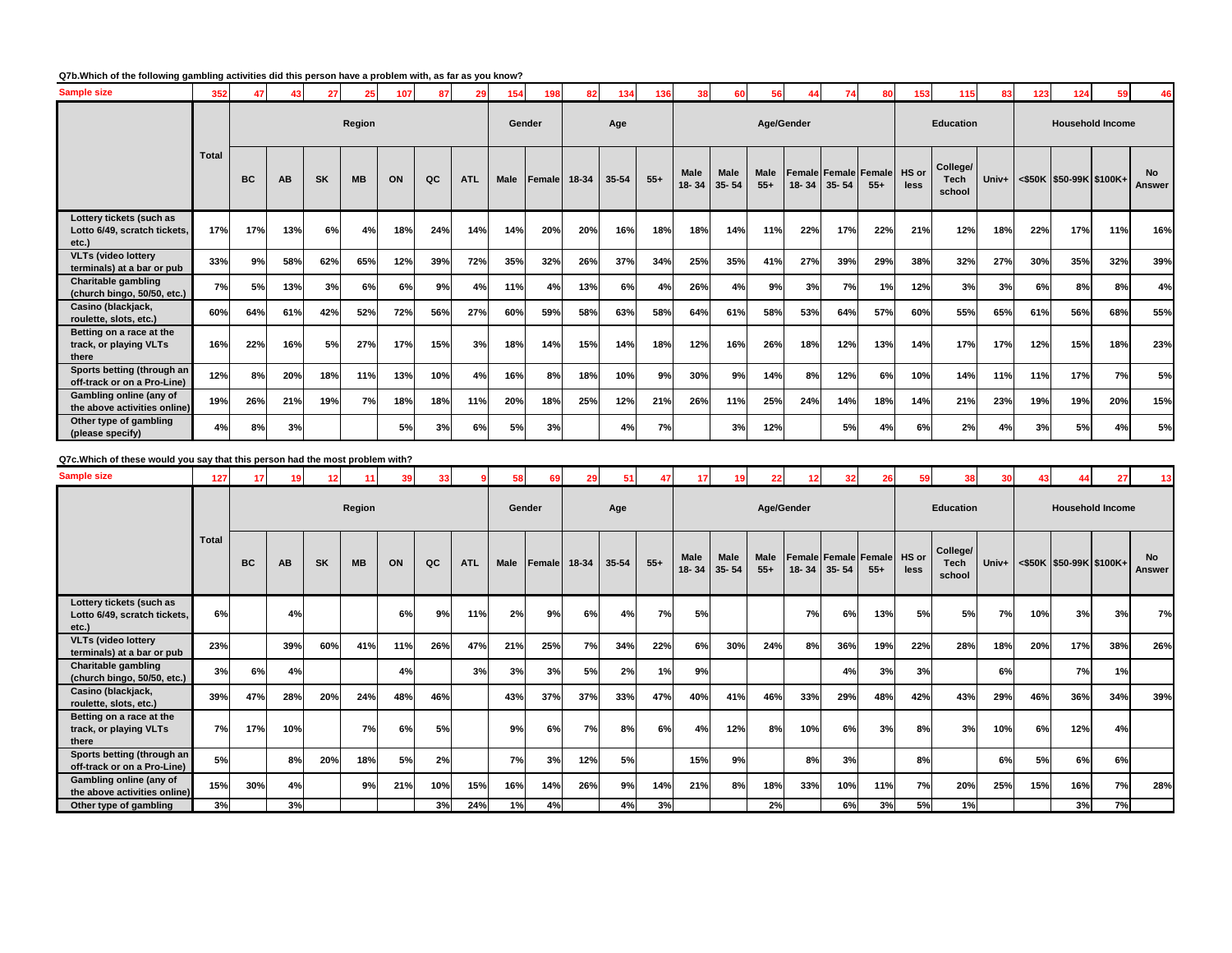### **Q7d.Has this person ever sought out help for their problem gambling?**

| <b>Sample size</b>                           | 352   |     |           |           |           |     |     |            | 154         |              |     | 34    | 136   |                      | 60                       | 56                   |           |           |                                            | 153  | 115                        | 83  |     | 124                                               |     |                     |
|----------------------------------------------|-------|-----|-----------|-----------|-----------|-----|-----|------------|-------------|--------------|-----|-------|-------|----------------------|--------------------------|----------------------|-----------|-----------|--------------------------------------------|------|----------------------------|-----|-----|---------------------------------------------------|-----|---------------------|
|                                              |       |     |           |           | Region    |     |     |            | Gender      |              |     | Age   |       |                      |                          | Age/Gender           |           |           |                                            |      | <b>Education</b>           |     |     | <b>Household Income</b>                           |     |                     |
|                                              | Total | BC  | <b>AB</b> | <b>SK</b> | <b>MB</b> | ON  | QC  | <b>ATL</b> | <b>Male</b> | Female 18-34 |     | 35-54 | $55+$ | <b>Male</b><br>18-34 | <b>Male</b><br>$35 - 54$ | <b>Male</b><br>$55+$ | $18 - 34$ | $35 - 54$ | <b>Female Female Female HS or</b><br>$55+$ | less | College/<br>Tech<br>school |     |     | Univ+ $\leq$ \$50K $\mid$ \$50-99K $\mid$ \$100K+ |     | <b>No</b><br>Answer |
| Yes, successfully                            | 21%   | 28% | 18%       | 30%       | 13%       | 19% | 17% | 31%        | 20%         | 22%          | 35% | 16%   | 18%   | 35%                  | 12%                      | 19%                  | 35%       | 19%       | 17%                                        | 21%  | 16%                        | 27% | 22% | 21%                                               | 12% | 30%                 |
| Yes, currently getting help                  | 6%    | 6%  | 4%        | 2%        | 4%        | 6%  | 8%  |            | 7%          | 4%           | 14% | 3%    | 4%    | 20%                  | 3%                       | 2%                   | 8%        | 2%        | 4%                                         | 7%   | 5%                         | 3%  | 6%  | 7%                                                | 4%  | 2%                  |
| Yes, but were unable to<br>find any help     | 3%    | 4%  | 2%        | 3%        |           | 4%  | 2%  | 6%         | 4%          | 3%           | 2%  | 5%    | 2%    | 2%                   | 5%                       | 4%                   | 2%        | 4%        | 1%                                         | 4%   | 2%                         | 4%  | 7%  | 1%                                                | 3%  |                     |
| Yes, but the help didn't<br>work             | 7%    | 16% | 6%        | 7%        | 8%        | 4%  | 7%  | 7%         | 8%          | 6%           | 1%  | 7%    | 11%   | 2%                   | 10%                      | 11%                  |           | 5%        | 11%                                        | 8%   | 7%                         | 6%  | 5%  | 7%                                                | 11% | 7%                  |
| No, they didn't or don't<br>want to get help | 63%   | 46% | 71%       | 57%       | 74%       | 67% | 65% | 56%        | 61%         | 65%          | 48% | 70%   | 66%   | 41%                  | 70%                      | 64%                  | 54%       | 70%       | 67%                                        | 61%  | 69%                        | 60% | 60% | 64%                                               | 70% | 61%                 |

**Q7e.Did this person suffer a significant economic loss as a result of problem gambling? By significant economic loss, we mean losing a car, a house, going into heavy debt, etc.**

|                   |       |                                                 |     |     | Region |     |     |            | Gender      |              |     | Age       |       |      |                                  |               | Age/Gender |                                                 |       |      | Education                         |     |     |     | <b>Household Income</b>               |                     |
|-------------------|-------|-------------------------------------------------|-----|-----|--------|-----|-----|------------|-------------|--------------|-----|-----------|-------|------|----------------------------------|---------------|------------|-------------------------------------------------|-------|------|-----------------------------------|-----|-----|-----|---------------------------------------|---------------------|
|                   | Total | AB<br><b>MB</b><br>ON<br>QC<br><b>SK</b><br>BC. |     |     |        |     |     | <b>ATL</b> | <b>Male</b> | Female 18-34 |     | $35 - 54$ | $55+$ | Male | <b>Male</b><br>$18 - 34$ 35 - 54 | Male<br>$55+$ |            | Female Female Female HS or<br>$18 - 34$ 35 - 54 | $55+$ | less | College/<br><b>Tech</b><br>school |     |     |     | Univ+ $ $ <\$50K   \$50-99K   \$100K+ | <b>No</b><br>Answer |
| Yes               | 64%   | 65%                                             | 73% | 54% | 52%    | 62% | 64% | 67%        | 61%         | 66%          | 66% | 61%       | 66%   | 52%  | 55%                              | 75%           | 78%        | 66%                                             | 59%   | 64%  | 69%                               | 58% | 65% | 60% | 71%                                   | 61%                 |
| No                | 32%   | 34%                                             | 27% | 41% | 25%    | 33% | 33% | 32%        | 34%         | 31%          | 34% | 35%       | 29%   | 48%  | 39%                              | 19%           | 21%        | 32%                                             | 35%   | 32%  | 29%                               | 37% | 31% | 37% | 22%                                   | 37%                 |
| Prefer not to say | 4%    | 1%                                              |     | 4%  | 22%    | 5%  | 3%  | 1%         | 4%          | 3%           | 0%  | 4%        | 6%    |      | 7%                               | 5%            | 1%         | 1%                                              | 6%    | 4%   | 2%                                | 5%  | 4%  | 3%  | 7%l                                   | 2%                  |

# **Q8.[Summary of Agree]Do you agree or disagree with the following statements?**

| <b>Sample size</b>                                                                                                                  | 1518         | 202       | 152 | 102       | 102       | 505 | 353 | 102        | 742    | 776    | 439   | 530   | 549   | 223               | 264               | 254           | 216                        | 265               | 295   | 639  | 480                        | 399   | 526 | 477                     | 280 | 235                 |
|-------------------------------------------------------------------------------------------------------------------------------------|--------------|-----------|-----|-----------|-----------|-----|-----|------------|--------|--------|-------|-------|-------|-------------------|-------------------|---------------|----------------------------|-------------------|-------|------|----------------------------|-------|-----|-------------------------|-----|---------------------|
|                                                                                                                                     |              |           |     |           | Region    |     |     |            | Gender |        |       | Age   |       |                   |                   |               | Age/Gender                 |                   |       |      | Education                  |       |     | <b>Household Income</b> |     |                     |
|                                                                                                                                     | <b>Total</b> | <b>BC</b> | AB  | <b>SK</b> | <b>MB</b> | ON  | QC  | <b>ATL</b> | Male   | Female | 18-34 | 35-54 | $55+$ | Male<br>$18 - 34$ | Male<br>$35 - 54$ | Male<br>$55+$ | Female Female Female HS or | $18 - 34$ 35 - 54 | $55+$ | less | College/<br>Tech<br>school | Univ+ |     | <\$50K \$50-99K \$100K+ |     | <b>No</b><br>Answer |
| The government of your<br>province DOES enough to<br>assist those suffering from<br>problem gambling                                | 34%          | 36%       | 30% | 38%       | 41%       | 32% | 39% | 31%        | 40%    | 29%    | 35%   | 33%   | 35%   | 42%               | 41%               | 37%           | 28%                        | 25%               | 33%   | 32%  | 37%                        | 34%   | 36% | 35%                     | 40% | 24%                 |
| The government of your<br>province DOES NOT do<br>enough to prevent<br>gambling addictions from<br>developing in the first<br>place | 47%          | 42%       | 34% | 39%       | 47%       | 46% | 60% | 42%        | 47%    | 47%    | 47%   | 45%   | 48%   | 43%               | 47%               | 52%           | 52%                        | 43%               | 46%   | 46%  | 47%                        | 49%   | 49% | 47%                     | 47% | 42%                 |
| The government of your<br>province DOES a good job<br>of managing gambling and<br>gaming activities in your<br>province             | 45%          | 53%       | 41% | 48%       | 49%       | 44% | 46% | 34%        | 50%    | 41%    | 51%   | 44%   | 42%   | 55%               | 49%               | 45%           | 46%                        | 38%               | 39%   | 39%  | 47%                        | 51%   | 40% | 50%                     | 54% | 35%                 |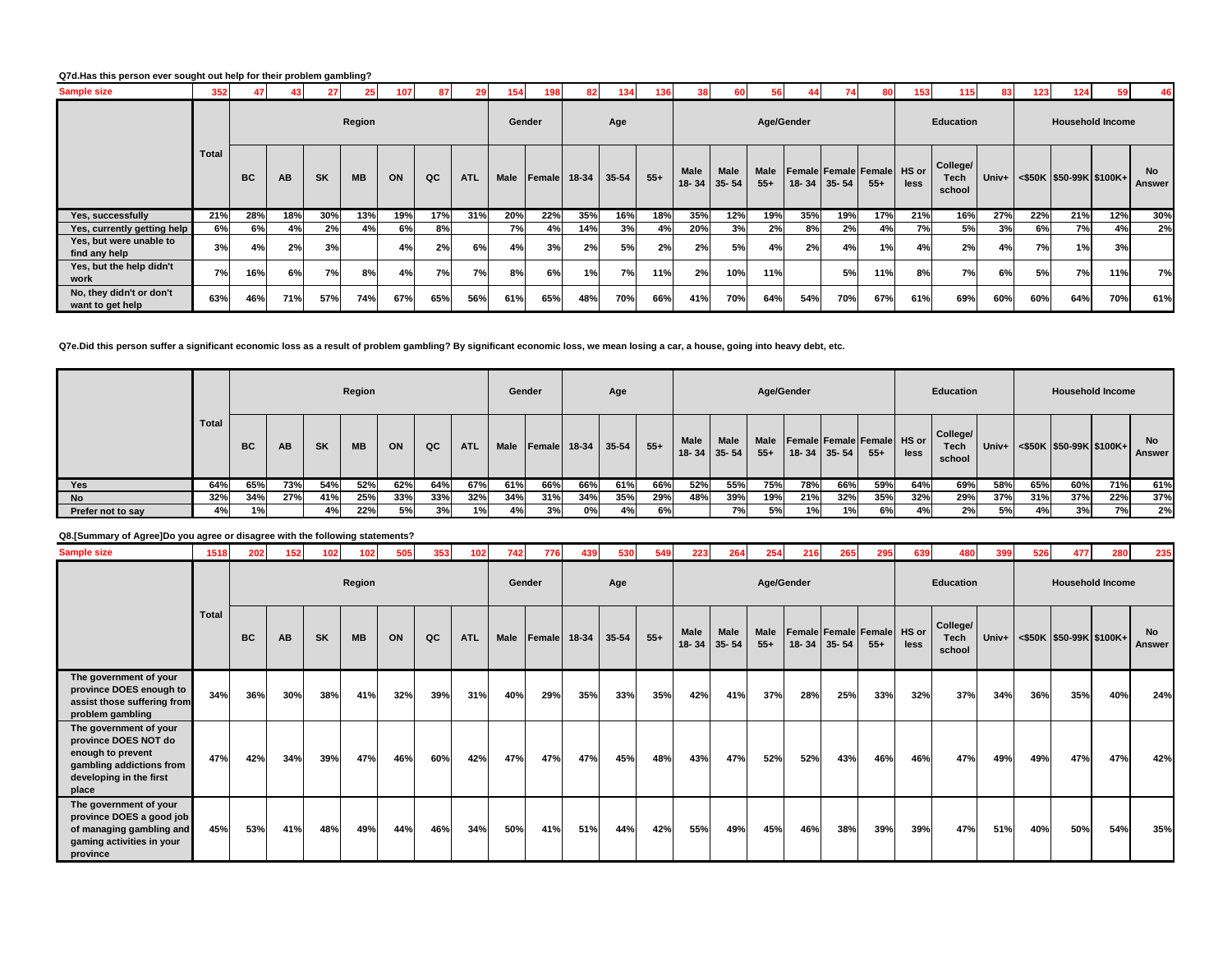### **Q8.[Summary of Disagree]Do you agree or disagree with the following statements?**

|                                                                                                                                     |              |     |     |           | Region    |     |     |            | Gender |              |     | Age   |       |                   |                   |                      | Age/Gender                 |             |       |      | Education                  |       |     | <b>Household Income</b> |     |                     |
|-------------------------------------------------------------------------------------------------------------------------------------|--------------|-----|-----|-----------|-----------|-----|-----|------------|--------|--------------|-----|-------|-------|-------------------|-------------------|----------------------|----------------------------|-------------|-------|------|----------------------------|-------|-----|-------------------------|-----|---------------------|
|                                                                                                                                     | <b>Total</b> | BC  | AB  | <b>SK</b> | <b>MB</b> | ON  | QC  | <b>ATL</b> | Male   | Female 18-34 |     | 35-54 | $55+$ | Male<br>$18 - 34$ | Male<br>$35 - 54$ | <b>Male</b><br>$55+$ | Female Female Female HS or | 18-34 35-54 | $55+$ | less | College/<br>Tech<br>school | Univ+ |     | <\$50K \$50-99K \$100K+ |     | <b>No</b><br>Answer |
| The government of your<br>province DOES enough to<br>assist those suffering from<br>problem gambling                                | 35%          | 29% | 27% | 22%       | 27%       | 36% | 44% | 32%        | 36%    | 34%          | 29% | 35%   | 40%   | 25%               | 36%               | 45%                  | 34%                        | 33%         | 35%   | 34%  | 38%                        | 34%   | 35% | 36%                     | 32% | 37%                 |
| The government of your<br>province DOES NOT do<br>enough to prevent<br>gambling addictions from<br>developing in the first<br>place | 24%          | 26% | 27% | 25%       | 29%       | 22% | 24% | 23%        | 29%    | 19%          | 22% | 24%   | 26%   | 27%               | 31%               | 30%                  | 16%                        | 18%         | 22%   | 22%  | 28%                        | 23%   | 21% | 26%                     | 28% | 22%                 |
| The government of your<br>province DOES a good job<br>of managing gambling and<br>gaming activities in your<br>province             | 28%          | 20% | 20% | 25%       | 18%       | 28% | 36% | 31%        | 32%    | 24%          | 19% | 28%   | 35%   | 20%               | 33%               | 41%                  | 17%                        | 23%         | 30%   | 29%  | 29%                        | 24%   | 31% | 27%                     | 23% | 27%                 |

**Q8.[The government of your province DOES enough to assist those suffering from problem gambling]Do you agree or disagree with the following statements?**

|                            |       |           |     |           | Region    |     |     |            | Gender      |                |         | Age       |       |                      |                          | Age/Gender           |     |             |                                            |      | <b>Education</b>           |       |     |     | <b>Household Income</b>   |                     |
|----------------------------|-------|-----------|-----|-----------|-----------|-----|-----|------------|-------------|----------------|---------|-----------|-------|----------------------|--------------------------|----------------------|-----|-------------|--------------------------------------------|------|----------------------------|-------|-----|-----|---------------------------|---------------------|
|                            | Total | <b>BC</b> | AB  | <b>SK</b> | <b>MB</b> | ON  | QC  | <b>ATL</b> | <b>Male</b> | <b>IFemale</b> | $18-34$ | $35 - 54$ | $55+$ | <b>Male</b><br>18-34 | <b>Male</b><br>$35 - 54$ | <b>Male</b><br>$55+$ |     | 18-34 35-54 | <b>Female Female Female HS or</b><br>$55+$ | less | College/<br>Tech<br>school | Univ+ |     |     | $<$ \$50K S50-99K \$100K+ | <b>No</b><br>Answer |
| <b>Strongly Agree</b>      | 8%    | 7%        | 6%  | 5%        | 9%        | 6%  | 12% | 4%         | 10%         | 5%             | 10%     | 6%        | 7%    | 14%                  | 8%                       | 9%                   | 6%  | 5%          | 5%                                         | 6%   | 11%                        | 6%    | 7%  | 9%  | 10%                       | 3%                  |
| <b>Moderately Agree</b>    | 27%   | 29%       | 24% | 34%       | 33%       | 26% | 27% | 26%        | 30%         | 24%            | 25%     | 27%       | 28%   | 28%                  | 33%                      | 28%                  | 22% | 20%         | 28%                                        | 27%  | 26%                        | 28%   | 28% | 26% | 30%                       | 20%                 |
| <b>Moderately Disagree</b> | 21%   | 15%       | 16% | 15%       | 18%       | 25% | 23% | 21%        | 20%         | 23%            | 20%     | 22%       | 22%   | 13%                  | 23%                      | 23%                  | 27% | 21%         | 21%                                        | 19%  | 23%                        | 23%   | 20% | 24% | 20%                       | 21%                 |
| <b>Strongly Disagree</b>   | 13%   | 14%       | 11% | 7%        | 9%        | 11% | 21% | 11%        | 16%         | 11%            | 9%      | 12%       | 18%   | 12%                  | 13%                      | 22%                  | 7%  | 12%         | 15%                                        | 14%  | 15%                        | 10%   | 15% | 12% | 12%                       | 16%                 |
| Don't Know                 | 31%   | 35%       | 44% | 39%       | 32%       | 32% | 17% | 38%        | 24%         | 37%            | 36%     | 32%       | 25%   | 33%                  | 23%                      | 18%                  | 38% | 42%         | 32%                                        | 34%  | 25%                        | 32%   | 29% | 29% | 28%                       | 39%                 |
| Top2Box                    | 34%   | 36%       | 30% | 38%       | 41%       | 32% | 39% | 31%        | 40%         | 29%            | 35%     | 33%       | 35%   | 42%                  | 41%                      | 37%                  | 28% | 25%         | 33%                                        | 32%  | 37%                        | 34%   | 36% | 35% | 40%                       | 24%                 |
| Bottom2Box                 | 35%   | 29%       | 27% | 22%       | 27%       | 36% | 44% | 32%        | 36%         | 34%            | 29%     | 35%       | 40%   | 25%                  | 36%                      | 45%                  | 34% | 33%         | 35%                                        | 34%  | 38%                        | 34%   | 35% | 36% | 32%                       | 37%                 |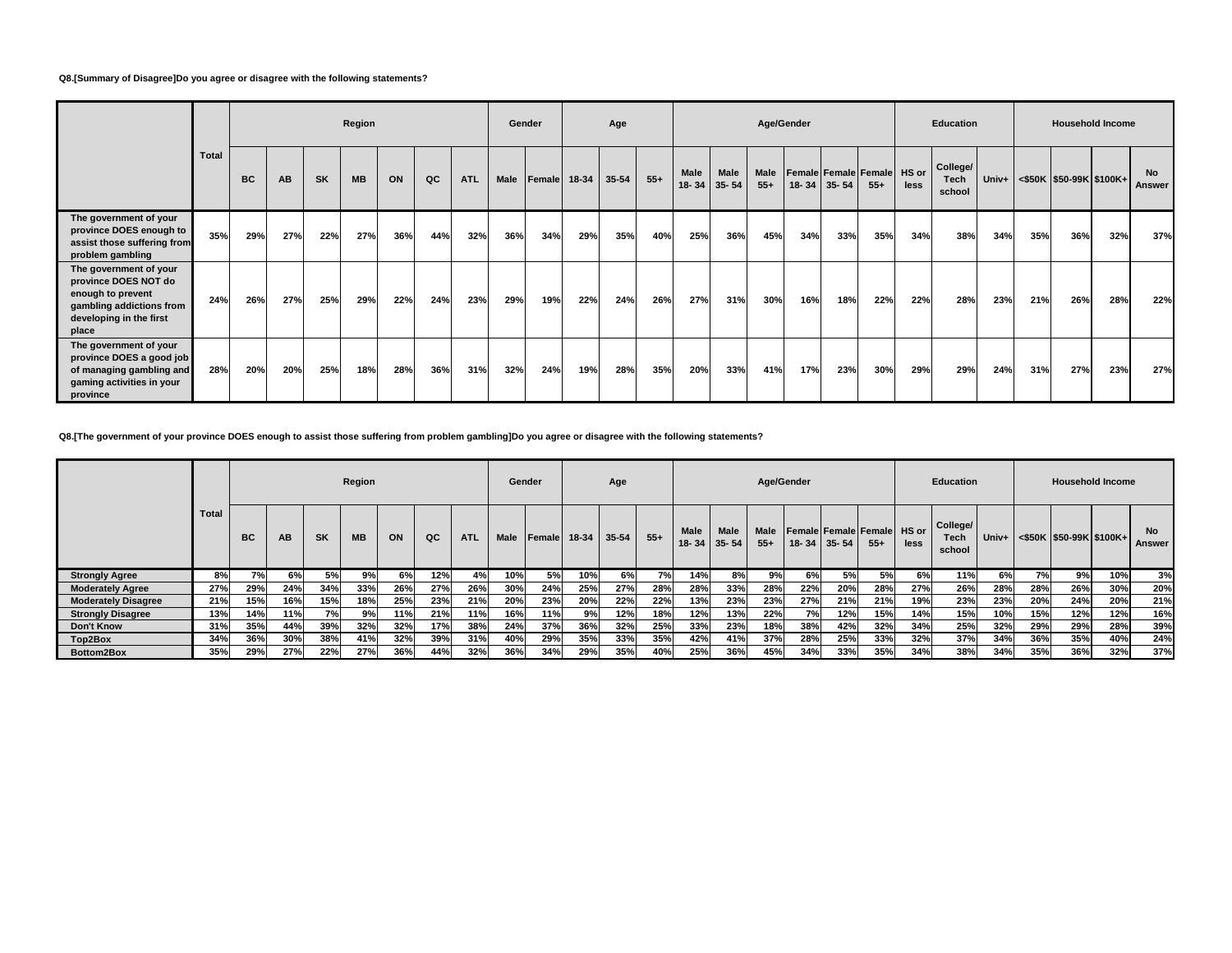#### **Q8.[The government of your province DOES NOT do enough to prevent gambling addictions from developing in the first place]Do you agree or disagree with the following statements?**

|                            |              |     |     |           | Region    |     |     |            | Gender      |                |       | Age       |       |                                  |             | Age/Gender           |     |             |                                             |      | <b>Education</b>                  |       |     |     | <b>Household Income</b>      |                     |
|----------------------------|--------------|-----|-----|-----------|-----------|-----|-----|------------|-------------|----------------|-------|-----------|-------|----------------------------------|-------------|----------------------|-----|-------------|---------------------------------------------|------|-----------------------------------|-------|-----|-----|------------------------------|---------------------|
|                            | <b>Total</b> | BC  | AB  | <b>SK</b> | <b>MB</b> | ON  | QC  | <b>ATL</b> | <b>Male</b> | <b>IFemale</b> | 18-34 | $35 - 54$ | $55+$ | <b>Male</b><br>$18 - 34$ 35 - 54 | <b>Male</b> | <b>Male</b><br>$55+$ |     | 18-34 35-54 | <b>Female Female Female HS or</b><br>$55 +$ | less | College/<br><b>Tech</b><br>school | Univ+ |     |     | $\leq$ \$50K S50-99K \$100K+ | <b>No</b><br>Answer |
| <b>Strongly Agree</b>      | 21%          | 19% | 14% | 11%       | 11%       | 18% | 32% | 22%        | 22%         | 19%            | 17%   | 19%       | 25%   | 20%                              | 19%         | 28%                  | 14% | 19%         | 22%                                         | 20%  | 24%                               | 18%   | 22% | 22% | 18%                          | 17%                 |
| <b>Moderately Agree</b>    | 26%          | 24% | 21% | 28%       | 36%       | 28% | 28% | 20%        | 25%         | 28%            | 30%   | 26%       | 23%   | 22%                              | 28%         | 24%                  | 38% | 24%         | 23%                                         | 27%  | 23%                               | 30%   | 27% | 25% | 29%                          | 25%                 |
| <b>Moderately Disagree</b> | 17%          | 17% | 19% | 20%       | 22%       | 16% | 15% | 21%        | 20%         | 13%            | 16%   | 17%       | 17%   | 17%                              | 23%         | 20%                  | 15% | 11%         | 15%                                         | 15%  | 19%                               | 16%   | 15% | 19% | 19%                          | 14%                 |
| <b>Strongly Disagree</b>   | 7%           | 9%  | 8%l | 5%        | 7%        | 7%  | 9%  | 2%         | 9%          | 6%             | 6%    | 7%        | 9%    | 10%                              | 8%          | 10%                  | 2%  | 7%l         | 7%                                          | 7%   | 9%                                | 7%    | 6%l | 7%  | 9%                           | 8%                  |
| Don't Know                 | 29%          | 32% | 39% | 36%       | 24%       | 32% | 16% | 35%        | 23%         | 34%            | 31%   | 30%       | 26%   | 30%                              | 22%         | 19%                  | 31% | 39%         | 33%                                         | 32%  | 25%                               | 28%   | 30% | 27% | 26%                          | 35%                 |
| Top2Box                    | 47%          | 42% | 34% | 39%       | 47%       | 46% | 60% | 42%        | 47%         | 47%            | 47%   | 45%       | 48%   | 43%                              | 47%         | 52%                  | 52% | 43%         | 46%                                         | 46%  | 47%                               | 49%   | 49% | 47% | 47%                          | 42%                 |
| <b>Bottom2Box</b>          | 24%          | 26% | 27% | 25%       | 29%       | 22% | 24% | 23%        | 29%         | 19%            | 22%   | 24%       | 26%   | 27%                              | 31%         | 30%                  | 16% | 18%         | 22%                                         | 22%  | 28%                               | 23%   | 21% | 26% | 28%                          | 22%                 |

**Q8.[The government of your province DOES a good job of managing gambling and gaming activities in your province]Do you agree or disagree with the following statements?**

|                            |       |     |     |           | Region    |     |     |            |             | Gender       |     | Age       |       |                          |                          | Age/Gender           |             |     |                                            |      | <b>Education</b>           |     |     |                                       | <b>Household Income</b> |                     |
|----------------------------|-------|-----|-----|-----------|-----------|-----|-----|------------|-------------|--------------|-----|-----------|-------|--------------------------|--------------------------|----------------------|-------------|-----|--------------------------------------------|------|----------------------------|-----|-----|---------------------------------------|-------------------------|---------------------|
|                            | Total | BC  | AB  | <b>SK</b> | <b>MB</b> | ON  | QC  | <b>ATL</b> | <b>Male</b> | Female 18-34 |     | $35 - 54$ | $55+$ | <b>Male</b><br>$18 - 34$ | <b>Male</b><br>$35 - 54$ | <b>Male</b><br>$55+$ | 18-34 35-54 |     | <b>Female Female Female HS or</b><br>$55+$ | less | College/<br>Tech<br>school |     |     | Univ+ $\leq$ \$50K \\$50-99K \\$100K+ |                         | <b>No</b><br>Answer |
| <b>Strongly Agree</b>      | 8%    | 10% | 6%  | 6%        | 6%        | 7%  | 10% | 3%         | 10%         | 6%           | 10% | 7%        | 7%    | 15%                      | 9%                       | 7%                   | 6%l         | 5%  | 6%                                         | 7%   | 10%                        | 8%  | 7%  | 10%                                   | 7%                      | 6%                  |
| <b>Moderately Agree</b>    | 37%   | 42% | 35% | 42%       | 43%       | 37% | 36% | 31%        | 40%         | 35%          | 40% | 37%       | 35%   | 41%                      | 40%                      | 38%                  | 40%         | 33% | 33%                                        | 33%  | 37%                        | 44% | 33% | 40%                                   | 47%                     | 29%                 |
| <b>Moderately Disagree</b> | 16%   | 9%  | 10% | 16%       | 11%       | 18% | 19% | 18%        | 18%         | 15%          | 13% | 16%       | 18%   | 11%                      | 19%                      | 21%                  | 15%         | 13% | 16%                                        | 15%  | 17%                        | 16% | 15% | 18%                                   | 16%                     | 15%                 |
| <b>Strongly Disagree</b>   | 12%   | 10% | 10% | 9%        | 7%        | 9%  | 17% | 13%        | 14%         | 9%           | 6%  | 12%       | 17%   | 9%                       | 13%                      | 19%                  | 2%          | 10% | 14%                                        | 14%  | 12%                        | 8%  | 15% | 10%                                   | 8%                      | 12%                 |
| <b>Don't Know</b>          | 27%   | 28% | 39% | 27%       | 33%       | 28% | 17% | 35%        | 19%         | 35%          | 31% | 29%       | 23%   | 24%                      | 18%                      | 14%                  | 37%         | 39% | 31%                                        | 31%  | 24%                        | 25% | 29% | 23%                                   | 23%                     | 37%                 |
| Top2Box                    | 45%   | 53% | 41% | 48%       | 49%       | 44% | 46% | 34%        | 50%         | 41%          | 51% | 44%       | 42%   | 55%                      | 49%                      | 45%                  | 46%         | 38% | 39%                                        | 39%  | 47%                        | 51% | 40% | 50%                                   | 54%                     | 35%                 |
| Bottom2Box                 | 28%   | 20% | 20% | 25%       | 18%       | 28% | 36% | 31%        | 32%         | 24%          | 19% | 28%       | 35%   | 20%                      | 33%                      | 41%                  | 17%         | 23% | 30%                                        | 29%  | 29%                        | 24% | 31% | 27%                                   | 23%                     | 27%                 |

Q9. There has been debate about VLTs in bars & pubs. Some say that they should not be, as this makes access too easy and leads to abuse. Others say it's fine the responsibility falls upon the individual. What do you think?

|                                                                                                                 |       |           |     |           | Region    |     |     |            | Gender      |              |     | Age   |       |             |                           |               | Age/Gender                                             |     |       |      | Education                         |       |     | <b>Household Income</b>    |     |                     |
|-----------------------------------------------------------------------------------------------------------------|-------|-----------|-----|-----------|-----------|-----|-----|------------|-------------|--------------|-----|-------|-------|-------------|---------------------------|---------------|--------------------------------------------------------|-----|-------|------|-----------------------------------|-------|-----|----------------------------|-----|---------------------|
|                                                                                                                 | Total | <b>BC</b> | AB  | <b>SK</b> | <b>MB</b> | ON  | QC  | <b>ATL</b> | <b>Male</b> | Female 18-34 |     | 35-54 | $55+$ | <b>Male</b> | Male<br>$18 - 34$ 35 - 54 | Male<br>$55+$ | <b>Female Female Female HS or</b><br>$18 - 34$ 35 - 54 |     | $55+$ | less | College/<br><b>Tech</b><br>school | Univ+ |     | $<$ \$50K \$50-99K \$100K+ |     | <b>No</b><br>Answer |
| VLTs should be allowed in<br>bars and pubs                                                                      | 38%   | 40%       | 49% | 54%       | 64%       | 36% | 31% | 35%        | 42%         | 34%          | 45% | 41%   | 29%   | 49%         | 45%                       | 33%           | 41%                                                    | 37% | 27%   | 39%  | 41%                               | 32%   | 39% | 38%                        | 36% | 38%                 |
| <b>VLTs should be removed</b><br>from bars and only placed<br>in special places (like<br>racetracks or casinos) | 62%   | 60%       | 51% | 46%       | 36%       | 64% | 69% | 65%        | 58%         | 66%          | 55% | 59%   | 71%   | 51%         | 55%                       | 67%           | 59%                                                    | 63% | 73%   | 61%  | 59%                               | 68%   | 61% | 62%                        | 64% | 62%                 |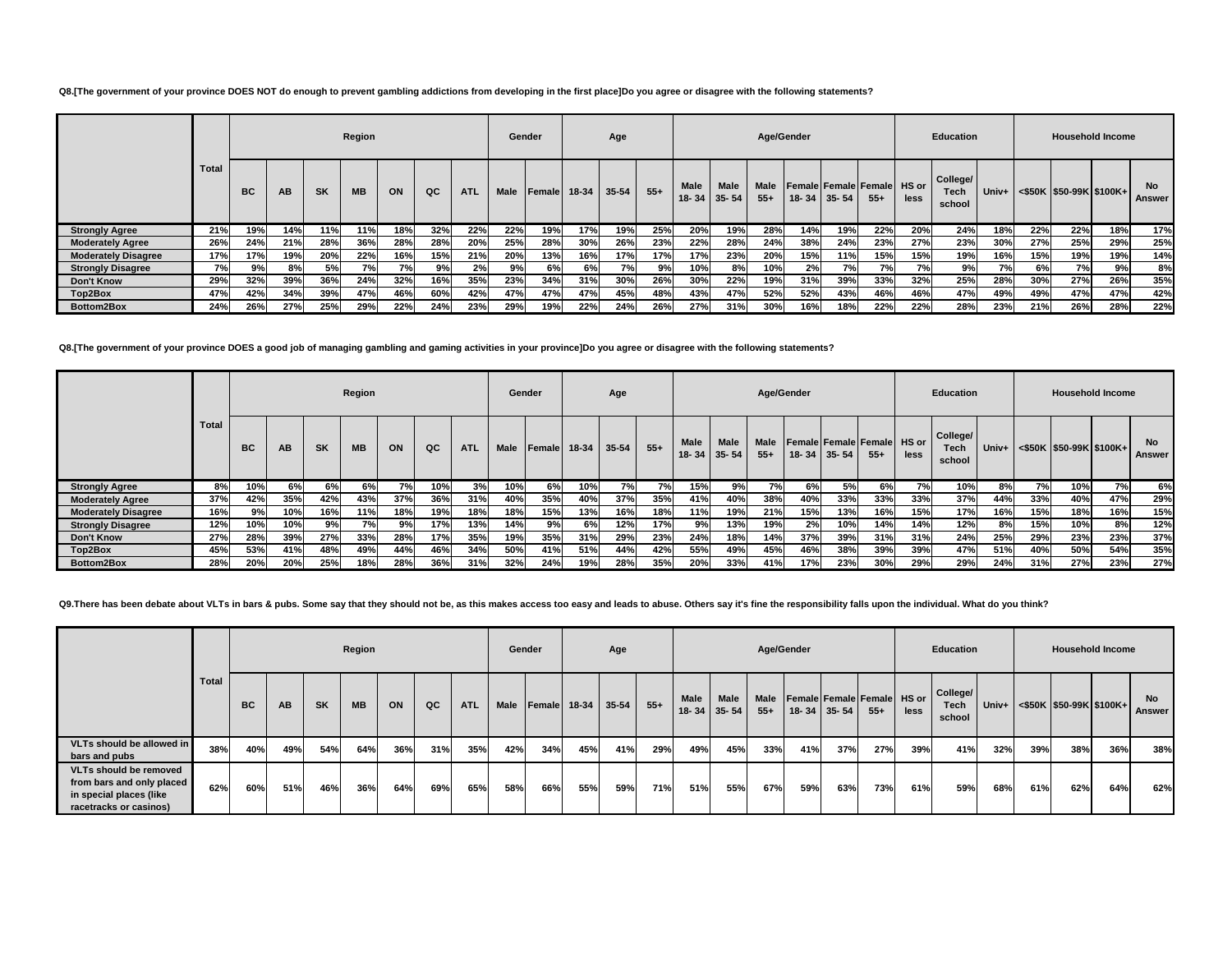**Q10.All things considered, what is your overall view on your own provincial government's involvement in gambling: Would you like to see your own provincial government...**

|                                                                             |       |           |     |           | Region    |     |     |            | Gender |                |       | Age   |       |               |                          |                      | Age/Gender |           |                                      |      | <b>Education</b>           |       |     | <b>Household Income</b> |     |                     |
|-----------------------------------------------------------------------------|-------|-----------|-----|-----------|-----------|-----|-----|------------|--------|----------------|-------|-------|-------|---------------|--------------------------|----------------------|------------|-----------|--------------------------------------|------|----------------------------|-------|-----|-------------------------|-----|---------------------|
|                                                                             | Total | <b>BC</b> | AB  | <b>SK</b> | <b>MB</b> | ON  | QC  | <b>ATL</b> | Male   | <b>IFemale</b> | 18-34 | 35-54 | $55+$ | Male<br>18-34 | <b>Male</b><br>$35 - 54$ | <b>Male</b><br>$55+$ | $18 - 34$  | $35 - 54$ | Female Female Female HS or<br>$55 +$ | less | College/<br>Tech<br>school | Univ+ |     | <\$50K \$50-99K \$100K+ |     | <b>No</b><br>Answer |
| <b>Expand gambling</b><br>activities and make more<br>revenue from gambling | 9%    | 12%       | 10% | 5%        | 13%       | 11% | 4%  | 4%         | 11%    | 6%             | 9%    | 10%   | 7%    | 14%           | 13%                      | 7%                   | 4%         | 8%        | 6%                                   | 7%   | 9%                         | 11%   | 7%  | 11%                     | 9%  | 6%                  |
| Keep things more or less<br>as they are now                                 | 54%   | 60%       | 57% | 66%       | 63%       | 59% | 41% | 45%        | 53%    | 55%            | 60%   | 54%   | 49%   | 58%           | 51%                      | 50%                  | 61%        | 56%       | 48%                                  | 51%  | 55%                        | 56%   | 48% | 57%                     | 55% | 59%                 |
| Reduce gambling, and find<br>a way to do with less<br>revenue               | 27%   | 18%       | 23% | 17%       | 13%       | 20% | 44% | 34%        | 24%    | 29%            | 22%   | 25%   | 32%   | 17%           | 24%                      | 30%                  | 28%        | 26%       | 33%                                  | 28%  | 26%                        | 25%   | 28% | 25%                     | 28% | 25%                 |
| Get out of gambling<br>entirely                                             | 11%   | 10%       | 11% | 12%       | 11%       | 10% | 12% | 16%        | 12%    | 10%            | 9%    | 11%   | 13%   | 11%           | 12%                      | 13%                  | 7%         | 10%       | 13%                                  | 14%  | 10%                        | 8%    | 17% | 7%                      | 8%  | 11%                 |
| Top2Box                                                                     | 62%   | 72%       | 67% | 71%       | 75%       | 70% | 44% | 50%        | 64%    | 61%            | 69%   | 64%   | 56%   | 72%           | 64%                      | 57%                  | 66%        | 64%       | 54%                                  | 58%  | 64%                        | 67%   | 55% | 68%                     | 64% | 64%                 |
| Bottom2Box                                                                  | 38%   | 28%       | 33% | 29%       | 25%       | 30% | 56% | 50%        | 36%    | 39%            | 31%   | 36%   | 44%   | 28%           | 36%                      | 43%                  | 34%        | 36%       | 46%                                  | 42%  | 36%                        | 33%   | 45% | 32%                     | 36% | 36%                 |

# **Approximate dollars spent gambling in past 30 days overall**

| <b>Sample size</b>      | 1251         |           | 126 | 861       | 85        | 432 |     |            | 632         | 619    | 332   | 440   | 479   | 176                  | 222               | 234                  | 157 <sub>1</sub> | 218         | 245                                  | 520  | 411                        | 320   | 420 | 416                     | 234 | 182                 |
|-------------------------|--------------|-----------|-----|-----------|-----------|-----|-----|------------|-------------|--------|-------|-------|-------|----------------------|-------------------|----------------------|------------------|-------------|--------------------------------------|------|----------------------------|-------|-----|-------------------------|-----|---------------------|
|                         |              |           |     |           | Region    |     |     |            |             | Gender |       | Age   |       |                      |                   |                      | Age/Gender       |             |                                      |      | <b>Education</b>           |       |     | <b>Household Income</b> |     |                     |
|                         | <b>Total</b> | <b>BC</b> | AB  | <b>SK</b> | <b>MB</b> | ON  | QC  | <b>ATL</b> | <b>Male</b> | Female | 18-34 | 35-54 | $55+$ | <b>Male</b><br>18-34 | Male<br>$35 - 54$ | <b>Male</b><br>$55+$ |                  | 18-34 35-54 | Female Female Female HS or<br>$55 +$ | less | College/<br>Tech<br>school | Univ+ |     | <\$50K \$50-99K \$100K+ |     | <b>No</b><br>Answer |
| Nothing in past 30 days | 16%          | 14%       | 13% | 16%       | 18%       | 18% | 13% | 15%        | 13%         | 19%    | 24%   | 14%   | 11%   | 18%                  | 12%               | 9%                   | 30%              | 16%         | 13%                                  | 14%  | 15%                        | 18%   | 18% | 13%                     | 11% | 20%                 |
| At least \$1            | 17%          | 16%       | 15% | 21%       | 12%       | 15% | 22% | 19%        | 16%         | 19%    | 22%   | 16%   | 16%   | 23%                  | 14%               | 12%                  | 21%              | 17%         | 19%                                  | 19%  | 19%                        | 12%   | 21% | 14%                     | 16% | 19%                 |
| At least \$10           | 25%          | 22%       | 24% | 30%       | 33%       | 22% | 30% | 21%        | 22%         | 28%    | 21%   | 26%   | 27%   | 18%                  | 20%               | 27%                  | 24%              | 31%         | 26%                                  | 23%  | 27%                        | 25%   | 28% | 22%                     | 24% | 25%                 |
| At least \$25           | 14%          | 13%       | 17% | 9%        | 9%        | 15% | 11% | 13%        | 16%         | 11%    | 9%    | 15%   | 15%   | 8%                   | 21%               | 17%                  | 11%              | 10%         | 13%                                  | 14%  | 13%                        | 14%   | 11% | 16%                     | 14% | 16%                 |
| At least \$50           | 14%          | 18%       | 17% | 9%        | 12%       | 14% | 12% | 15%        | 16%         | 12%    | 9%    | 14%   | 17%   | 12%                  | 14%               | 20%                  | 5%               | 14%         | 15%                                  | 15%  | 13%                        | 12%   | 11% | 16%                     | 18% | 11%                 |
| At least \$100          | 8%           | 9%        | 9%  | 8%        | 10%       | 7%  | 5%  | 11%        | 9%          | 6%     | 7%    | 8%    | 8%    | 8%                   | 10%               | 9%                   | 5%               | 5%          | 8%                                   | 8%   | 5%                         | 9%    | 5%  | 10%                     | 10% | 5%                  |
| At least \$200          | 5%           | 7%        | 4%  | 4%        | 3%        | 4%  | 6%  | 6%         | 7%          | 3%     | 5%    | 5%    | 5%    | 8%                   | 8%                | 6%                   | 3%               | 3%          | 4%                                   | 4%   | 6%                         | 6%    | 4%  | 7%                      | 6%  | 2%                  |
| At least \$500          | 2%           |           | 2%  | 3%        | 2%        | 4%  | 1%  |            | 2%          | 2%     | 3%    | 2%    | 1%    | 4%                   | 1%                | 1%                   | 1%               | 3%          | 2%                                   | 2%   | 1%                         | 2%    | 1%  | 2%                      | 1%  | 3%                  |

#### **Problem Gamblers**

| <b>Sample size</b>                                 | 1518  | 202       | 152 | 102       | 102       | 505 | 353 | 102 <sub>1</sub> | 742         | 776    | 439   | 530     | 549   | 223                      | 264               | 254           | 216        | 265       | 295                                 | 639  | 480                               | 399   | 526 | 477 | 280                           | 235          |
|----------------------------------------------------|-------|-----------|-----|-----------|-----------|-----|-----|------------------|-------------|--------|-------|---------|-------|--------------------------|-------------------|---------------|------------|-----------|-------------------------------------|------|-----------------------------------|-------|-----|-----|-------------------------------|--------------|
|                                                    |       |           |     |           | Region    |     |     |                  | Gender      |        |       | Age     |       |                          |                   |               | Age/Gender |           |                                     |      | <b>Education</b>                  |       |     |     | <b>Household Income</b>       |              |
|                                                    | Total | <b>BC</b> | AВ  | <b>SK</b> | <b>MB</b> | ON  | QC  | <b>ATL</b>       | <b>Male</b> | Female | 18-34 | $35-54$ | $55+$ | <b>Male</b><br>$18 - 34$ | Male<br>$35 - 54$ | Male<br>$55+$ | $18 - 34$  | $35 - 54$ | Female Female Female HS or<br>$55+$ | less | College/<br><b>Tech</b><br>school | Univ+ |     |     | $\leq$ \$50K \$50-99K \$100K+ | No<br>Answer |
| Personlly have/are close<br>with a problem gambler | 26%   | 24%       | 30% | 30%       | 25%       | 22% | 30% | 30%              | 24%         | 27%    | 22%   | 28%     | 27%   | 21%                      | 26%               | 26%           | 22%        | 30%       | 29%                                 | 28%  | 26%                               | 23%   | 27% | 29% | 23%                           | 21%          |
| No personal connection to<br>problem gambling      | 74%   | 76%       | 70% | 70%       | 75%       | 78% | 70% | 70%              | 76%         | 73%    | 78%   | 72%     | 73%   | 79%                      | 74%               | 74%           | 78%        | 70%       | 71%                                 | 72%  | 74%                               | 77%   | 73% | 71% | 77%                           | 79%          |